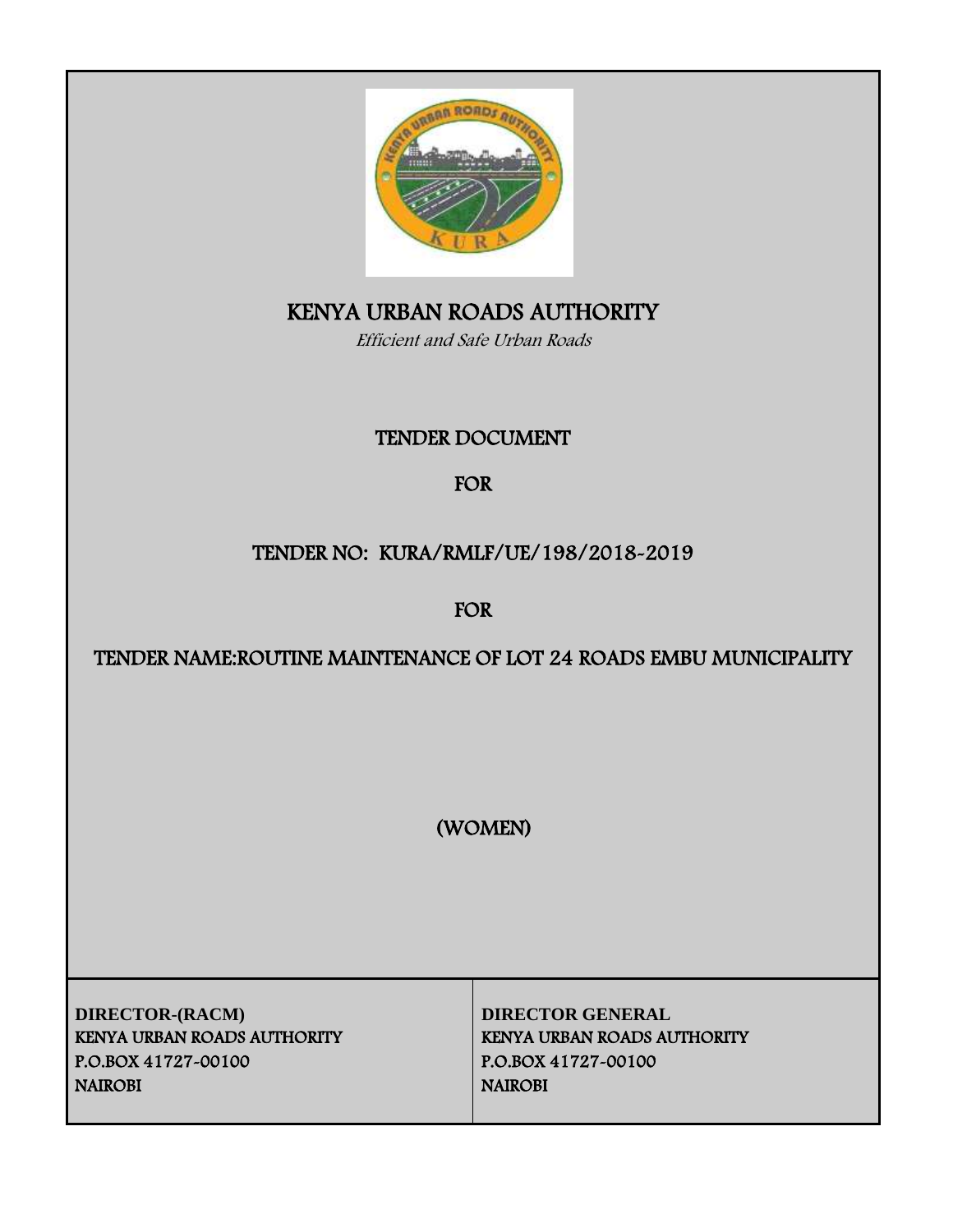# TABLE OF CONTENTS

| SECTION II: INSTRUCTIONS TO TENDERERS AND CONDITIONS OF TENDER4      |  |
|----------------------------------------------------------------------|--|
|                                                                      |  |
|                                                                      |  |
|                                                                      |  |
|                                                                      |  |
|                                                                      |  |
|                                                                      |  |
| SECTION VI: SUPERVISION AND CONTRACT EVALUATION MANUAL 2012119       |  |
|                                                                      |  |
|                                                                      |  |
|                                                                      |  |
|                                                                      |  |
|                                                                      |  |
|                                                                      |  |
|                                                                      |  |
| SECTION XIII: FORM OF PERFORMANCE BANK GUARANTEE (UNCONDITIONAL) 154 |  |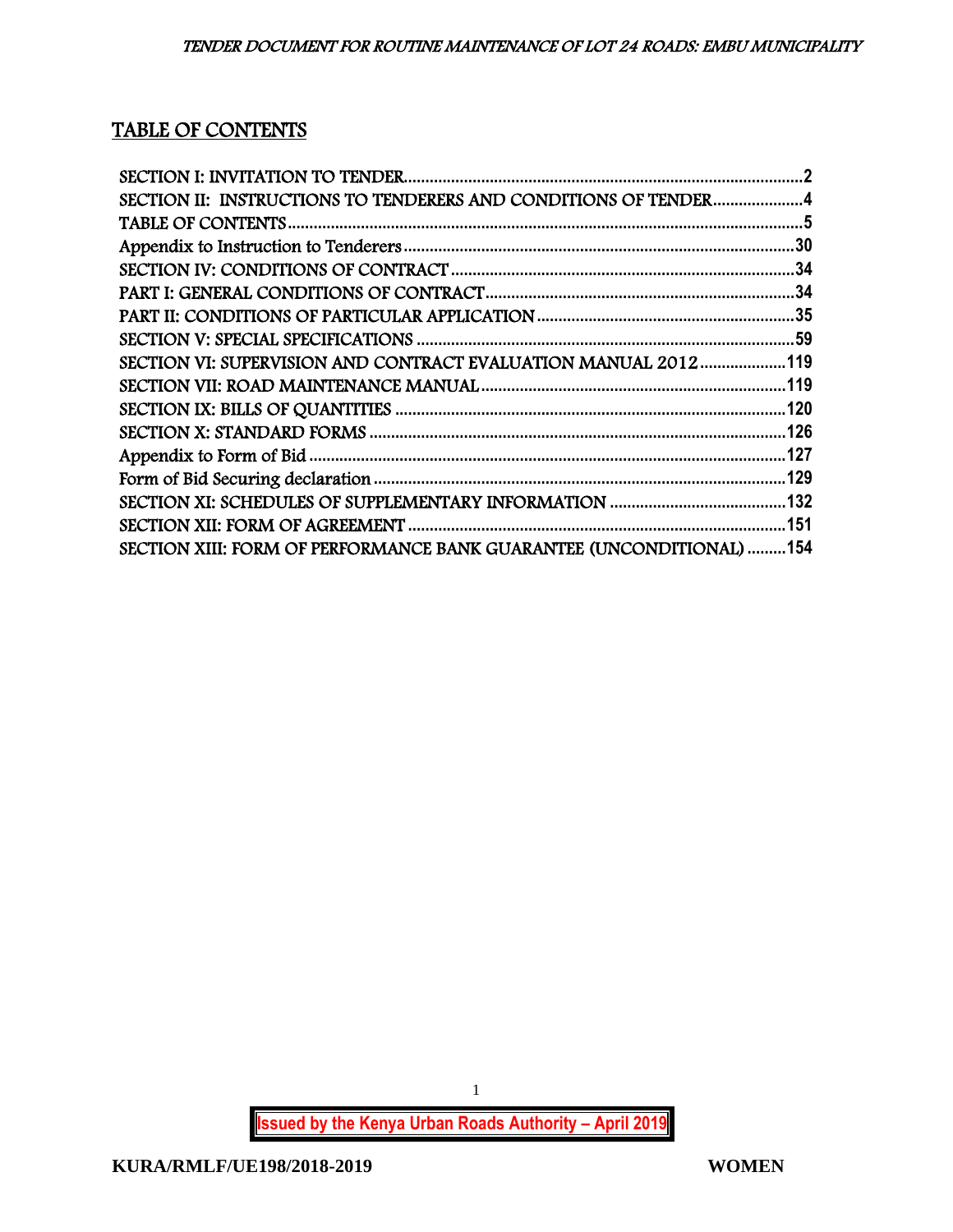# <span id="page-2-0"></span>SECTION I: INVITATION TO TENDER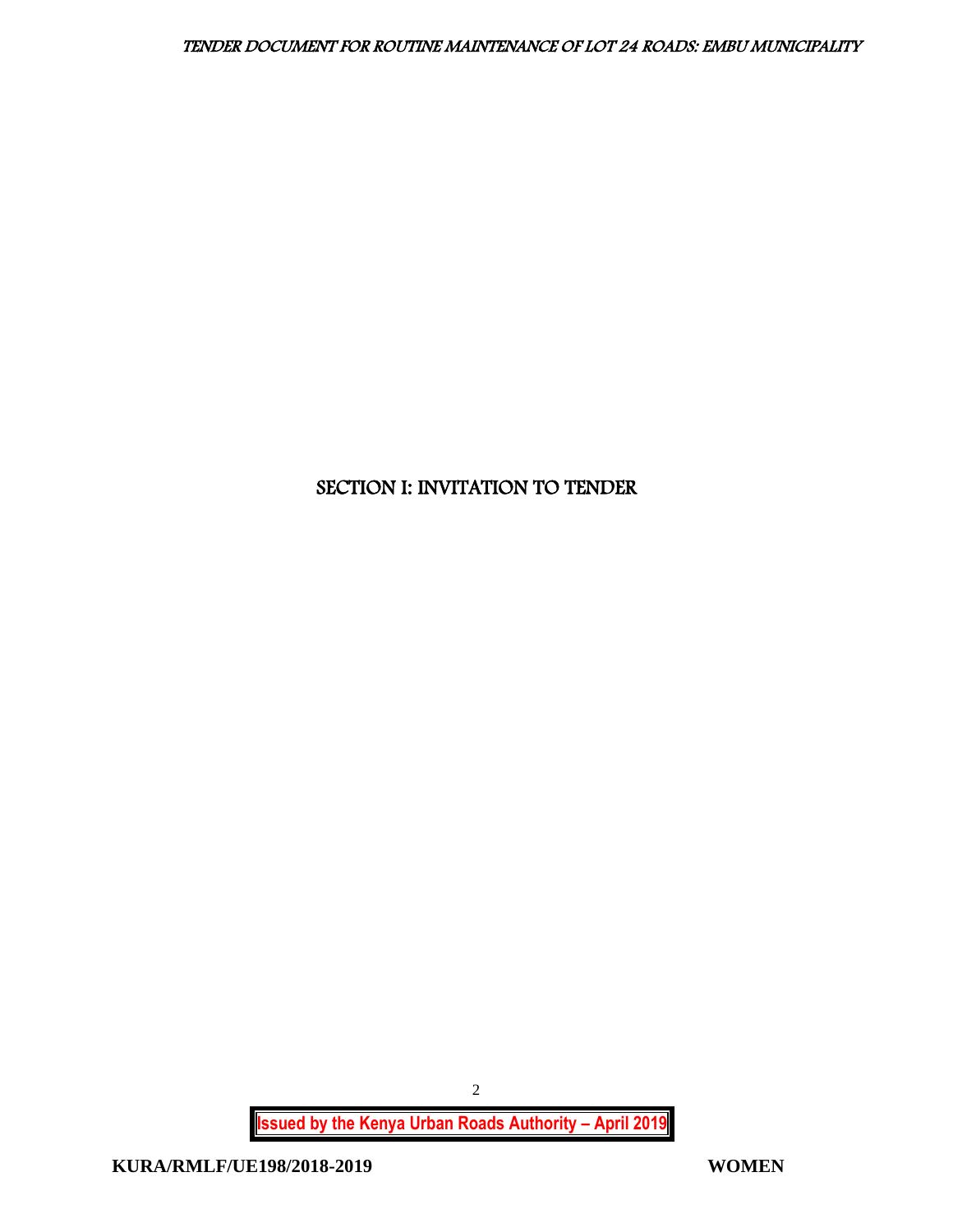(Se[e www.kura.go.ke/tender](http://www.kura.go.ke/tender) notice)

**Issued by the Kenya Urban Roads Authority – April 2019**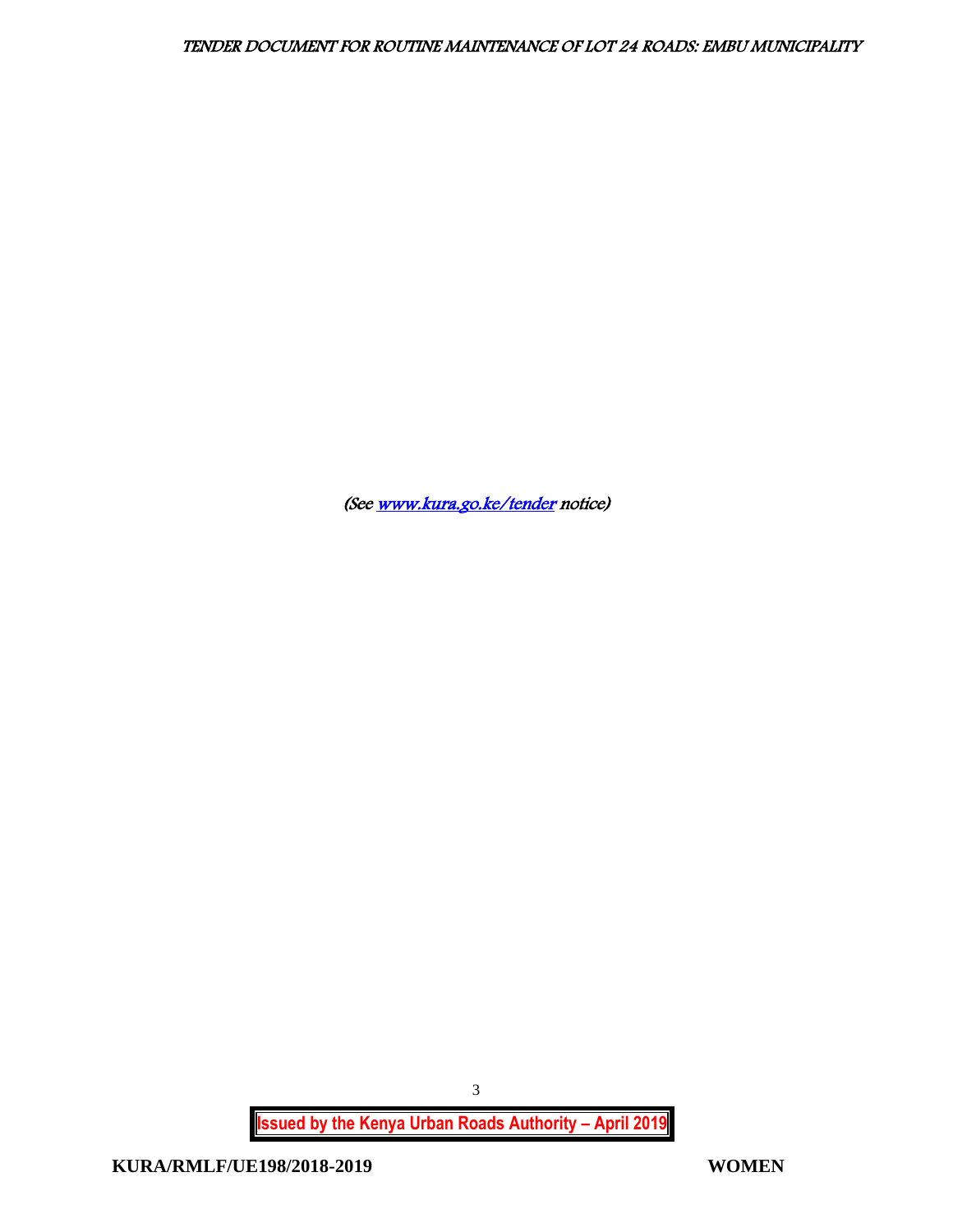# <span id="page-4-0"></span>SECTION II: INSTRUCTIONS TO TENDERERS AND CONDITIONS OF TENDER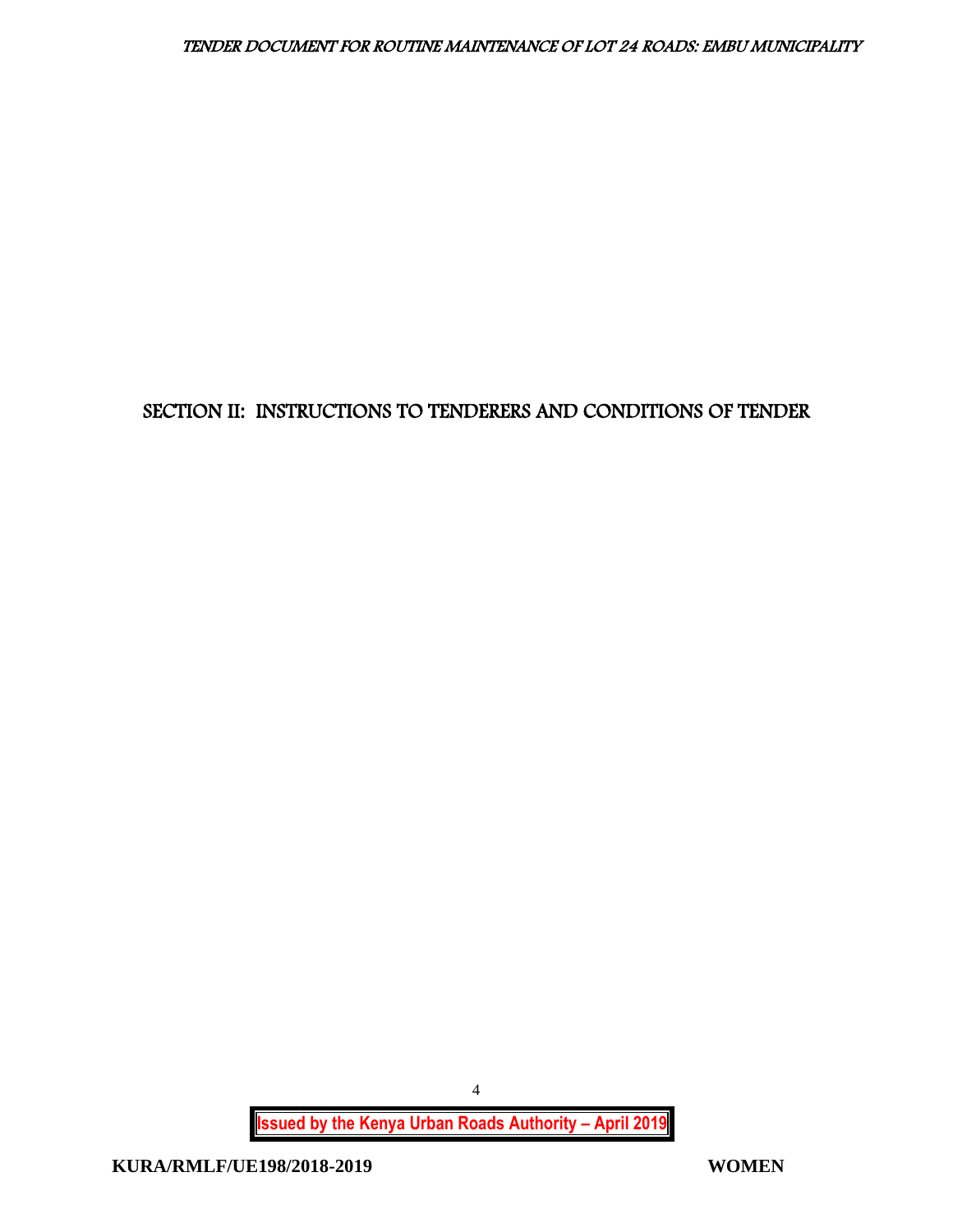#### **TABLE OF CONTENTS**

<span id="page-5-0"></span>

| A.        |          |                                                                      |  |
|-----------|----------|----------------------------------------------------------------------|--|
|           | 1        |                                                                      |  |
|           | 2        |                                                                      |  |
|           | 3        |                                                                      |  |
|           | 4        |                                                                      |  |
|           | 5        |                                                                      |  |
|           | 6        |                                                                      |  |
|           | 7        |                                                                      |  |
|           | 8        |                                                                      |  |
| <b>B.</b> |          |                                                                      |  |
|           | 9        |                                                                      |  |
|           | 10       |                                                                      |  |
|           | 11       |                                                                      |  |
| C.        |          |                                                                      |  |
|           | 12       |                                                                      |  |
|           | 13       |                                                                      |  |
|           | 14       |                                                                      |  |
|           | 15       |                                                                      |  |
|           | 16       |                                                                      |  |
|           | 17       |                                                                      |  |
|           | 18       |                                                                      |  |
|           | 19       |                                                                      |  |
|           |          |                                                                      |  |
|           |          |                                                                      |  |
| D.        | 20       |                                                                      |  |
|           |          |                                                                      |  |
|           | 21       |                                                                      |  |
|           | 22       |                                                                      |  |
|           | 23       |                                                                      |  |
| E.        | 24       |                                                                      |  |
|           |          |                                                                      |  |
|           | 25       |                                                                      |  |
|           | 26<br>27 |                                                                      |  |
|           | 28       |                                                                      |  |
|           |          |                                                                      |  |
|           | 29       |                                                                      |  |
|           | 30<br>31 |                                                                      |  |
| F.        |          |                                                                      |  |
| G.        |          |                                                                      |  |
|           | 32       | Award.                                                               |  |
|           | 33       |                                                                      |  |
|           | 34       | employer's right to accept any bid and to reject any or all bids  19 |  |
|           | 35       |                                                                      |  |
|           | 36       |                                                                      |  |
|           | 37       |                                                                      |  |
|           | 5.       | INSTRI ICTIONS TO TENDERERS AND CONDITIONS OF TENDER                 |  |

) TENDERERS AND CONDITIONS OF TENDEI IKUUIIUNS

**Issued by the Kenya Urban Roads Authority - April 2019** 

 $\mathfrak{S}$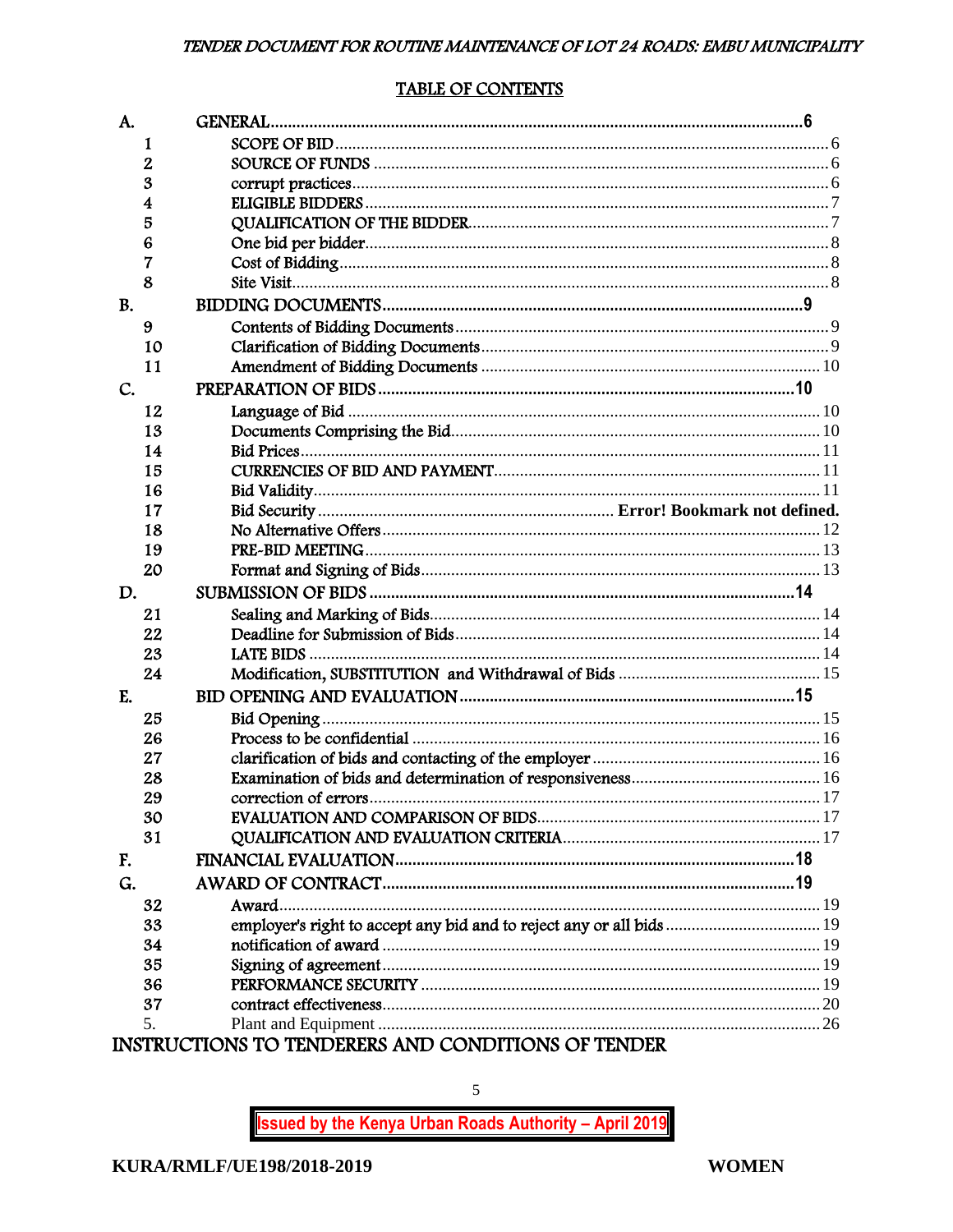# A. GENERAL

# 1 SCOPE OF BID

- 1.1 The Employer, as defined in the Conditions of Contract Part II hereinafter "the Employer" wishes to receive bids for the construction of works as described in Section 1, clause 102 of the Special Specifications –"Location and extent of the Works")
- 1.2 The successful bidder will be expected to complete the Works within the period stated in the Appendix to Form of Bid from the date of commencement of the Works.
- 1.3 Throughout these bidding documents, the terms bid and tender and their derivatives (bidder/tenderer, bid/tendered, bidding/tendering etc.) are synonymous, and day means calendar day. Singular also means plural.

# 2 SOURCE OF FUNDS

2.1 The source of funding is the Government of Kenya through the Road Maintenance Levy Fund.

# 3 CORRUPT PRACTICES

3.1 The government requires that the bidders, suppliers, sub-contractors and supervisors observe the highest standards of ethics during the execution of such contracts. In this pursuit of this policy, the government;

Defines for the purpose of this provision, the terms set forth below as follows:

- i) "corrupt practice" means the offering, giving ,receiving, or soliciting of anything of value to influence the action of the public official in the procurement process or in the execution, and
- ii) "fraudulent practice" means a misrepresentation of facts in order to influence a procurement process or the execution of a contract to the detriment of the employer, and includes collusive practices among bidders (prior to or after bid submission) designed to establish bid prices at artificial, non-competitive levels and to deprive the employer the benefits of free and open competition

Will reject a proposal for award if it determines that the bidder recommended for award has engaged in corrupt or fraudulent practices in competing for the contract, and

Will declare a firm ineligible, either indefinitely or for a stated period of time, to be awarded a government contract if it at any time it is determined that the firm has engaged in corrupt or fraudulent practices in competing for, or in executing, a government financed contract.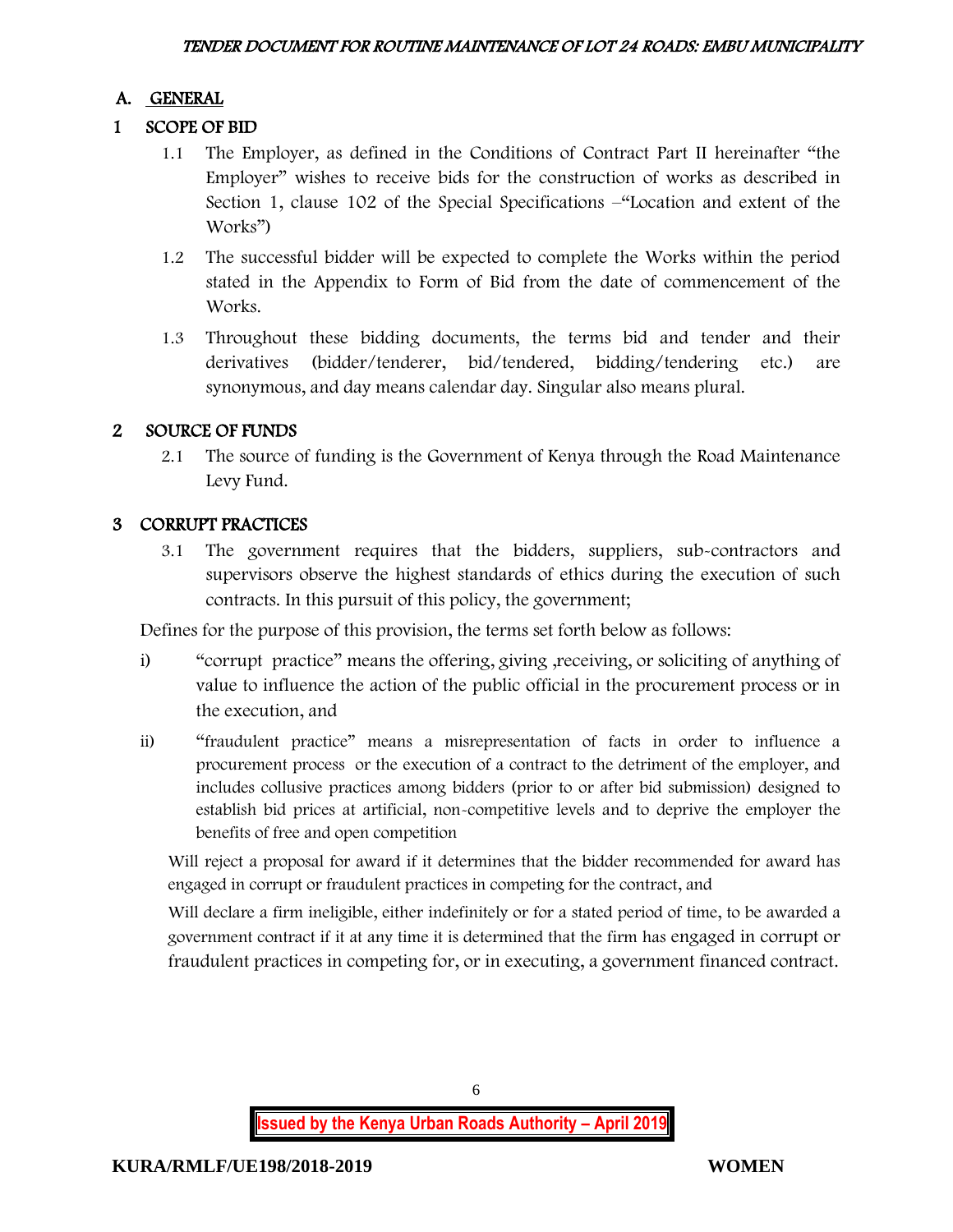# 4 ELIGIBLE BIDDERS

- 4.1 This invitation to bid is open to all bidders who are legally registered or incorporated in the Republic of Kenya as of the time of bid submission. Registration with National Construction Authority (NCA) as a contractor is mandatory.
- 4.2 Bidders shall not have a conflict of interest. Bidders shall be considered to have conflict of interest, if they participated as a consultant in the preparation of the design, documentation or technical specifications of the works that are the subject of this bidding other than as far as required by the Employer.
- 4.3 A firm that is under a declaration of eligibility by the Employer in accordance with clause 3, at the date of submission of the Bid or thereafter, shall be disqualified.
- 4.4 Bidders shall provide such evidence of their continued eligibility satisfactory to the Employer as the Employer shall reasonably request.

# 5 QUALIFICATION OF THE BIDDER

5.1 Bidders shall as part of their bid:

- (a) Submit a written power of attorney authorizing the signatory of the bid to commit the bidder; and
- (b) Update any information submitted with their bids and update in any case the information indicated in the schedules and continue to meet the minimum threshold criteria set out in the bid documents.

5.2 As a minimum, bidders shall update the following information:

- (a) evidence of access to lines of credit from a bank and availability of other financial resources
- (b) financial predictions for the current year and the two subsequent years, including the effect of known commitments
- (c) work commitments
- (d) current litigation information; and
- (e) availability of critical equipment
	- 5.3 Bidders shall also submit proposals of work methods and schedule in sufficient detail to demonstrate the adequacy of the bidders' proposals to meet the technical specifications and the completion time referred to in Clause 1.2 above.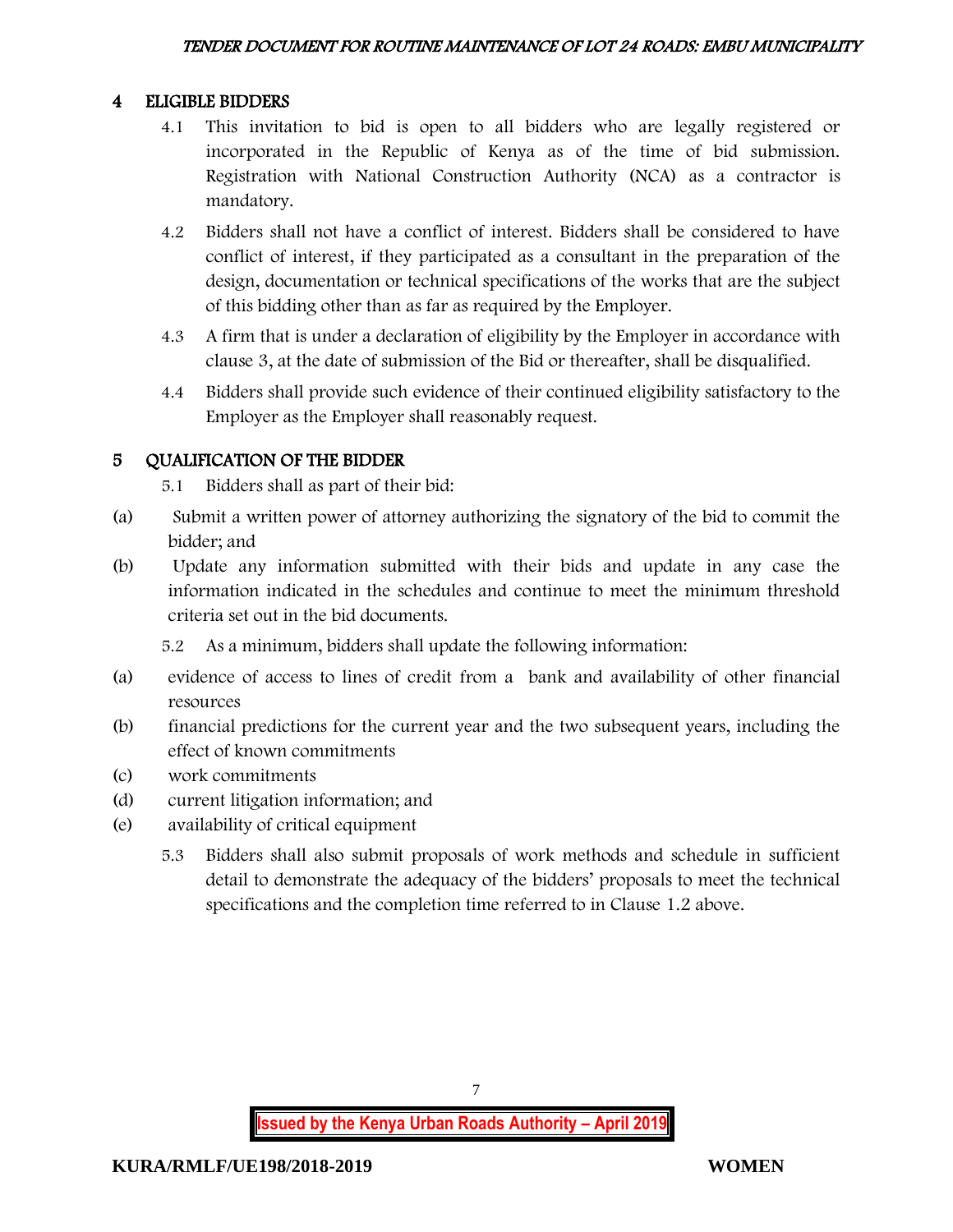### 6 ONE BID PER BIDDER

6.1 Each bidder shall submit only one bid. A bidder who submits or participates in more than one bid will be disqualified.

# 7 COST OF BIDDING

7.1 The bidder shall bear all costs associated with the preparation and submission of his bid and the Employer will in no case be responsible or liable for those costs, regardless of the conduct or outcome of the bidding process.

## 8 SITE VISIT

- 8.1 The tenderer is advised to visit and examine the site and its surroundings and obtain for himself on his own responsibility, all information that may be necessary for preparing the tender and entering into a contract. The costs of visiting the site shall be the tenderer's own responsibility.
	- 8.2 The tenderer and any of his personnel or agents will be granted permission by the Employer to enter upon premises and lands for the purpose of such inspection, but only upon the express condition that the tenderer, his personnel or agents, will release and indemnify the Employer from and against all liability in respect of, and will be responsible for personal injury (whether fatal or otherwise), loss of or damage to property and any other loss, damage, costs and expenses however caused, which but for the exercise of such permission, would not have arisen.
	- 8.3 A Mandatory pre-tender site meeting shall be held as specified in the tender notice. A representative of the Employer will be available to meet the intending tenderers at the venue.
	- 8.4 The Employer will conduct a Site Visit concurrently with the pre-bid meeting referred to in Clause 19, attendance for which is necessary for all bidders. Attendance by the tenderers shall be as specified in the tender notice.
	- 8.5 Tenderers must provide their own transport. The representative will not be available at any other time for site inspection visits.
	- 8.6 Each tenderer shall complete the Certificate of Tenderer's Visit to the Site, whether he in fact visits the Site at the time of the organized site visit or by himself at some other time.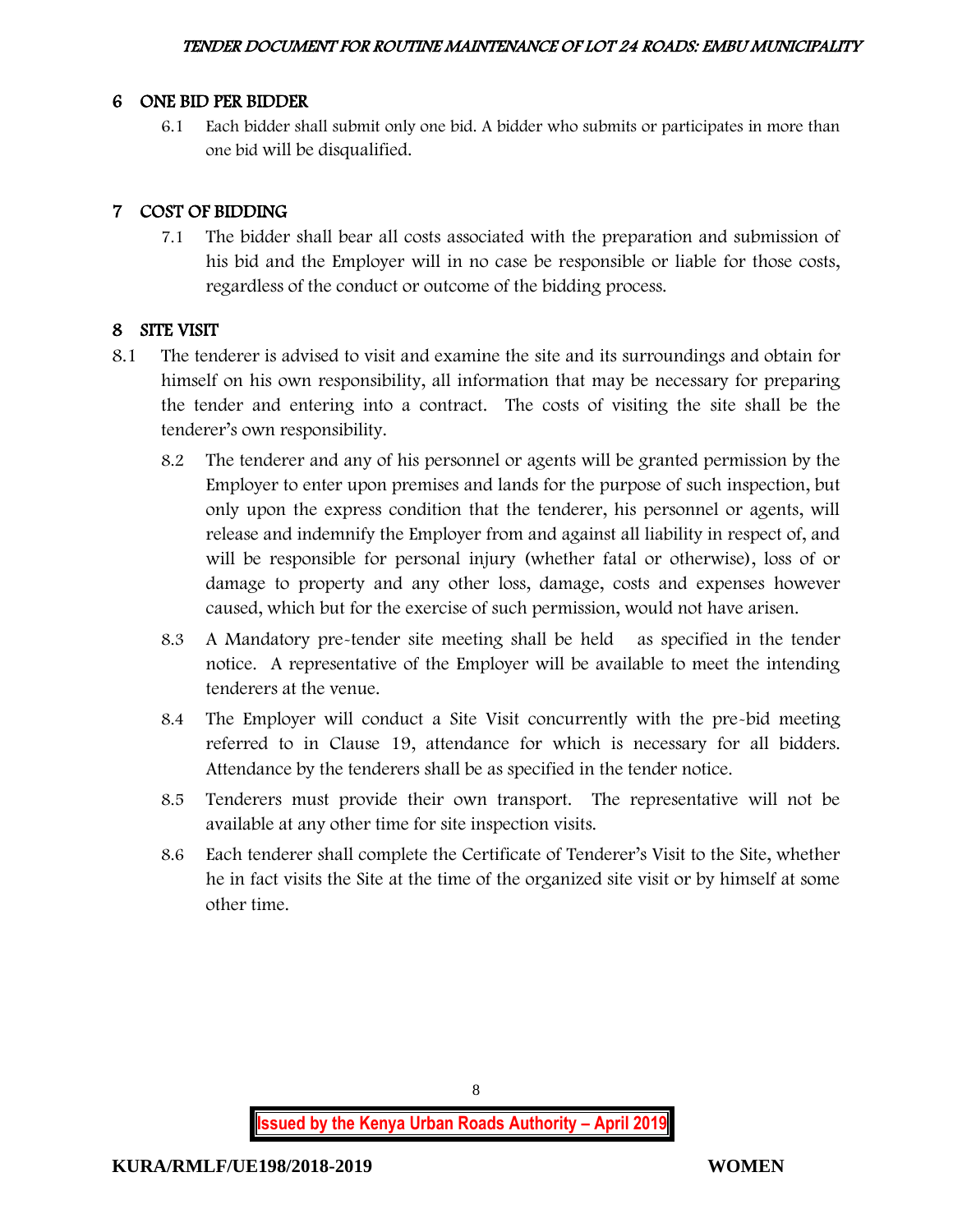# B. BIDDING DOCUMENTS

### 9 CONTENTS OF BIDDING DOCUMENTS

- 9.1 The set of documents comprising the tender includes the following together with any addenda issued in accordance with Clause 11:
- (a) Invitation to Bid
- (b) Instructions to Bidders and Conditions of Tender
- (c) Appendix to Instruction to Tenderers
- (d) Conditions of Contract Part I
- (e) Conditions of Contract Part II
- (f) Road Maintenance Manual (May 2010 Edition)
- (g) Standard Specifications
- (h) Special Specifications
- (i) Form of Bid, Appendix to Form of Bid and Bid Security
- (j) Bills of Quantities
- (k) Schedules of Supplementary information
- (l) Form of Contract Agreement
- (m) Form of Performance Security
- (n) Drawings
- (o) BID Addenda (BID Notices)
- (p) Declaration Form
	- 9.2 The bidder is expected to examine carefully all instructions, conditions, forms, terms, specifications and drawings in the bidding documents. Failure to comply with the requirements of bid submission will be at the bidder's own risk. Bids that are not substantially responsive to the requirements of the bidding documents will be rejected.
	- 9.3 All recipients of the documents for the proposed Contract for the purpose of submitting a tender (whether they submit a tender or not) shall treat the details of the documents as "private and confidential".

# 10 CLARIFICATION OF BIDDING DOCUMENTS

- 10.1 The prospective bidder requiring any clarification of the bidding documents may notify the Employer in writing, cable or by e-mail (hereinafter the term cable is deemed to include telex and facsimile) at the Employer's mailing address indicated in the Bidding Data.
- 10.2 The Employer will respond in writing to any request for clarification that he receives earlier than 7 days prior to the deadline for the submission of bids. Copies of the Employer's response to queries raised by bidders (including an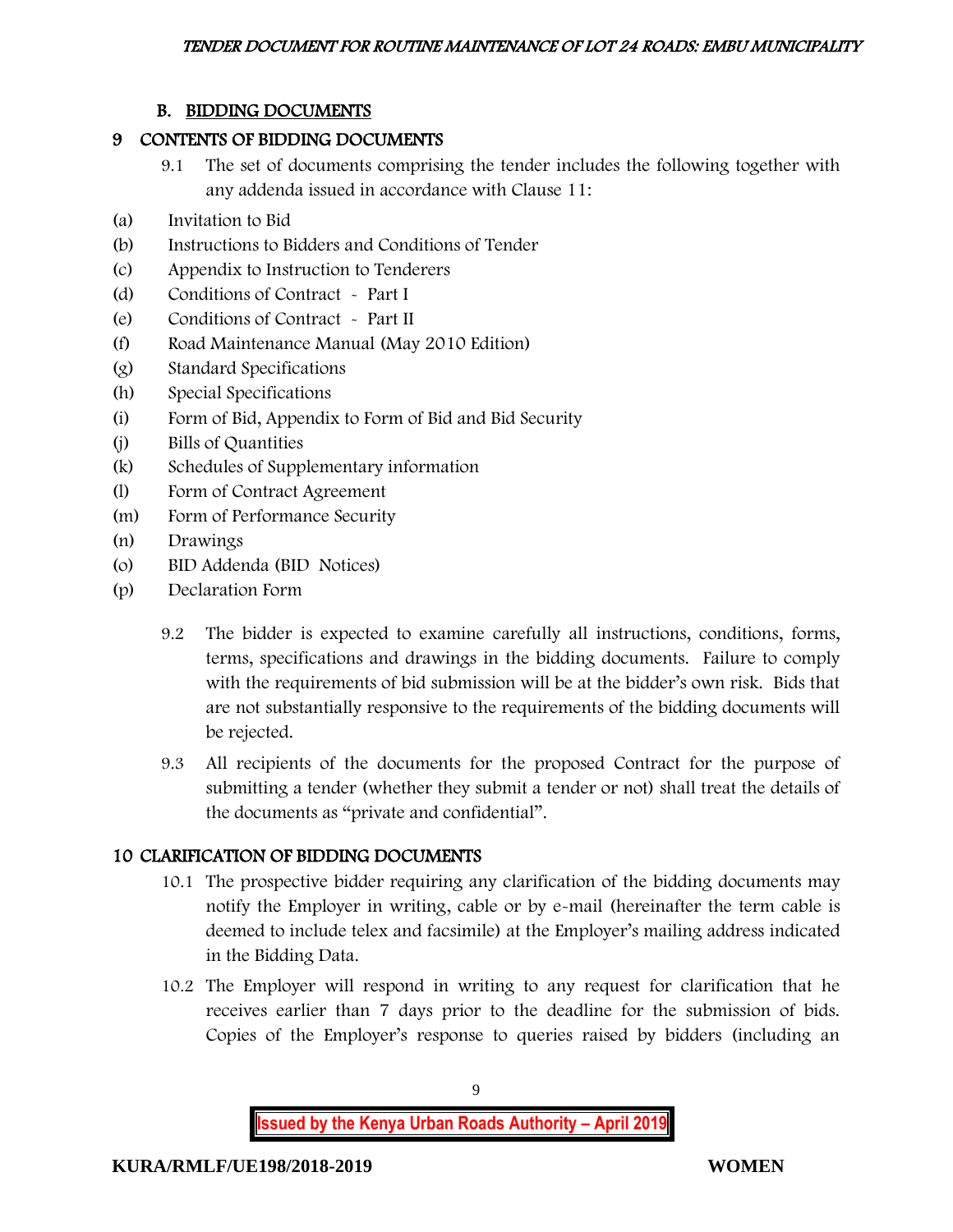explanation of the query but without identifying the sources of the inquiry) will be sent to all prospective bidders who will have purchased the bidding documents.

# 11 AMENDMENT OF BIDDING DOCUMENTS

- 11.1 At any time prior to the deadline for submission of bids, the Employer may, for any reason, whether at his own initiative or in response to a clarification requested by a prospective bidder, modify the bidding documents by issuing subsequent Addenda.
- 11.2 The Addendum thus issued shall be part of the bidding documents pursuant to Sub-Clause 10.1 and shall be communicated in writing or cable to all purchasers of the bidding documents. Prospective bidders shall promptly acknowledge receipt of each Addendum in writing or by cable to the Employer.
- 11.3 In order to afford prospective bidders reasonable time in which to take an Addendum into account in preparing their bids, the Employer may, at his discretion, extend the deadline for the submission of bids in accordance with Clause 16.2.

# C. PREPARATION OF BIDS

# 12 LANGUAGE OF BID

12.1 The bid prepared by the bidder and all correspondences and documents relating to the bid exchanged by the bidder and the Employer shall be written in the English Language. Supporting documents and printed literature furnished by the bidder may be in another language provided they are accompanied by an appropriate translation of pertinent passages in the above stated language. For the purpose of interpretation of the bid, the English language shall prevail.

## 13 DOCUMENTS COMPRISING THE BID

- 13.1 The bid to be prepared by the bidder shall comprise:
- (a) Duly filled-in Form of Bid and Appendix to form of bid;
- (b) Bid security;
- (c) Priced Bills of Quantities;
- (d) Schedules of information
- (e) Qualification criteria
- (f) Any other materials required to be completed and submitted in accordance with the Instructions to Bidders embodied in these bidding documents.
	- 13.2 These Forms, Bills of Quantities and Schedules provided in these bidding documents shall be used without exception (subject to extensions of the Schedules in the same format).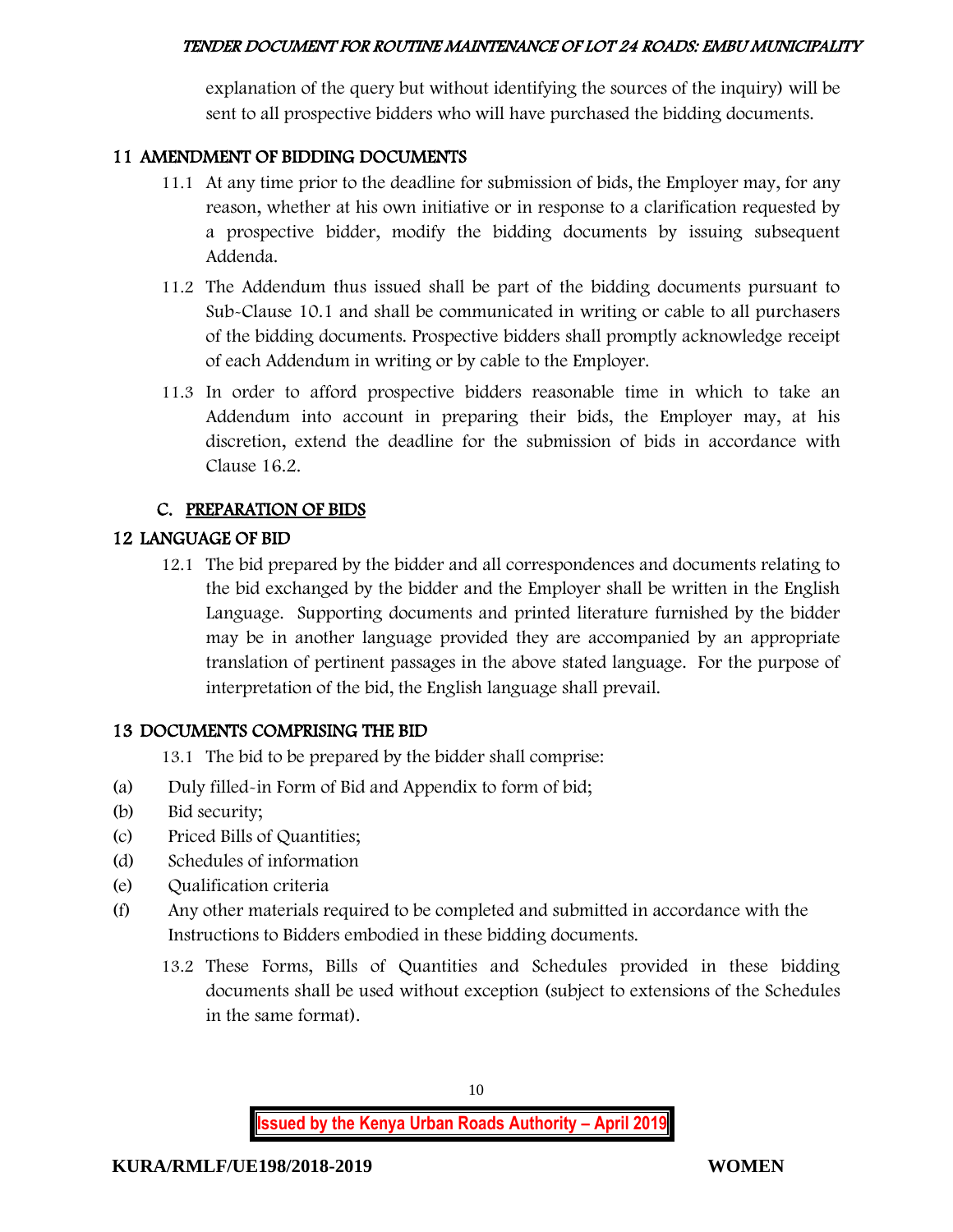## 14 BID PRICES

- 14.1 Unless explicitly stated otherwise in the bidding documents, the contract shall be for the whole works as described in Sub-Clause 1.1, based on the basic unit rates and prices in the Bill of Quantities submitted by the bidder.
- 14.2 The bidder shall fill in rates and prices for all items of Works described in the Bills of Quantities, whether quantities are stated or not.
- 14.3 All duties, taxes (including VAT) and other levies payable by the Contractor under the Contract, or for any other cause as of the date 7 days prior to the deadline for submission of bids, shall be included in the rates and prices and the total Bid Price submitted by the bidder.
- 14.4 Unless otherwise provided in the Bidding Data and Conditions of Particular Application the rates and prices quoted by the bidder are subject to adjustment during the performance of the contract in accordance with the provisions of Clause 70 of the Conditions of Contract.

# 15 CURRENCIES OF BID AND PAYMENT

15.1 Bids shall be priced in Kenya Shillings.

# 16 BID VALIDITY

- 16.1 The bid shall remain valid and open for acceptance for a period of 90 calendar days from the specified date of bid opening specified in Clause 22.
- 16.2 In exceptional circumstances prior to expiry of the original bid validity period, the Employer may request that the bidders extend the period of validity for a specified additional period. The request and the responses thereto shall be made in writing or by cable. A bidder may refuse the request without forfeiting his bid security. A bidder agreeing to the request will not be required nor permitted to modify his bid, but will be required to extend the validity of his bid security for the period of the extension, and in compliance with Clause Error! Reference source not found. in all respects.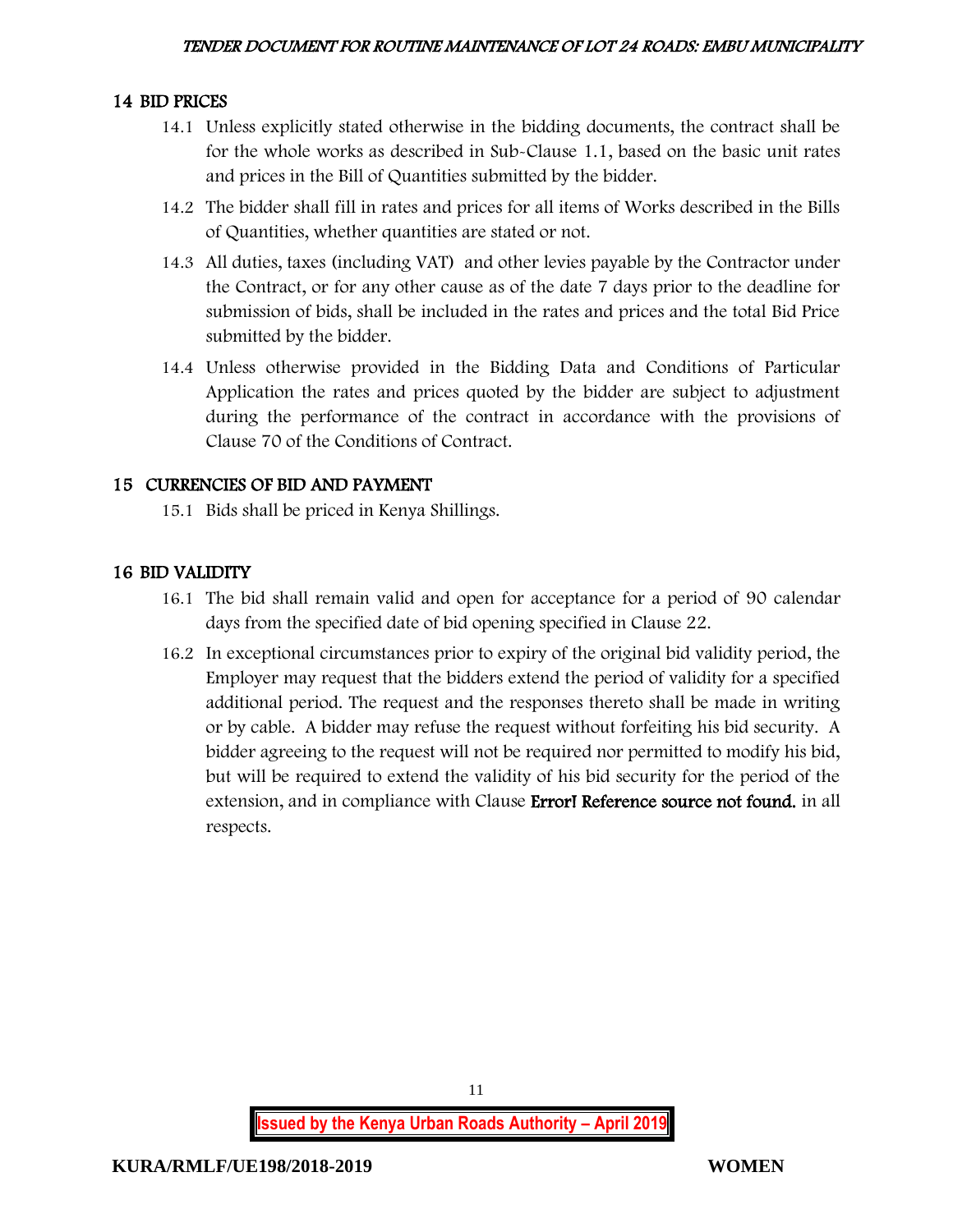## **17 TENDER SECURING DECLARATION**

17.1 The bidder is not required to submit a bid security but shall furnish, as part of his bid, a tender securing declaration.

17.2 The tender securing declaration shall be in the format shown in the appendix to form of bid. Any bidder who fails to adhere to the terms of the tender securing declaration shall be liable to debarment pursuant to section 115 of the public procurement and asset disposal act 2015 and regulations of 2006.

17.2 Any bid not accompanied by a completed and signed tender securing declaration will be rejected by the employer as non-responsive.

17.3 The tender securing declaration shall expire;-

- (A) If a bidder is unsuccessful,
- (B) On receipt of notification of award
- (C) 28 days after the expiration of the tender validity.

17.4 The tender securing declaration of the successful bidder will be discharged upon the bidder signing the contract agreement and furnishing the required performance security.

17.5 A bidder will automatically be suspended from being eligible for bidding in any contract with the authority for a period of 5 years starting from the date of expiration of tender validity period, if a bidder is in breach of his/her obligation(s) under the bid conditions, because:

- (a)The bidder has withdrawn its bid during the period of bid validity specified in the bidding data sheet or
- (b)The bidder does not accept correction of errors, pursuant to sub-clause

29.1(f) or

(c)In the case of a successful bidder, the bidder fails within the specified time limit to:

- (i) Sign the contract agreement or
- (ii) Furnish the necessary performance security

## 18 NO ALTERNATIVE OFFERS

- 18.1 The bidder shall submit one offer, which complies fully with the requirements of the bidding documents.
- 18.2 The bid submitted shall be solely on behalf of the bidder. A bidder who submits or participates in more than one bid will be disqualified.
- 18.3 A price or rate shall be entered in indelible ink against every item in the Bills of Quantities with the exception of items which already have Prime Cost or Provisional sums affixed thereto. The bidders are reminded that no "nil" or "included" rates or "lump-sum" discounts will be accepted. The rates for various items should include discounts if any. Bidders who fail to comply will be disqualified.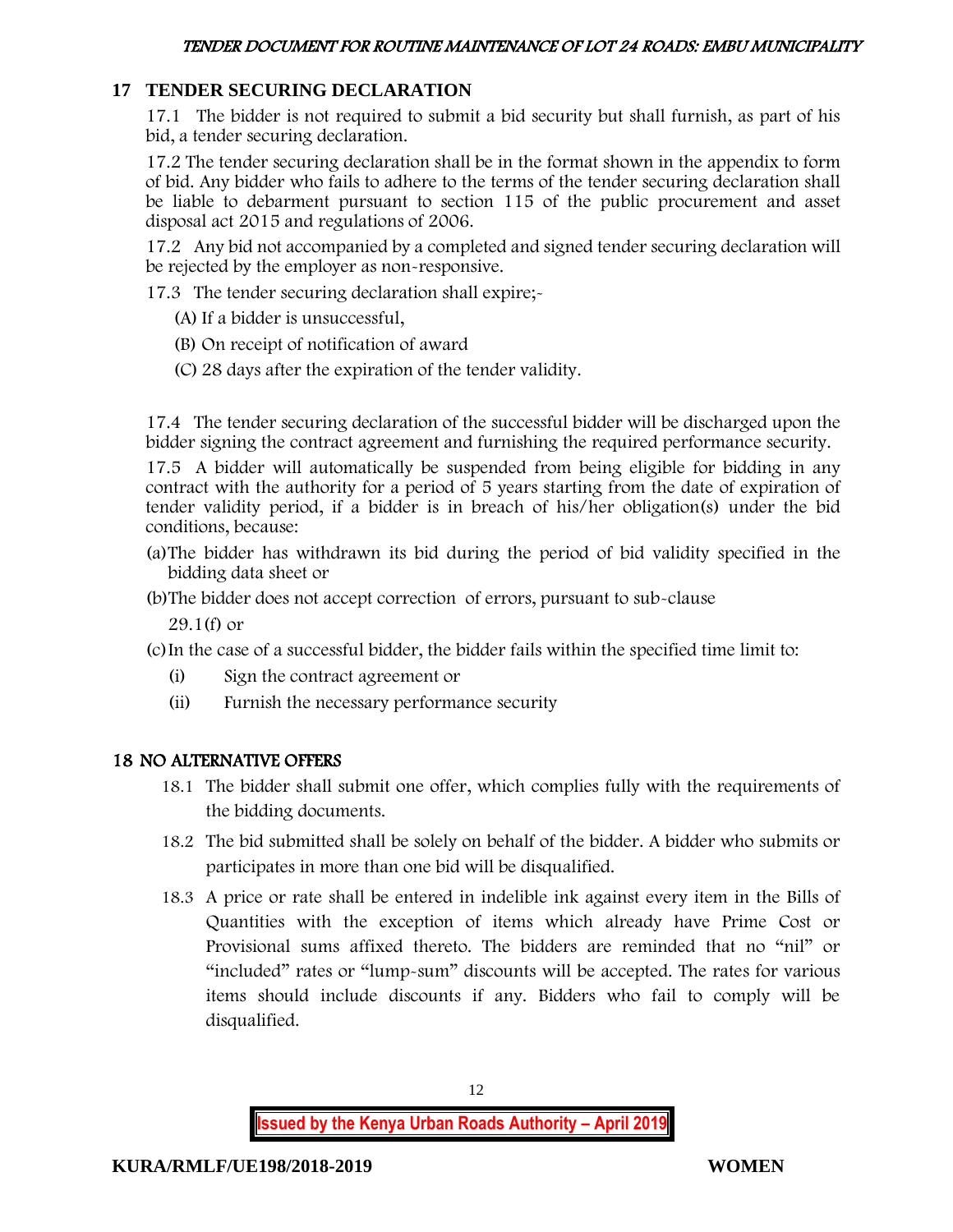#### 19 PRE-BID MEETING

- 19.1 The bidder's designated representative is invited to attend a mandatory pre-bid meeting, which will take place as specified in the Tender notice. The purpose of the meeting will be to clarify issues and to answer questions on any matter that may be raised at that stage.
- 19.2 The bidder is requested as far as possible to submit any questions in writing or by cable, to reach the Employer not later than one week before the meeting. It may not be practicable at the meeting to answer questions received late, but questions and responses will be transmitted in accordance with the Minutes of the meeting, including the text of the questions raised and the responses given together with any responses prepared after the meeting, will be transmitted without delay to all purchasers of the bidding documents. Any modification of the bidding documents listed in Sub-Clause 9.1, which may become necessary as a result of the pre-bid meeting shall be made by the Employer exclusively through the issue of an Addendum pursuant to Clause 10 or through the minutes of the pre-bid meeting.

## 20 FORMAT AND SIGNING OF BIDS

- 20.1 The bidder shall prepare one original of the documents comprising the bid as described in Clause 13 of these Instructions to Bidders, bound with the section containing the Form of Bid and Appendix to Bid, and clearly marked "ORIGINAL". In addition, the bidder shall submit another copy of the bid clearly marked "COPY OF ORIGINAL". In the event of discrepancy between them, the original shall prevail.
- 20.2 The original and copies of the bid shall be typed or written in indelible ink (in the case of copies, photocopies are also acceptable) and shall be signed by a person or persons duly authorized to sign on behalf of the bidder pursuant to Sub-Clause 5.1(a) OR 4.3 (c) as the case may be. The person or persons signing the bid shall initial all pages of the bid where entries or amendments have been made.
- 20.3 The bid shall be without alterations, omissions or conditions except as necessary to correct errors made by the bidder, in which case such corrections shall be initialled by the person or persons signing the bid.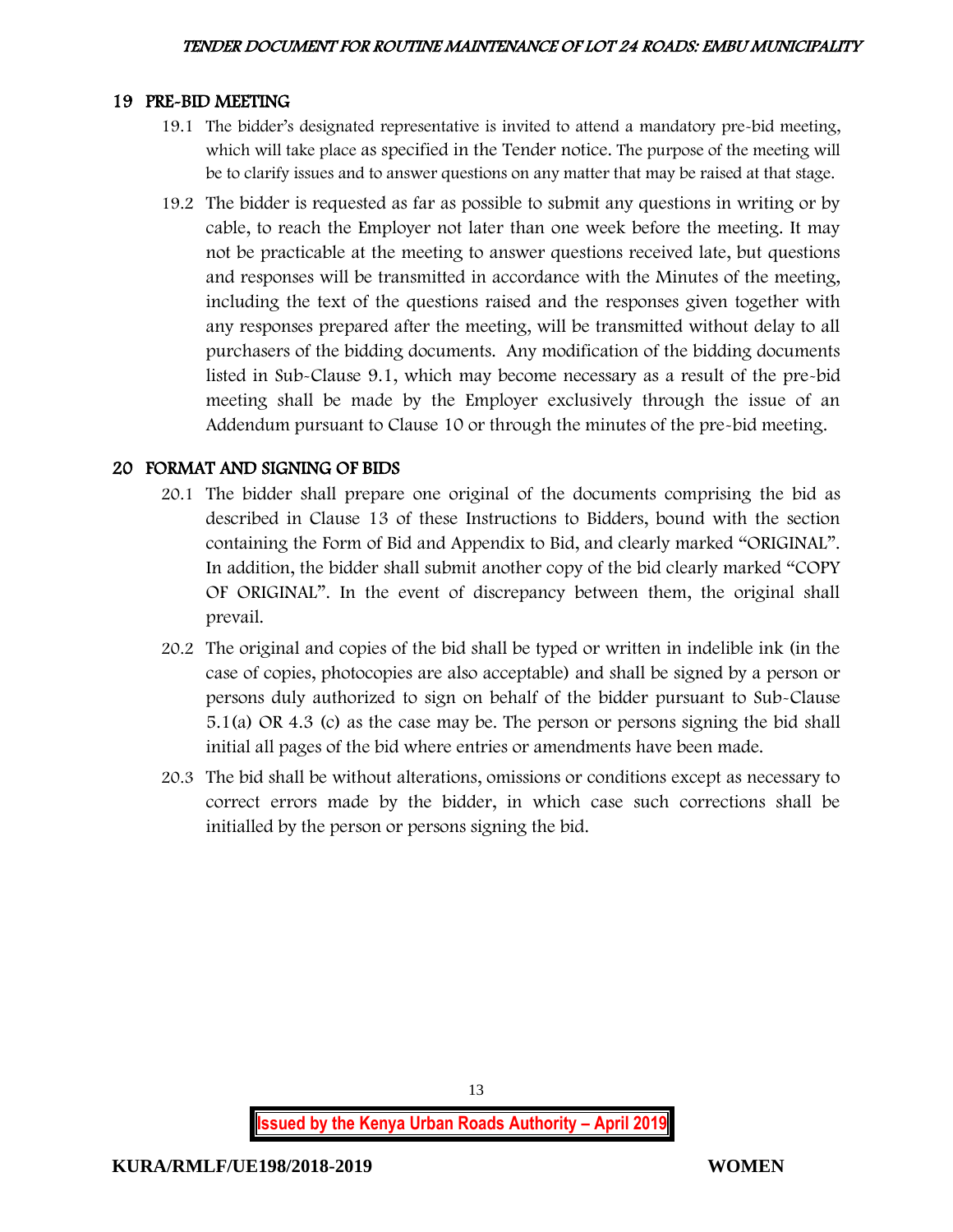## D. SUBMISSION OF BIDS

#### 21 SEALING AND MARKING OF BIDS

- 21.1 The bidder shall seal the original and each copy of the bid in separate envelopes duly marking the envelopes "ORIGINAL" and "COPY". The envelopes shall then be sealed in an outer separate envelope.
- 21.2 The inner and outer envelopes shall be:
- (a) Addressed to the Employer at the address provided in the Appendix to Form of Bid.
- (b) Bear the name and identification number of the contract. In addition to the identification required in sub-Clause 21.2, the inner envelopes shall indicate the name and address of the bidder to enable the bid to be returned unopened in case it is declared "late" pursuant to Clause 23.1, and for matching purposes under Clause 24.
- 21.3 If the outer envelope is not sealed and marked as instructed above, the Employer will assume no responsibility for the misplacement or premature opening of the bid. If the outer envelope discloses the bidder's identity the Employer will not guarantee the anonymity of the bid submission, but this shall not constitute grounds for rejection of the bid.

#### 22 DEADLINE FOR SUBMISSION OF BIDS

22.1 Bids must be received by the Employer at the address specified in Sub Clause 21.2 not later than the date indicated in the tender notice.

Tenders delivered by hand must be placed in the "tender box" provided in the office of the employer.

Proof of posting will not be accepted as proof of delivery and any tender delivered after the above stipulated time, from whatever cause arising will not be considered.

22.2 The Employer may, at his discretion, extend the deadline for the submission of bids through the issue of an Addendum in accordance with Clause 11 in which case all rights and obligations of the Employer and the bidders previously subject to the original deadline shall thereafter be subject to the new deadline as extended.

## 23 LATE BIDS

23.1 Any bid received by the Employer after the deadline for submission of bids prescribed in Clause 22 will be returned unopened to the bidder.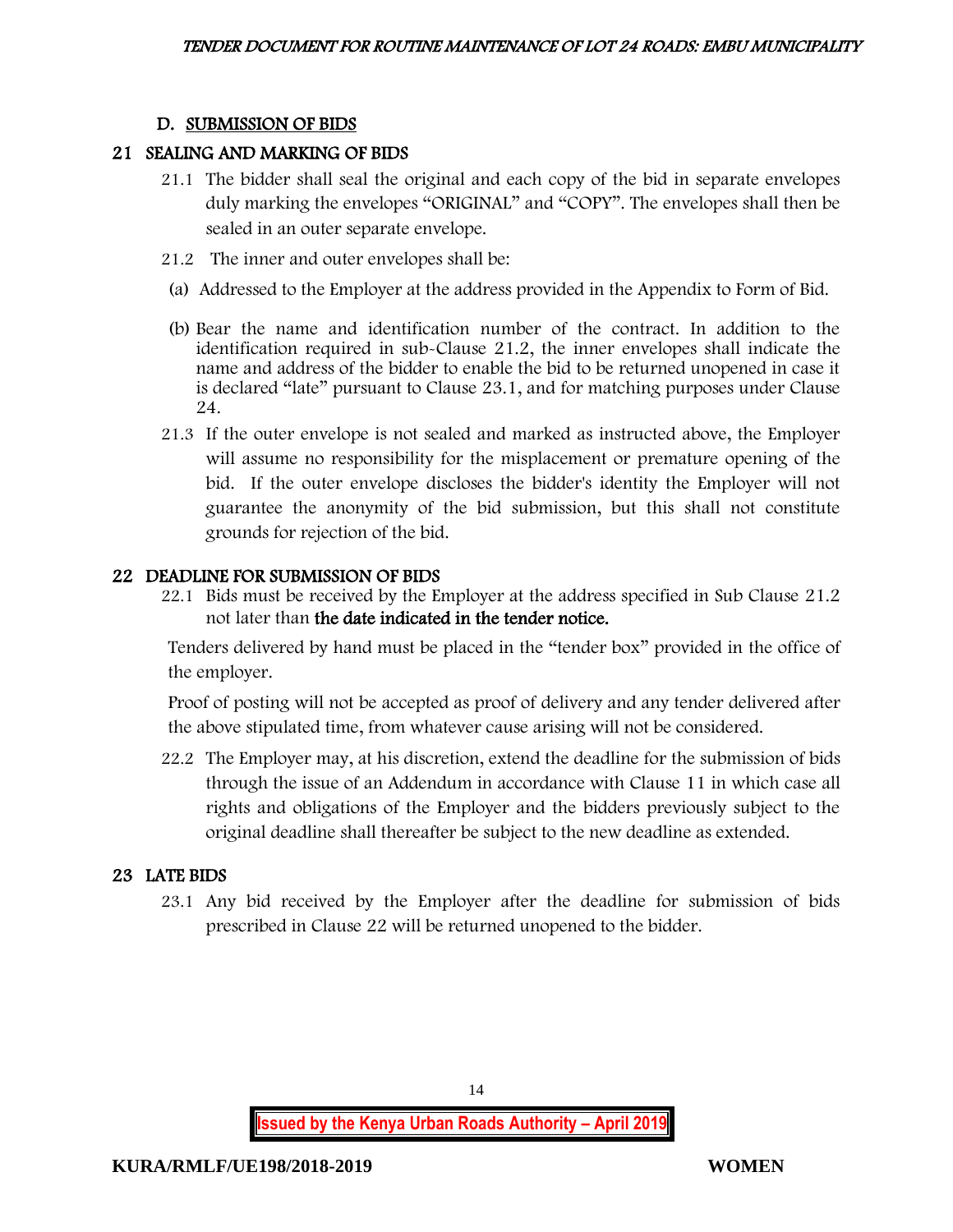# 24 MODIFICATION, SUBSTITUTION AND WITHDRAWAL OF BIDS

- 24.1 The bidder may modify, substitute or withdraw his bid after bid submission, provided that written notice of modification or withdrawal is received by the Employer prior to the prescribed deadline for submission of bids.
- 24.2 The bidder's modification, substitution or withdrawal notice shall be prepared, sealed, marked and delivered in accordance with the provisions of Clause 21, with the outer and inner envelopes additionally marked "MODIFICATION" or "WITHDRAWAL" as appropriate.
- 24.3 No bid may be modified subsequent to the deadline for submission of bids, except in accordance with Sub-Clause 29.2.
- 24.4 Any withdrawal of a bid during the interval between the deadline for submission of bids and expiration of the period of bid validity specified in Clause Error! Reference source not found. may result in the forfeiture of the bid security pursuant to Sub-Clause Error! Reference source not found..

# E. BID OPENING AND EVALUATION

# 25 BID OPENING

- 25.1 The Employer will open the bids, including withdrawals and modifications made pursuant to Clause 24, in the presence of bidders' designated representatives who choose to attend, at the time, date, and location stipulated in the letter of invitation. The bidders' representatives who are present shall sign a register evidencing their attendance.
- 25.2 Envelopes marked "WITHDRAWAL" and "SUBSTITUTION" shall be opened first and the name of the bidder shall be read out. Bids for which an acceptable notice of withdrawal has been submitted pursuant to Clause 24 shall not be opened.
- 25.3 The bidder's name, the Bid Prices, including any bid modifications and withdrawals, the presence (or absence) of bid security, and any such details as the Employer may consider appropriate, will be announced by the Employer at the opening. Subsequently, all envelopes marked "MODIFICATION" shall be opened and the submissions therein read out in appropriate detail. No bid shall be rejected at bid opening except for late bids pursuant to Clause 22.
- 25.4 The Employer shall prepare minutes of the bid opening, including the information disclosed to those present in accordance with Sub-Clause 24.3.
- 25.5 Bids not opened and read out at bid opening shall not be considered further for evaluation, irrespective of the circumstances.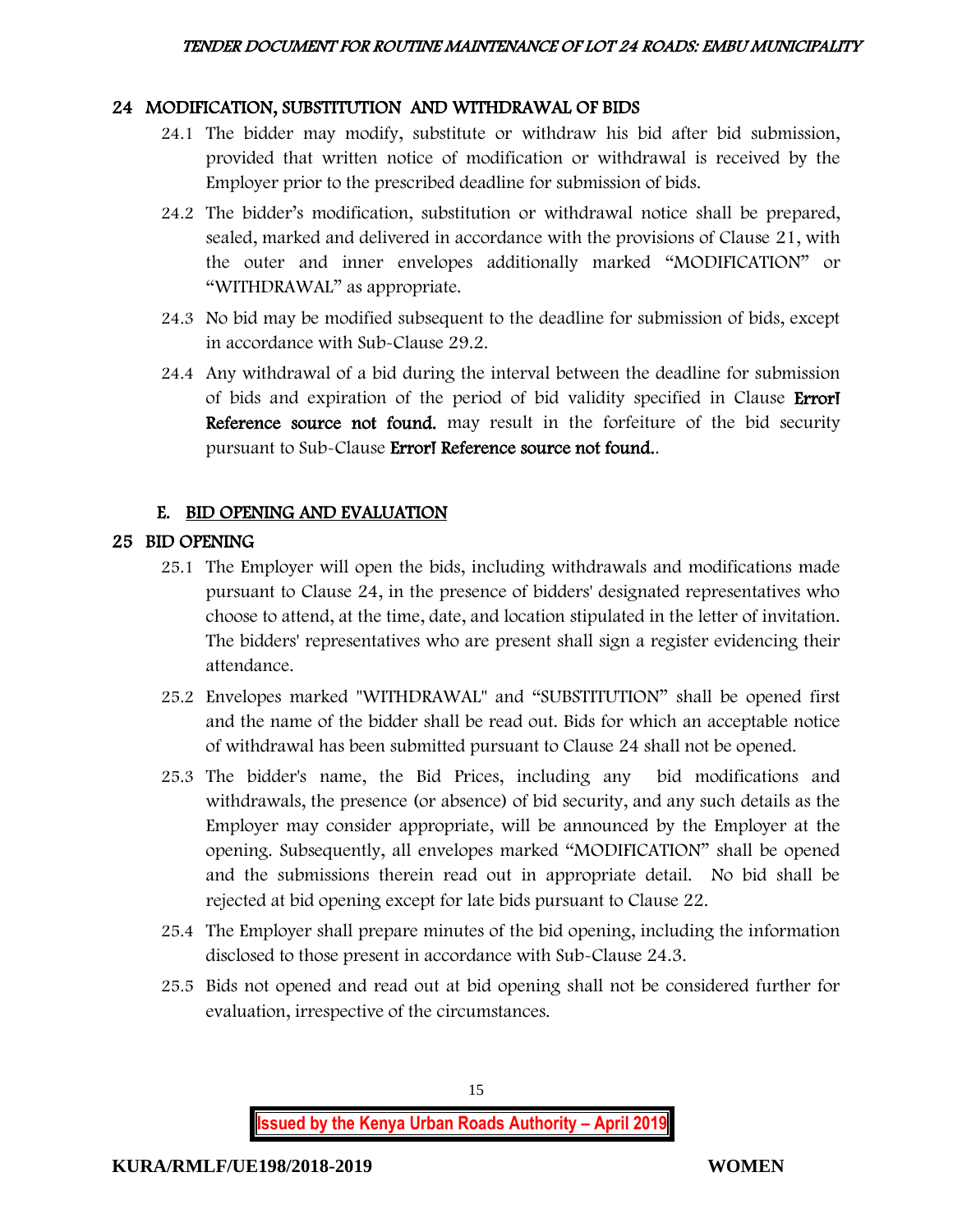## 26 PROCESS TO BE CONFIDENTIAL

26.1 Information relating to the examination, evaluation and comparison of bids, and recommendations for the award of contract shall not be disclosed to bidders or any other persons not officially concerned with such process until the award to the successful bidder has been announced. Any effort by a bidder to influence the Employer's processing of bids or award decisions may result in the rejection of the bidder's bid.

## 27 CLARIFICATION OF BIDS AND CONTACTING OF THE EMPLOYER

- 27.1 To assist in the examination, evaluation, and comparison of bids, the Employer may, at its discretion, ask any bidder for clarification of its bid, including breakdowns of unit rates. The request for clarification and the response shall be in writing or by cable, but no change in the price or substance of the bid shall be sought, offered, or permitted except as required to confirm the correction of arithmetic errors discovered by the Employer in the evaluation of the bids in accordance with Clause 29.
- 27.2 Subject to Sub-Clause 26.1, no bidder shall contact the Employer on any matter relating to its bid from the time of the bid opening to the time the contract is awarded. If the bidder wishes to bring additional information to the notice of the Employer, should do so in writing.
- 27.3 Any effort by the bidder to influence the Employer in the Employer's bid evaluation, bid comparison or contract award decisions may result in the rejection of the bidder's bid.

## 28 EXAMINATION OF BIDS AND DETERMINATION OF RESPONSIVENESS

- 28.1 Prior to the detailed evaluation of bids, the Employer will determine whether each bid (a) has been properly signed; (b) is accompanied by the required securities; (c) is substantially responsive to the requirements of the bidding documents; and (d) provides any clarification and/or substantiation that the Employer may require to determine responsiveness pursuant to Sub-Clause 28.2.
- 28.2 A substantially responsive bid is one that conforms to all the terms, conditions, and specifications of the bidding documents without material deviation or reservation and has a valid tender bank guarantee. A material deviation or reservation is one
- (a) Which affects in any substantial way the scope, quality, or performance of the works;

(b) Which limits in any substantial way, inconsistent with the bidding documents, the Employer's rights or the bidder's obligations under the contract; or

(c) Whose rectification would affect unfairly the competitive position of other bidders presenting substantially responsive bids.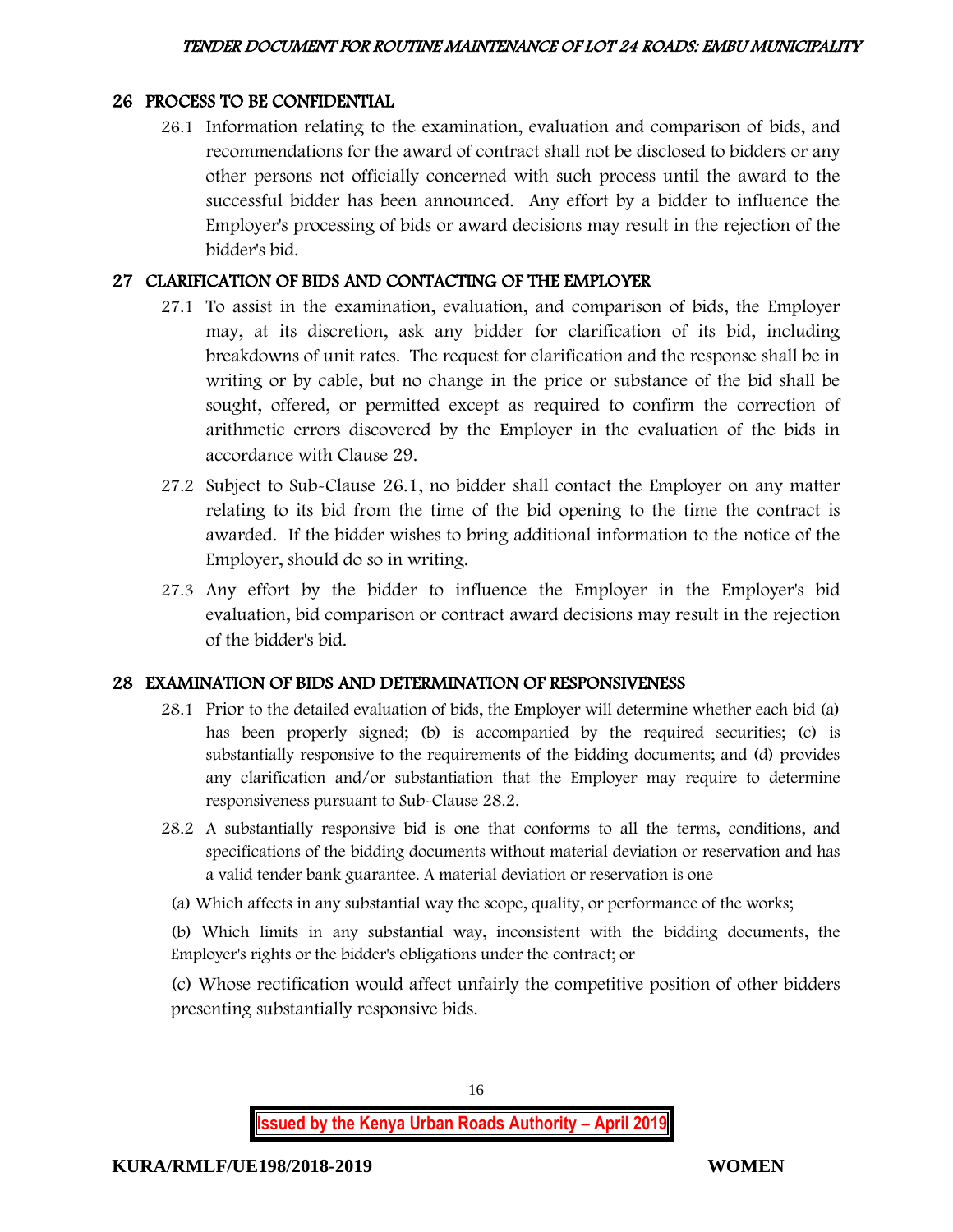28.3 If a bid is not substantially responsive, it will be rejected by the Employer and may not subsequently be made responsive by correction or withdrawal of the nonconforming deviation or reservation.

# 29 CORRECTION OF ERRORS

Tenders determined to be substantially responsive shall be checked by the Employer for any arithmetic errors in the computations and summations. Errors will NOT be corrected by the Employer.

# 30 EVALUATION AND COMPARISON OF BIDS

- 30.1 The Employer will carry out evaluation of details and information provided in post-Qualification Questionnaire and any bidder who does not qualify shall not have his/her bid evaluated further.
- 30.2 The Employer will then evaluate and compare only the bids determined to be substantially responsive in accordance with Clauses 27 and 28.
	- 30.3 The procuring entity may at any time terminate procurement proceedings before contract award and shall not be liable to any person for the termination.
	- 30.4 A tenderer who gives false information in the tender document about its qualification or who refuses to enter into a contract after notification of contract award shall be considered for debarment from participating in future public procurement.

# 31 QUALIFICATION AND EVALUATION CRITERIA

31.1 Post-qualification will be based on meeting all of the following minimum point scale criteria regarding the Applicant's general and particular experience, personnel and equipment capabilities as well as financial position. The Employer reserves the right to waive minor deviations, if they do not materially affect the capacity of an applicant to perform the contract. Subcontractor's experience and resources shall not be taken into account in determining the Applicant's compliance with qualifying criteria.

## 31.2 General Experience.

The Applicant shall meet the following minimum criteria: -

- (a) Average annual turnover for the last  $2$  years  $-$  KShs.4,000,000.00/ $\sim$ .
- (b) Successful completion as a prime contractor or sub-contractor in the execution of at least two roads rehabilitation/new construction projects of a similar nature and comparable in complexity to the proposed contract within the last two years, for which at least one was located in an urban environment in Kenya.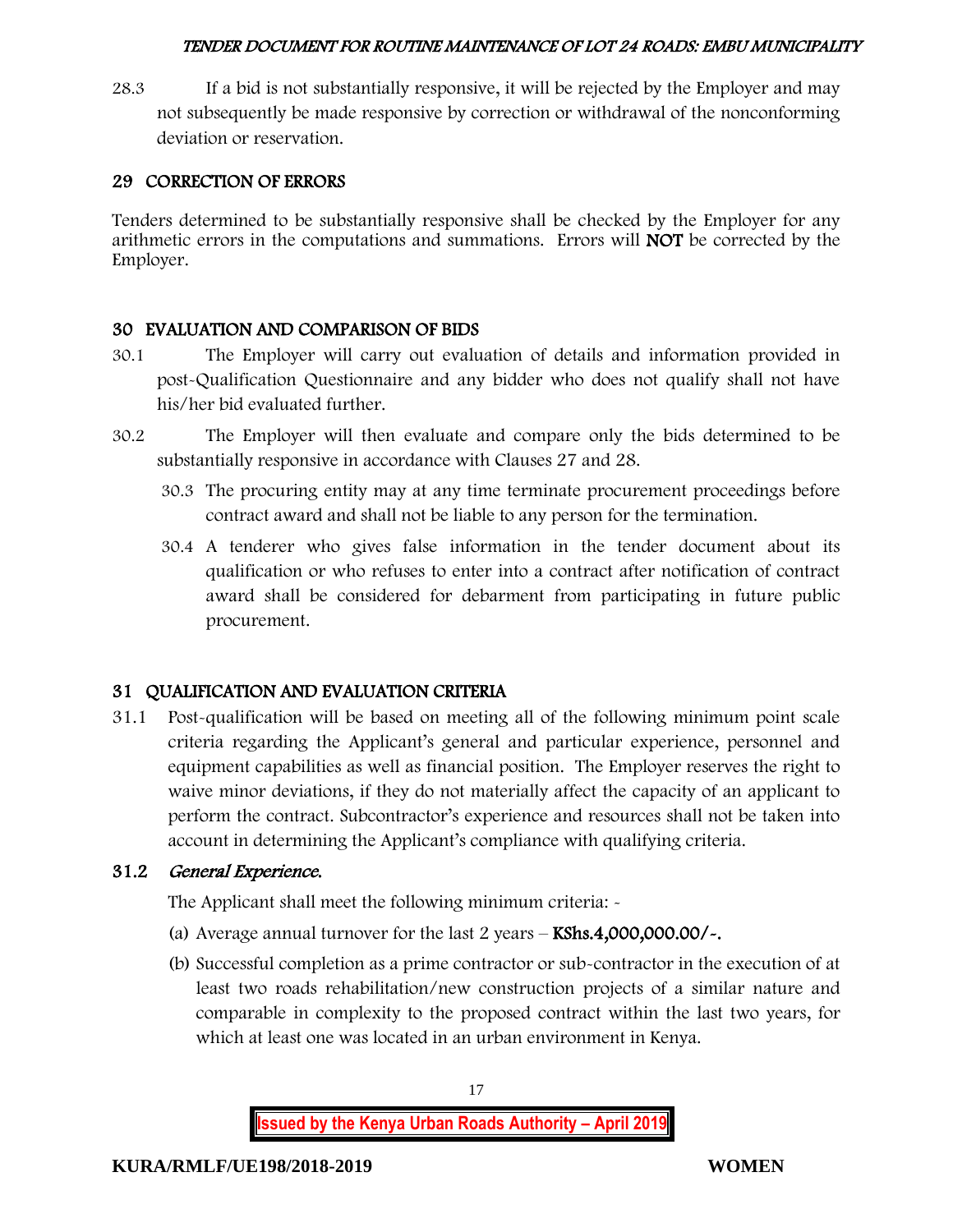- 31.3 **Personnel Capabilities.** The Applicant should list down personnel of minimum qualification of Diploma in Civil Engineering for Site Agent, Ordinary Diploma for the surveyor and other supervisory staff.
- 31.4 *Equipment Capabilities.* The Applicant should list down, the plants and equipment that are in his ownership and the ones proposed for hire which should be suitable for executing contract works. – Applicants must attaché evidence of ownership or hiring arrangements.
- 31.5 **Cash flow statement**. The Applicant should demonstrate that the firm has access to or has available, liquid assets, unencumbered real assets, lines or credit, and other financial means sufficient to meet the construction cash flow for a period of 2 months, estimated at 20% of the estimated tender sum.
- 31.6 Balance Sheets. Signed and stamped Audited balance sheets for the last two years should be submitted and must demonstrate the soundness of the Applicant's financial position, availability of working capital and net worth.
- 31.7 Financial position/Ratios. The applicant's financial information will be assessed in terms of ROCE, current ratio and return on equity, and the must meet criteria on their financial position given on this basis. Where necessary, the Employer may make inquiries with the Applicant's bankers.
- 31.8 Litigation History. The Applicant should provide accurate information on any litigation or arbitration resulting from contracts complete or under execution by him over the last five years. A consistent history of litigation against the Applicant may result in failure of the application.
- 31.9 Post-qualification criteria are as provided in the Appendix to instruction to tenderers. The bidders who pass the technical criteria will be subjected to financial evaluation.

# F. FINANCIAL EVALUATION

31.8 Comparison of major rates of items of construction & credibility of tenderers rates

The Employer will compare the tenderers' rates with the Engineer's estimates for major items of construction. If some bids are seriously unbalanced or front loaded in relation to the Engineer's estimates for the major items of work to be performed under the contract, the Employer may require the bidder to produce detailed price analyses for any or all items of the Bills of Quantities, to demonstrate the internal consistency of those prices with the construction methods and schedule proposed. After evaluation of the price analyses, taking into consideration the schedule of estimated contract payments, the Employer may require that the amount of the Performance Security set forth in Clause 35 be increased at the expense of the bidder to a level sufficient to protect the Employer against financial loss in the event of default of the successful bidder under the contract.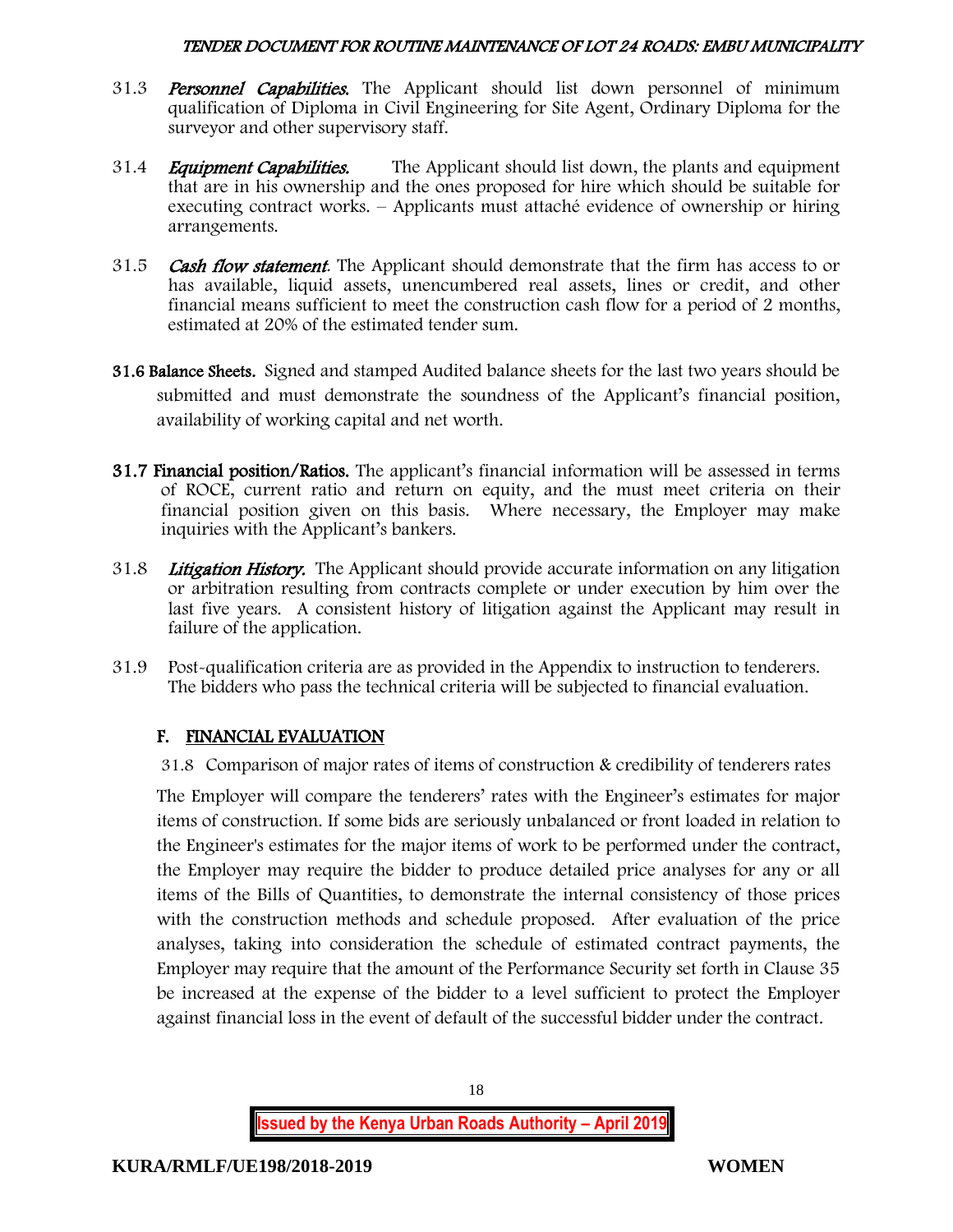# G. AWARD OF CONTRACT

# 32 AWARD

32.1 Subject to Clause 32, the Employer will award the contract to the bidder whose bid has been determined to be substantially responsive to the bidding documents and who has offered the lowest Evaluated Bid Price pursuant to Clause 29, provided that such bidder has been determined to be (a) eligible in accordance with the provisions of Sub-Clause 3.1, and (b) qualified in accordance with the provisions of Clause 4.

# 33 EMPLOYER'S RIGHT TO ACCEPT ANY BID AND TO REJECT ANY OR ALL BIDS

33.1 The Employer reserves the right to accept or reject any bid, and to annul the bidding process and reject all bids, at any time prior to award of contract, without thereby incurring any liability to the affected bidder or bidders or any obligation to inform the affected bidder or bidders of the grounds for the Employer's action.

# 34 NOTIFICATION OF AWARD

- 34.1 Prior to expiration of the period of bid validity prescribed by the Employer, the Employer will notify the successful bidder in writing or by cable confirmed by registered letter that its bid has been accepted. This letter (hereinafter and in the Conditions of Contract called "Letter of Acceptance") shall specify the sum, which the Employer will pay the Contractor in consideration of the execution and completion of the works and the remedying of any defects therein by the Contractor as prescribed by the contract (hereinafter and in the Conditions of Contract called "the Contract Price").
- 34.2 At the same time that the Employer notifies the successful bidder that his bid has been accepted, the Employer shall notify the other bidders that their bids have been unsuccessful and that their bid security will be returned as promptly as possible, in accordance with sub clause 17.4.

# 35 SIGNING OF AGREEMENT

35.1 Within 21 days of receipt of the Notification of Award, the successful bidder shall sign the Form of Agreement and return it to the Employer, together with the required performance security.

# 36 PERFORMANCE SECURITY

36.1 Within 21 days of receipt of the Letter of Acceptance from the Employer, the successful bidder shall furnish to the Employer a performance security in the form stipulated in the Conditions of contract. The form of performance security provided in Section 9 of the bidding documents shall be used.

19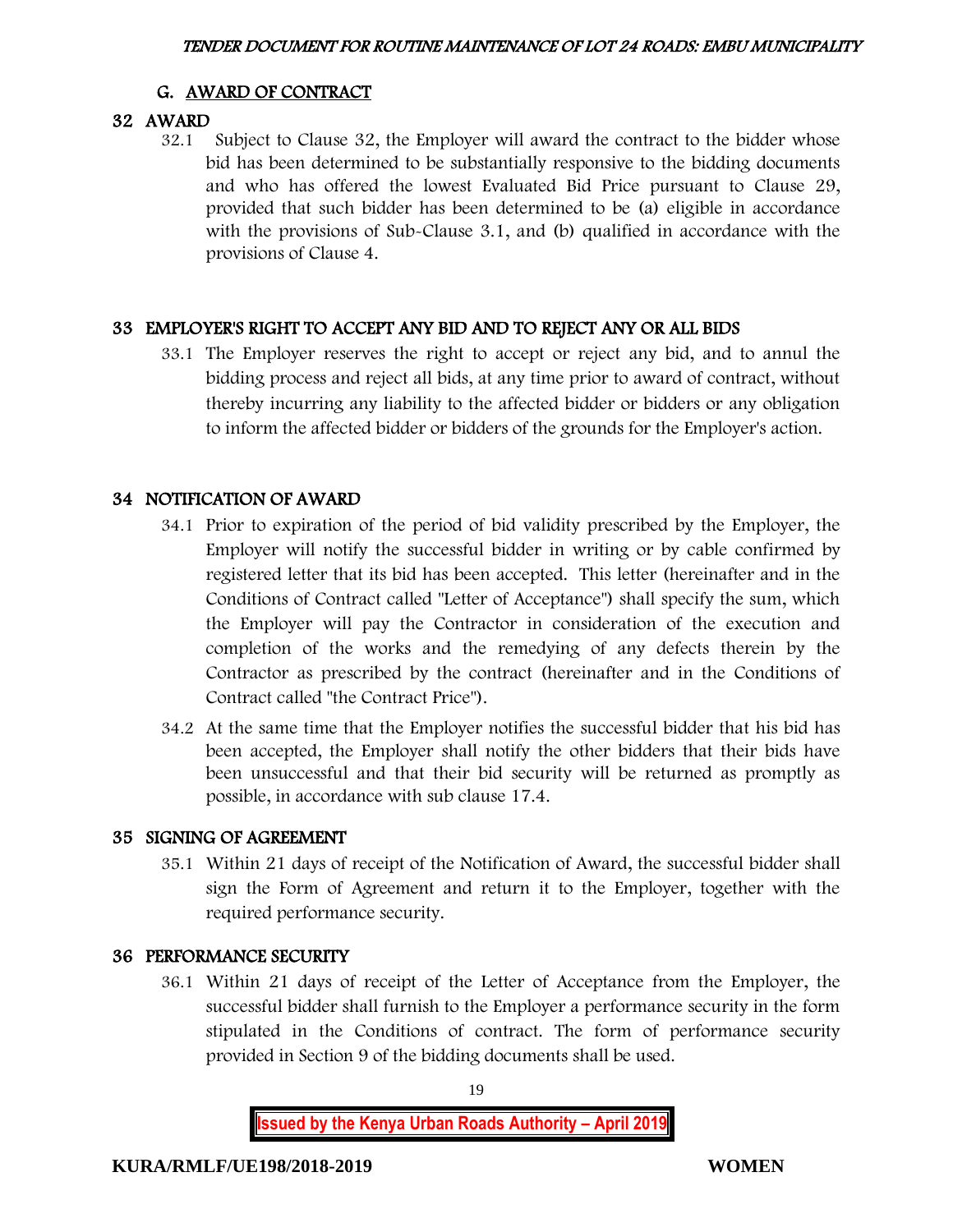- 36.2 The successful bidder shall provide a performance security in the form of an Unconditional Bank Guarantee from a reputable bank located in Kenya.
- 36.3 Failure by successful bidder to lodge the required performance Guarantee within 21 days of the receipt of the letter of Acceptance shall constitute sufficient grounds for annulment of the award and forfeiture of the bid surety; in which event the Employer may make the award to another bidder or call for new bids.

## 37 CONTRACT EFFECTIVENESS

37.1 The Contract will be effective only upon signature of the Agreement between the Contractor and the Employer.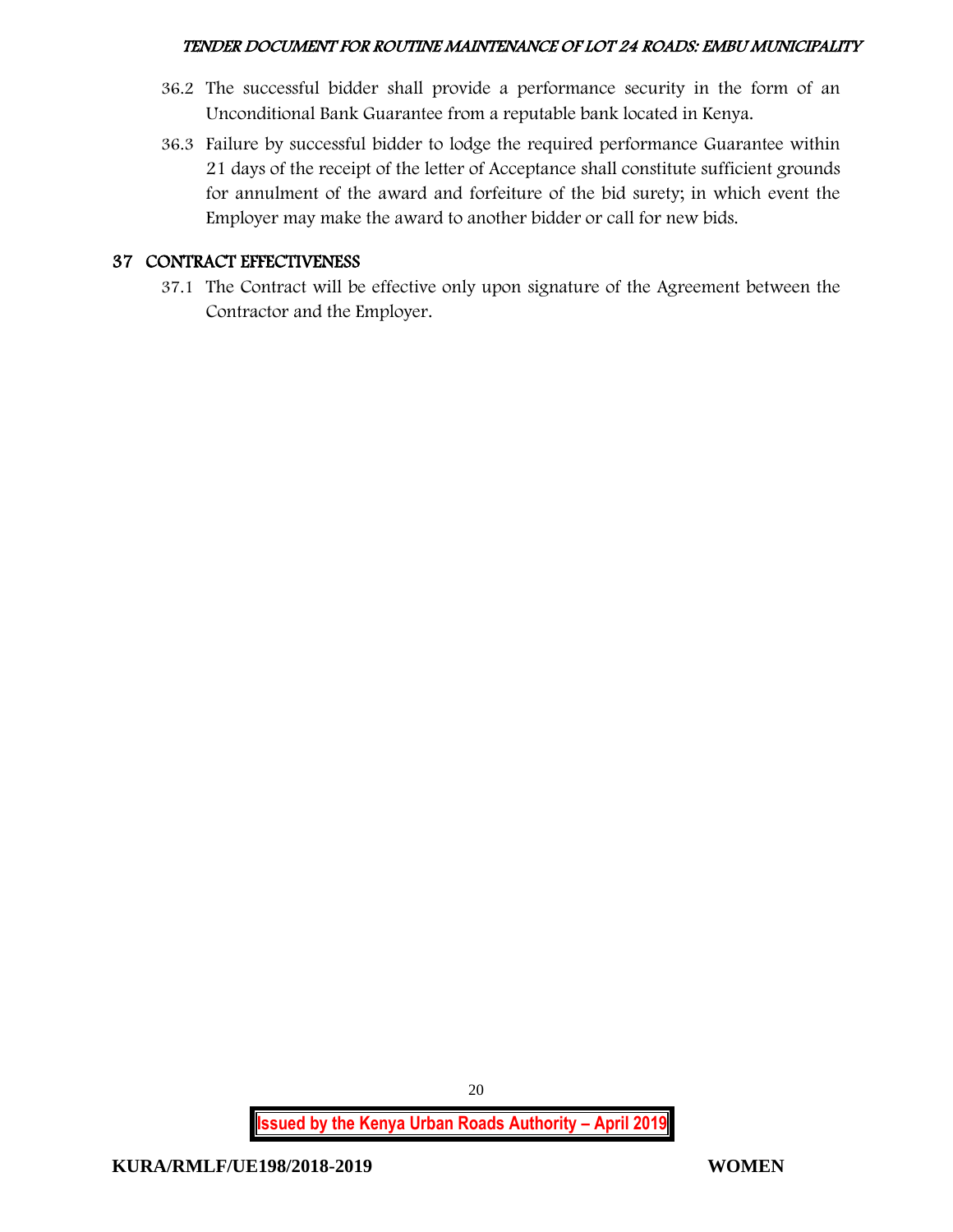# QUALIFICATION CRITERIA

This Section contains all the factors, methods and criteria that the Employer shall use to evaluate applications. The information to be provided in relation to each factor and the definitions of the corresponding terms are included in the respective Application Forms.

#### **Contents**

| 7. Schedule of the Major Items of Plant/Equipment Available for Proposed Contract. 22 |  |
|---------------------------------------------------------------------------------------|--|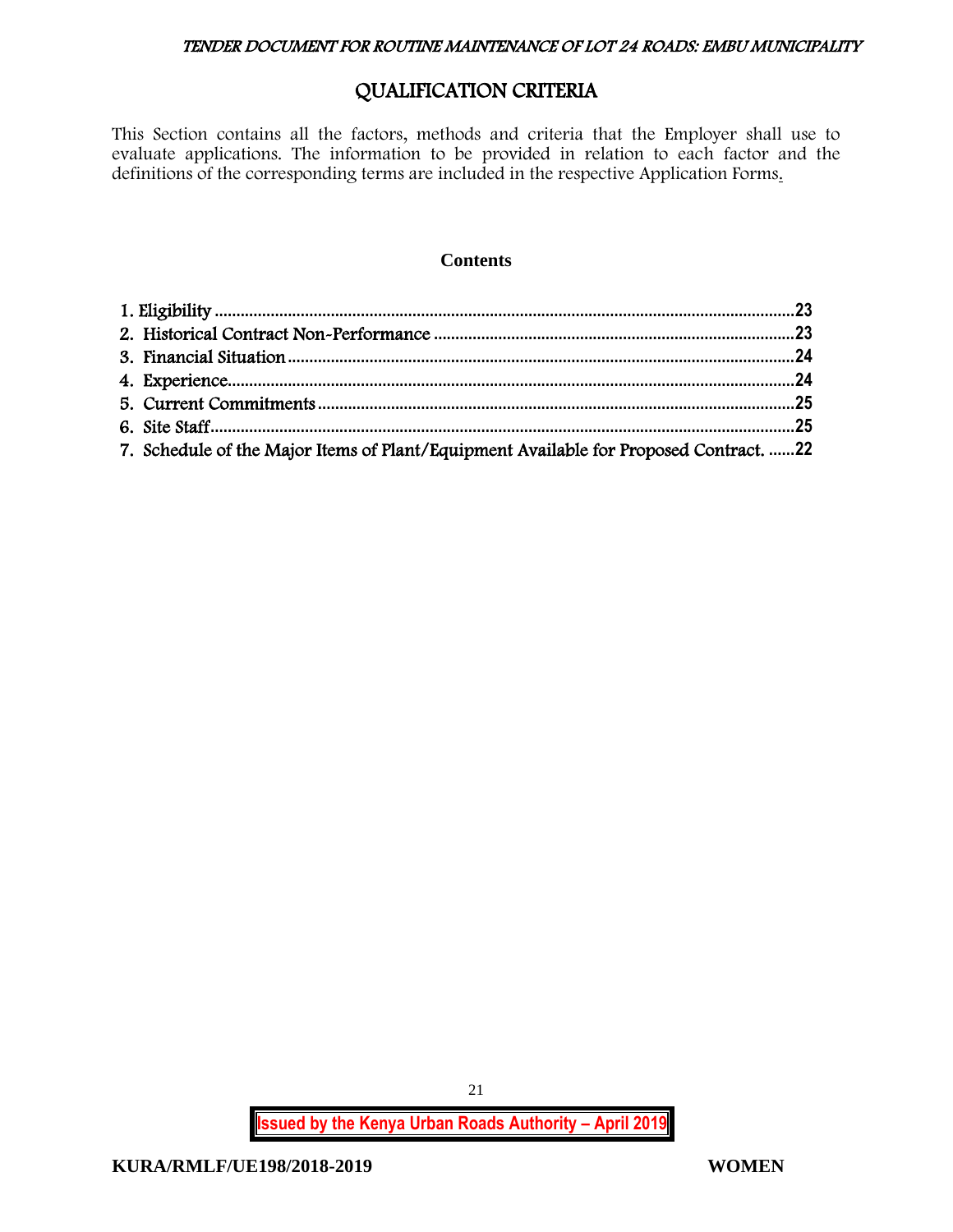# QUALIFICATION CRITERIA

<span id="page-22-0"></span>This Section contains all the factors, methods and criteria that the Employer shall use to evaluate applications. The information to be provided in relation to each factor and the definitions of the corresponding terms are included in the respective Application Forms.

#### **Contents**

| 7. Schedule of the Major Items of Plant/Equipment Available for Proposed Contract. 22 |  |
|---------------------------------------------------------------------------------------|--|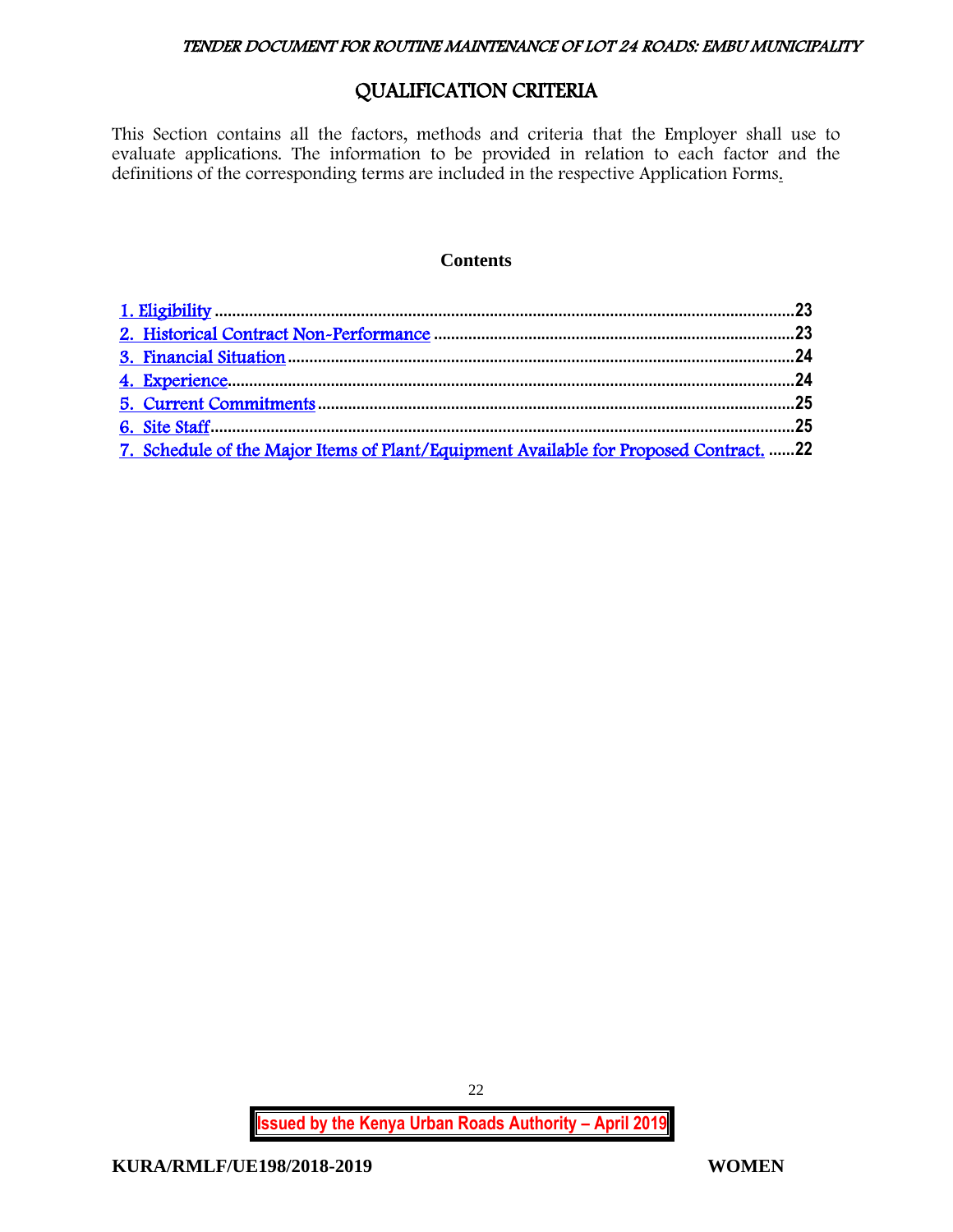<span id="page-23-1"></span><span id="page-23-0"></span>

| No. | Subject                                    | Requirement                                                                                                                                                                                                                                                                                                                                                                                                                                                                                                                                                           | Bidder                | Submission<br>Requirements |
|-----|--------------------------------------------|-----------------------------------------------------------------------------------------------------------------------------------------------------------------------------------------------------------------------------------------------------------------------------------------------------------------------------------------------------------------------------------------------------------------------------------------------------------------------------------------------------------------------------------------------------------------------|-----------------------|----------------------------|
|     | 1. Eligibility                             |                                                                                                                                                                                                                                                                                                                                                                                                                                                                                                                                                                       |                       |                            |
| 1.1 | Eligibility                                | Nationality in accordance with<br>Sub-Clause 4.1.                                                                                                                                                                                                                                                                                                                                                                                                                                                                                                                     | Must meet requirement | Section 2, Schedule 1      |
| 1.2 | Conflict of Interest                       | No conflicts of interest in Sub-<br>Clause 4.2.                                                                                                                                                                                                                                                                                                                                                                                                                                                                                                                       | Must meet requirement | Section 2, Schedule 1      |
| 1.3 | Debarment                                  | Not having been declared<br>ineligible by the Employer, as<br>described in Sub-Clause 4.3.                                                                                                                                                                                                                                                                                                                                                                                                                                                                            | Must meet requirement | Section 2, Schedule 11     |
| 1.4 | Incorporation &<br>Registration            | Pursuant to sub-clause 4.1 the<br>following shall be provided;<br>- Copy of Certificate of<br>incorporation certified by a<br>Commissioner of Oaths or<br>issuing authority to show that<br>the applicant is a registered<br>company and legally authorised<br>to do business in Kenya<br>- Proof of registration with the<br>National Construction Authority<br>(NCA) in the categories<br>indicated in the tender notice.<br>-Proof of registration with a<br>Certified copy of a valid<br>certificate from National or<br>County Treasury for relevant<br>category | Must meet requirement | Section 2, Schedule 1      |
|     | 2. Historical Contract Non-Performance     |                                                                                                                                                                                                                                                                                                                                                                                                                                                                                                                                                                       |                       |                            |
| 2.1 | History of Non-<br>Performing<br>Contracts | Non-performance of a contract<br>did not occur within the last<br>five (5) years prior to the<br>deadline for application<br>submission based on all<br>information on fully settled<br>disputes or litigation. A fully<br>settled dispute or litigation is<br>one that has been resolved in<br>accordance with the Dispute<br>Resolution Mechanism under<br>the respective contract, and<br>where all appeal instances<br>available to the applicant have<br>been exhausted.                                                                                         | Must meet requirement | Section 2, Schedule 5      |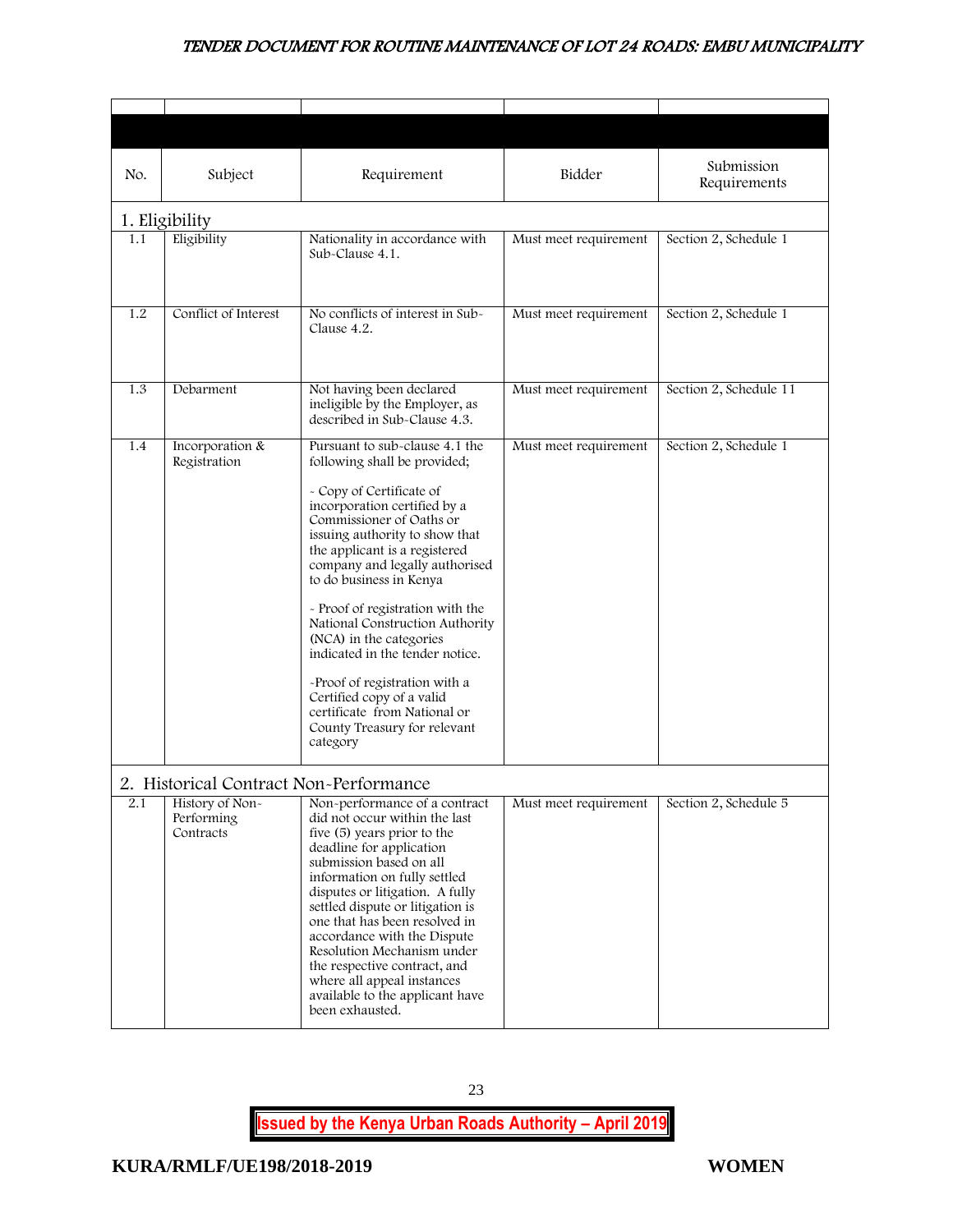<span id="page-24-1"></span><span id="page-24-0"></span>

| No.    | Subject                                    | Requirement                                                                                                                                                                                                                                                                                                                                                                                                                            | Bidder                                                                                                                              | Submission<br>Requirements                                                                                                                                                                                                                                                                                                                                                                                                                                                              |
|--------|--------------------------------------------|----------------------------------------------------------------------------------------------------------------------------------------------------------------------------------------------------------------------------------------------------------------------------------------------------------------------------------------------------------------------------------------------------------------------------------------|-------------------------------------------------------------------------------------------------------------------------------------|-----------------------------------------------------------------------------------------------------------------------------------------------------------------------------------------------------------------------------------------------------------------------------------------------------------------------------------------------------------------------------------------------------------------------------------------------------------------------------------------|
| 2.2    | Pending Litigation                         | All pending litigation shall in<br>total not represent more than<br>fifty percent (50%)] of the<br>Applicant's net worth and shall<br>be treated as resolved against<br>the Applicant.                                                                                                                                                                                                                                                 | Must meet requirement                                                                                                               | Section 2, Schedule 10                                                                                                                                                                                                                                                                                                                                                                                                                                                                  |
|        | 3. Financial Situation                     |                                                                                                                                                                                                                                                                                                                                                                                                                                        |                                                                                                                                     |                                                                                                                                                                                                                                                                                                                                                                                                                                                                                         |
| 3.1    | Financial<br>Performance                   | (a) Submission of audited<br>balance sheets or other financial<br>statements acceptable to the<br>Employer, for the last two [2]<br>years and authenticated bank<br>statement for the last six (6)<br>months to demonstrate:<br>(b) the current soundness of the<br>applicants financial position<br>and its prospective long term<br>profitability, and<br>(c) capacity to have a cash flow<br>equivalent to 20% of the tender<br>sum | Must submit as<br>required and bidders<br>who meet the<br>requirement are<br>marked YES, those<br>that do not meet are<br>marked NO | Attach evidence on<br>the requirement of<br>Section 2, Schedule 8<br>a) All pages must be<br>initialized and<br>stamped by both a<br>practicing Auditor<br>registered with<br>ICPAK and one of the<br>Directors. Auditor's<br>practicing<br>membership number<br>from ICPAC must be<br>indicated. Non-<br>adherence to this to<br>part a, b and c leads<br>to disqualification.<br>(b) All pages in the<br>bank statement must<br>be initialized and<br>stamped by the<br>issuing bank. |
| 3.2    | Average Annual<br>Construction<br>Turnover | (d) Average annual<br>construction turnover of KShs. 4<br>Million [Four Million],<br>calculated as total certified<br>payments received for contracts<br>in progress or completed,<br>within the last two $[(2)]$ years                                                                                                                                                                                                                | Must submit as<br>required and bidders<br>who meet the<br>requirement are<br>marked YES, those<br>that do not meet are<br>marked NO | Section 2, Schedule 8                                                                                                                                                                                                                                                                                                                                                                                                                                                                   |
|        | 4. Experience                              |                                                                                                                                                                                                                                                                                                                                                                                                                                        |                                                                                                                                     |                                                                                                                                                                                                                                                                                                                                                                                                                                                                                         |
| 4.1(a) | General<br>Construction<br>Experience      | Experience under construction<br>contracts in the role as a main<br>contractor or subcontractor for<br>at least the last three [3] years<br>prior to the applications<br>submission deadline                                                                                                                                                                                                                                           | Must submit as<br>required and bidders<br>who meet the<br>requirement are<br>marked YES, those<br>that do not meet are<br>marked NO | Section 2, Schedule 6A                                                                                                                                                                                                                                                                                                                                                                                                                                                                  |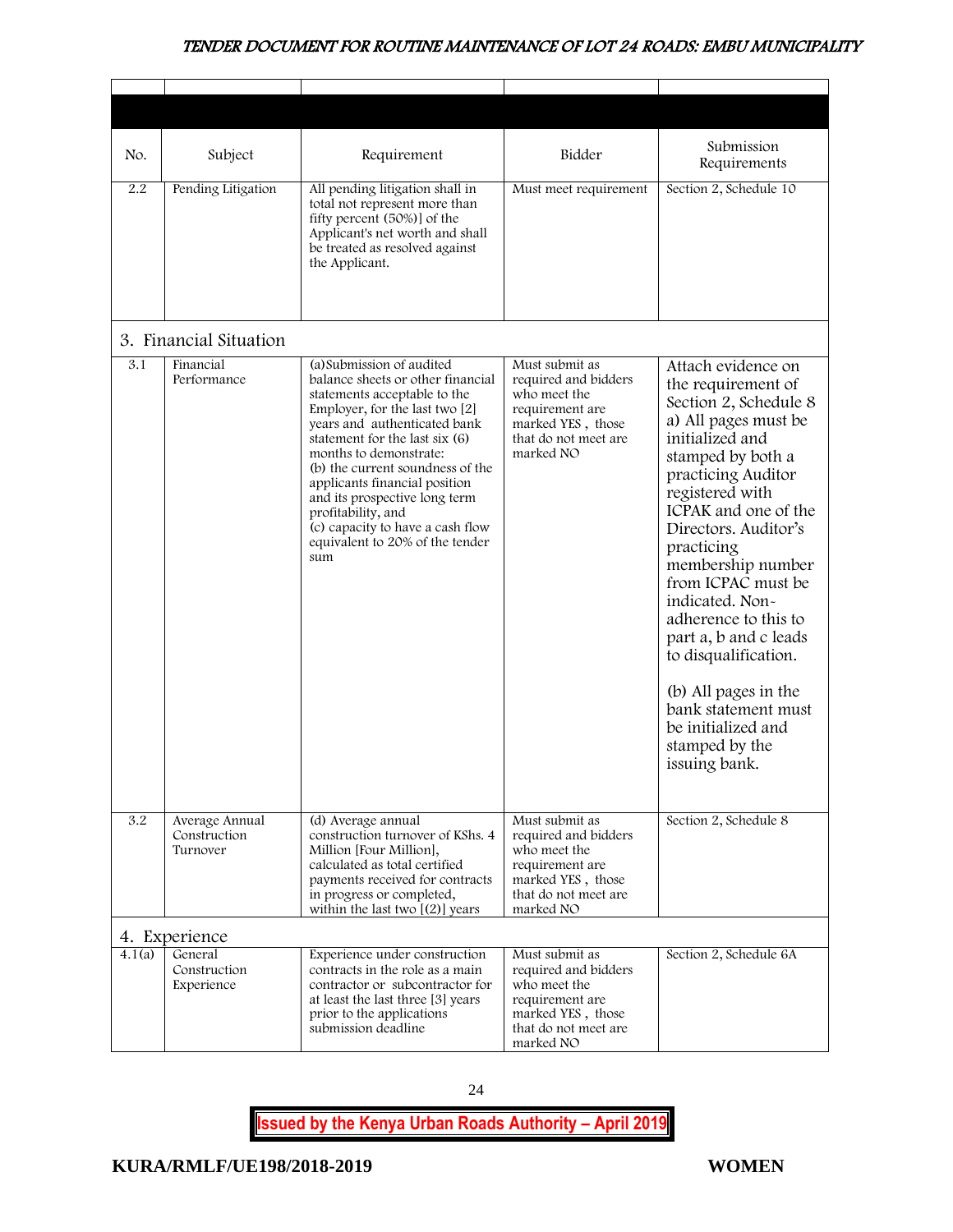| No.    | Subject                                | Requirement                                                                                                                                                                                                                                                                                                                                                                                                                                                                                      | Bidder                                                                                                                              | Submission<br>Requirements |
|--------|----------------------------------------|--------------------------------------------------------------------------------------------------------------------------------------------------------------------------------------------------------------------------------------------------------------------------------------------------------------------------------------------------------------------------------------------------------------------------------------------------------------------------------------------------|-------------------------------------------------------------------------------------------------------------------------------------|----------------------------|
| 4.2(b) | Specific<br>Construction<br>Experience | Participation as a roads<br>contractor, management<br>contractor or subcontractor, in<br>at least two (2) contracts each<br>with a value of at least<br>KShs. 3 Million (Three million),<br>successfully and substantially<br>completed. One (1) of the<br>contracts should be in a City<br>and that are similar to the<br>proposed works. The similarity<br>shall be based on the physical<br>size, complexity,<br>methods/technology or other<br>characteristics as described in<br>Section 2. | Must submit as<br>required and bidders<br>who meet the<br>requirement are<br>marked YES, those<br>that do not meet are<br>marked NO | Section 2, Schedule6A      |
|        | 5. Current Commitments                 |                                                                                                                                                                                                                                                                                                                                                                                                                                                                                                  |                                                                                                                                     |                            |
| 5.1    | On-going contracts                     | The total value of outstanding<br>works on the on-going<br>contracts should not exceed the<br>average annual turnover for the<br>last two years.                                                                                                                                                                                                                                                                                                                                                 | Must submit as<br>required and bidders<br>who meet the<br>requirement are<br>marked YES, those<br>that do not meet are<br>marked NO | Section 2, Schedule 6B     |
|        | 6. Site Staff                          |                                                                                                                                                                                                                                                                                                                                                                                                                                                                                                  |                                                                                                                                     |                            |

<span id="page-25-1"></span><span id="page-25-0"></span>**Issued by the Kenya Urban Roads Authority – April 2019**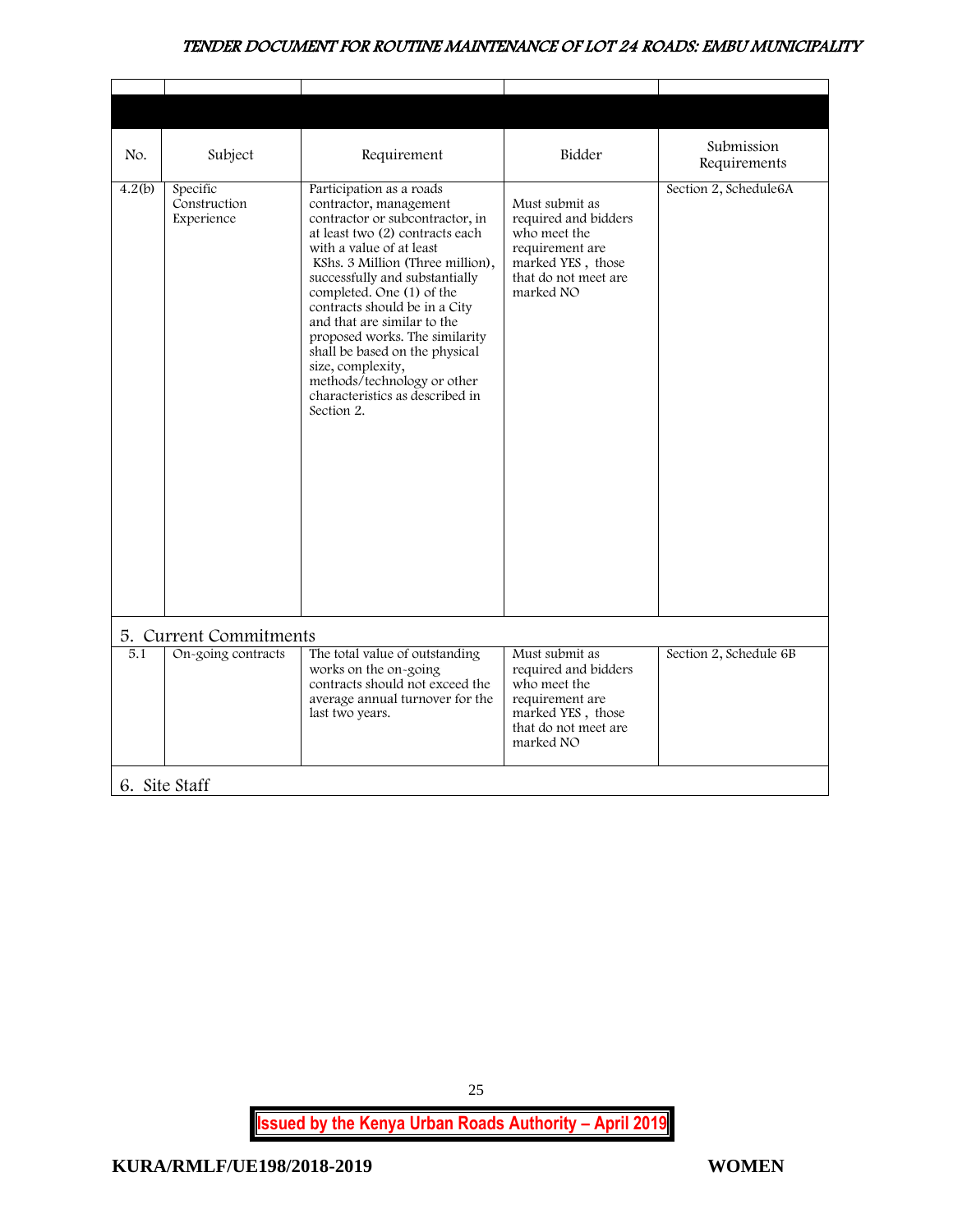| No. | Subject                                | Requirement                                                                                                                                                                                          | Bidder                                                                                                                              | Submission<br>Requirements |
|-----|----------------------------------------|------------------------------------------------------------------------------------------------------------------------------------------------------------------------------------------------------|-------------------------------------------------------------------------------------------------------------------------------------|----------------------------|
|     | HQ Staff                               | The site staff shall posses<br>minimum levels of<br>qualifications set below;<br>$Qualification =$<br>Diploma in Civil                                                                               | Must submit as                                                                                                                      | Section 2, Schedule 5      |
|     | Site Agent                             | Engineering/Building<br>construction<br>Qualification $=$<br>Diploma in Civil Engineering                                                                                                            | required and bidders<br>who meet the<br>requirement are<br>marked YES, those<br>that do not meet are<br>marked NO                   |                            |
|     | Foreman<br>Site Surveyor               | General Experience<br>Specific Experience<br>Qualification = $Dip$ . Civil<br>Engineering<br>General Experience $=$ 5 yrs<br>Specific Experience $=$ 3 Yrs<br>Qualification = $Diploma$ in<br>Survey | Must submit as<br>required and bidders<br>who meet the<br>requirement are<br>marked YES, those<br>that do not meet are<br>marked NO |                            |
|     |                                        | General Experience $=$ 3 yrs<br>Specific Experience $= 2$ Yrs                                                                                                                                        |                                                                                                                                     |                            |
| 5.  | PLANT AND EQUIPMENT                    |                                                                                                                                                                                                      |                                                                                                                                     |                            |
|     | See description<br>below in Schedule 7 |                                                                                                                                                                                                      |                                                                                                                                     |                            |
| 6.  | Work Methodology                       | Submission of a brief work<br>methodology in accordance with<br>sub-clause 5.3                                                                                                                       | Must submit as<br>required and bidders<br>who meet the<br>requirement are<br>marked YES, those<br>that do not meet are<br>marked NO | Section 2                  |
| 7.  | Business permit and<br>office location | Should have a physical address<br>and Current business Permit                                                                                                                                        | Must submit as<br>required and bidders<br>who meet the<br>requirement are<br>marked YES, those<br>that do not meet are<br>marked NO | Section 2, Schedule 1      |
| 8.  | Litigation History                     | The applicant to provide a valid<br>Sworn affidavit for the tender.                                                                                                                                  | Must submit as<br>required and bidders<br>who meet the<br>requirement are<br>marked YES, those<br>that do not meet are<br>marked NO | Section 2, Schedule 10     |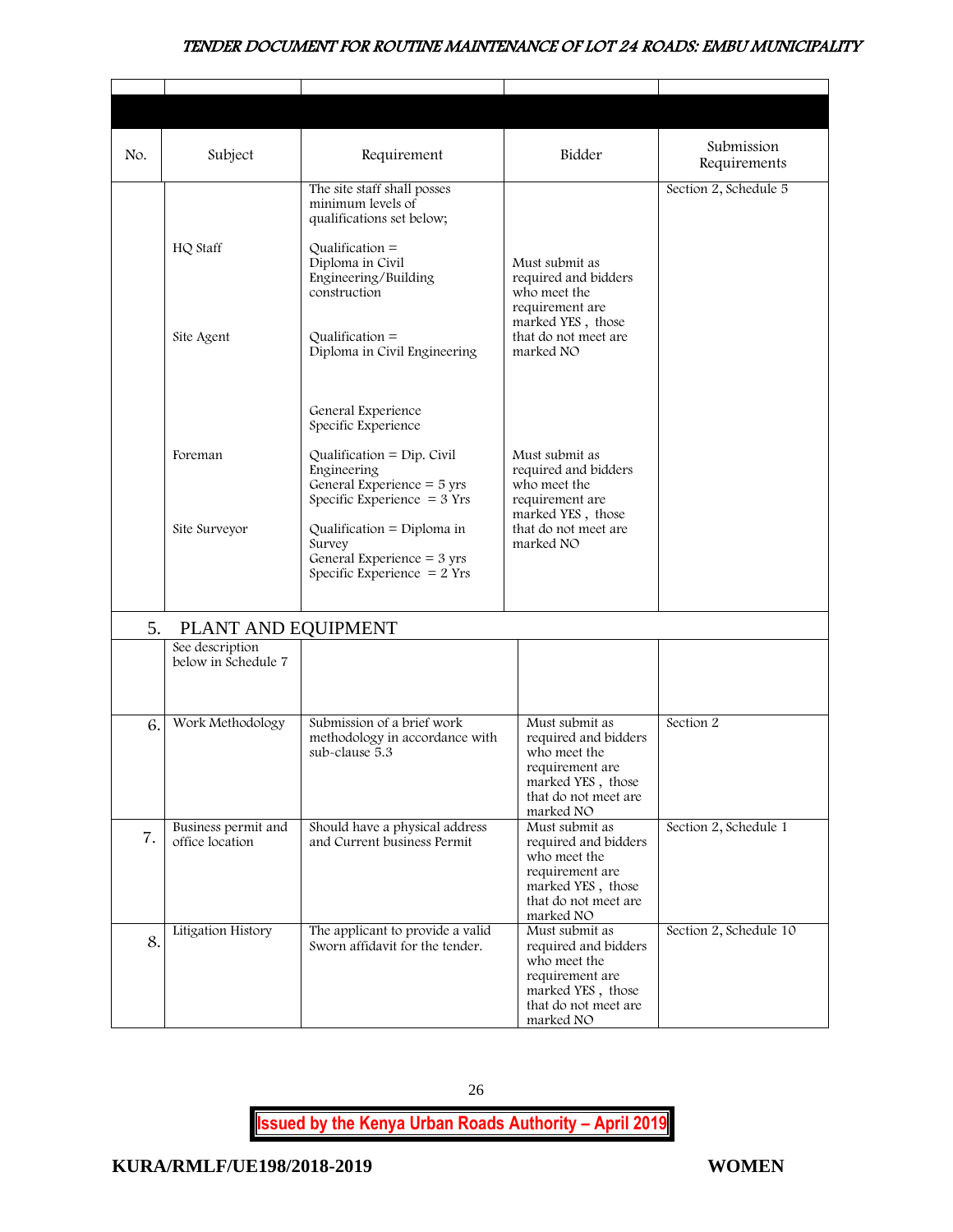## 7. Schedule of the Major Items of Plant/Equipment Available for Proposed Contract.

The Bidder must indicate the core plant and equipment considered by the company to be necessary for undertaking the project together with proof of ownership or lease. The lease must be current i.e dated from April 2019. Leases which are out-dated will not be accepted. (\* Mandatory minimum number of equipment required by the Employer for the execution of the project that the bidder must make available for the Contract).

| Item<br>No.               | <b>Equipment Details</b>                  | *Minimum<br>Number<br>Required<br>for the<br>Contract<br>Execution | Compliance<br>Requirement | No of<br>Equipment<br>Owned by<br>the Bidder | No. of<br>equipment<br>to be<br>hired/<br>purchased<br>by the<br><b>Bidder</b> | No. of<br>equipment<br>to be made<br>available for<br>the Contract<br>by the<br><b>Bidder</b> |
|---------------------------|-------------------------------------------|--------------------------------------------------------------------|---------------------------|----------------------------------------------|--------------------------------------------------------------------------------|-----------------------------------------------------------------------------------------------|
| A                         | <b>General Plant</b>                      |                                                                    |                           |                                              |                                                                                |                                                                                               |
|                           | Asphalt Concrete patching<br>plant        | optional                                                           |                           |                                              |                                                                                |                                                                                               |
| $\, {\bf B}$              | Milling Machine                           |                                                                    |                           |                                              |                                                                                |                                                                                               |
|                           | Asphalt Milling Machine                   | optional                                                           |                           |                                              |                                                                                |                                                                                               |
| $\mathcal{C}$             | <b>Bituminous Plants</b>                  |                                                                    |                           |                                              |                                                                                |                                                                                               |
|                           | Bitumen Pressure distributor              | optional                                                           |                           |                                              |                                                                                |                                                                                               |
|                           | Asphalt concrete paver                    | optional                                                           |                           |                                              |                                                                                |                                                                                               |
| $\mathbf D$               | Compactors                                |                                                                    |                           |                                              |                                                                                |                                                                                               |
|                           | Vibrating compaction plate<br>300 mm wide | optional                                                           |                           |                                              |                                                                                |                                                                                               |
|                           | Vibrating compaction plate<br>600 mm wide | optional                                                           |                           |                                              |                                                                                |                                                                                               |
| ${\bf E}$                 | Pot hole repair machines                  |                                                                    |                           |                                              |                                                                                |                                                                                               |
|                           | Colas Sprayer                             | $\mathcal{O}$                                                      |                           |                                              |                                                                                |                                                                                               |
|                           | Pavement Cutter Machine                   | $\mathcal{O}$                                                      |                           |                                              |                                                                                |                                                                                               |
|                           | Paver Braker Machine                      | $\mathcal{O}$                                                      |                           |                                              |                                                                                |                                                                                               |
|                           | Pedestrian Roller                         | $\mathcal{O}$                                                      |                           |                                              |                                                                                |                                                                                               |
|                           |                                           |                                                                    |                           |                                              |                                                                                |                                                                                               |
| $\boldsymbol{\mathrm{F}}$ | Concrete Equipment                        |                                                                    |                           |                                              |                                                                                |                                                                                               |
|                           | Mobile concrete mixers                    | $\mathbf{1}$                                                       | Yes/no                    |                                              |                                                                                |                                                                                               |
|                           | Concrete vibrators                        | $\mathbf{1}$                                                       | Yes/no                    |                                              |                                                                                |                                                                                               |

27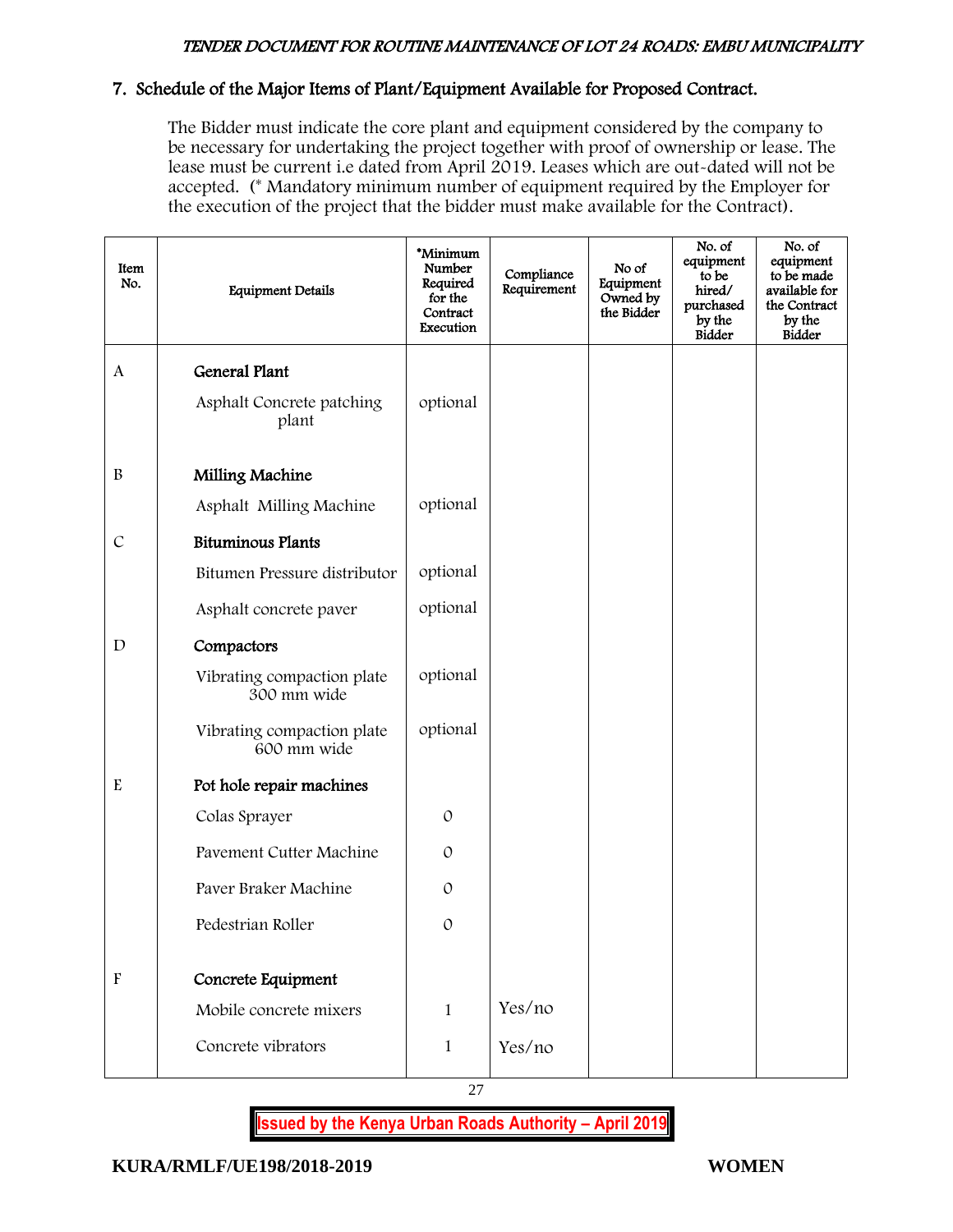| Item<br>No. | <b>Equipment Details</b>                                | *Minimum<br>Number<br>Required<br>for the<br>Contract<br>Execution | Compliance<br>Requirement | No of<br>Equipment<br>Owned by<br>the Bidder | No. of<br>equipment<br>to be<br>hired/<br>purchased<br>by the<br><b>Bidder</b> | No. of<br>equipment<br>to be made<br>available for<br>the Contract<br>by the<br><b>Bidder</b> |
|-------------|---------------------------------------------------------|--------------------------------------------------------------------|---------------------------|----------------------------------------------|--------------------------------------------------------------------------------|-----------------------------------------------------------------------------------------------|
| $\mathsf G$ | Transport (Tippers,<br>dumpers, water tankers)          |                                                                    |                           |                                              |                                                                                |                                                                                               |
|             | $4X2$ tippers payload $7 - 12$<br>tonnes                | $\overline{2}$                                                     | Yes/No                    |                                              |                                                                                |                                                                                               |
|             | 6X4 tippers payload $16 - 20$<br>tonnes                 |                                                                    |                           |                                              |                                                                                |                                                                                               |
|             | 8X4 tippers payload $16 - 20$<br>tonnes                 |                                                                    |                           |                                              |                                                                                |                                                                                               |
|             | Flat bed lorries                                        |                                                                    |                           |                                              |                                                                                |                                                                                               |
|             | Subtotal for $G$ – tippers &<br>dumpers                 |                                                                    |                           |                                              |                                                                                |                                                                                               |
|             | Water tankers $(18,000 -$<br>20,000 litres<br>capacity) | $\mathbf{1}$                                                       | Yes/No                    |                                              |                                                                                |                                                                                               |
| H           | Earth - Moving Equipment                                |                                                                    |                           |                                              |                                                                                |                                                                                               |
|             | Wheeled loaders                                         |                                                                    |                           |                                              |                                                                                |                                                                                               |
|             | Motor graders (93 -<br>205kW)                           | $\mathbf{1}$                                                       | Yes/No                    |                                              |                                                                                |                                                                                               |
|             | Trench excavator                                        |                                                                    |                           |                                              |                                                                                |                                                                                               |
|             | Subtotal for $H$ – Earth<br>moving equipment            |                                                                    |                           |                                              |                                                                                |                                                                                               |
|             |                                                         |                                                                    |                           |                                              |                                                                                |                                                                                               |
|             |                                                         |                                                                    |                           |                                              |                                                                                |                                                                                               |
|             |                                                         |                                                                    |                           |                                              |                                                                                |                                                                                               |
|             |                                                         |                                                                    |                           |                                              |                                                                                |                                                                                               |
|             |                                                         |                                                                    |                           |                                              |                                                                                |                                                                                               |
|             | Excavators                                              |                                                                    |                           |                                              |                                                                                |                                                                                               |
| I           | Hydraulic crawler mounted                               |                                                                    |                           |                                              |                                                                                |                                                                                               |

28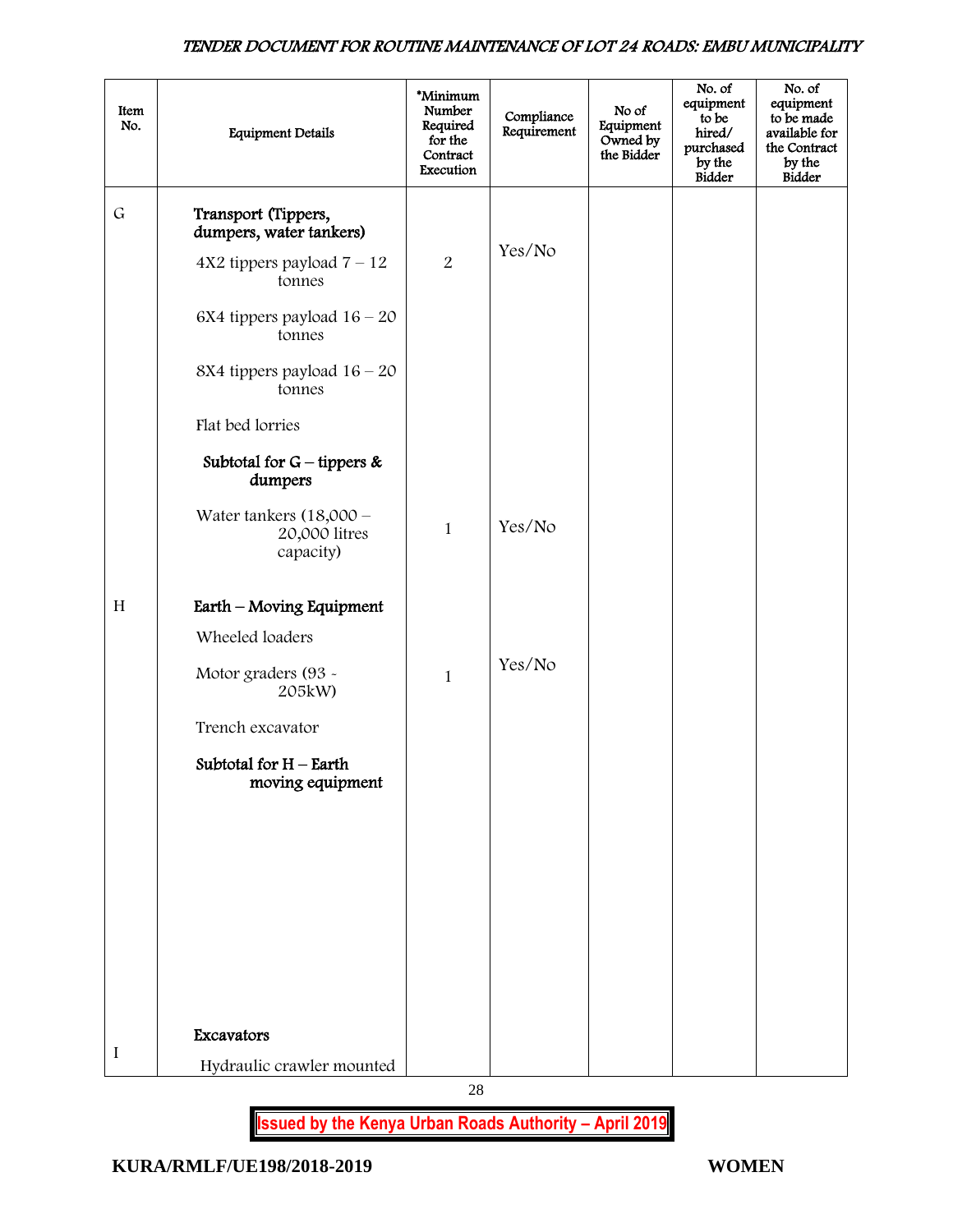| Item<br>No. | <b>Equipment Details</b>                                                                                    | *Minimum<br>Number<br>Required<br>for the<br>Contract<br>Execution | Compliance<br>Requirement | No of<br>Equipment<br>Owned by<br>the Bidder | No. of<br>equipment<br>to be<br>hired/<br>purchased<br>by the<br><b>Bidder</b> | No. of<br>equipment<br>to be made<br>available for<br>the Contract<br>by the<br><b>Bidder</b> |
|-------------|-------------------------------------------------------------------------------------------------------------|--------------------------------------------------------------------|---------------------------|----------------------------------------------|--------------------------------------------------------------------------------|-----------------------------------------------------------------------------------------------|
|             | $(7 - 10 \text{ tonnes}) - 0.25 - 0.4$<br>m <sup>3</sup> SAE bucket.                                        |                                                                    |                           |                                              |                                                                                |                                                                                               |
|             | Hydraulic crawler mounted<br>$(10 - 16 \text{ tonnes}) - 0.40 -$<br>0.60 m <sup>3</sup> SAE bucket.         |                                                                    |                           |                                              |                                                                                |                                                                                               |
|             | Hydraulic wheel mounted<br>$(7 - 10 \text{ tonnes}) - 0.25 - 0.4$<br>m <sup>3</sup> SAE bucket.             |                                                                    |                           |                                              |                                                                                |                                                                                               |
|             | Hydraulic wheel mounted<br>$(10 - 16 \text{ tonnes}) - 0.40 -$<br>0.6 m <sup>3</sup> SAE bucket.            |                                                                    |                           |                                              |                                                                                |                                                                                               |
|             | Hydraulic wheel mounted<br>backloader $(7 - 10 \text{ tonnes})$<br>$-0.25 - 0.4$ m <sup>3</sup> SAE bucket. |                                                                    |                           |                                              |                                                                                |                                                                                               |
|             | Subtotal for I (Excavators)                                                                                 | $\mathbf{1}$                                                       |                           |                                              |                                                                                |                                                                                               |
| J           | Rollers                                                                                                     |                                                                    | Yes/No                    |                                              |                                                                                |                                                                                               |
|             | Self-propelled single drum<br>vibrating (various types)                                                     |                                                                    |                           |                                              |                                                                                |                                                                                               |
|             | Pneumatic rubber tyre (1-2)<br>tonnes/wheel)                                                                |                                                                    |                           |                                              |                                                                                |                                                                                               |
|             | Double drum vibrating<br>pedestrian roller                                                                  |                                                                    |                           |                                              |                                                                                |                                                                                               |
|             |                                                                                                             |                                                                    |                           |                                              |                                                                                |                                                                                               |

**Issued by the Kenya Urban Roads Authority – April 2019**

29

`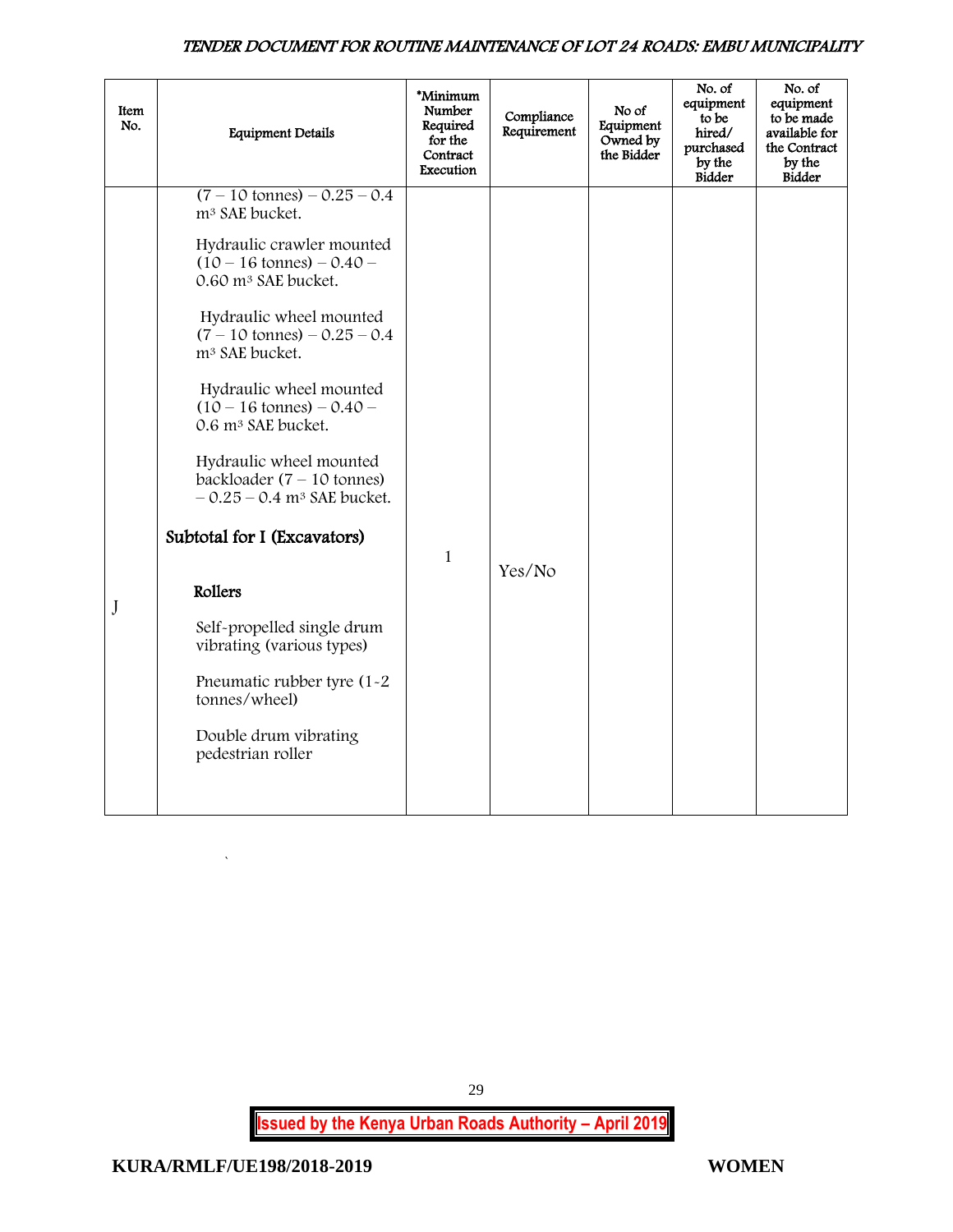<span id="page-30-0"></span>Appendix to Instruction to Tenderers

**Issued by the Kenya Urban Roads Authority – April 2019**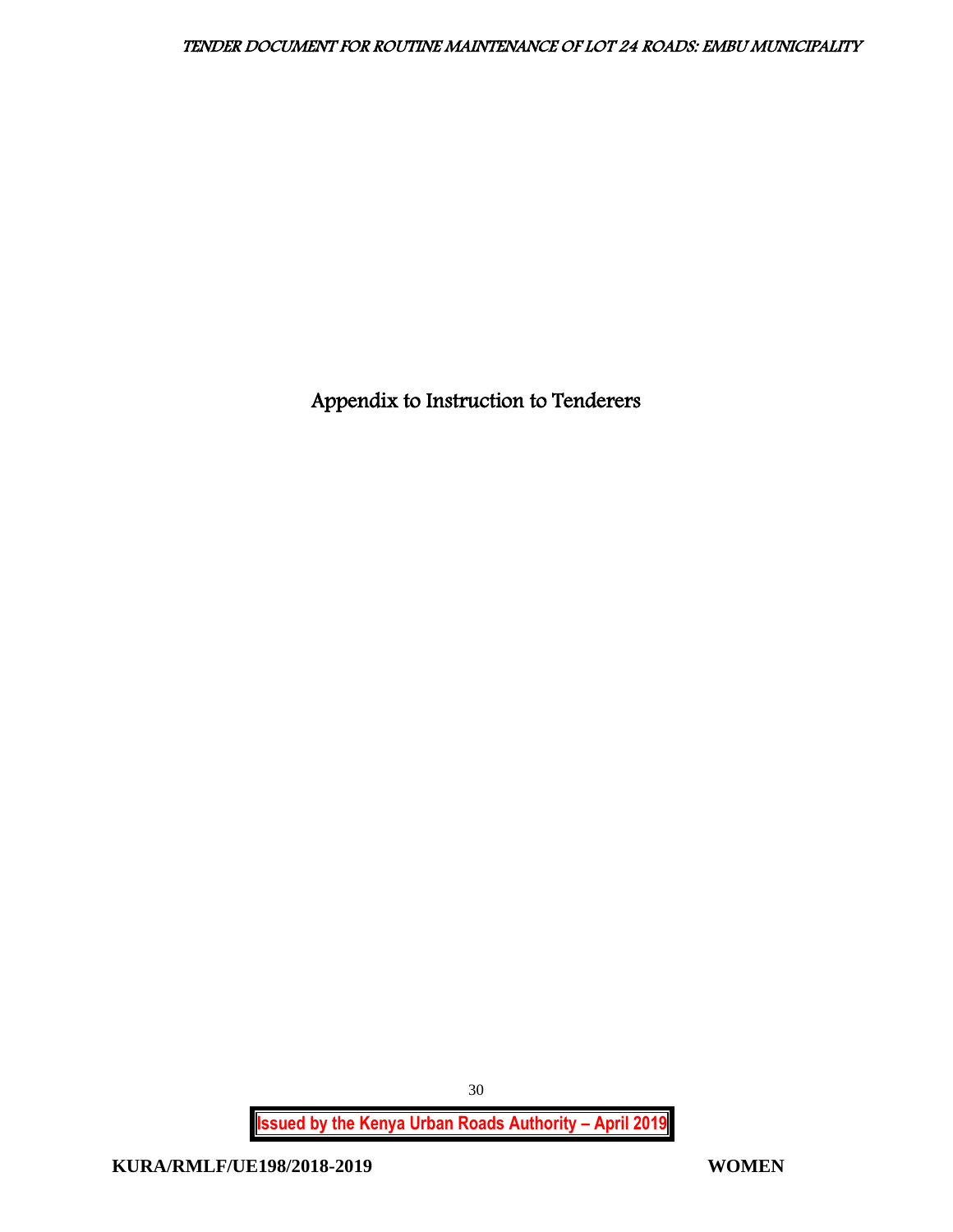#### Table 1: Pre- Qualification Checklist for Completeness and Responsiveness.

| S/No. | Completeness and<br>Responsiveness<br>Criteria                | References                                   | Requirement                                                                                                                                                       |
|-------|---------------------------------------------------------------|----------------------------------------------|-------------------------------------------------------------------------------------------------------------------------------------------------------------------|
| 1.    | Form of Bid                                                   | Section II<br>Clause 20.2                    | - Amount must be indicated<br>Properly stamped, fully filled and signed<br>$\widetilde{\phantom{m}}$                                                              |
| 2.    | Appendix to Form of<br>Bid                                    | Section II<br>Clause 20.2                    | Properly stamped, fully filled and<br>$\tilde{\phantom{a}}$<br>signed                                                                                             |
| 3.    | <b>Bid Security</b>                                           | Section II<br>Clause 17                      | - The bidder must fill the Bid Securing<br>Declaration Form                                                                                                       |
| 4.    | <b>Confidential Business</b><br>Questionnaire                 | Section IX;<br>Schedule 1                    | - Properly filled, stamped and signed<br>Provide all required information<br>$\tilde{\phantom{a}}$                                                                |
| 5.    | Form of Power of<br>Attorney                                  | Section IX;<br>Schedule 2<br>Clause $5.1(a)$ | Properly filled, stamped and signed<br>$\ddot{\phantom{1}}$                                                                                                       |
| 6.    | Tax Compliance<br>Certificate                                 | Tender notice                                | - Provide valid tax compliance certificate                                                                                                                        |
| 7.    | Registration with<br>National Construction<br>Authority (NCA) | Tender notice<br>Item 1.4 of QC              | Copy of valid certificate and practicing<br>$\ddot{\phantom{0}}$<br>license                                                                                       |
| 8.    | Certificate of<br>Incorporation                               | Tender notice<br>Item 1.4 of QC              | - Copy of certificate Certified by<br>Commissioner for Oaths                                                                                                      |
| 9.    | Certificate of<br>Registration in a<br>target group           | Tender notice                                | - Certified copy of a valid certificate from<br>National or County Treasury for<br>relevant category                                                              |
| 10.   | Priced Bill of<br>Quantities                                  | Clause 14.1<br>Section IX                    | - Fill all rates, prices and amounts and<br>counter sign any alteration(s)<br>- Stamp and initial all pages of BOQ's                                              |
| 11.   | Eligibility                                                   | Section II;<br>Schedule 1<br>Clause 4.1      | Legible copies of National ID or passport<br>$\tilde{\phantom{a}}$<br>for all directors<br>System generated Form CR12 (12<br>$\widetilde{\phantom{m}}$<br>months) |
| 12.   | Conflict of interest                                          | Section II;<br>Schedule 1<br>Clause 4.2      | - to state explicitly                                                                                                                                             |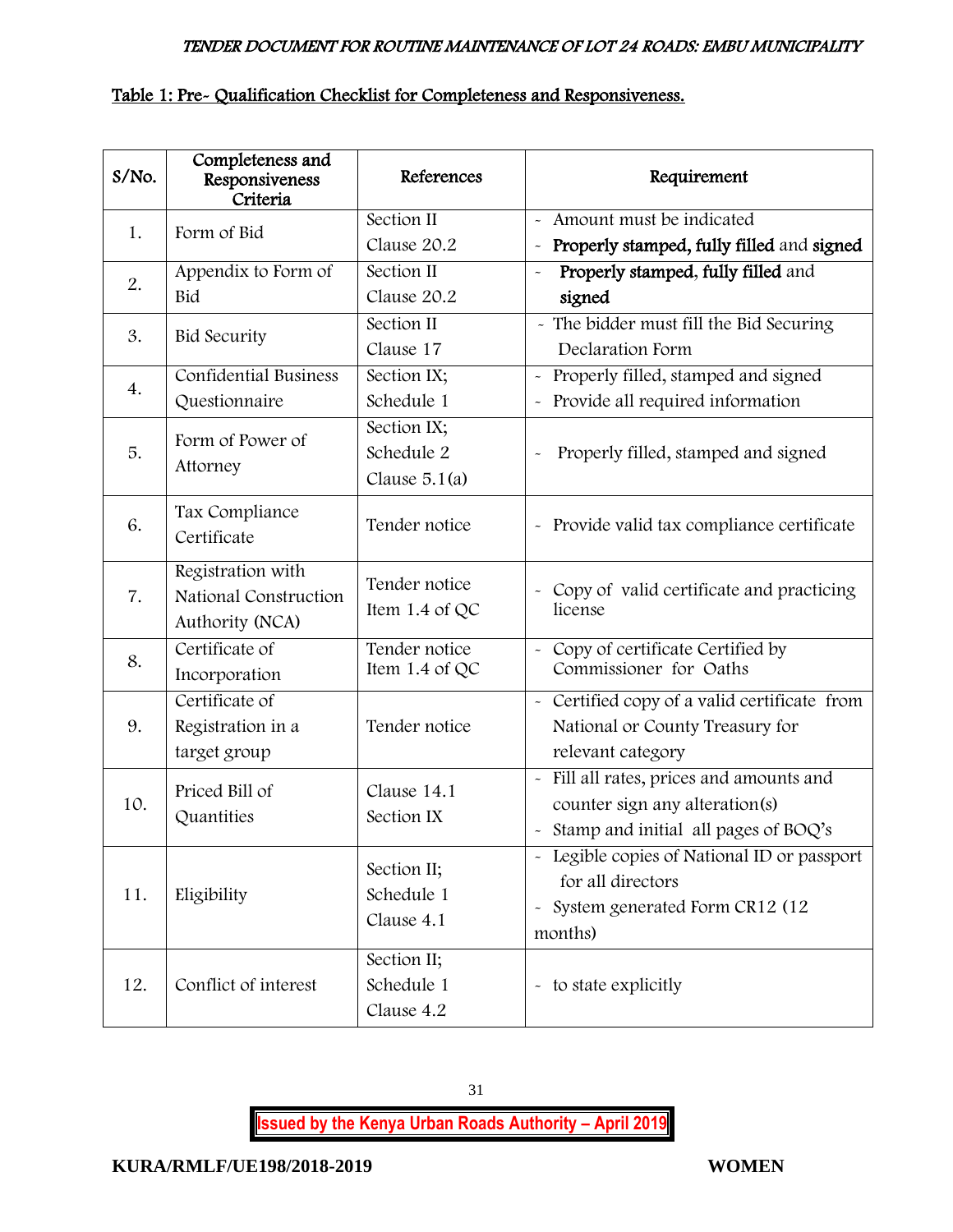| 13.            | Debarment                                                                  | Section II<br>Clause 30.4;<br>Schedule 11<br>Item 1.3 of QC | Properly filled, stamped and signed                                                                                        |
|----------------|----------------------------------------------------------------------------|-------------------------------------------------------------|----------------------------------------------------------------------------------------------------------------------------|
| 14.            | Pending Litigation                                                         | Item 2.2 of QC                                              | Provide original sworn affidavit for the<br>$\sim$<br>specific tender                                                      |
| 15.            | Litigation History                                                         | Section II Clause<br>31.8; Schedule 10                      | Properly filled, stamped and signed                                                                                        |
| 16.            | History of Non<br>performance                                              | Schedule 6B<br>Item 2.1 of QC                               | - Fill information on non-completed<br>works                                                                               |
| 17.            | Certificate of<br>Tenderers Visit to Site                                  | Section II;<br>Clause 8.3                                   | - Attend pre-bid meeting/visit<br>Certificate must be signed and stamped<br>$\tilde{}$<br>by the Employer's representative |
| 18.            | Schedule of Major<br>Items of Plant                                        | Section XI<br>Item 5 of QC;<br>Schedule 7                   | Properly filled, stamped and signed                                                                                        |
| 19.            | Schedule of Key<br>Personnel                                               | Section XI<br>Item 6 of QC;<br>Schedule 5                   | Properly filled, stamped and signed                                                                                        |
| 20.            | Roadwork Completed<br>Satisfactorily                                       | Section XI;<br>Item 4 of QC<br>Schedule 6A                  | Properly filled, stamped and signed<br>$\ddot{\phantom{0}}$                                                                |
| 21.            | Schedule of On-going<br>Projects                                           | Section XI;<br>Item 5.1 of QC<br>Schedule 7                 | Properly filled, stamped and signed                                                                                        |
| 22             | Schedule of other<br>Supplementary<br>Information /<br>Financial Standings | Section XI;<br>Item $5.1$ of QC<br>Schedule 9               | Properly filled, stamped and signed                                                                                        |
| 23             | Declaration form for<br>bankrupt or insolvent                              | Schedule 11                                                 | Properly filled, stamped and signed<br>$\ddot{\phantom{1}}$                                                                |
| 24.            | Anti-corruption form                                                       | Schedule 12                                                 | Properly filled, stamped and signed<br>$\tilde{}$                                                                          |
| 25.            | Copy of Bid Document                                                       | Clause 20.1                                                 | Replica of the original<br>$\ddot{\phantom{0}}$                                                                            |
| 26             | Serialization                                                              | Section 74 (i)                                              | Must be sequentially serialized<br>$\tilde{\phantom{a}}$                                                                   |
| <b>REMARKS</b> |                                                                            | Clause 13.1/20.2                                            | Bid document to be complete, properly<br>$\tilde{}$<br>filled and signed.                                                  |

Key: QC - Qualification Criteria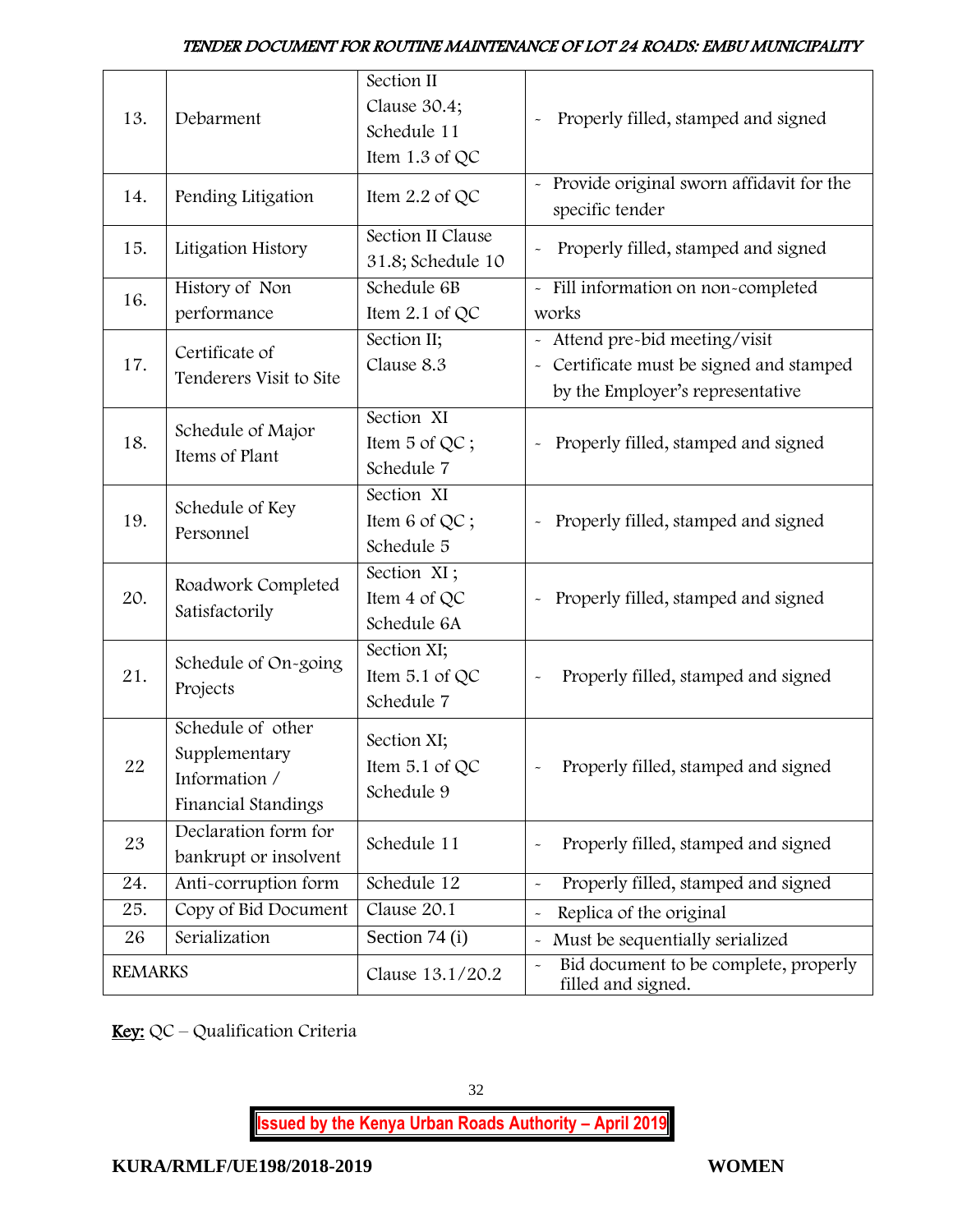| <b>ITEM</b>    |               | <b>DESCRIPTION</b>                   | <b>MUST</b><br><b>CRITERIA</b> | <b>MEET</b> |
|----------------|---------------|--------------------------------------|--------------------------------|-------------|
| $\mathbf{1}$   |               | FINANCIAL CAPACITY                   |                                |             |
|                | a             | <b>Audited Statements</b>            | YES/NO                         |             |
|                | b             | Cash flow statement (forecasts)      | YES/NO                         |             |
|                | $\mathcal{C}$ | Financial position/Ratios            | YES/NO                         |             |
|                | d             | Turnover                             | YES/NO                         |             |
| 2              |               | <b>EXPERIENCE</b>                    |                                |             |
|                |               | General Experience                   | YES/NO                         |             |
|                |               | Specific experience in related works | YES/NO                         |             |
| 3              |               | <b>CURRENT COMMITMENTS</b>           |                                |             |
|                |               | On-going works                       | YES/NO                         |             |
| $\overline{4}$ |               | <b>KEY PERSONNEL</b>                 |                                |             |
|                |               | HQ Staff                             | YES/NO                         |             |
|                |               | Site Agent                           | YES/NO                         |             |
|                |               | Surveyor                             | YES/NO                         |             |
|                |               | Foreman                              | YES/NO                         |             |
| 5              |               | PLANT AND EQUIPMENT                  |                                |             |
|                |               | Equipment capabilities               | YES/NO                         |             |
| 6              |               | WORK METHODOLOGY                     | YES/NO                         |             |
| $\overline{7}$ |               | LITIGATION HISTORY                   | YES/NO                         |             |
| 8              |               | Business permit and office location  | YES/NO                         |             |
|                |               | <b>REMARKS</b>                       | YES/NO                         |             |

# Table 2: Post- qualification Score

- Bidders must achieve YES in all the measured parameters to qualify.
- The bidders who pass the technical criteria will be subjected to financial evaluation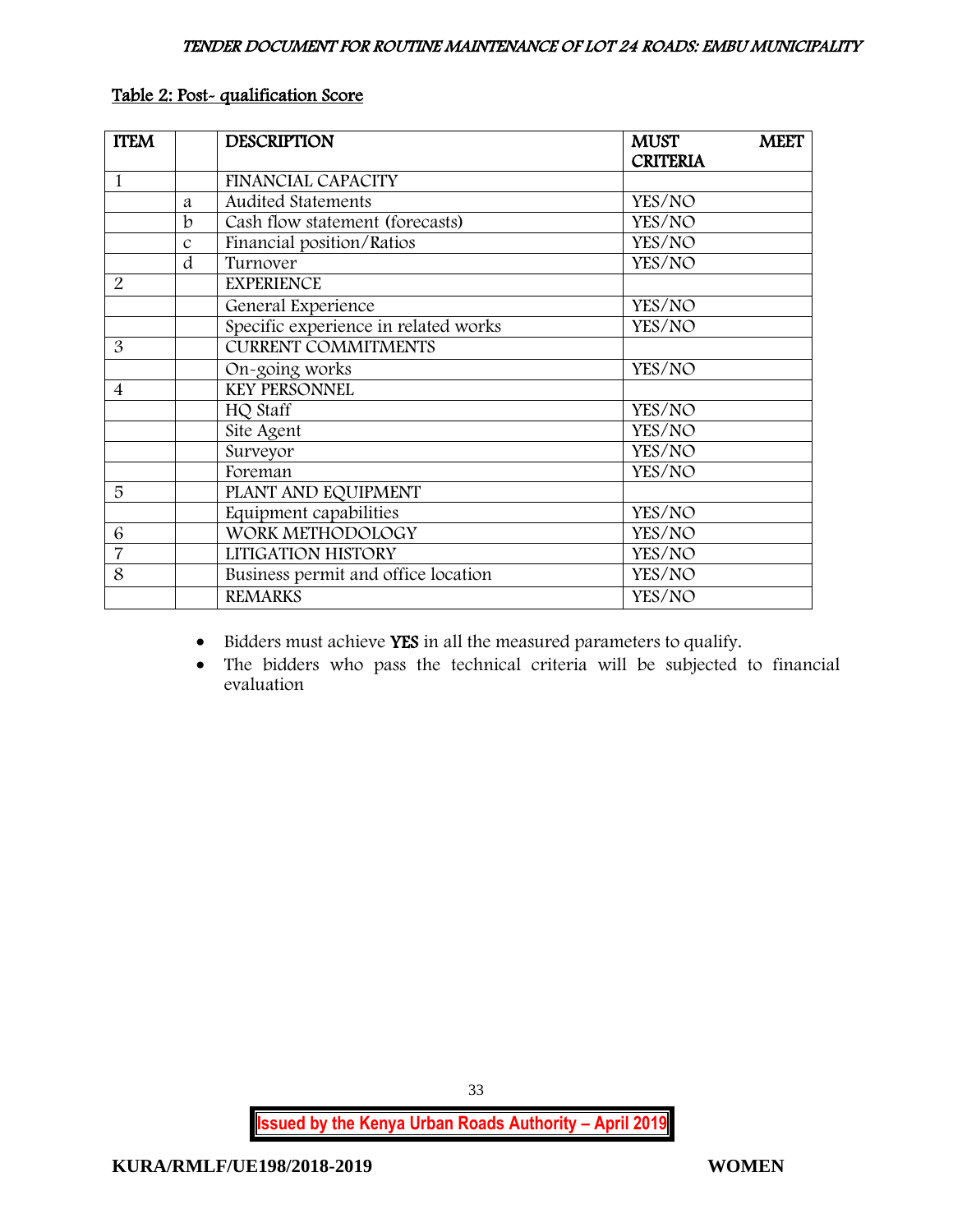# <span id="page-34-1"></span><span id="page-34-0"></span>SECTION IV: CONDITIONS OF CONTRACT

# PART I: GENERAL CONDITIONS OF CONTRACT

The Conditions Of Contract Part 1 – General Conditions shall be those forming Part 1 of the Conditions Of Contract for works of Civil engineering construction Fourth Edition 1987, reprinted in 1992 with further amendments, prepared by the Federation Internationale des Ingenieurs Conseils (FIDIC)

Copies of the FIDIC Conditions of Contract can be obtained from:

FIDIC Secretariat P. O. Box 86 1000 Lausanne 12 Switzerland<br>Fax: Fax: 41 21 653 5432 Telephone: 41 21 653 5003

**Issued by the Kenya Urban Roads Authority – April 2019**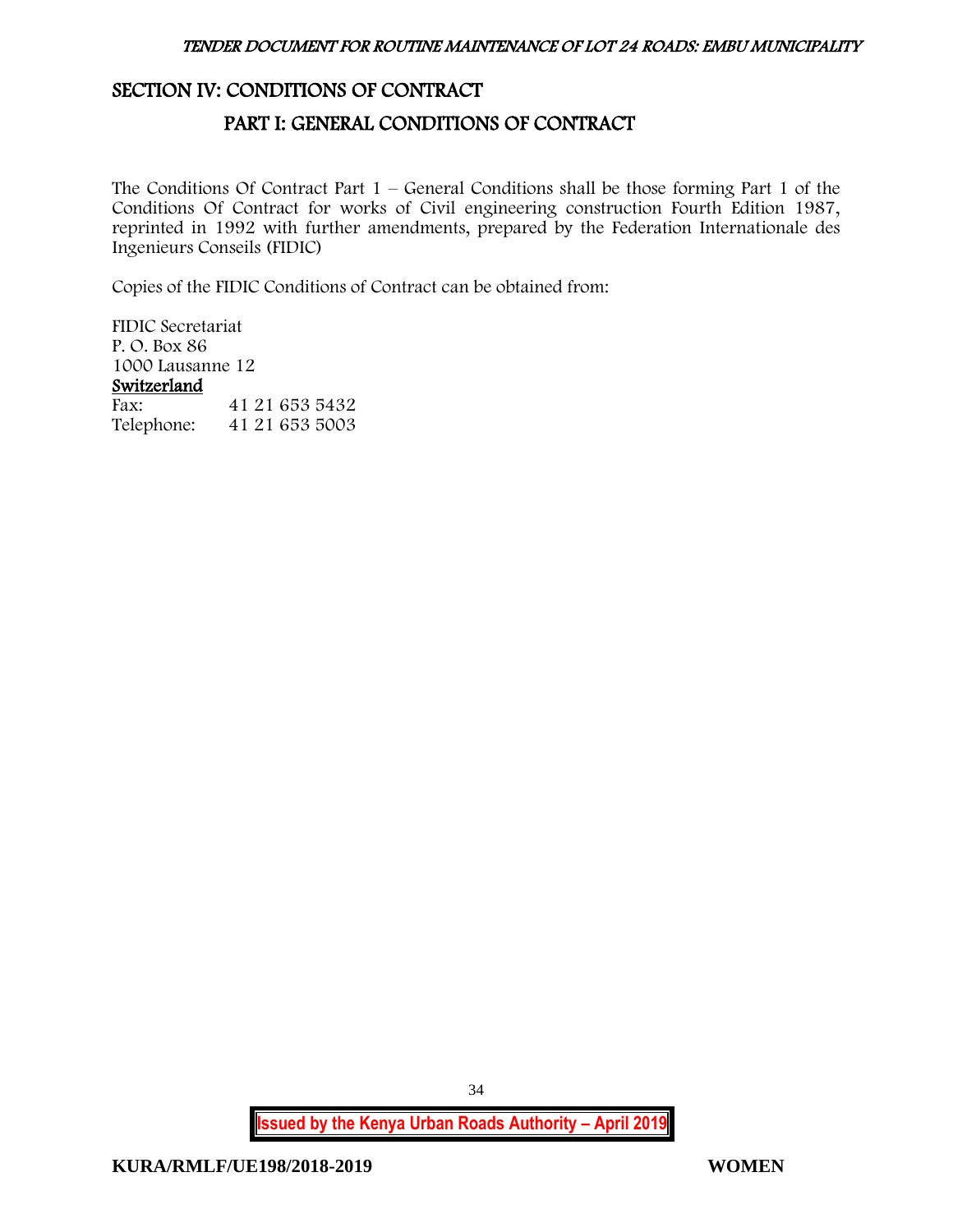# PART II: CONDITIONS OF PARTICULAR APPLICATION

<span id="page-35-0"></span>The following Conditions of Particular Application shall supplement the General Conditions of Contract. Whenever there is a conflict, the provisions herein shall prevail over those in the General Conditions of Contract. The Particular Condition is preceded by the corresponding clause number of the General Conditions to which it relates.

**Issued by the Kenya Urban Roads Authority – April 2019**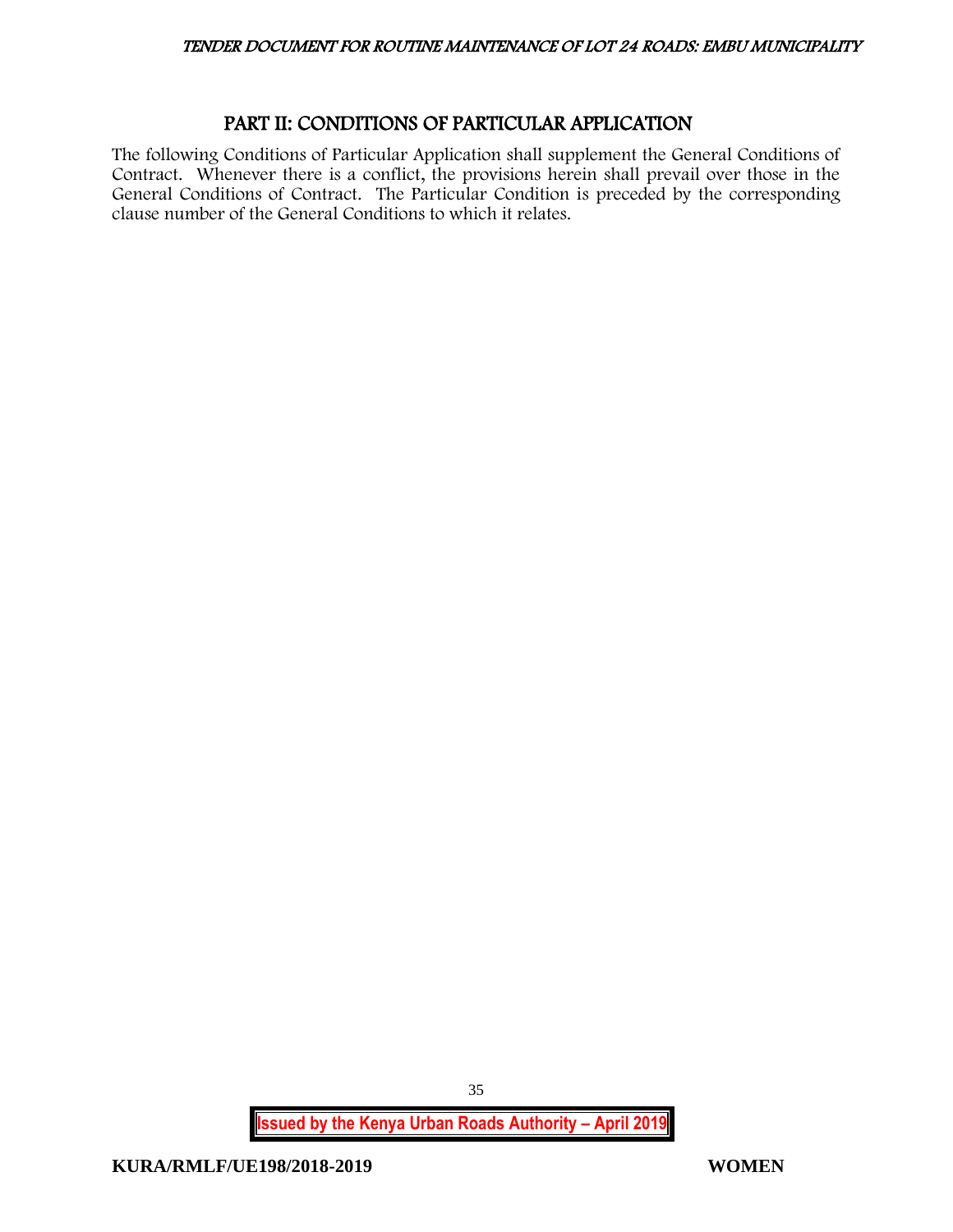# **CONTENTS**

| SUBCLAUSE 8.2 - SITE OPERATIONS AND METHODS OF CONSTRUCTION 39             |  |
|----------------------------------------------------------------------------|--|
|                                                                            |  |
|                                                                            |  |
|                                                                            |  |
|                                                                            |  |
|                                                                            |  |
|                                                                            |  |
|                                                                            |  |
|                                                                            |  |
| SUBCLAUSE 15.2- LANGUAGE ABILITY AND QUALIFICATIONS OF CONTRACTOR'S        |  |
|                                                                            |  |
|                                                                            |  |
| SUBCLAUSE 16.3~ QUALIFICATION AND LANGUAGE ABILITY OF SUPERINTENDING STAFF |  |
|                                                                            |  |
| SUBCLAUSE 19.1 - SAFETY, SECURITY AND PROTECTION OF THE ENVIRONMENT 42     |  |
|                                                                            |  |
| SUBCLAUSE 21.1 - INSURANCE OF WORKS AND CONTRACTOR 'S EQUIPMENT 43         |  |
|                                                                            |  |
|                                                                            |  |
|                                                                            |  |
|                                                                            |  |
|                                                                            |  |
|                                                                            |  |
|                                                                            |  |
| SUBCLAUSE 29.2 - REINSTATEMENT AND COMPENSATION FOR DAMAGES TO PERSONS     |  |
|                                                                            |  |
|                                                                            |  |
|                                                                            |  |
|                                                                            |  |
|                                                                            |  |
|                                                                            |  |
|                                                                            |  |
|                                                                            |  |
|                                                                            |  |
|                                                                            |  |
|                                                                            |  |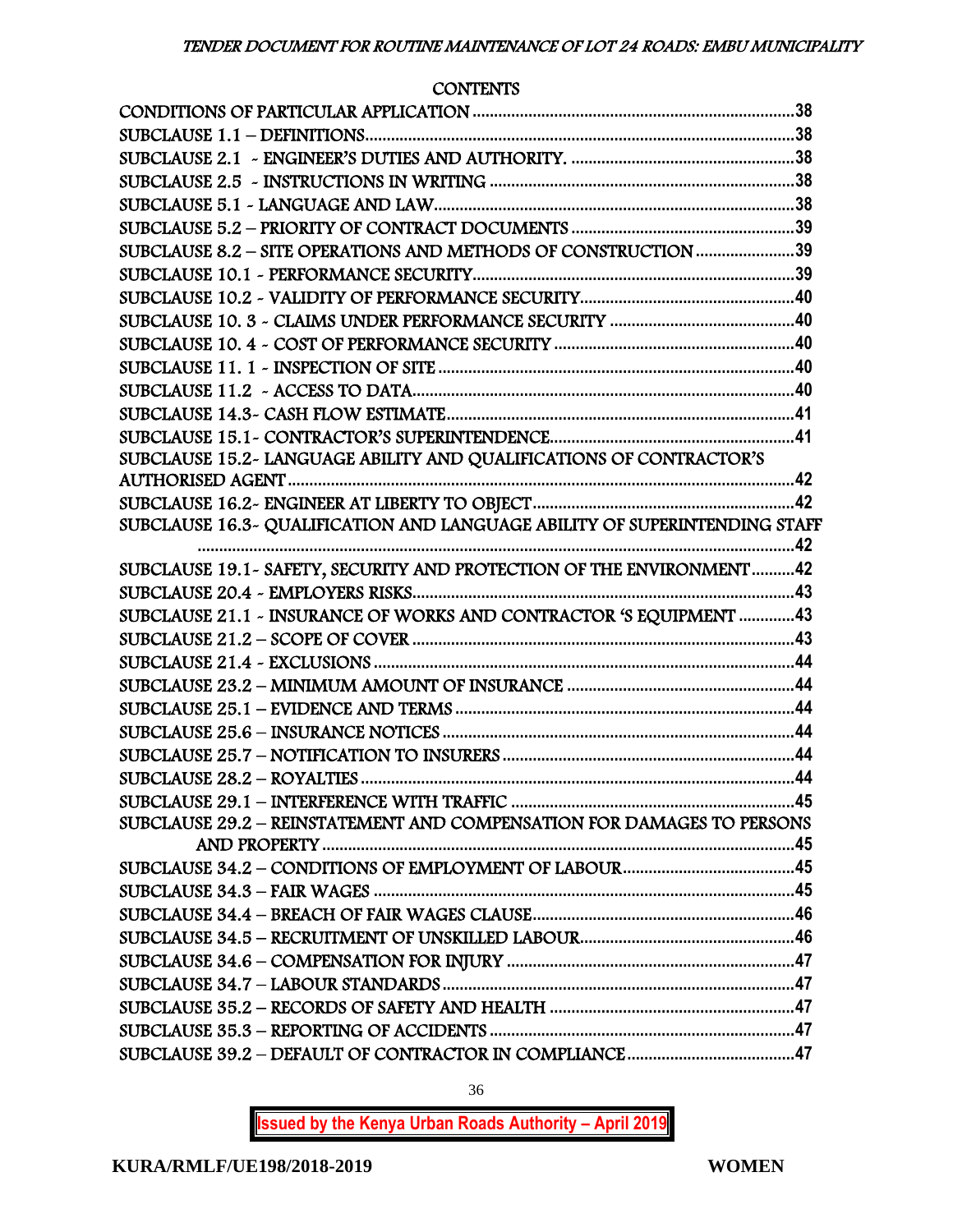| SUBCLAUSE 54.1 - CONTROCTOR'S EQUIPMENT, TEMPORARY WORKS AND MATERIALS |  |
|------------------------------------------------------------------------|--|
|                                                                        |  |
|                                                                        |  |
|                                                                        |  |
|                                                                        |  |
|                                                                        |  |
| SUBCLAUSE 60.3 - RETENTION MONEY AND PAYMENT OF RETENTION MONEY50      |  |
|                                                                        |  |
|                                                                        |  |
|                                                                        |  |
|                                                                        |  |
|                                                                        |  |
|                                                                        |  |
|                                                                        |  |
|                                                                        |  |
|                                                                        |  |
|                                                                        |  |
|                                                                        |  |
|                                                                        |  |
|                                                                        |  |
|                                                                        |  |
|                                                                        |  |
|                                                                        |  |
|                                                                        |  |
|                                                                        |  |
|                                                                        |  |
|                                                                        |  |
|                                                                        |  |
|                                                                        |  |
|                                                                        |  |
|                                                                        |  |
|                                                                        |  |
|                                                                        |  |
|                                                                        |  |
|                                                                        |  |

37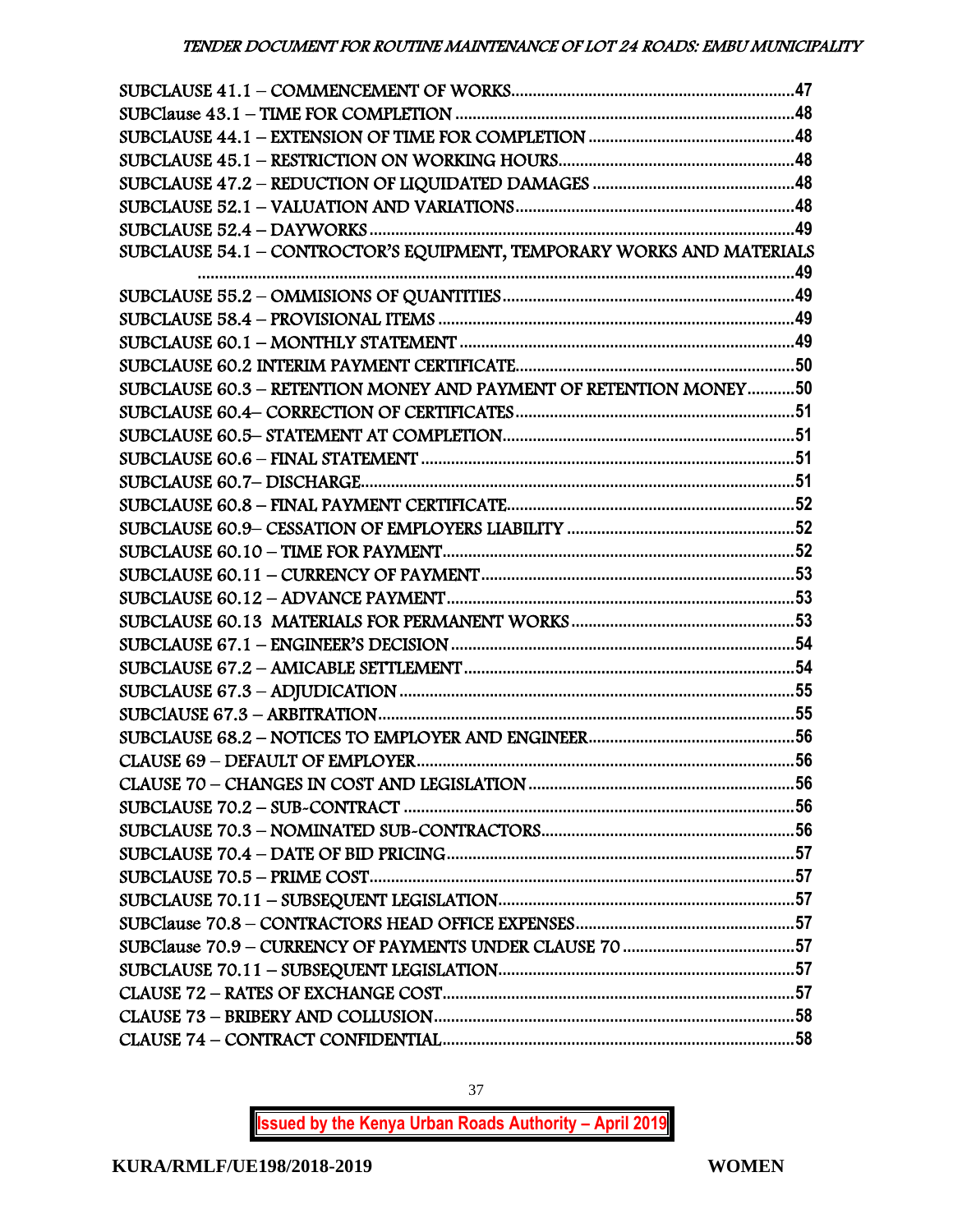# CONDITIONS OF PARTICULAR APPLICATION

# SUBCLAUSE 1.1 – DEFINITIONS

Amend this sub-clause as follows:

- (a) (i) The "Employer" is the Kenya Urban Roads Authority, represented by the Director General - Kenya Urban Roads Authority.
- (ii) The "Engineer" is the Director-(RACM) Kenya Urban Roads Authority.

. (b) (i) Insert in line 2 after the Bills Of Quantities", the following, "the rates entered by the Contractor (whether or not such rate be employed in computation of the Contract Price),"

Amend subparagraph (b) (v) of Sub-Clause 1.1 by adding the following words at the end: The word "BID" is synonymous with "bid" and the word "Appendix to BID" with "Appendix to Bid" and the word "BID documents" with "bidding documents".

Add the following at the end of this sub-clause:

(h) "Materials" means materials and other things intended to form or forming part of the Permanent Works.

(i) "Quantified site instructions" means Site instructions from the Engineer or his representative to the Contractor instructing him to carry out quantified works drawn from the contract to be carried out within a specified period.

SUBCLAUSE 2.1 - ENGINEER'S DUTIES AND AUTHORITY.

With reference to Sub-Clause 2.1 (b), the following shall also apply: The Engineer shall obtain the specific approval of the Employer before taking any of the following actions specified in Part 1:

- (a) Consenting to the subletting of any part of the works under Clause 4;
- (b) Certifying additional cost determined under Clause 12;
- (c) Determining an extension of time under Clause 44;
- (d) Issuing a variation under Clause 51;
- (e) Fixing rates or prices under Clause 52

# SUBCLAUSE 2.5 - INSTRUCTIONS IN WRITING

Add at the end of sub-clause 2.5 the following: "The site instructions shall be in the form of quantified site instructions and the contractor shall commence execution of the site instructions within three (3) days and complete within the completion period as stipulated in the instructions.

# SUBCLAUSE 5.1 - LANGUAGE AND LAW

The Contract document shall be drawn up in the ENGLISH LANGUAGE. Communication between the Contractor and the Engineer's Representative shall be in this given language.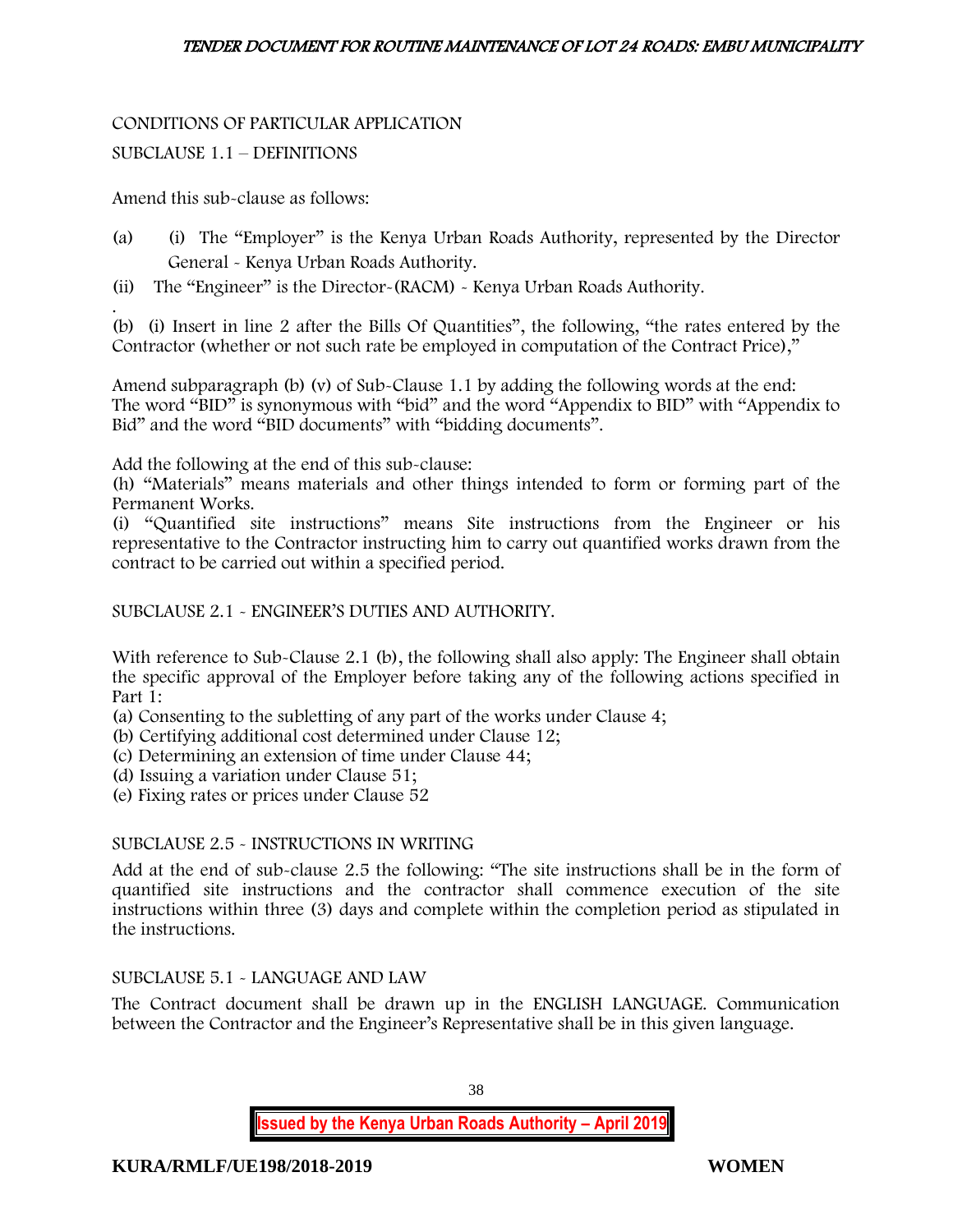The Laws applicable to this Contract shall be the Laws of the Republic of Kenya.

SUBCLAUSE 5.2 – PRIORITY OF CONTRACT DOCUMENTS

Delete the documents listed 1-6 and substitute:

- (1) The Contract Agreement (if completed)
- (2) The Letter Of Acceptance;
- (3) The Bid and Appendix to Bid;
- (4) The Conditions of Contract Part II;
- (5) The Conditions of Contract Part I;
- (6) The Special Specifications;
- (7) The Standard Specification for Road and Bridge Construction, 1986;
- (8) The Drawings;
- (9) The priced Bills of Quantities
- (10) Other documents as listed in the Appendix to form of Bid

# SUBCLAUSE 8.2 – SITE OPERATIONS AND METHODS OF CONSTRUCTION

Add sub- clause 8.2(b) at the end as follows:

"The Contractor shall submit to the Engineer Works Methodology not later than 14 days from the date of award of the contract and general description of his proposed arrangements and methods for the execution of the Works. This shall include inter-alia temporary office, buildings, access roads, construction plant and its intended production output, working shift arrangements, labour strength, skilled and unskilled, and supervision arrangements, power supply arrangements, supply of materials including a materials utilisation programme, stone crushing, aggregate production and storage, cement handling, concrete mixing and handling, methods of excavation, dealing with water, testing methods and facilities."

# SUBCLAUSE 10.1 - PERFORMANCE SECURITY

Replace the text of Sub-clause 10.1 with the following:

"The Contractor shall provide security for his proper performance of the Contract within 28 days after receipt of the Letter of Acceptance. The Performance Security shall be in the form of a bank guarantee as stipulated by the Employer in the Appendix to Bid. The Performance Security shall be issued by a bank incorporated in Kenya. The Contractor shall notify the Engineer when providing the Performance Security to the Employer.

"Without limitation to the provisions of the preceding paragraph, whenever the Engineer determines an addition to the Contract Price as a result of a change in cost, the Contractor, at the Engineers written request, shall promptly increase the value of the Performance Security by an equal percentage.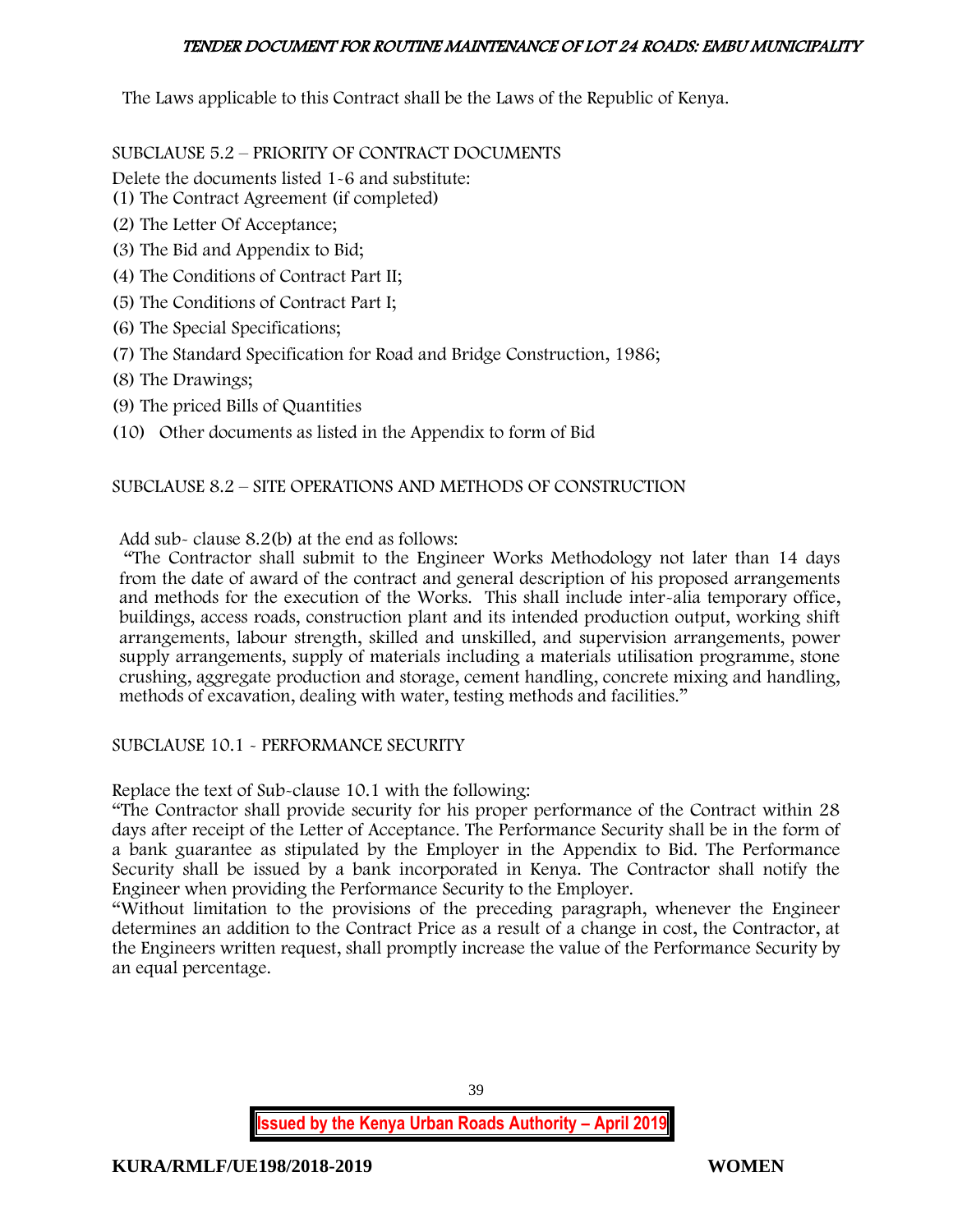# SUBCLAUSE 10.2 - VALIDITY OF PERFORMANCE SECURITY

The Performance Security shall be valid until a date 28 days after the date of issue of the Defects Liability Certificate. The security shall be returned to the Contractor within 14 days of expiration.

SUBCLAUSE 10. 3 - CLAIMS UNDER PERFORMANCE SECURITY

Delete the entire sub-clause 10.3.

SUBCLAUSE 10. 4 - COST OF PERFORMANCE SECURITY

The cost of complying with the requirements of this clause shall be borne by the Contractor.

SUBCLAUSE 11. 1 - INSPECTION OF SITE

#### In line 17 after "affect his BID" add

"and the Contractor shall be deemed to have based his BID on all the aforementioned"

Delete the last paragraph completely and replace with the following:

"The Employer in no way guarantees completeness nor accuracy of the soil, materials, subsurface and hydrological information made available to the Contractor at the time of BIDing or at any other time during the period of the Contract, and the Contractor shall be responsible for ascertaining for himself all information as aforesaid for the execution of works and his BID shall be deemed to have been priced accordingly.

SUBCLAUSE 11.2 - ACCESS TO DATA

Data made available by the Employer in accordance with Clause 11.1 shall be deemed to include data listed elsewhere in the Contract as open for inspection at the address stipulated in the Appendix to Bid.

#### SUBCLAUSE 14.1 PROGRAM TO BE SUBMITTED

The time within which the program shall be submitted shall be fourteen (14) days from the issuance of order to commence.

The programme shall be in the form of a Critical Path Method Network (CPM network) showing the order of procedure and description of the construction methods and arrangements by which he proposes to carry out the works. It should also be supplemented by a time – bar chart of the same programme.

The programme shall be coordinated with climatic, groundwater and other conditions to provide for the completion of the Works in the instruction and by the time specified. The programme shall be revised on demand by the Engineer or his representative.

40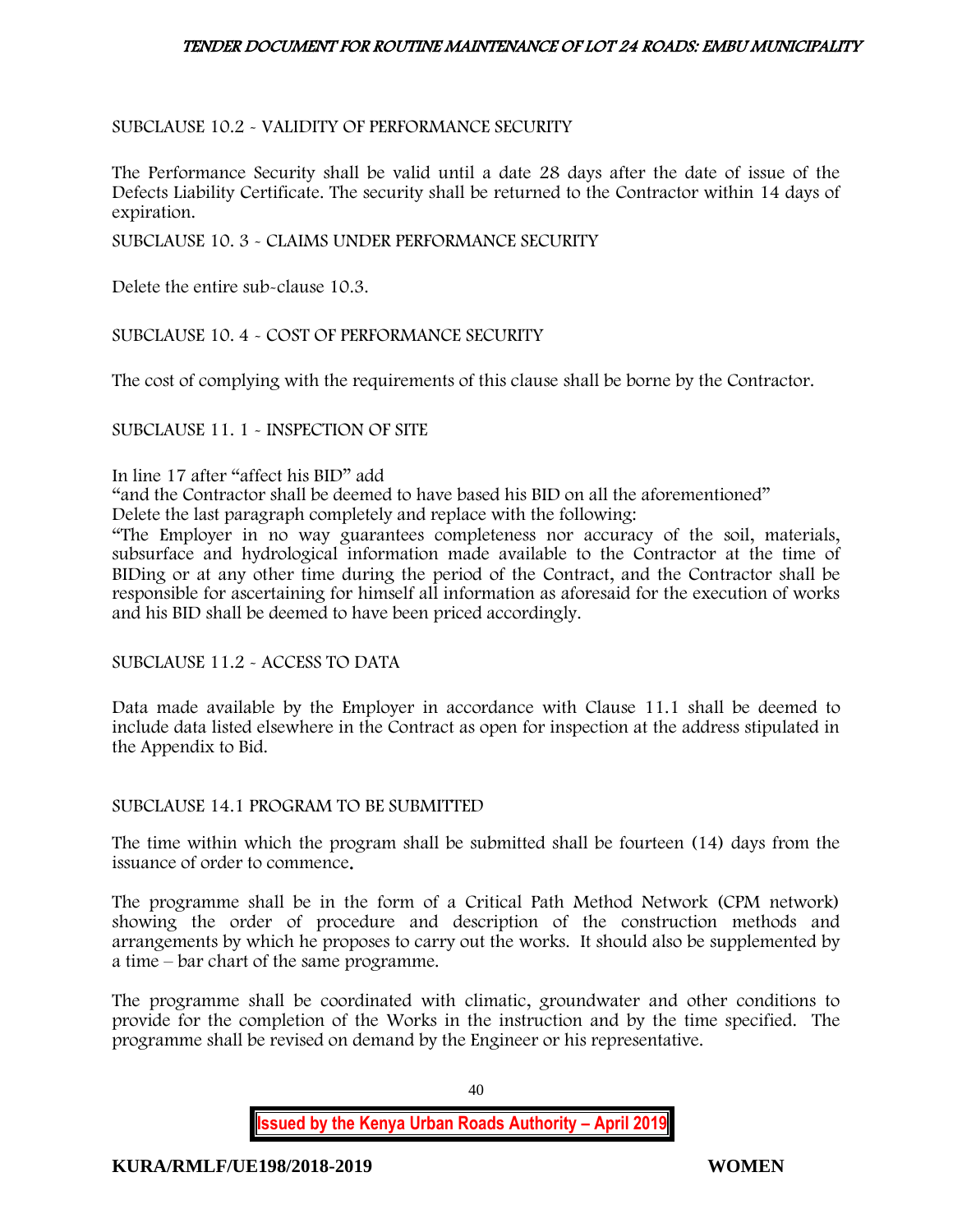During the execution of the works, the Contractor shall submit to the Engineer full and detailed particulars of any proposed amendments to the arrangements and methods submitted in accordance with the foregoing. If details of the Contractor's proposals for Temporary Works are required by the Engineer for his own information the Contractor shall submit such details within seven days of being requested to do so.

The various operations pertaining to the works shall be carried out in such a progressive sequence as will achieve a continuous and consecutive output of fully completed road works inclusive of all bridge works and culverts within the time limits specified in the Contract and the instructions. Generally the Contractor shall carry out works within the sections stated in the instructions.

The Contractor shall allow in his programme for the following 10 public holidays per calendar year in Kenya.

- New Years Day (1<sup>st</sup> January)
- Good Friday
- **Easter Monday**
- Labour day  $(1<sup>st</sup>$  May)
- Madaraka Day (1st June)
- Idd Ul Fitr
- Mashujaa Day (20<sup>th</sup> October)
- $\bullet$  Jamhuri day (12<sup>th</sup> December)
- $\bullet$  Christmas Day (25<sup>th</sup> December)
- Boxing day (26<sup>th</sup> December)

The Contractor should also allow per calendar year for a further 2 unspecified public holidays which may be announced by the Government of Kenya with no prior notification.

Add the following at the end of this sub-clause: -

The Employer shall have the right to withhold payment at any time if the contractor fails to submit the programme or revised programme due to his negligence, failure or omission.

# SUBCLAUSE 14.3- CASH FLOW ESTIMATE

The cash flow estimates shall be submitted together with the works programme.

# SUBCLAUSE 15.1- CONTRACTOR'S SUPERINTENDENCE

Add the following at the end of the first paragraph of sub-clause 15.1: "The Contractor shall, within seven (7) days of receipt of the Engineer's order to commence the works inform the Engineer in writing the name of the Contractor's Representative and the anticipated date of his/her arrival on site."

Add the following Sub-clause 15.2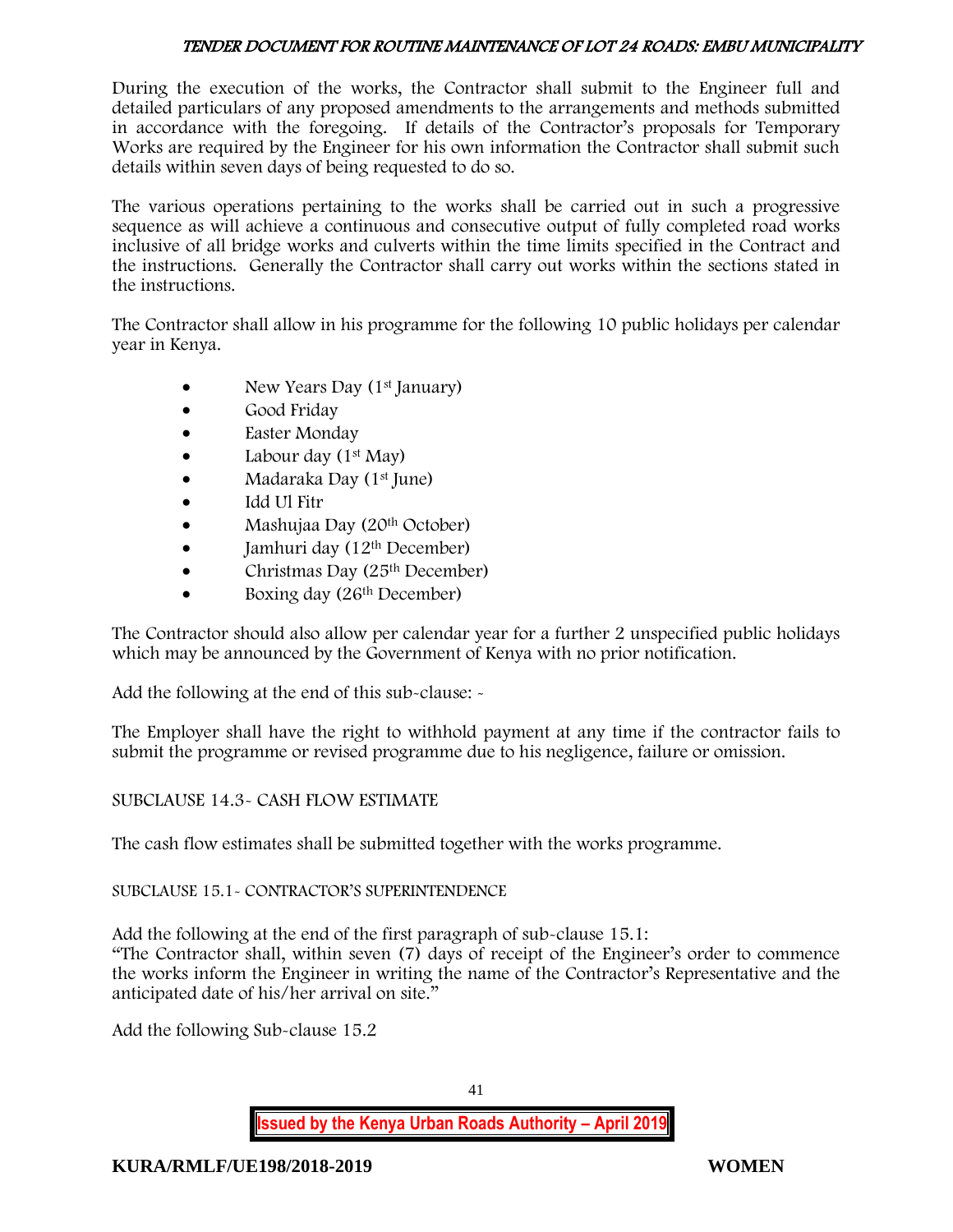SUBCLAUSE 15.2- LANGUAGE ABILITY AND QUALIFICATIONS OF CONTRACTOR'S AUTHORISED AGENT

The Contractor's Agent or Representative on the site shall have as a minimum an ordinary diploma in civil Engineering or building construction or have equivalent status approved by the Engineer and shall be able to read and write English fluently.

The Contractor's Agent or Representative shall have at least 3 years related experience.

SUBCLAUSE 16.2- ENGINEER AT LIBERTY TO OBJECT

At the end of this Clause add

"by a competent substitute approved by the Engineer and at the Contractors own expense." Add the following Sub-Clauses 16.3 and 16.4:

#### SUBCLAUSE 16.3- QUALIFICATION AND LANGUAGE ABILITY OF SUPERINTENDING STAFF

The Contractor's superintending staff shall meet the following minimum qualifications: Should have a working knowledge of English or Kiswahili. Should any of the superintending staff not be able to meet this condition, the Contractor shall propose to the Engineer arrangements for provision of a sufficient number of interpreters of approved qualifications. The Engineer, at his discretion, may amend, approve or reject such arrangements or reject deployment of superintending staff not meeting the language requirements. The Engineer may at any time during the duration of the Contract amend any approved arrangements made for interpreters, which shall be implemented at the Contractors expense.

The key staff listed below must have academic qualifications from government-recognised institutions or equivalent institutions of the levels set out in Section 5, Part 6.

- Site Agent
- Site Engineer
- Site Surveyor
- Foremen

The key staff listed below must have minimum experience set out in Section 5, Part 6:

- Site Agent
- Site Engineer
- Site Surveyor
- Foremen

Qualifications as above shall be subject to verification and approval on site by the Engineer or his representative on site before commencement of the said works.

SUBCLAUSE 19.1- SAFETY, SECURITY AND PROTECTION OF THE ENVIRONMENT

Add Sub-Clause-paragraph (d) of Sub-Clause 19 as follows:

Notwithstanding the Contractor's obligation under Sub-Clause-paragraph (a), (b) and 9(c) of Sub-Clause 19.1 of the Conditions Of Contract, the Contractor shall observe the following measures with a view to reducing or elimination adverse environmental effects by the site works: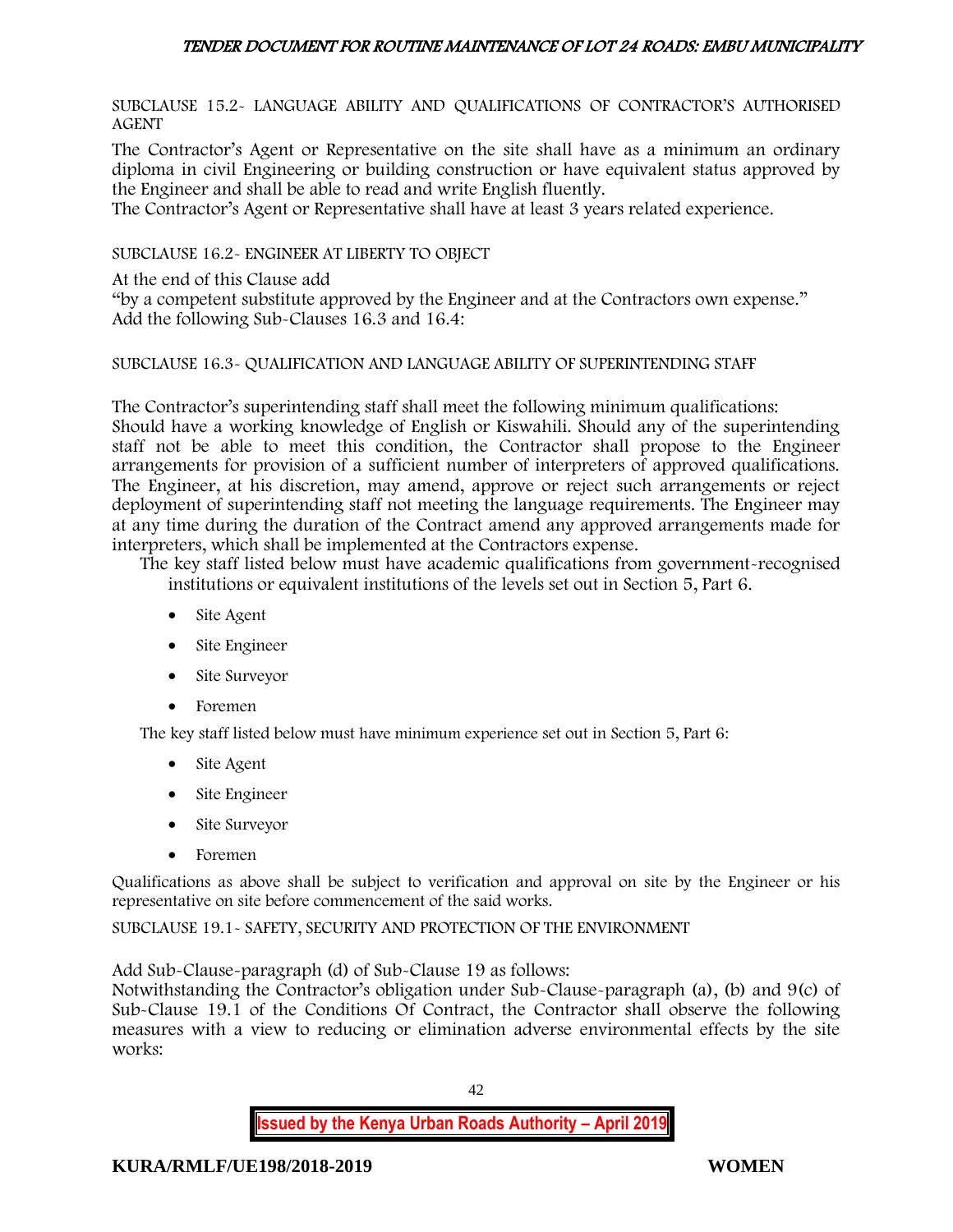- (i) All quarries and borrow pits shall be filled and landscaped to their original state after extraction of construction material
- (ii) Soil erosion due to surface runoff or water from culverts or other drainage structures should be avoided by putting in place proper erosion control measures that shall include, but are not limited to grassing and planting if trees
- (iii) Long traffic diversion roads shall be avoided so as to minimize the effect of dust on the surrounding environment. In any case all diversions shall be kept damp and dust free
- (iv) Spillage of oils, fuels and lubricants shall be avoided and if spilt, shall be collected and disposed off in such a way as not to adversely affect the environment
- (v) Rock blasting near settlement areas shall be properly coordinated with the relevant officers of the Government so as to minimize noise pollution and community interference.

# SUBCLAUSE 20.4 - EMPLOYERS RISKS

Delete Sub-Clause (h) and substitute with;

- (h) any operation of the forces of nature (insofar as it occurs on site) which an experienced contractor:
	- (i) could not have reasonably foreseen, or
	- (ii) could reasonably have foreseen, but against which he could not reasonably have taken at least one of the following measures:
		- (A) prevent loss or damage to physical property from occurring by taking appropriate measures or
		- (B) insure against such loss or damage

# SUBCLAUSE 21.1 - INSURANCE OF WORKS AND CONTRACTOR 'S EQUIPMENT

Add the following words at the end of Sub-paragraph (a) and immediately before the last word of Sub-paragraph (b) of Sub-Clause 21.1:

"It being understood that such insurance shall provide for compensation to be payable in the types and proportions of currencies required to rectify the loss or damage incurred"

Delete the first sentence of this Clause and replace with he following:

"prior to commencement of the Works the Contractor shall, without limiting his or the Employer's obligations and responsibilities under Clause 20, insure to the satisfaction of the Employer:"

SUBCLAUSE 21.2 – SCOPE OF COVER

Amend sub-paragraph (a) of Sub-Clause 21.2 as follows:

Delete words "from the start of work at the site" and substitute the words "from the first working day after the Commencement Date"

Add the following as Sub-Clause (c) under Sub-Clause-Clause 21.2

(c ) It shall be the responsibility of the Contractor to notify the insurance company of any change in the nature and extent of the Works and to ensure the adequacy of the insurance coverage at all times during the period of the Contract.

43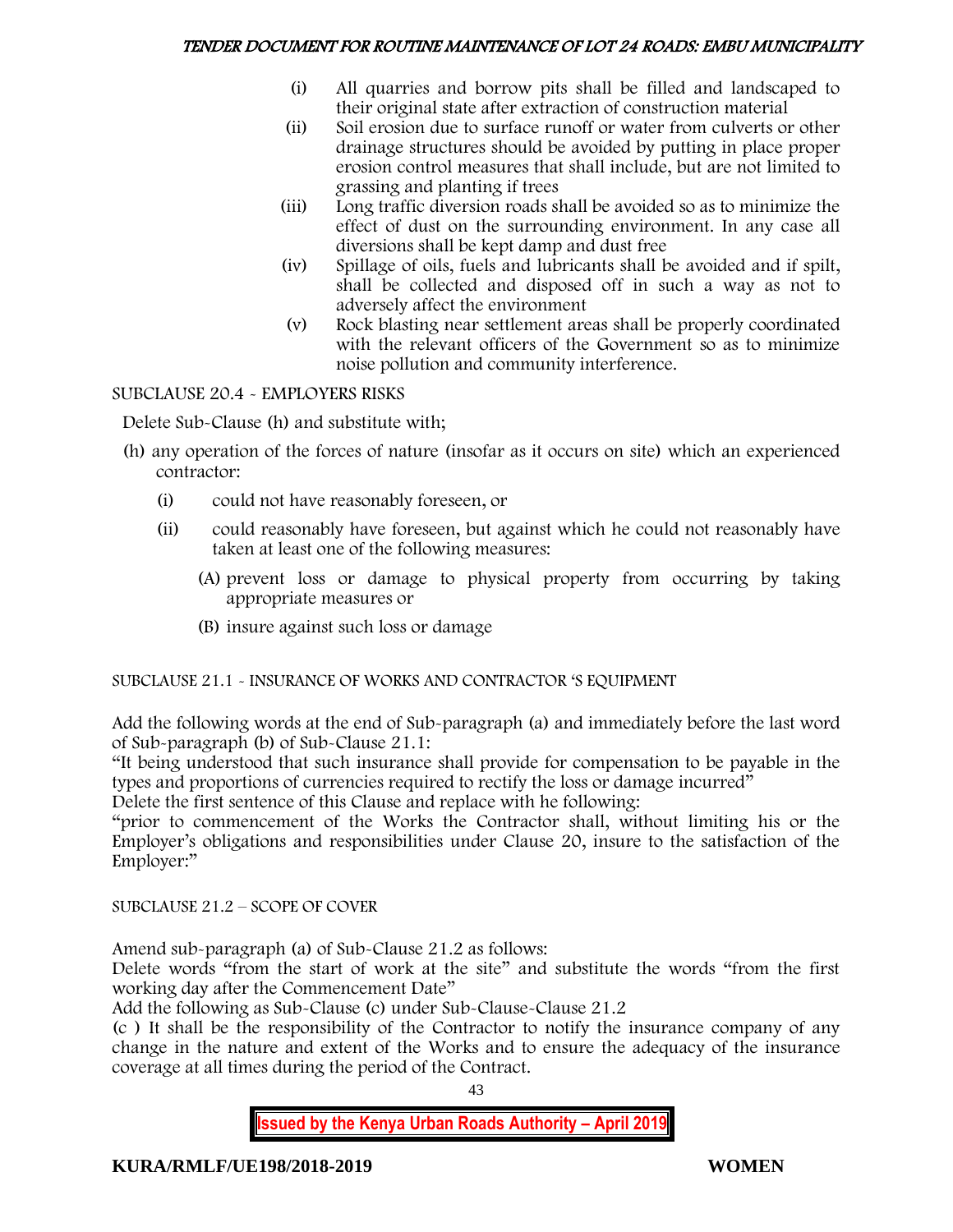SUBCLAUSE 21.4 - EXCLUSIONS

Amend Sub-Clause 21.4 to read as follows: "There shall be no obligation for the insurances in Sub-Clause 21.1 to include loss or damage caused by the risks listed under Sub-Clause 20.4 sub-paragraph (a) (i) to(iv) of the Conditions of Particular Application."

SUBCLAUSE 23.2 – MINIMUM AMOUNT OF INSURANCE

Add the following at the end of this Clause: "... with no limits to the number of occurrences".

SUBCLAUSE 25.1 – EVIDENCE AND TERMS

Amend Sub-Claus OF INSURANCE 25.1 as follows: Insert the words "as soon as practicable after the respective insurances have been taken out but in any case" before the words "prior to the start of work at the site" Add the following Sub-Clauses 25.6, 25.7

SUBCLAUSE 25.6 – INSURANCE NOTICES

Each policy of insurance effected by the Contractor for purposes of the Contract shall include a provision to the effect that the Insurer shall have a duty to give notice in writing to the Contractor and Employer of the date when a premium becomes payable. This shall not be more than thirty (30) days before that date and the policy shall remain in force until thirty (30) days after the giving of such notice.

SUBCLAUSE 25.7 – NOTIFICATION TO INSURERS

It shall be the responsibility of the Contractor to notify insurers under any of the insurance referred to in the preceding clauses 21, 23 and 24 on any matter or event, which by the terms of such insurance are required to be so notified. The Contractor shall indemnify and keep indemnified the Employer against all losses, claims, demands, proceedings, costs, charges and expenses whatsoever arising out of or in consequence of any default by the Contractor in complying with the requirements of this Sub-Clause whether as a result of avoidance of such insurance or otherwise.

SUBCLAUSE 28.2 – ROYALTIES

Add at the end of this Sub-Clause the following sentence:

"The Contractor shall also be liable for all payments or compensation if any that are levied in connection with the dumping of part or all of any such material."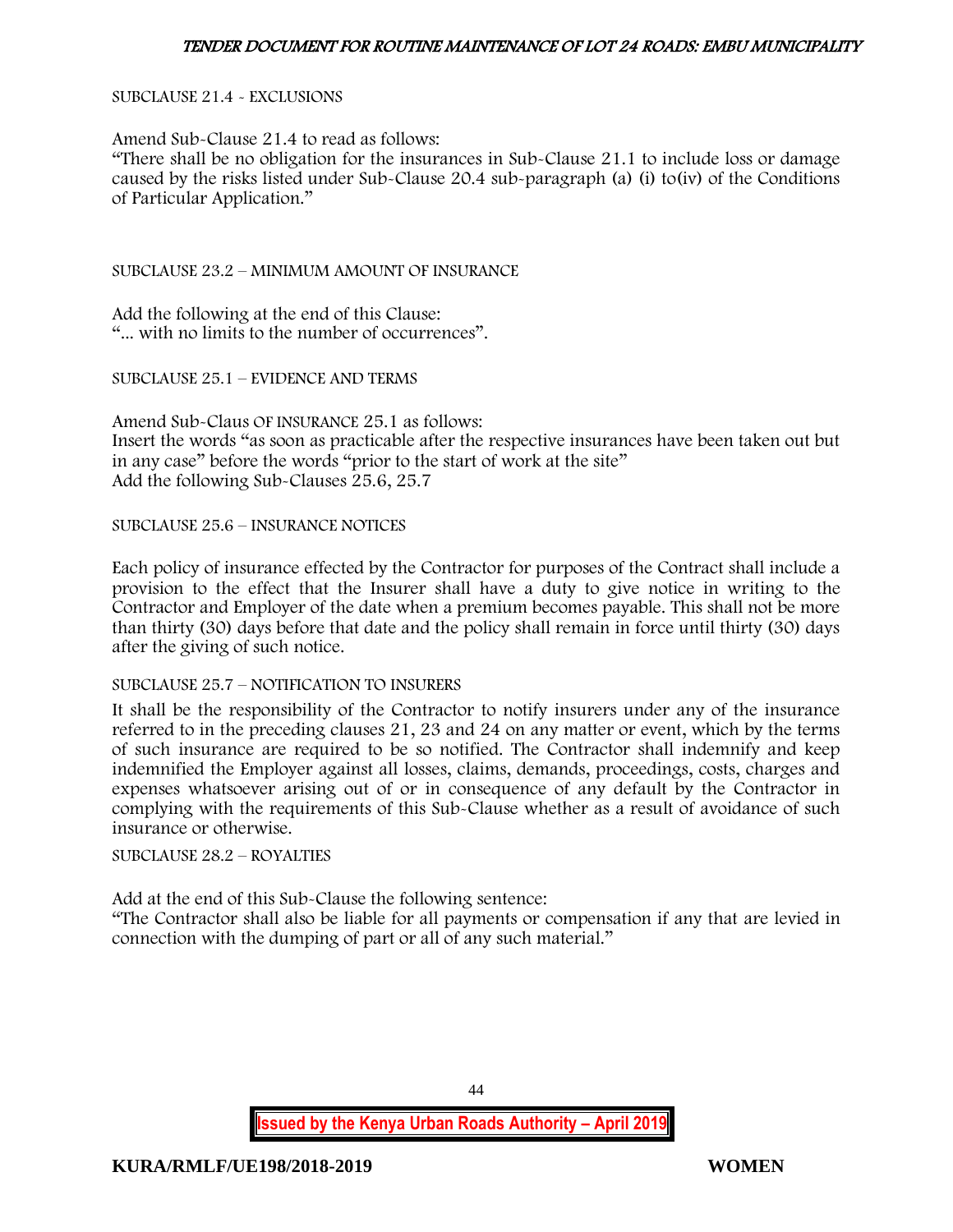### SUBCLAUSE 29.1 – INTERFERENCE WITH TRAFFIC

Supplement Sub-Clause 29.1 by adding the following sentence at the end:

"The Contractor will be permitted to use existing public roads for access to the site. The Contractor shall pay vehicle license tax and road maintenance duty in accordance with relevant regulations and shall obtain any necessary permits or licenses from relevant authorities for transporting his equipment."

Add the following subclause 29.2:

#### SUBCLAUSE 29.2 – REINSTATEMENT AND COMPENSATION FOR DAMAGES TO PERSONS AND PROPERTY

The Contractor shall reinstate all properties whether public or private which are damaged in consequence of the construction and, maintenance of the works to a condition as specified and at least equal to that prevailing before his first entry on them.

If in the opinion of the Engineer the Contractor shall have failed to take reasonable and prompt action to discharge his obligations in the matter of reinstatement, the Engineer will inform the Contractor in writing of his opinion, in which circumstances the Employer reserves the right to employ others to do the necessary work of reinstatement and to deduct the cost thereof from any money due or which shall become due to the Contractor.

The Contractor shall refer to the Employer without delay all claims which may be considered to fall within the provisions of Clause 22.1.

Add the following Sub-Clause 34.2 to 34.8

# SUBCLAUSE 34.2 – CONDITIONS OF EMPLOYMENT OF LABOUR

The Contractor shall be responsible for making all arrangements for and shall bear all costs relating to recruitment, obtaining of all necessary visas, permits or other official permission for movements of staff and labour.

#### SUBCLAUSE 34.3 – FAIR WAGES

The Contractor shall, in respect of all persons employed anywhere by him in the execution of the Contract, and further in respect of all persons employed by him otherwise than in the execution of the Contract in every factory, Workshop or place occupied or used by him for the execution of the Contract, observe and fulfil the following conditions:

(a) The Contractor shall pay rates of wages, observe hours of labour and provide conditions of labour, housing, amenities and facilities not less favourable than those required by the latest Regulation of Wages (Building and Construction Industry) Order as of the time of bid submission, and subsequent amendments thereto, or in any wage scales, hours of work or conditions agreed by the Ministry of Labour or other Government Department in consultation with the appropriate wage fixing authority and generally recognized by other employees in the district whose general circumstances in the trade or industry in which the Contractor is engaged are similar.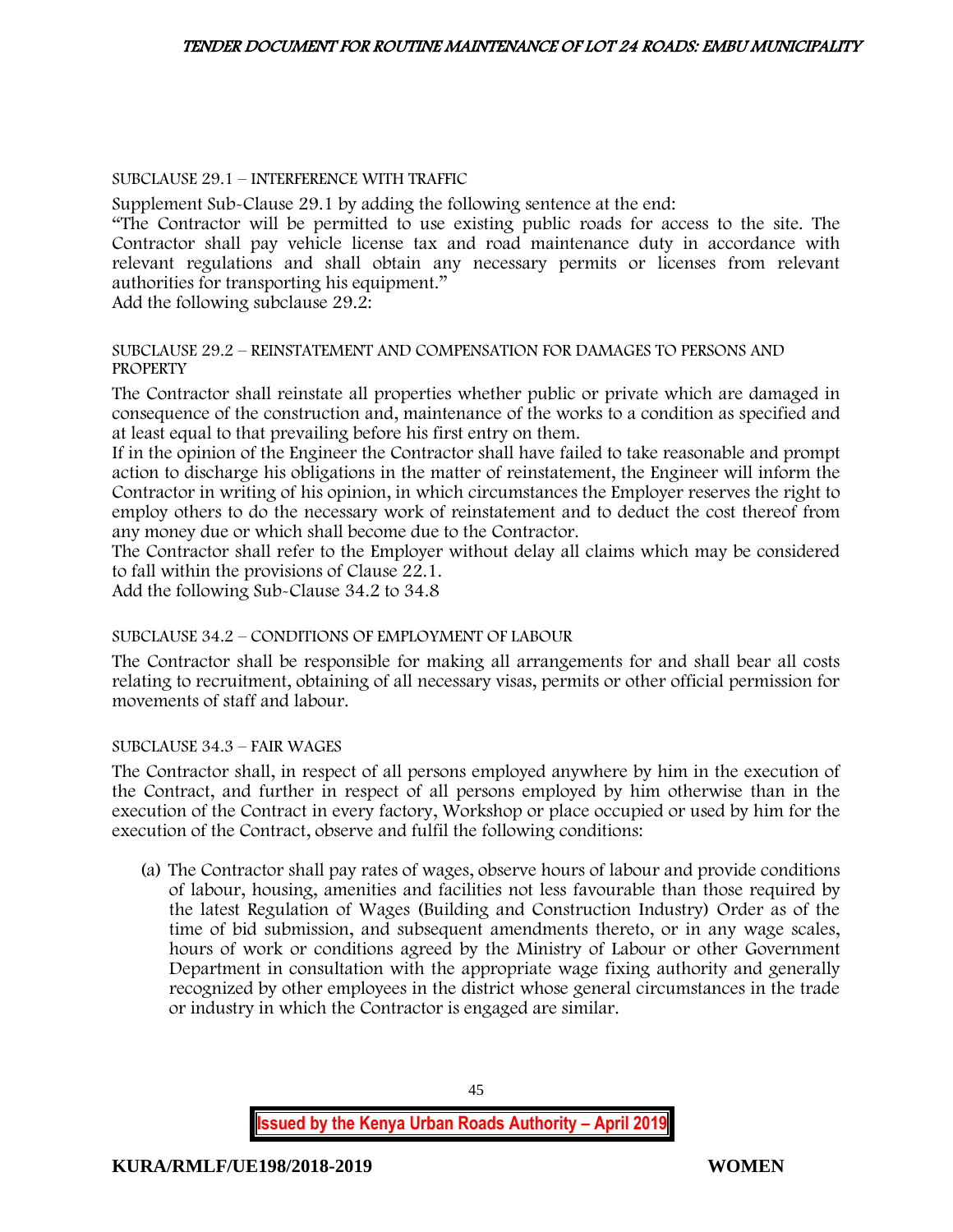- (b) In the absence of any rates of wages, hours or conditions of labour so established the Contractor shall pay rates of wages and observe hours and conditions of labour which are not less favourable than the general level of wages, hours and conditions observed by other Employers whose general circumstances in the trade or industry in which the Contractor is engaged are similar.
- (c) Where the absence of established rates of wages, hours and conditions of labour or the dissimilarity of the general circumstances in the trade of industry in which the Contractor is engaged prevent the Contractor from observing rates of wages, hours and conditions of labour ascertained under sub-paragraph (a) and (b) above the Contractor in fixing the rates of wages, hours and conditions of labour of his employees shall be guided by the advice of the Labour Department.
- (d) The Contractor shall recognize the freedom of his employees to be members of trade unions.
- (e) The Contractor shall maintain records in English of the time worked by, and the wages paid to, his employees. The Contractor shall furnish to the Engineer or Employer, if called upon to do so, such particulars of the rates, wages and conditions of labour as the Employer or Engineer may direct.
- (f) The Contractor shall at all times during the continuance of the contract display, for the information of his employees in every factory, workshop or place occupied or used by him for the execution of the Contract, a copy of this clause together with a notice setting out the general rates of wages, hours and conditions of labour of his employees.
- (g) The Contractor shall be responsible for the observance of this clause by sub-Contractors employed in the execution of the works.

# SUBCLAUSE 34.4 – BREACH OF FAIR WAGES CLAUSE

Any Contractor or Sub-Contractor who is found to be in breach of Fair Wages Clause shall cease to be approved as a Contractor or Sub-Contractor for such period as the Permanent Secretary for the Ministry of Roads may determine.

Should a claim be made to the Employer alleging the Contractor's default in payment of Fair Wages of any workman employed on the Contract and if proof thereof satisfactory to the Employer is furnished by the Labour Authority, the Employer may, failing payment by the Contractor, pay the claims out of any monies due or which may become due to the Contractor under the Contract.

# SUBCLAUSE 34.5 – RECRUITMENT OF UNSKILLED LABOUR

Any additional unskilled labour which is required by the Contractor for the works and which is not in his employment at the time of the acceptance of the BID shall be recruited by the Contractor from the Labour Exchange or Exchange or Exchanges nearest to the site or sites of the work.

46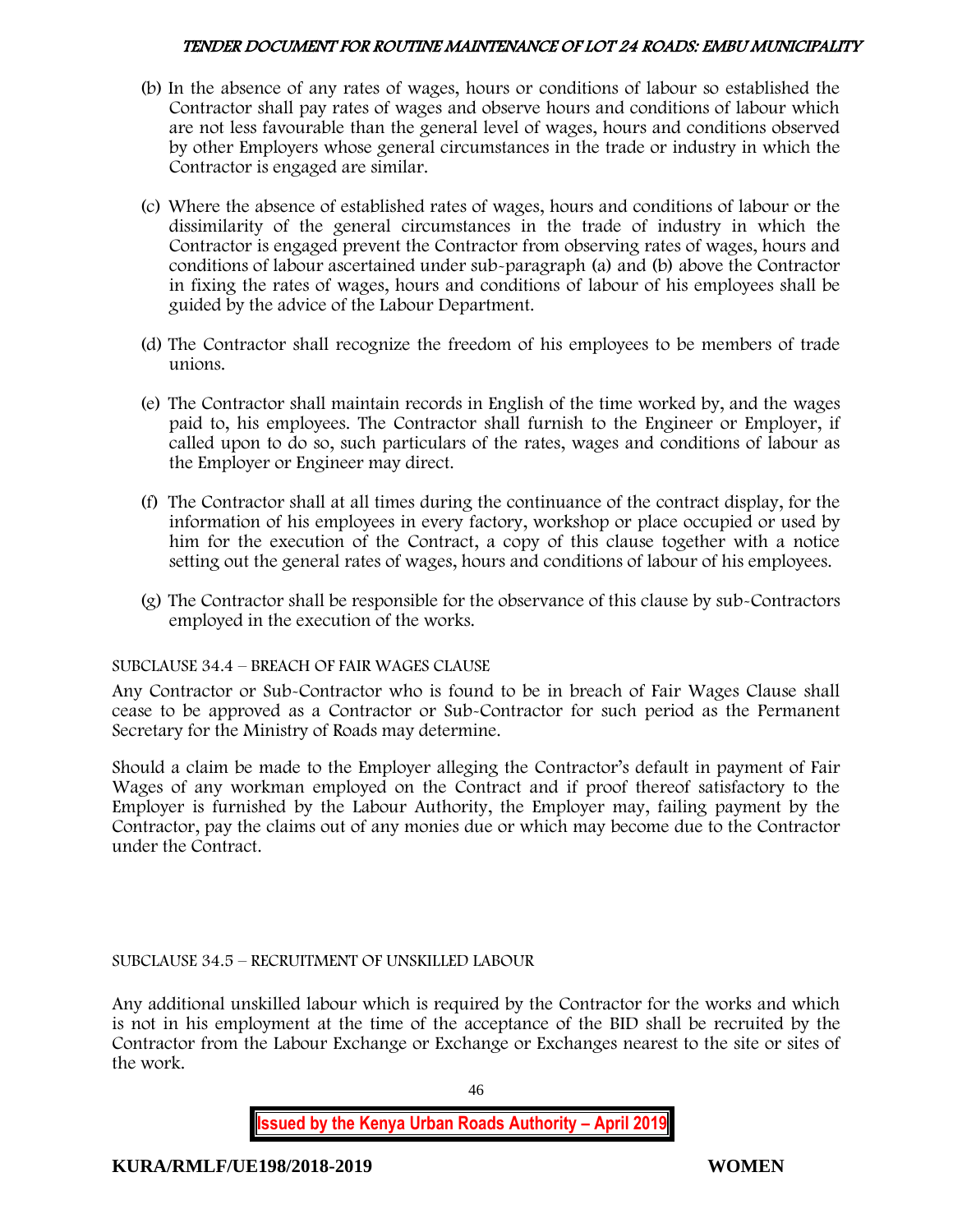#### SUBCLAUSE 34.6 – COMPENSATION FOR INJURY

The Contractor shall in accordance with the Workmen's Compensation Act of the Laws of Kenya and any other regulations in force from time to time pay compensation for loss or damage suffered in consequence of any accident or injury or disease resulting from his work to any workman or other person in the employment of the Contractor or any Subcontractor.

#### SUBCLAUSE 34.7 – LABOUR STANDARDS

(a) the Contractor shall comply with the existing local labour laws, regulations and labour standards

(b) the Contractor shall formulate and enforce an adequate safety program with respect to all work under his contract, whether performed by the Contractor or subcontractor. The Contractor has assurance from the Employer of cooperation where the implementation of these safety measures requires joint cooperation.

(c) Upon written request of the Employer the Contractor shall remove or replace any of his employees employed under this Contract.

Add the following Sub-Clause 35.2 and 35.3.

#### SUBCLAUSE 35.2 – RECORDS OF SAFETY AND HEALTH

The Contractor shall maintain such records and make such reports concerning safety, health and welfare of persons and damage to property as the Engineer may from time to time prescribe.

SUBCLAUSE 35.3 – REPORTING OF ACCIDENTS

The Contractor shall report to the Engineer details of any accident as soon as possible after its occurrence. In the case of any fatality or serious accident, the Contractor shall, in addition, notify the Engineer immediately by the quickest available means. The Contractor shall also notify the relevant authority whenever the Laws of Kenya require such a report.

SUBCLAUSE 39.2 – DEFAULT OF CONTRACTOR IN COMPLIANCE

Add at the end of Sub-Clause 39.2 the following: "Where the contractor has no pending payments with the employer and the retention funds are less than the value of works to be carried out by the employer, the employer shall apply funds as per clause 10.3". The contract shall then stand determined clause 63 not withstanding.

#### SUBCLAUSE 41.1 – COMMENCEMENT OF WORKS

Amend Sub-Clause 41.1 as follows:

Delete the words "as soon as is reasonably possible" in the first sentence and replace with "within the period stated in the Appendix to Bid".

For the purposes of this clause the quantified site instructions shall be treated as the works and delay in commencement in the instructed works shall constitute breach of contract that will lead to institution of remedies under clause 63 of these conditions.

47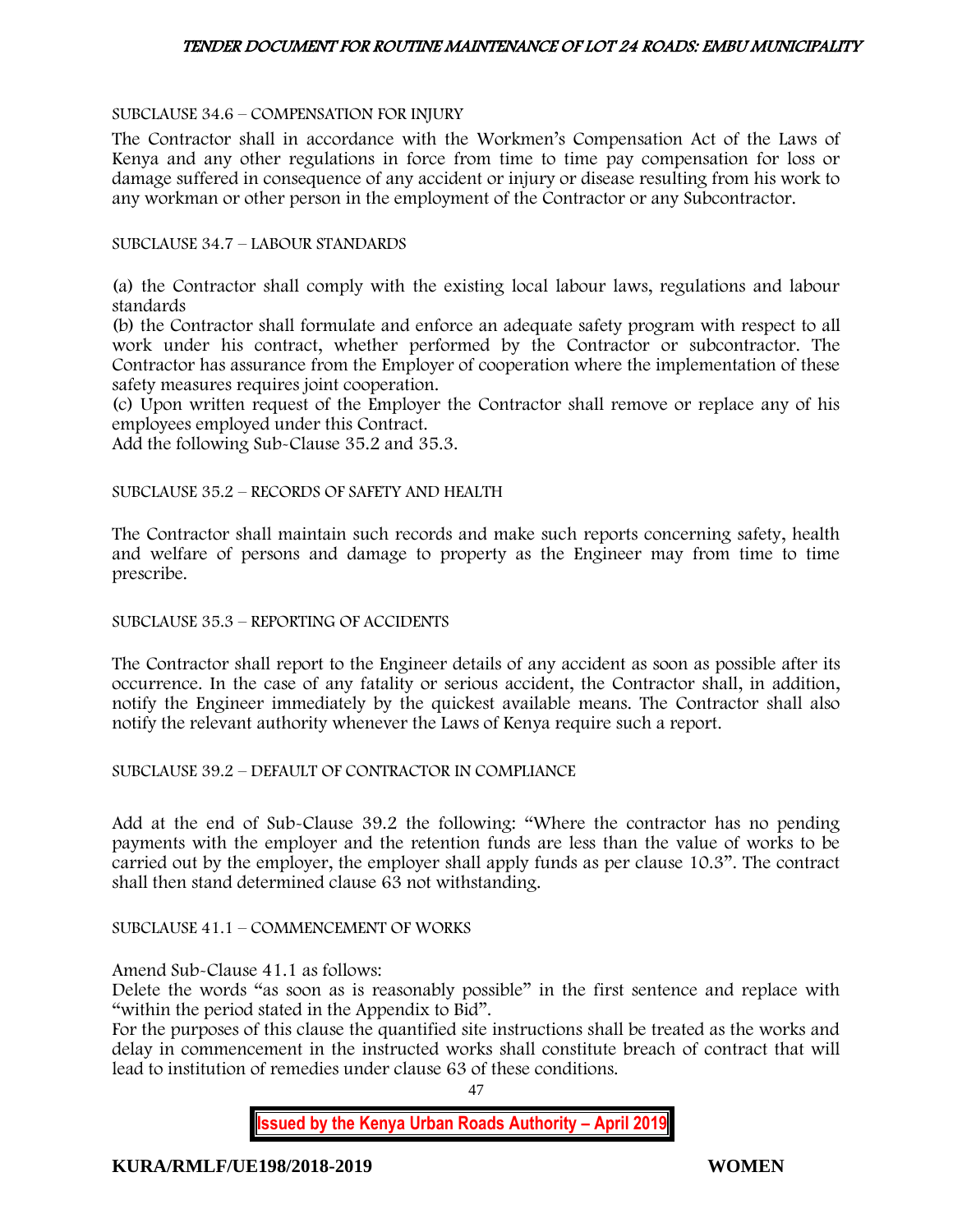### SUBCLAUSE 43.1 – TIME FOR COMPLETION

#### Amend Sub-Clause 43.1 as follows:

Delete the words "within the time" to "such extended time" and substitute "by the date or dates stated or implied in Clause 14 of these Conditions of Particular Application.

#### SUBCLAUSE 44.1 – EXTENSION OF TIME FOR COMPLETION

Add at the end of Sub-Clause 44.1 the following:

"Neither rains falling within the rainy seasons as occurs in Kenya nor floods caused by such rains shall be deemed exceptional weather conditions such as may fairly entitle the Contractor to an extension of time for the completion of the work."

#### SUBCLAUSE 45.1 – RESTRICTION ON WORKING HOURS

Add at the end of Sub-Clause 45.1 the following:

"If the Contractor requests permission to work by night as well as by day, then if the Engineer shall grant such permission the Contractor shall not be entitled to any additional payments for so doing. All such work at night shall be carried out without unreasonable noise or other disturbance and the Contractor shall indemnify the Employer from and against any liability for damages on account of noise or other disturbance created while or in carrying out night work and from and against all claims, demands, proceedings, costs, charges and expenses whatsoever in regard or in relation to such liability.

"In addition the Contractor will be required to provide, for any work carried out at night or recognized days of rest, adequate lighting and other facilities so that the work is carried out safely and properly.

"In the event of the Engineer granting permission to the Contractor to work double or rotary shifts or on Sundays, the Contractor shall be required to meet any additional costs to the Employer in the administration and supervision of the Contract arising from the granting of this permission."

#### SUBCLAUSE 47.2 – REDUCTION OF LIQUIDATED DAMAGES

Add the following paragraphs at the end of this Sub-Clause:

"There shall be no reduction in the amount of liquidated damages in the event that a part or a section of the Works within the Contract is certified as completed before the whole of the Works comprising that Contract.

The Employer shall pay no bonus for early completion of the Works to the Contractor.

#### SUBCLAUSE 52.1 – VALUATION AND VARIATIONS

Add new Clause 52.2(c )

No change in the unit rates or prices quoted shall be considered for items included in the schedule of Dayworks rates, or Provisional Sums and items, or for any item in the BOQ.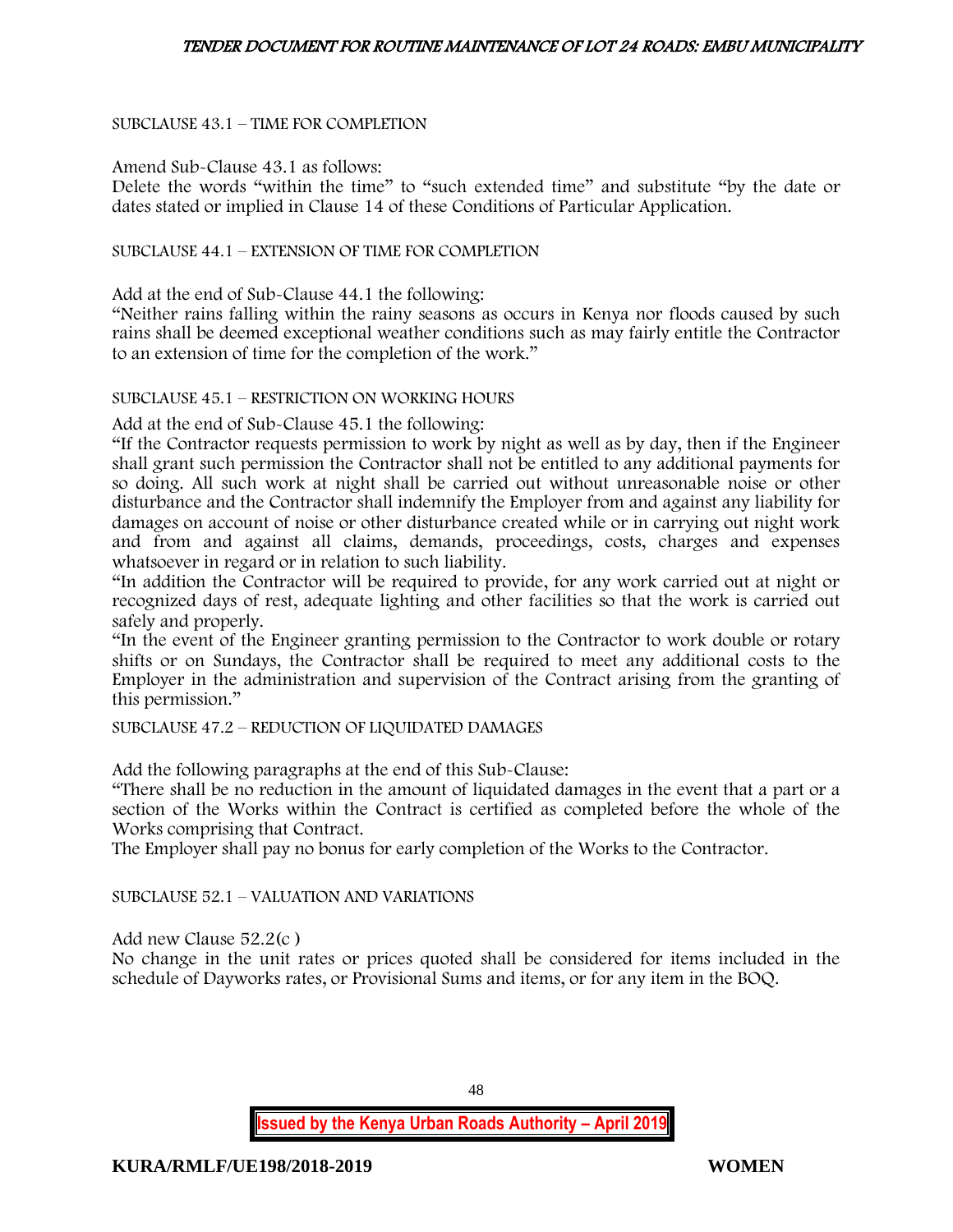#### SUBCLAUSE 52.4 – DAYWORKS

Add the following at the end of Sub-Clause 52.4:

The work so ordered shall immediately become part of the works under the contract. The Contractor shall, as soon as practicable after receiving the Dayworks order from the Engineer undertake the necessary steps for due execution such work. Prior to commencement of any work to be done on a Dayworks basis, the Contractor shall give an advance notice to the Engineer stating the exact time of such commencement.

# SUBCLAUSE 54.1 – CONTROCTOR'S EQUIPMENT, TEMPORARY WORKS AND MATERIALS : Exclusive use for the works

Amend Sub-Clause 54.1 as follows: Line 5: add "written" between "the" and "consent". Delete Sub-Clauses 54.2 and 54.5.

SUBCLAUSE 55.2 – OMMISIONS OF QUANTITIES

Items of Works described in the Bills of Quantities for which no rate or price has been entered in the Contract shall be considered as included in other rates and prices in the Contract and will not be paid for separately by the Employer.

Add the following Sub-Clause 58:

Add the words "or Engineer's representative" where the word "Engineer" appears in clause 58.

SUBCLAUSE 58.4 – PROVISIONAL ITEMS

Provisional items shall be read as Provisional Sums and shall be operated as such in accordance with Sub-Clauses 58.1 to 58.3.

Clause 60 of the General Conditions is deleted and substituted with the following:-

SUBCLAUSE 60.1 – MONTHLY STATEMENT

The Contractor shall submit a statement to the Engineer at the end of each month, in a tabulated form approved by the Engineer, showing the amounts to which the Contractor considers himself to be entitled. The statement shall include the following items, as applicable;

- the value of the Permanent Work executed up to the end of previous month

- such amount as the Engineer may consider fair and reasonable for any Temporary Works for which separate amounts are provided in the Bill of Quantities

- any amount to be withheld under retention provisions of Sub-clause 60.3

- any other sum to which the Contractor may be entitled under the Contract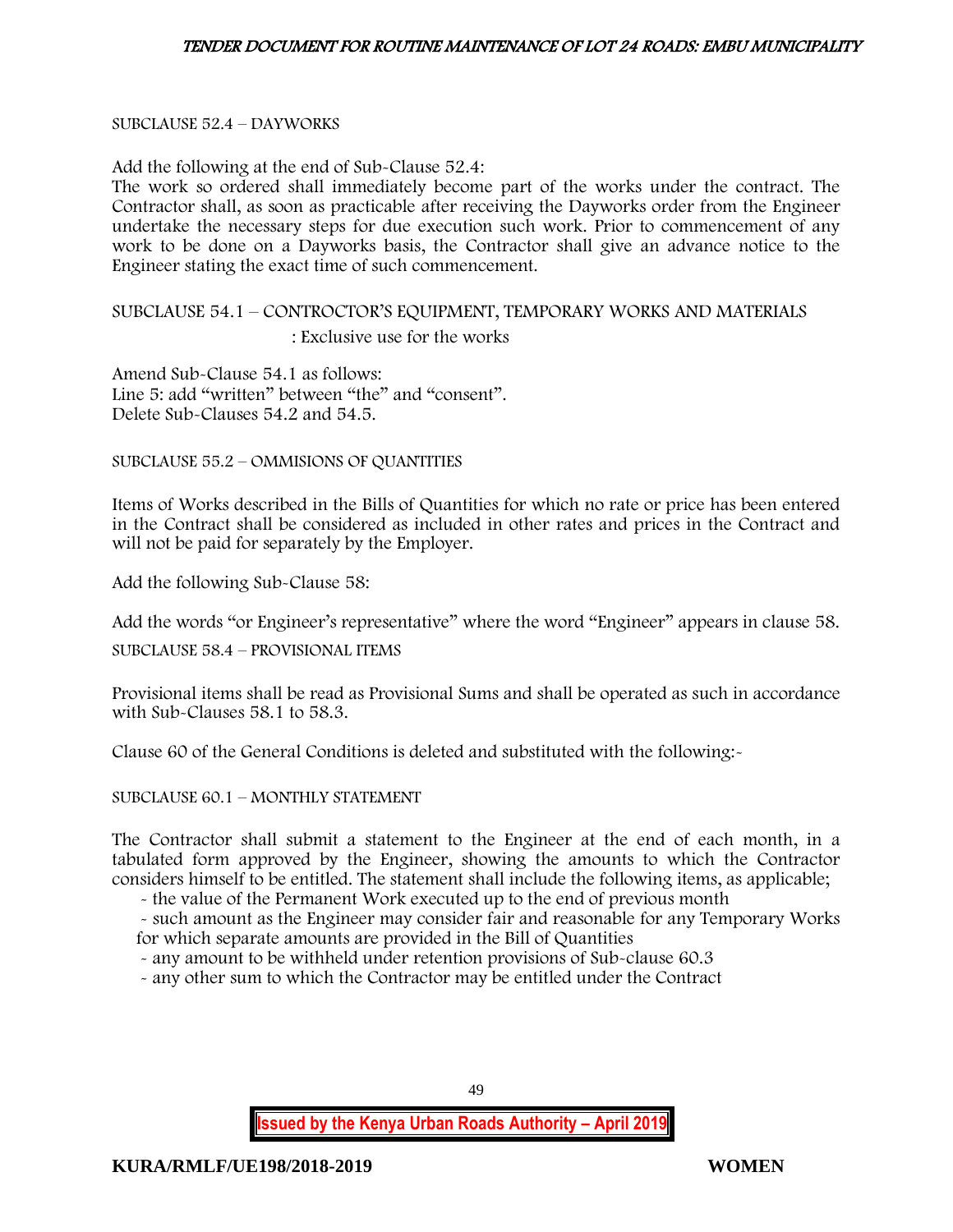If the Engineer disagrees with or cannot verify any part of the statement, the Contractor shall submit such further information as the Engineer may reasonably require and shall make such changes and corrections in the statement as may be directed by the Engineer. In cases where there is difference in opinion as to the value of any item, the Engineer's view shall prevail.

#### SUBCLAUSE 60.2 INTERIM PAYMENT CERTIFICATE

The Contractor shall forward to the Engineer an Interim Payment Certificate based on the statement as corrected above and, should it be necessary in the Engineers opinion, shall promptly make any further amendments and corrections to the Interim Payment Certificate.

The Engineer shall not unreasonably withhold certifying an Interim Payment Certificate and in case of likely delay in establishing the value of an item, such item may be set aside and the remainder certified for payment.

Within 14 days after receipt of the Interim Payment Certificate and subject to the Contractor having made such further amendments and corrections as the Engineer may require, the Engineer will forward to the Employer the certified Interim Payment Certificate.

Provided that the Engineer shall not be bound to certify any payment under this Clause if the net amount thereof, after all retentions and deductions, would be less than the minimum amount of Interim Payment Certificate's stated in the Appendix to Form of Bid. However in such a case, the uncertified amount will be added to the next interim payment, and the cumulative unpaid certified amount will be compared to the minimum amount of interim payment.

SUBCLAUSE 60.3 – RETENTION MONEY AND PAYMENT OF RETENTION MONEY

A retention amounting to the percentage stipulated in the Appendix to Bid shall be made by the Engineer in the first and following Interim Payment Certificates until the amount retained shall reach the "Limit of Retention Money" named in the Appendix to Form of BID.

Upon the issue of the Taking-Over Certificate, with respect to the whole of the works one half of the retention money shall become due and shall be paid to the Contractor when the Engineer shall certify in writing that the last section of the whole works has been substantially completed.

Upon expiration of the Defects Liability Period for the works, the other half of the Retention Money shall be certified by the Engineer for payment to the Contractor.

Provided that in the event of different Defects Liability Periods being applicable to different Sections of the Permanent Works pursuant to Clause 48, the expression "expiration of the Defects Liability Period "shall, for the purpose of this sub-clause, be deemed to mean the expiration of the latest of such periods.

Provided also that if at such time, there remain to be executed by the Contractor any work instructed, pursuant to Clause 49 and 50, in respect of the works, the Engineer shall be entitled to withhold certification until completion of any such work or so much of the balance of the Retention money as shall in the opinion of the Engineer, represents the cost of the remaining work to be executed.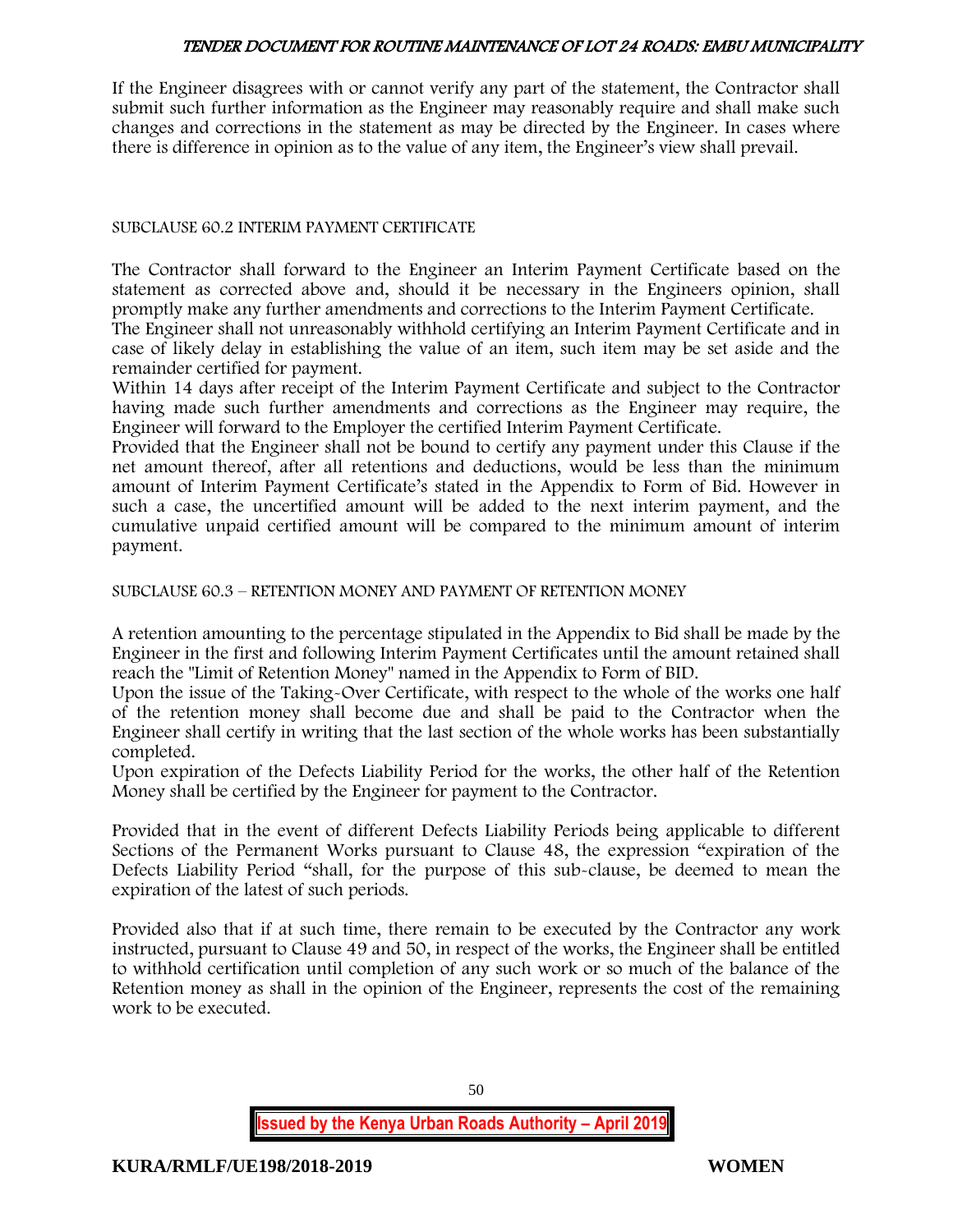#### SUBCLAUSE 60.4– CORRECTION OF CERTIFICATES

The Engineer may in any Interim Payment Certificate make any correction or modification to any previous Interim Payment Certificate signed by him and shall have authority, if any work is not being carried out to his satisfaction to omit or reduce the value of such work in any Interim Payment Certificate.

SUBCLAUSE 60.5– STATEMENT AT COMPLETION

Not later than 84 days after the issue of the Taking-Over Certificate in respect of the whole of the works, the Contractor shall submit to the Engineer a statement at completion showing in detail, in a form approved by the Engineer;

The final value of all work done in accordance with the Contract up to the date stated in such Taking-Over Certificate.

Any further sums which the Contractor considers to be due; and

An estimate of amounts that the Contractor considers will become due to him under the Contract.

Estimate amounts shall be shown separately in the Statement at Completion. The Contractor shall amend and correct the Statement as directed by the Engineer and submit a Certificate at Completion to be processed as in Sub-Clause 60.2.

SUBCLAUSE 60.6 – FINAL STATEMENT

Not later than 56 days after the issue of the Defects Liability Certificate pursuant to Sub-Clause 62.1, the Contractor shall submit to the Engineer for consideration a draft final statement with supporting documents showing in detail, in the form approved by the Engineer; The final value of all work done in accordance with the Contract;

Any further sums which the Contractor considers to be due to him.

If the Engineer disagrees with or cannot verify any part of the draft final statement, the Contractor shall submit such further information as the Engineer may reasonable require and shall make such changes in the draft as may be required.

SUBCLAUSE 60.7– DISCHARGE

Upon submission of the Final Statement, the Contractor shall give to the Employer, with a copy to the Engineer, a written discharge confirming that the total of the Final statement represents full and final settlement of all monies due to the Contractor arising out of or in respect of the Contract. Provided that such discharge shall become effective only after payment under the Final Payment Certificate issued pursuant to Sub-Clause 60.8 has been made and the Performance Security referred to in Sub-Clause 10.1 has been returned to the Contractor.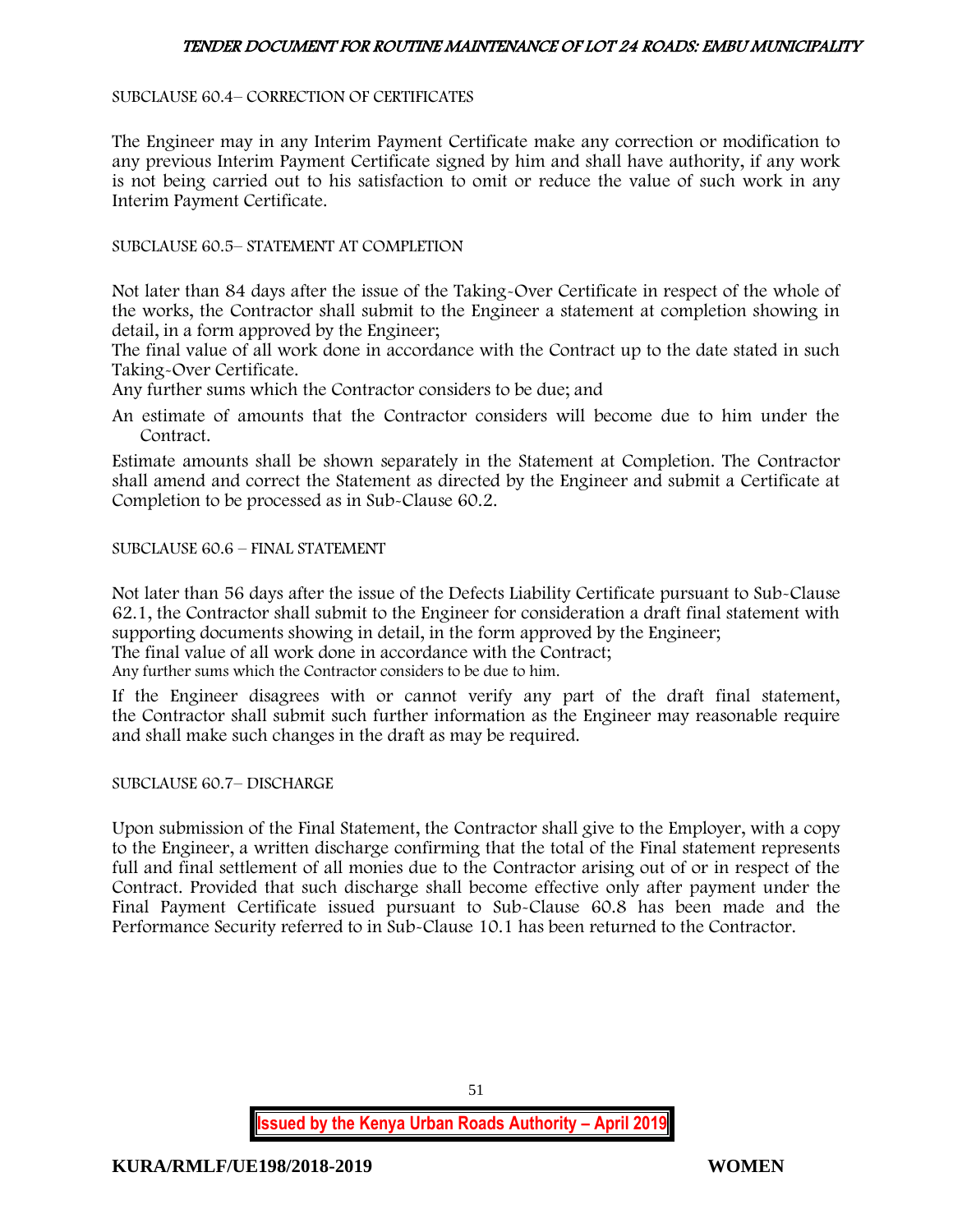#### SUBCLAUSE 60.8 – FINAL PAYMENT CERTIFICATE

Upon acceptance of the Final Statement as given in Sub-Clause 60.6, the Engineer shall prepare a Final Payment Certificate which shall be delivered to the Contractor's authorized agent or representative for his signature. The Final Payment Certificate shall state:

The final value of all work done in accordance with the Contract;

After giving credit to the Employer for all amounts previously paid by the Employer, the balance, if any, due from the Employer to the Contractor or the Contractor to the Employer.

Final Certificate shall be issued for any sum due to the Contractor even if such is less than the sum named in the Appendix to the Form of BID.

#### SUBCLAUSE 60.9– CESSATION OF EMPLOYERS LIABILITY

unless the Contractor notifies the Engineer of his objection to the Final Certificate within fourteen days of delivery thereof he shall be deemed to have agreed that he accepts the total Contract Price as set out in the Final Certificate as full settlement for all Work Done under the Contract including any variations and omissions thereof but excluding any variations and claims previously made in writing.

#### SUBCLAUSE 60.10 – TIME FOR PAYMENT

The amount due to the Contractor under any Interim Payment Certificate or Final Payment Certificate issued pursuant to this Clause or to any other term of the Contract, shall, subject to Clause 47, be paid by the Employer to the Contractor as follows:

- (i) In the case of Interim Payment Certificate, within the time stated in the Appendix to Form of Bid, after the Engineer has signed the Interim Payment Certificate.
- (i) In the case of the Final Payment Certificate pursuant to Sub clause 60.8, within the time stated in the Appendix to Form Of Bid, after the Engineer has signed the Final Payment Certificate.
- (ii) In the event of the failure of the Employer to make payment within the times stated, the Employer shall make payment to the Contractor of simple interest at a rate equal to two percentage points above the average Base Lending Rate of three leading banks namely Kenya Commercial Bank, Standard Chartered Bank and Barclays Bank for the time being or as shall be the case from the time to time obtained from the Central Bank of Kenya. The provisions of this Sub clause are without prejudice to the Contractor's entitlements under Clause 69 or otherwise.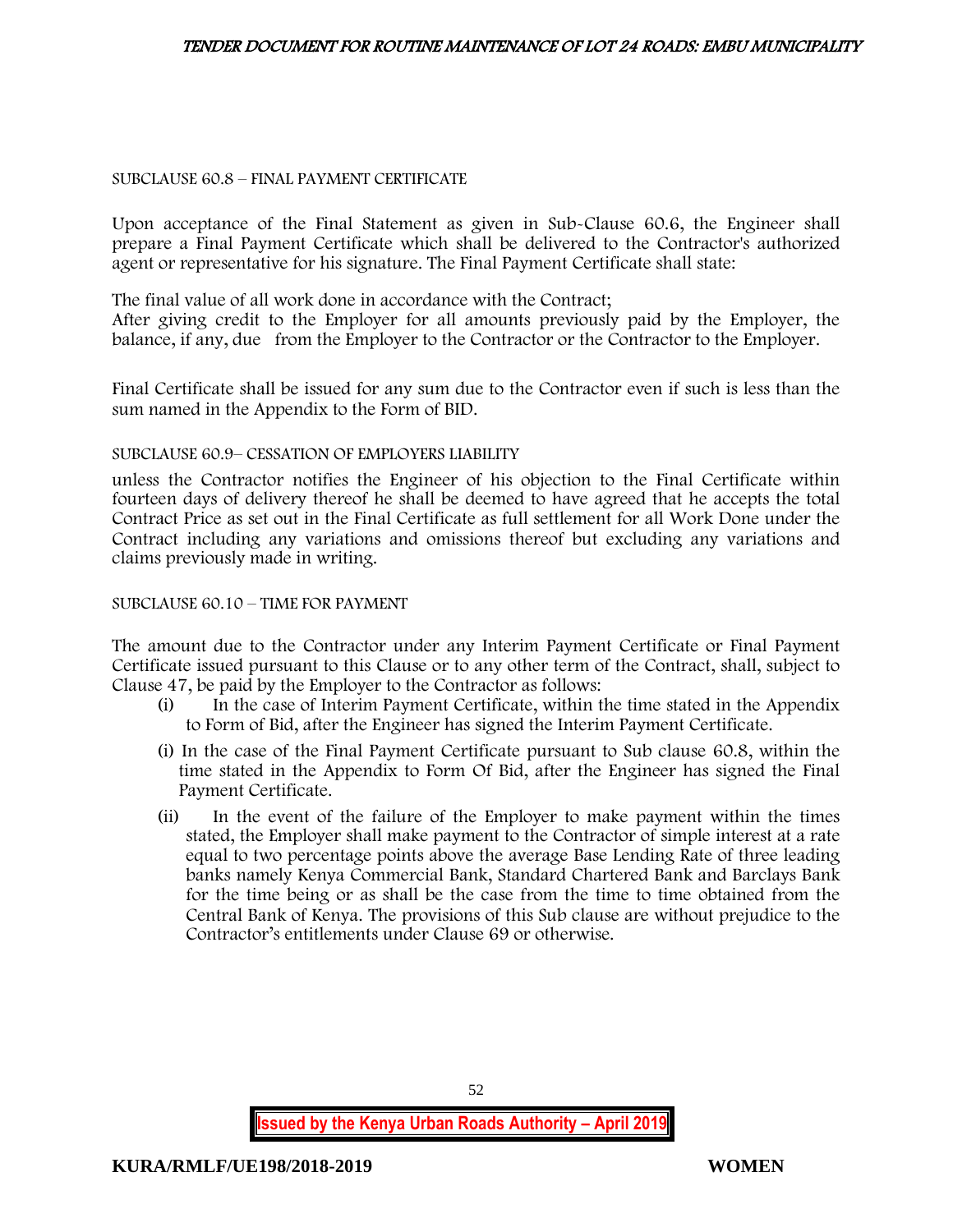#### SUBCLAUSE 60.11 – CURRENCY OF PAYMENT

The Contract Price shall be designated in Kenyan Currency.

All work performed by the Contractor under the Contract shall be valued in Kenya Shillings using the rates and prices entered in the Bills of Quantities together with such other increases to the Contract Price, except for variation of price payments in accordance with Clause 70.1.

#### SUBCLAUSE 60.12 – ADVANCE PAYMENT

Advance payment shall not be offered in this Contract.

#### SUBCLAUSE 60.13 MATERIALS FOR PERMANENT WORKS

With respect to materials brought by the Contractor to the site for incorporation into the permanent works, the Contractor shall,

-Receive a credit in the month in which these materials are brought to site,

-Be charged a debit in the month in which these materials are incorporated in the permanent works.

Both such credit and debit to be determined by the Engineer in accordance with the following provisions.

No credit shall be given unless the following conditions shall have been met to the Engineers satisfaction

- The materials are in accordance with the specifications for the works;
- The materials have been delivered to site and are properly stored and protected against loss, damage or deterioration;
- The Contractors record of the requirements, orders receipts and use of materials are kept in a form approved by the Engineer, and such records are available for inspection by the Engineer;
- The Contractor has submitted a statement of his cost of acquiring and delivering the materials and plant to the Site, together with such documents as may be required for the purpose of evidencing such cost;
- The materials are to be used within a reasonable time.
- The amount to be credited to the Contractor shall not be more than 75% of the Contractor's reasonable cost of the materials delivered to site, as determined by the Engineer after review of the documents listed in subparagraphs (a) (iv) above;
- The amount to be debited to the Contractor for any materials incorporated into the works shall be equivalent to the credit previously granted to the Contractor for such materials pursuant to Clause (b) above as determined by the Engineer.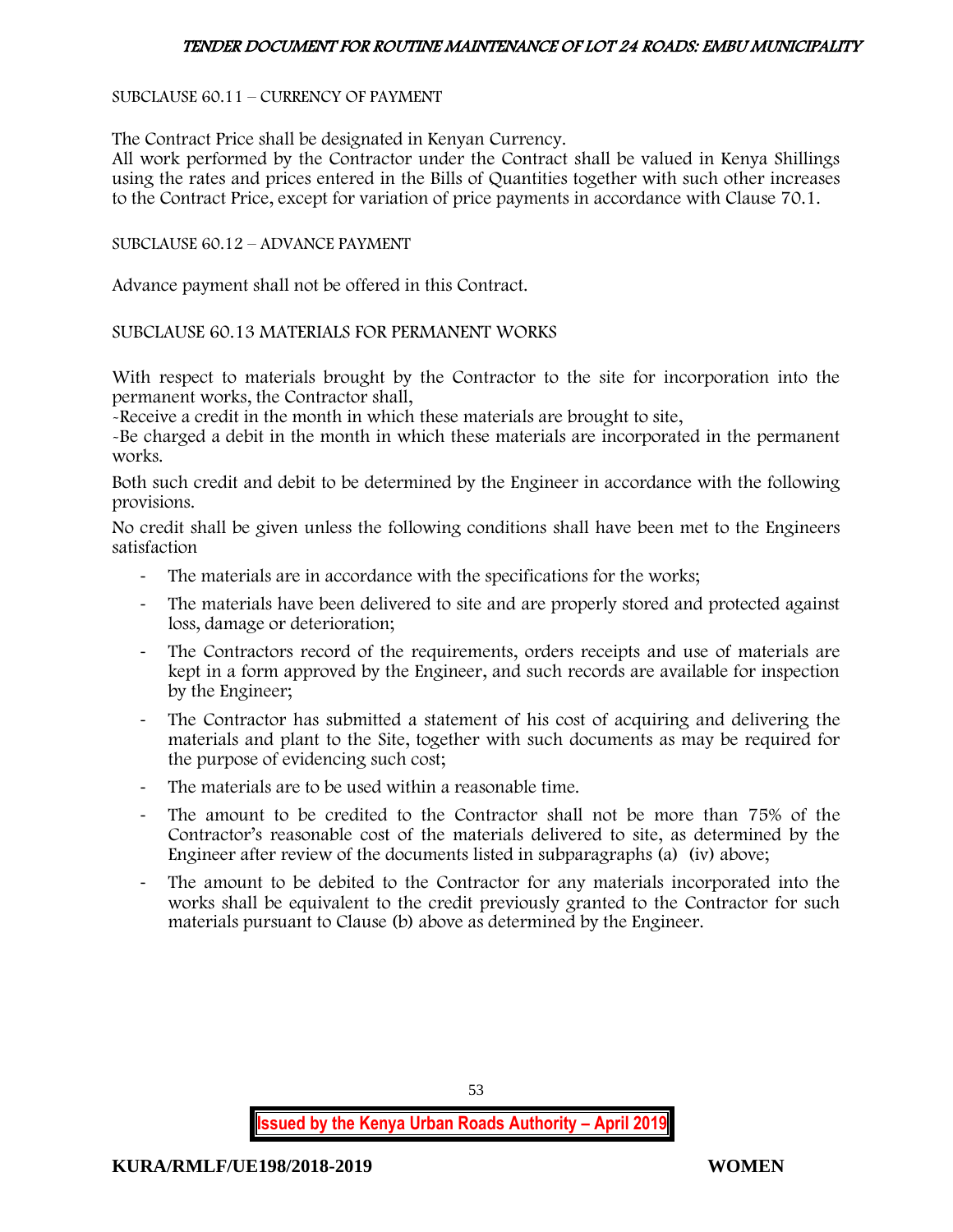# SUBCLAUSE 63.1 – DEFAULT OF THE CONTRACTOR

#### SUBCLAUSE 67.1 – ENGINEER'S DECISION

Delete the entire Sub clause 67.1 and add the following;

"If a dispute of any kind whatsoever arises between the Employer and the Contractor in any connection with, or arising out of, the Contract or the execution of the works, whether during the execution of the works or after their completion and whether before or after repudiation or other termination of the Contract including any dispute as to any opinion, instruction, determination, certificate or valuation of the Engineer, the matter in dispute shall, in the first place, be referred in writing to the Engineer, with a copy to the other party. Such reference shall state it is made pursuant to this clause. No later than 28 (twenty eight) day after the day on which he received such reference the Engineer shall give notice of his decision to the Employer and the Contractor. Such decision shall state it is made pursuant to this clause.

Unless the Contract has already been repudiated or terminated, the Contractor shall, in every case, continue to proceed with the works with all due diligence and the Contractor and the Employer shall give effect forthwith to every such decision of the Engineer unless and until the same shall be revised, as hereinafter provided, in an Amicable Settlement, Adjudicator's or Arbitrator's award.

If either the Employer or the Contractor be dissatisfied with the any decision of the Engineer, or if the Engineer fails to give notice of his decision on or before the 28th (twenty eighth) after the day on which he received the reference, then either the Employer or the Contractor may, on or before the 28th (twenty eighth) day after the day the day on which he received notice of such decision, or on or before the 28th (twenty eighth) day after the day the day on which the said period of 28 days expired, as the case may be, give notice to the other party, with a copy for information to the Engineer, of his intention to commence Adjudication, as hereinafter provided, as to the matter in dispute. Such notice shall establish the entitlement of the party giving the same to commence Adjudication, as hereinafter provided, as to such dispute; no adjudication in respect thereof may be commenced unless such notice is given.

If the Engineer has given notice of his decision as to a matter in dispute to the Employer and the Contractor and no notice of intention to commence adjudication as to such dispute has been given by either the Employer or the Contractor on or before the twenty eighth day after the day on which the parties received notice as to such decision from the Engineer, the said decision shall become final and binding upon the Employer and the Contractor. "

### SUBCLAUSE 67.2 – AMICABLE SETTLEMENT

Delete the entire subclause 67.2 and add the following;

"Where notice to of intention to commence adjudication as to a dispute has been in accordance with subclause 67.1, the parties shall attempt to settle such dispute in amicably before the commencement of Adjudication; provided that, unless the parties otherwise agree, Adjudication may be commenced on or after the 14th (fourteenth) day after the day on which notice of intention to commence adjudication of such dispute was given, even if an attempt at amicable settlement thereto has been made."

54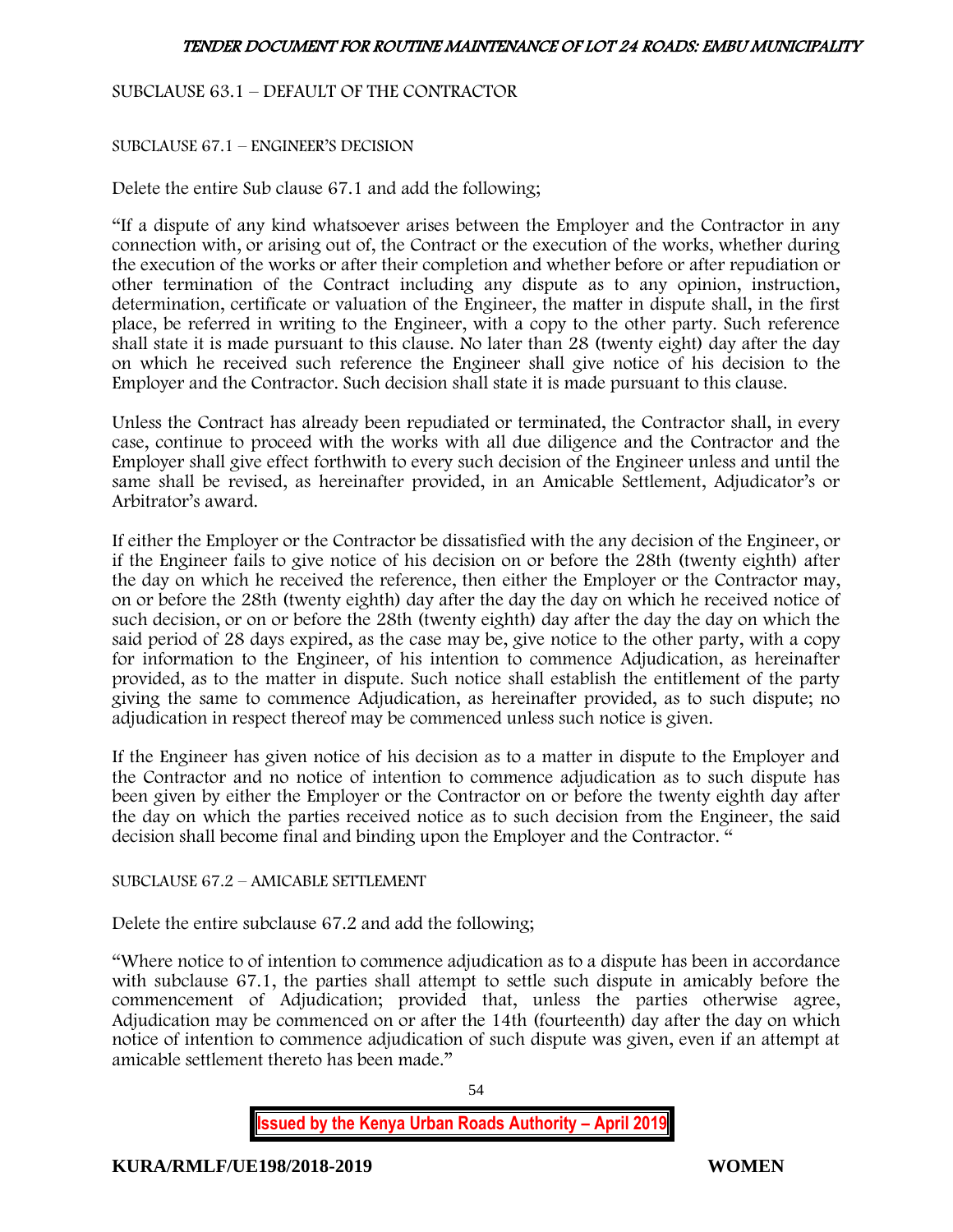# SUBCLAUSE 67.3 – ADJUDICATION

Delete the entire subclause 67.3 and add the following;

"The Adjudicator shall be appointed by the Chartered Institute of Arbitrators (Kenya) unless the appointment is agreed by the parties within 7 (seven) days of the notice to adjudication.

The adjudication process shall be conducted according to the Laws of Kenya and the Rules of the Chartered Institute of Arbitrators (Kenya)."

SUBCLAUSE 67.3 – ARBITRATION

Delete the entire subclause 67.3 and add the following;

"Any dispute in respect of which:

The decision, if any, of the Adjudicator has not become final and binding pursuant to subclause 67.1, and Amicable settlement has not been reached within the period stated in subclause 67.2,

shall be finally settled, under the Laws of Kenya and the Arbitration Rules of the Chartered Institute of Arbitrators (Kenya Branch) by one or more arbitrators appointed by the Chartered Institute of Arbitrators (Kenya Branch).

Neither party shall be limited in the in the proceedings before such arbitrator/s to the evidence or arguments put before the Adjudicator for the purpose of obtaining his said decision pursuant to subclause 67.1.

Arbitration may be commenced prior to or after completion of the works, provided that the obligations of the Employer, the Engineer and the Contractor shall not be altered by reason of the arbitration being conducted during the progress of the works.

55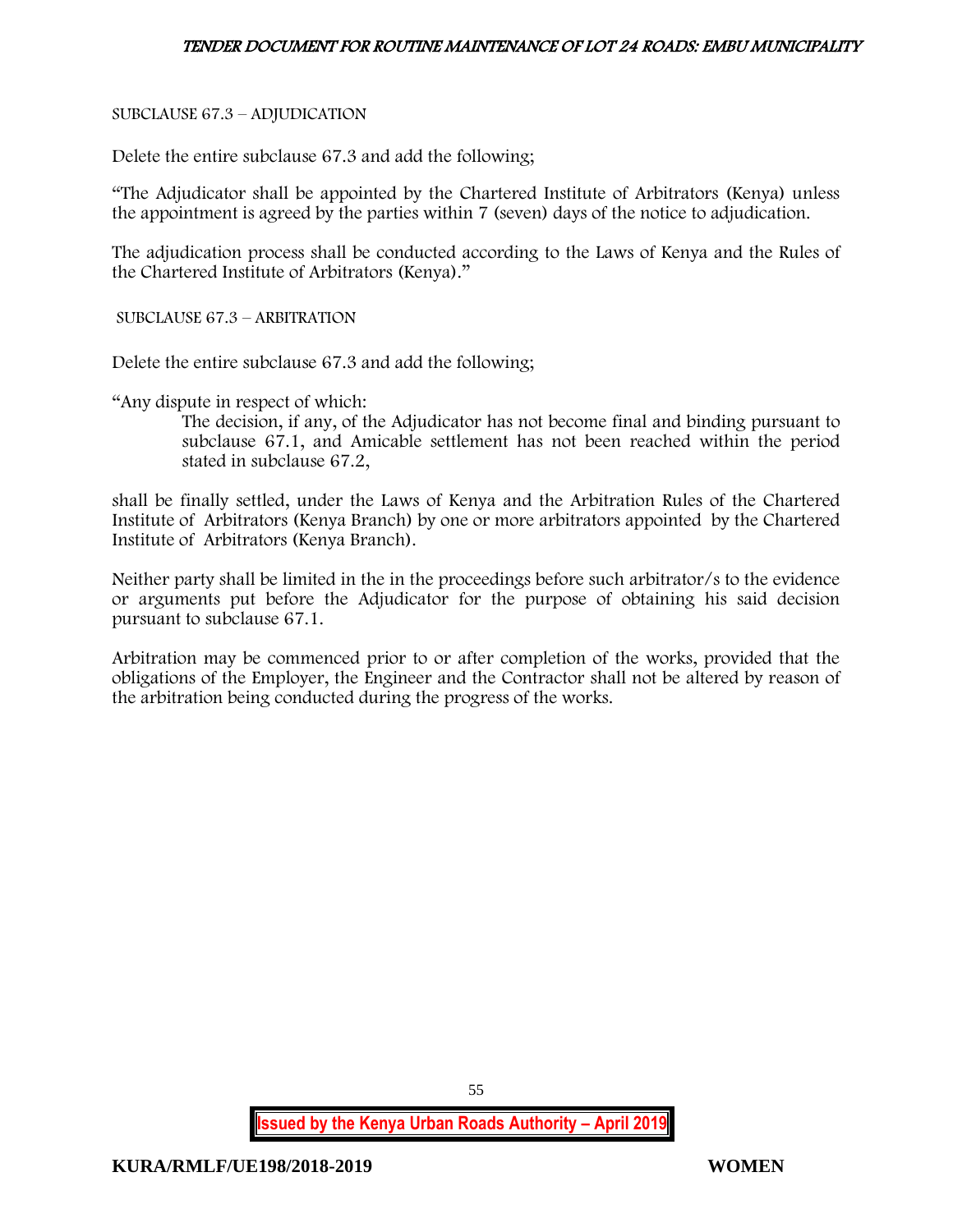#### SUBCLAUSE 68.2 – NOTICES TO EMPLOYER AND ENGINEER

Delete in Sub-Clause 68.2 the words "nominated for that purpose in Part II of these conditions".

a. The Employer's address is: The Director General, Kenya Urban Roads Authority (KURA), P.O. Box 41727 - 00100 NAIROBI

b. The Engineer's address is: Director Road Asset and Corridor Management (RACM), Kenya Urban Roads Authority (KURA), P.O. Box 41727 - 00100 NAIROBI

SUBCLAUSE 68.4 – All letters and notices from the Contractor to the Employer and/Engineer must be signed by the Managing Director or the person given written power of Attorney.

CLAUSE 69 – DEFAULT OF EMPLOYER

Delete Sub-Clause 69.1 (c)

In Sub-Clause 69.4 add at the end of first paragraph the following "the period of such suspension shall be as agreed upon by both parties and in any case not more than six (6) months".

In Subclause 69.4 of General Conditions of Contract Part I, insert at the end -----"The amounts of such costs which shall be added to the Contract Price shall exclude any cost due to idle time for equipment, plant and labour."

CLAUSE 70 – CHANGES IN COST AND LEGISLATION

There shall be no claims of payments for Variation of Prices (VOP) or changes in cost for legislation.

SUBCLAUSE 70.2 – SUB-CONTRACT

(a) If the Contractor shall decide subject to Clause 4 thereof to sub-let any portion of the work he shall incorporate in the sub-contract provisions to the like effect as those contained in subclause (1) of this Clause;

(b) If the price payable under a sub-contract as aforesaid is increased above or decreased below the price in such sub-contract by reason of the operation of the incorporated provisions of sub- clause (1) of this clause then the net amount of such increase or decrease shall as the case may be, be paid to or allowed by the Contractor under this contract.

SUBCLAUSE 70.3 – NOMINATED SUB-CONTRACTORS

This clause shall not apply in respect of work executed by any nominated sub-Contractor (fluctuation in relation to nominated sub-Contractors shall be dealt with under provisions in relation thereto which may be included in the appropriate sub-contract or contract of sale).

56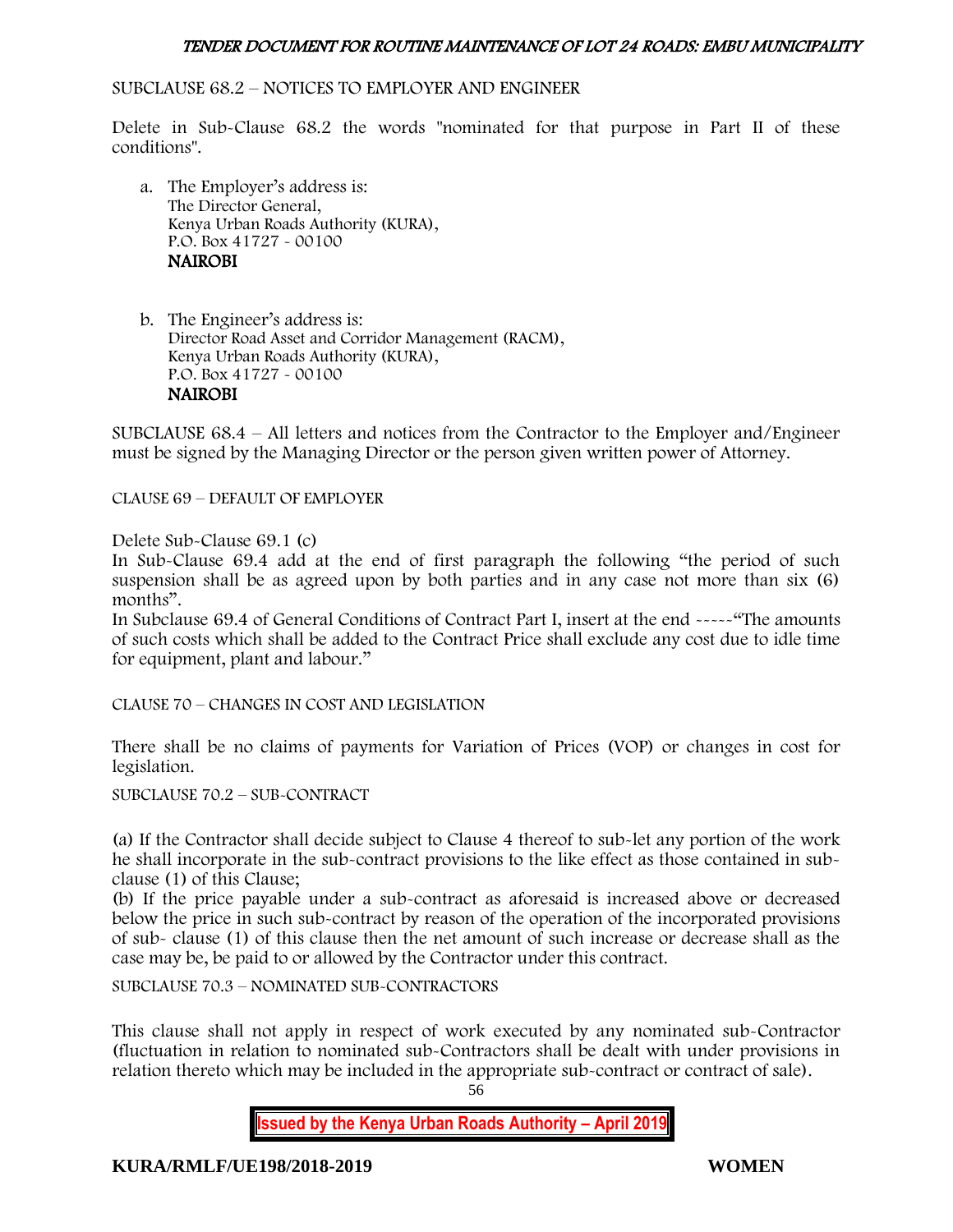SUBCLAUSE 70.4 – DATE OF BID PRICING

The expression "the date of BID pricing" as used in this Clause means the date 30 days prior to the final date for submission of BIDs as determined by the Employer in the BID documents

SUBCLAUSE 70.5 – PRIME COST

For imported materials, the supplier's/ manufacturer's Prime costs shall be C.I.F. cost at point of entry by the same means of transport as determined by the Contractor's Basic Rate. For locally produced materials, the supplier's or manufacturer's prime costs shall be at their nearest depot or the nearest railway station relevant to the works. For materials that are subject to Government Price Control, payments for price variations will be determined from the difference between the control price in force at a date 30 days prior to the final date for submission of BIDs and the price in force on the date of purchase.

SUBCLAUSE 70.11 – SUBSEQUENT LEGISLATION

No payment shall be paid for changes in the prices of the materials and labour.

SUBCLAUSE 70.8 – CONTRACTORS HEAD OFFICE EXPENSES

No payments will be made for price variation related to expenses incurred by the Contractor in his Head Office in Kenya, or overseas.

SUBCLAUSE 70.9 – CURRENCY OF PAYMENTS UNDER CLAUSE 70

All payments made pursuant to Clause 70 shall be in Kenya Shillings.

SUBCLAUSE 70.11 – SUBSEQUENT LEGISLATION

Renumber sub-clause 70(2) of part I as sub-clause 70.11 and add the following:

"Notwithstanding the foregoing, such additional or reduced cost shall not be separately paid or credited as aforesaid if the same shall already have been taken into account in accordance with the provisions of sub-clause 70.1 through 70.10 of this clause.

CLAUSE 72 – RATES OF EXCHANGE COST

Delete clause 72 in its entirety and substitute the following: The currency of BID and payment is Kenya Shillings and rates of exchange requirements are not applicable.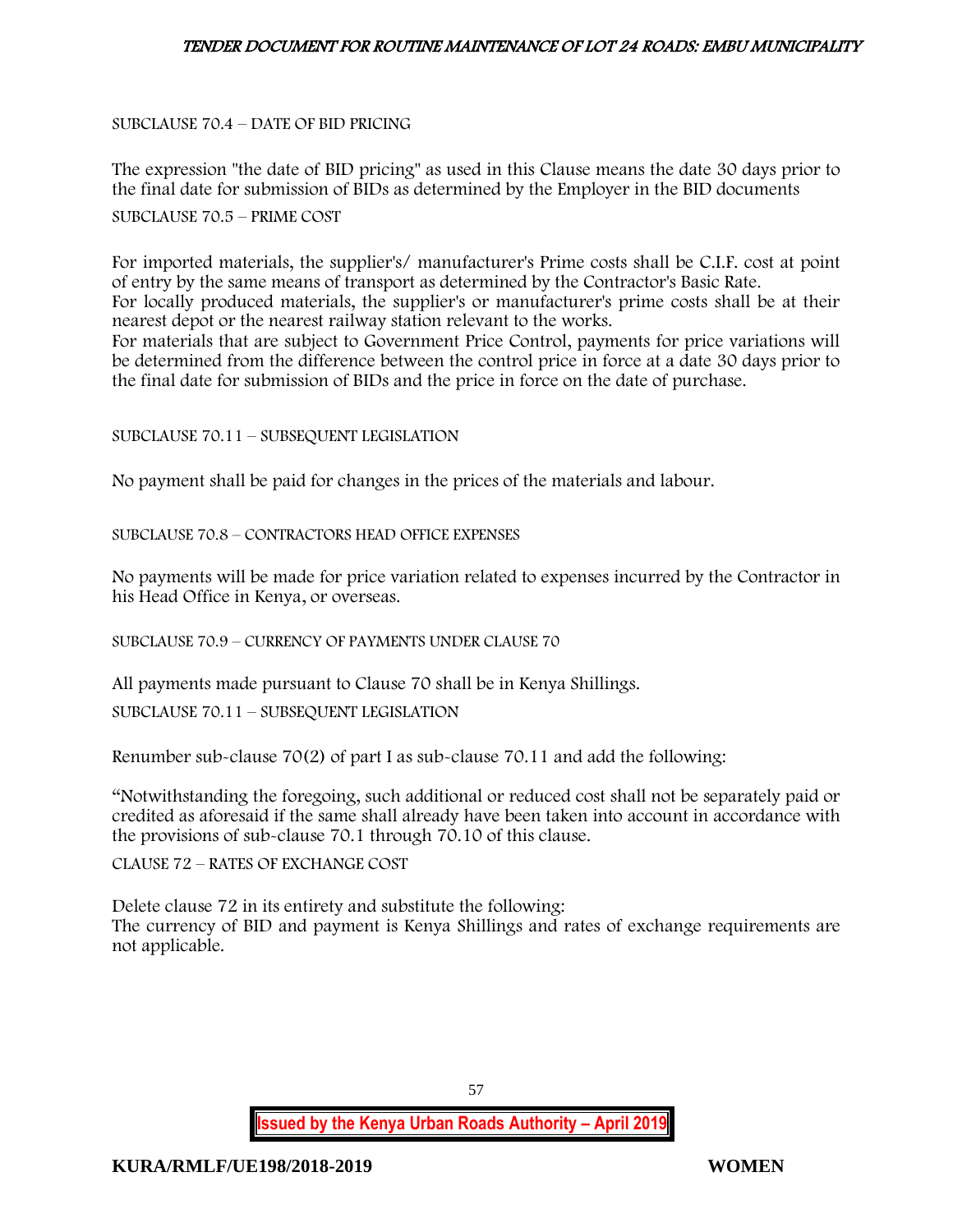CLAUSE 73 – BRIBERY AND COLLUSION

Add new Clause 73.1:

"The Contractor shall not:

(a) Offer or give or agree to give to any person in the service of the Government of Kenya any gift or consideration or any kind as an inducement or reward for doing or forbearing to do or for having done or forborne to do any act in relation to the obtaining or execution of this or any other contract to which the Government of Kenya is a party or for showing or forbearing to show favour or disfavour to any person in relation to this or any other contract for the Government of Kenya.

(b) Enter into this or any other contract with the Government of Kenya in connection with which commission has been paid or agreed to be paid by or on his behalf or to his knowledge, unless before the contract is made particulars of any such commission and of the terms and conditions of any agreement for the payment thereof have been disclosed in writing to the Employer.

Any breach of this condition by the Contractor or by anyone employed by him or acting on his behalf (whether with or without the knowledge of the Contractor) or the commission of any offence by the Contractor or by anyone employed by him or acting on his behalf in relation to this or any other contract to which the Government of Kenya is a party shall entitle the Employer to determine the Contract (See Condition 63 hereof) and/ or to recover from the Contractor the amount or value of any such gift, consideration or commission.

Any dispute or difference of opinion arising in respect of either the interpretation, effect or application of this condition or of the amount recoverable hereunder by the Employer from the Contractor shall be decided by the Employer, whose decision shall be final and conclusive.

CLAUSE 74 – CONTRACT CONFIDENTIAL

Add new Clause 74.1:

The Contractor shall treat the details of this Contract as Private and Confidential and shall not publish or disclose the same or any particulars thereof in any trade or technical paper or elsewhere (save in so far as may be necessary for the purpose thereof) without the previous consent in writing of the Government. If any dispute arises as to the necessity of any publication or disclosures for the purposes of this Contract the same shall be referred to the decision of the Engineer mentioned in the said Conditions of Contract whose award shall be final.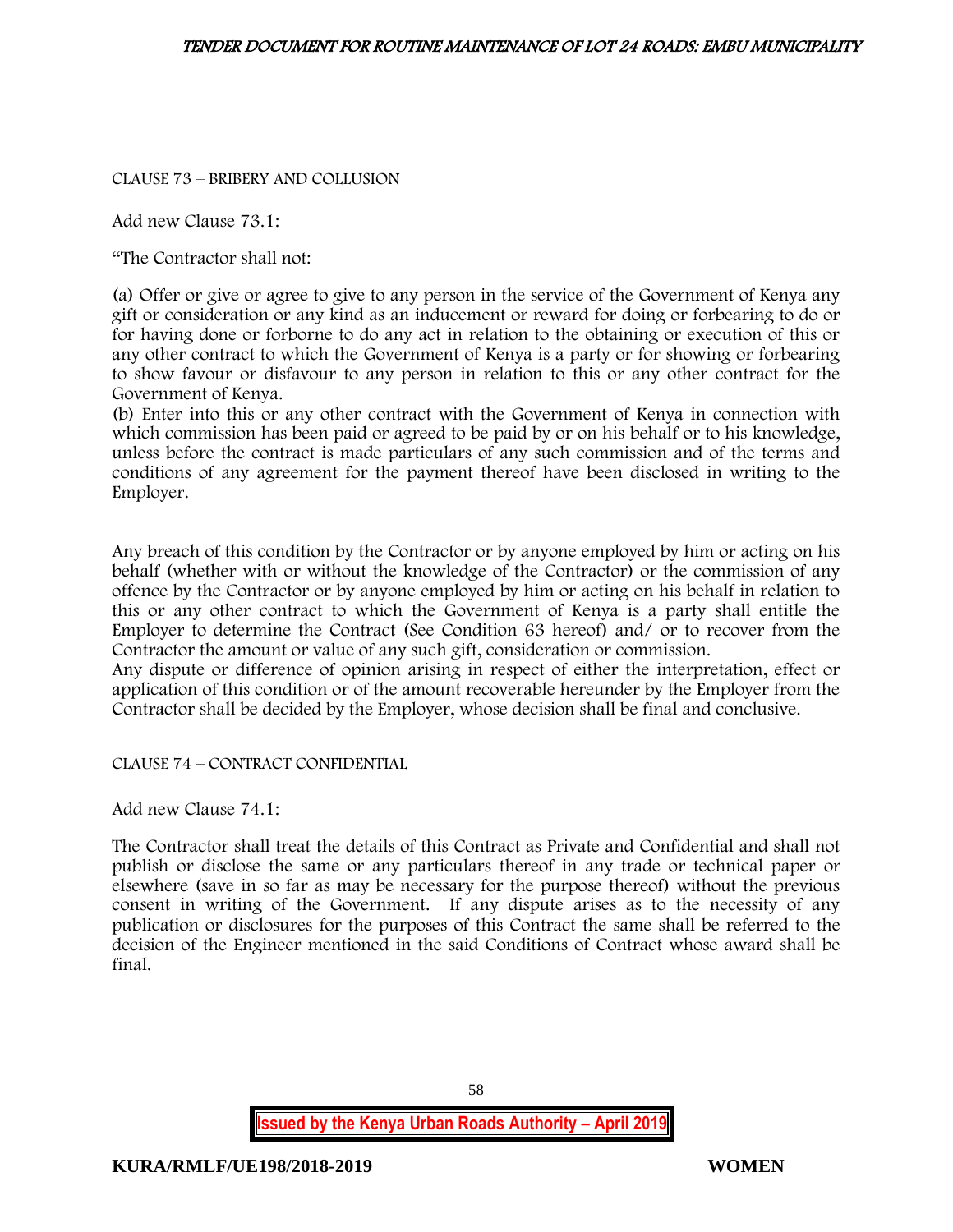# SECTION V: SPECIAL SPECIFICATIONS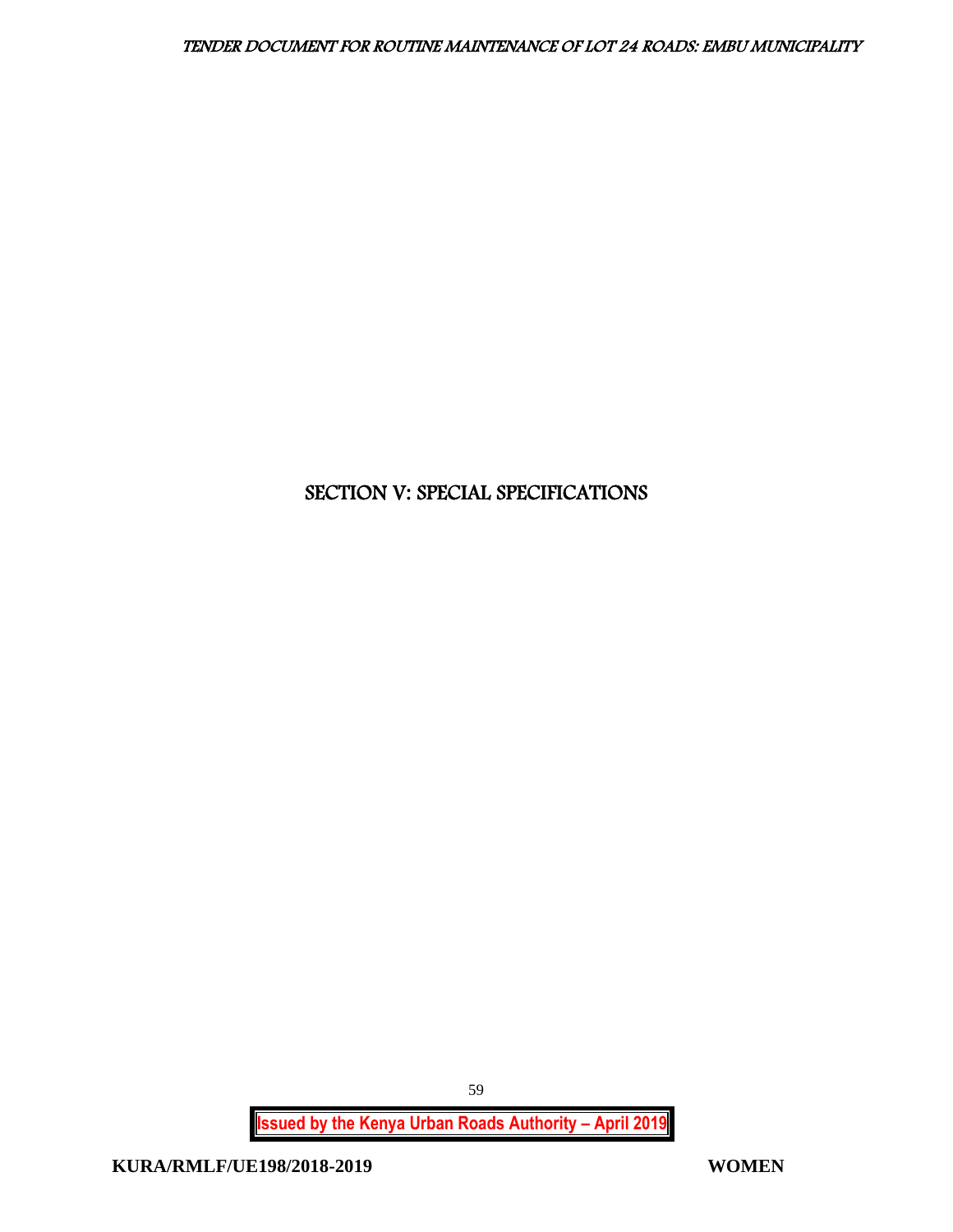# SPECIAL SPECIFICATIONS

#### SECTION 1 – GENERAL

#### 101 SPECIAL SPECIFICATIONS

Special specification is supplementary to the Standard Specifications and the two must be read in conjunction. In any case where there appears to be conflict between the two then the Special Specifications will take precedence.

#### 102 LOCATION OF CONTRACT.

The works are located in Upper Eastern Region within **Embu County – Embu** Municipality.

The road contained in **LOT 24** is as detailed below:

| S/no | Road                               | Length KM |
|------|------------------------------------|-----------|
|      | A9 - ITABUA - MUTHATARI - KARURINA | 4.9       |

The length of the road is approximately 4.9 Km

# 103 EXTENT OF CONTRACT

The works to be executed under the Contract comprise mainly of but not limited to the following:-

# Road Works

- Clearance of road reserve
- Grading and gravelling

#### Drainage Works

- Excavation/cleaning of drains and culverts
- Drain lining
- 3. Maintenance of passage of traffic through and around the works.
- 4. Maintenance of works during Contract Period Defect Liability Period shall be 1 month.

Any other activity not listed above in either category but deemed to

60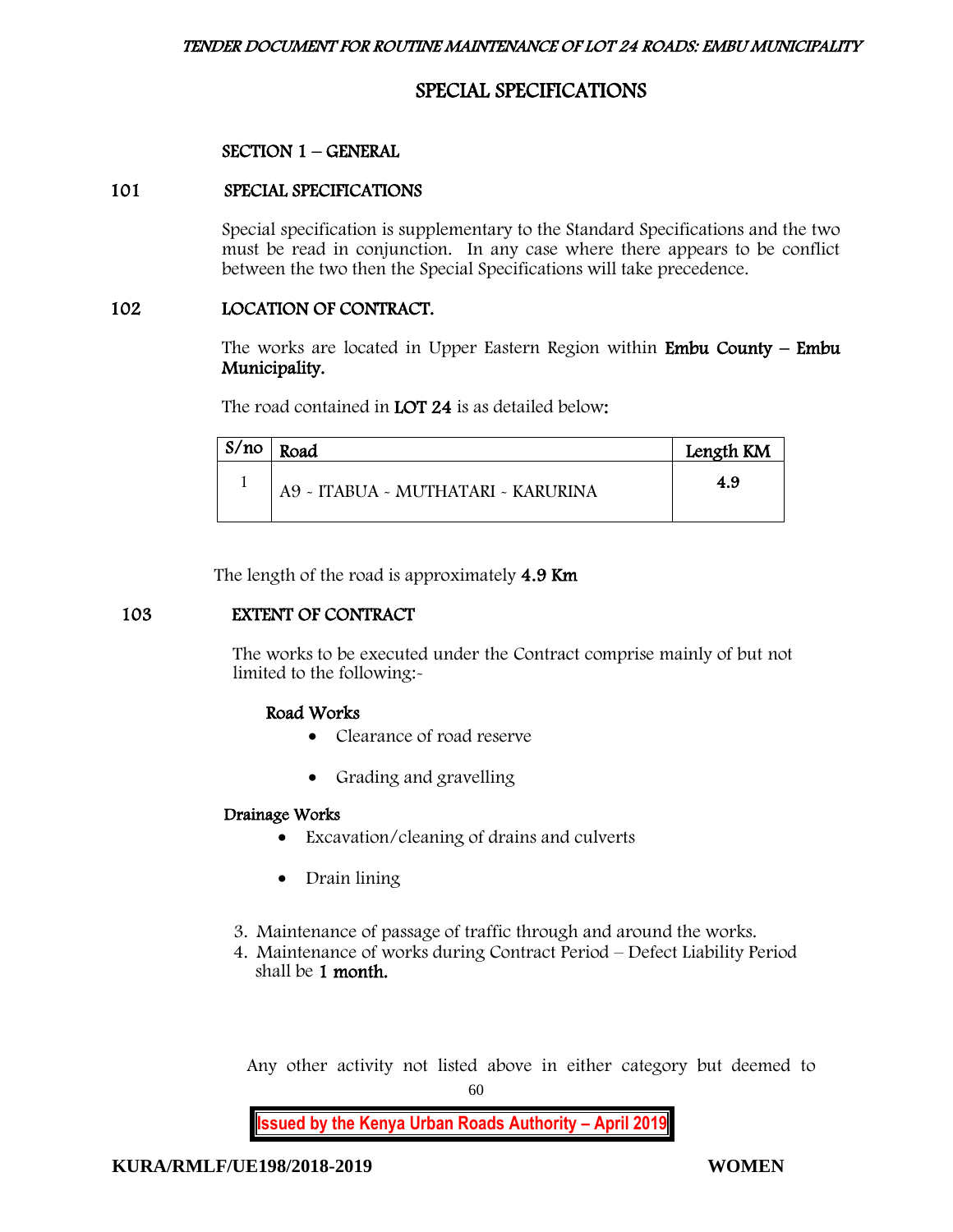be necessary by the Engineer, shall be subject to the Engineer's formal instructions within the mode of payment stipulated either by day works or on a measured basis.

### 105 ORDER OF EXECUTION OF WORKS

In addition to Clause 105 of the Standard Specification the Contractor shall carry out the Works such that a continuous and consecutive output of fully completed work is achieved.

#### 107 TAKING OVER CERTIFICATE

The minimum length of the road for which a certificate will be issued under clause 48 of the conditions of Contract shall be the whole length of each section of the road substantially completed.

#### 109 NOTICE OF OPERATIONS

Add the following sub- Clause.

Notification Terms

It shall be the Contractor's responsibility to notify the Engineer when any item of works scheduled are completed and ready for approval, and the contractor shall give sufficient notice to allow control tests to be performed.

Explosive and Blasting

- (a) The requirements of the Laws of Kenya governing explosives and other requirements and regulations of Government of Kenya and other authorities shall be complied with.
- (b) No explosives of any kind shall be used without prior written consent of the Engineer.

The Contractor shall be solely responsible for the provision, handling, storage and transporting of all explosives, ancillary materials and all other items of related kind whatsoever required for blasting.

# 117 HEALTH, SAFETY AND ACCIDENTS

Add the following:

In addition to providing, equipping and maintaining adequate first aid stations throughout the works in accordance with the laws of Kenya, the contractor shall provide and maintain on site during the duration of the Contract, a fully equipped dispensary. This shall be with a qualified Clinical Officer / Nurse who shall offer the necessary medical advice on HIV and related diseases to the Engineer's and Contractor's Site staff. The Contractor shall allow for this in the rates and be responsible for all site welfare arrangements at his own cost.

# 120 PROTECTION OF EXISTING WORKS AND SERVICES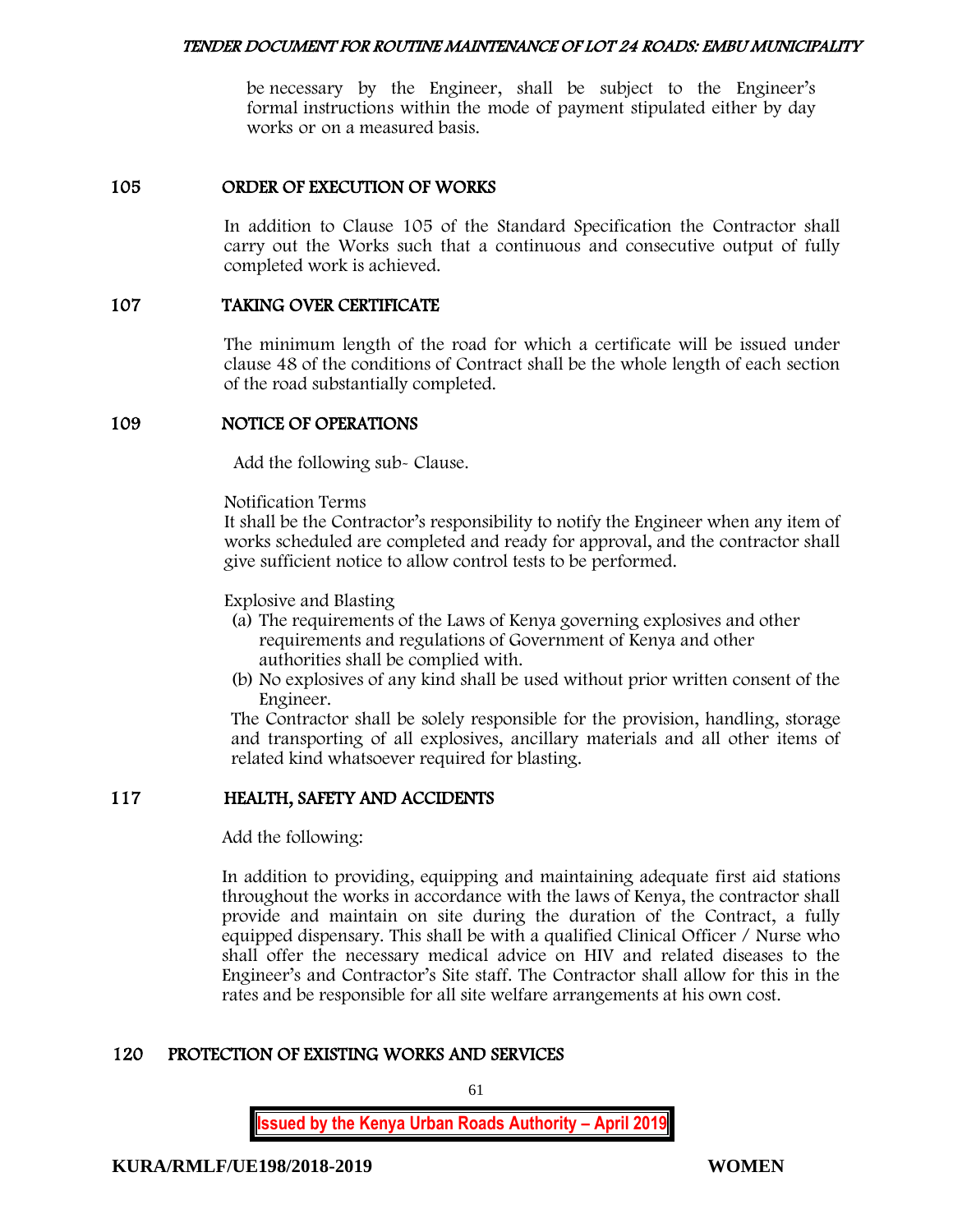The Contractor shall acquaint himself with the position of all existing services such as sewers, water drains, cables for electricity and telephone, lighting and telephone poles, water mains, etc., before commencing any excavation or other work likely to affect the existing services.

The cost of all plant, equipment and materials, labour, technical and professional staff, transport and the like necessary for determining the locations of existing services, including the making good of any damage caused to such services all to the satisfaction of the Engineer, shall be deemed to be included in the tender rates. No other payment shall be made for the costs of such operations, nor for the making good of damage caused thereby to the existing services.

The Contractor shall be held responsible for injury to existing structures, works or services and shall indemnify and keep indemnified the Employer against any claims in this respect (including consequential damages).

# 121 DIVERSION OF SERVICES

- (a) The Contractor shall acquaint himself with the location of all existing services such as telephone lines, electricity cables, water pipes, sewers etc., before execution of any works that may affect the services. The cost of determining the location of the existing services together with making good or repairing of any damage caused all to the satisfaction of the Engineer shall be included in the BID rates.
- (b) Subject to the agreement with the Engineer, the Contractor shall be responsible for removal of alteration and relocation of existing services.
- (c) The Contractor shall indemnify the Employer against claims originating from damage to existing services or works.

# 123 LIAISON WITH GOVERNMENT AND POLICE OFFICIALS

The Contractor shall keep in close touch with the Police and the other Government officials of the area regarding their requirements in the control of traffic or other matters, and shall provide all assistance or facilities, which may be required by such officials in the execution of their duties.

# 124 LAND FOR ALL CAMPS SITES AND FOR THE CONTRACTOR'S OWN PURPOSES, INCLUDING TEMPORARY WORKS.

Notwithstanding Clause 124 of the Standard Specification all requirements of land for temporary works and construction purposes shall be to the approval of the Engineer but the Contractor will make all necessary arrangements with the property owners concerned and pay all charges arising therefrom. On or before completion of the Contract, the Contractor shall remove all temporary works and shall restore all such land to the condition in which it was immediately prior to the occupation thereof as far as is reasonable and practicable.

No separate payment will be made to the Contractor on account of these items and the Contractor must make due allowance for them in his rates.

62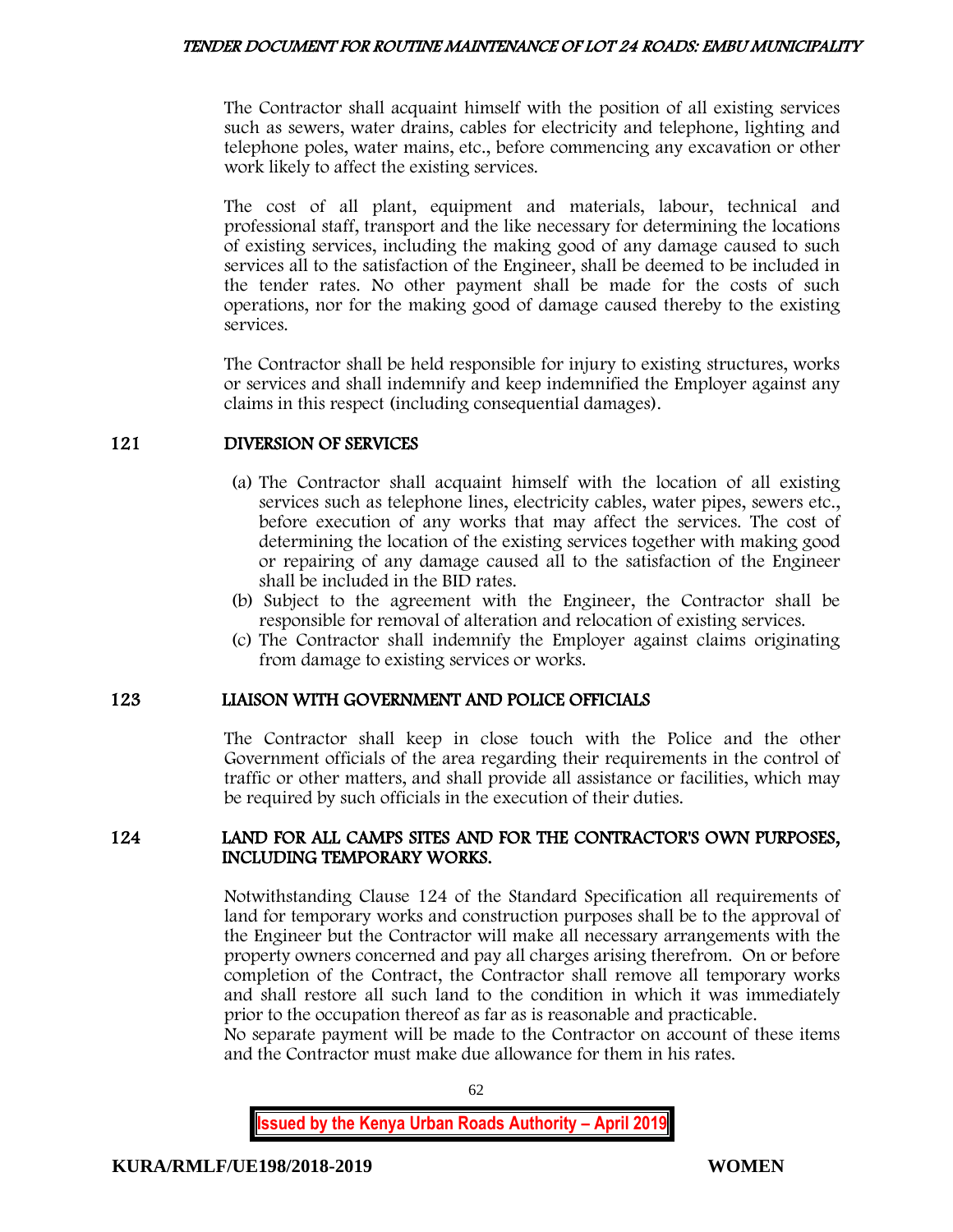Notwithstanding Clause 120 of the Standard Specifications, the Contractor shall be required to appoint competent surveyors who will liaise with the Engineer on matters related to the demarcation of the existing road reserve, site measurements, removal and reinstatement of existing services.

# 128 STORAGE OF MATERIALS

All materials shall be stored on Site in a manner approved by the Engineer and the Contractor shall carefully protect from the weather all work and materials which may be affected thereby.

#### 129 TEST CERTIFICATES

When instructed by the Engineer the Contractor shall submit certificates of test from the suppliers of materials and goods required in connection with the works as the Engineer may require.

Such certificates shall certify that the materials or goods concerned have been tested in accordance with the requirements of the specifications and shall give the results of all the tests carried out. The Contractor shall provide adequate means of identifying the materials and goods delivered to the site with the corresponding certificates.

#### 131 SIGNBOARDS

The Contractor shall provide and erect two (2) publicity signs on the site as directed. The Engineer shall, as shown in the Drawings, direct the minimum dimensions and thickness of the steel framework and sheet. The framework and sheet shall be prepared and painted black, while the ring at the top of the supporting frames shall be painted white. The wordings and KURA's logo shall be printed on backlit sticker paper resistant to the effects of weather using reflectorised paint or material approved by the Engineer. The sticker shall be placed on both sides of the board. The colours, fonts and heights of the letters shall be as indicated on the typical drawings and as directed by the Engineer.

# 132 OFFICE FOR THE RESIDENT ENGINEER, SURVEY EQUIPMENT AND FURNITURE

#### 132.1 ENGINEER'S REPRESENTATIVE OFFICE

The contractor, when instructed, shall for the duration of the Contract, furnish and equip Resident engineer's office located at the KURA's Regional offices. The room to be occupied by the Engineer's Representative and its front office shall be provided with a floor carpet to be approved by the Engineer. The windows shall be fitted with curtains and blinders.

A telephone shall also be provided for the Resident Engineer's office for his exclusive use. All the charges and fees related to the installation and maintenance of the telephone shall be deemed to have been included in the rates

63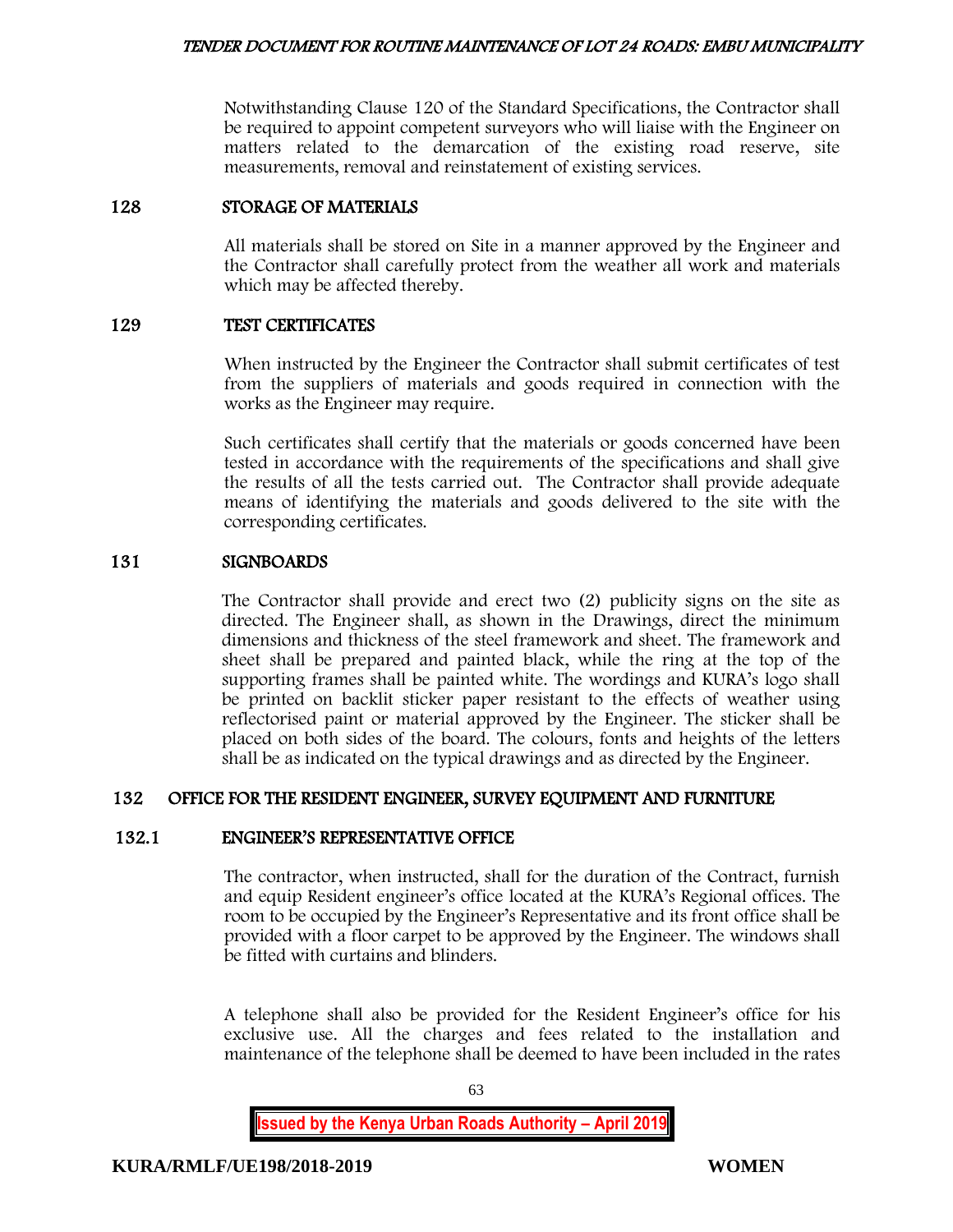for providing and maintaining the Office. The Contractor will be reimbursed, separately, the cost of operating the telephone under appropriate bill item in the BoQ.

The offices shall be provided with day and night watchmen and security lights, the cost of which shall be deemed to have been included in the rates for the offices.

The Contractor may be instructed by the Engineer under clause 58 of the General Conditions of Contract to make payments of general receipted accounts for such items as stationery, stores, furniture and equipment, claims and allowances for supervision personnel and any miscellaneous claims or the Engineer may direct the Contractor to purchase or pay for the above. The Contractor will, on provision of receipts, be paid under appropriate bill items in the BoQ.

# The survey equipment to be provided would include:

| 1. Engineer's automatic level Wild NAK 2 or similar                                                                                                           | 2No             |
|---------------------------------------------------------------------------------------------------------------------------------------------------------------|-----------------|
| 2. Total station reading 1" with tripod and setting on                                                                                                        |                 |
| pole with datalogger and survey software to match<br>Total Station Datalogger. Include data transfer program,<br>and plotting modes, setting out calculations |                 |
| and Cogo facilities                                                                                                                                           | 1N <sub>o</sub> |
| 3. Levelling staff 5m. with levelling bubble Wild GNLE                                                                                                        |                 |
| or similar                                                                                                                                                    | 4No             |
| 4. 50m. steel band measuring tape                                                                                                                             | 2N <sub>O</sub> |
| 5. 30 m. linen measuring tape                                                                                                                                 | 2No.            |
| 6. 3m. aluminium straight edge                                                                                                                                | 2N <sub>O</sub> |
| 7. 1m. stainless steel straight edge                                                                                                                          | 1N <sub>o</sub> |
| 8. 100m. steel band tape                                                                                                                                      | 2No.            |
| 9. Draughtsman's stool                                                                                                                                        | 3No.            |
| 10. Complete set of highway curves                                                                                                                            | 1No             |
| 11. Programmable scientific calculators FX 880P or equivalent                                                                                                 | 4No             |
| 12. Survey umbrella                                                                                                                                           | 2No.            |
| 13. Roll of tracing paper                                                                                                                                     | 10No            |
| 14. Protractor 360                                                                                                                                            | 2N <sub>O</sub> |
| 15. Graph paper A3 size                                                                                                                                       | 100No           |
| 16. Drawing table                                                                                                                                             | 2No.            |
| 17. Erasing shield                                                                                                                                            | 4No.            |
| 18. 3m. ranging rods                                                                                                                                          | 9No             |
| 19. Marker pens                                                                                                                                               | 30No.           |

The contractor may be directed to pay for stationery, equipment or reagents that are foresaid and also pay for servicing and repair of the laboratory equipment being used on the project.

The Contractor shall provide, install and maintain in a good state of repair, such survey and other equipment as listed for the duration of the contract.

64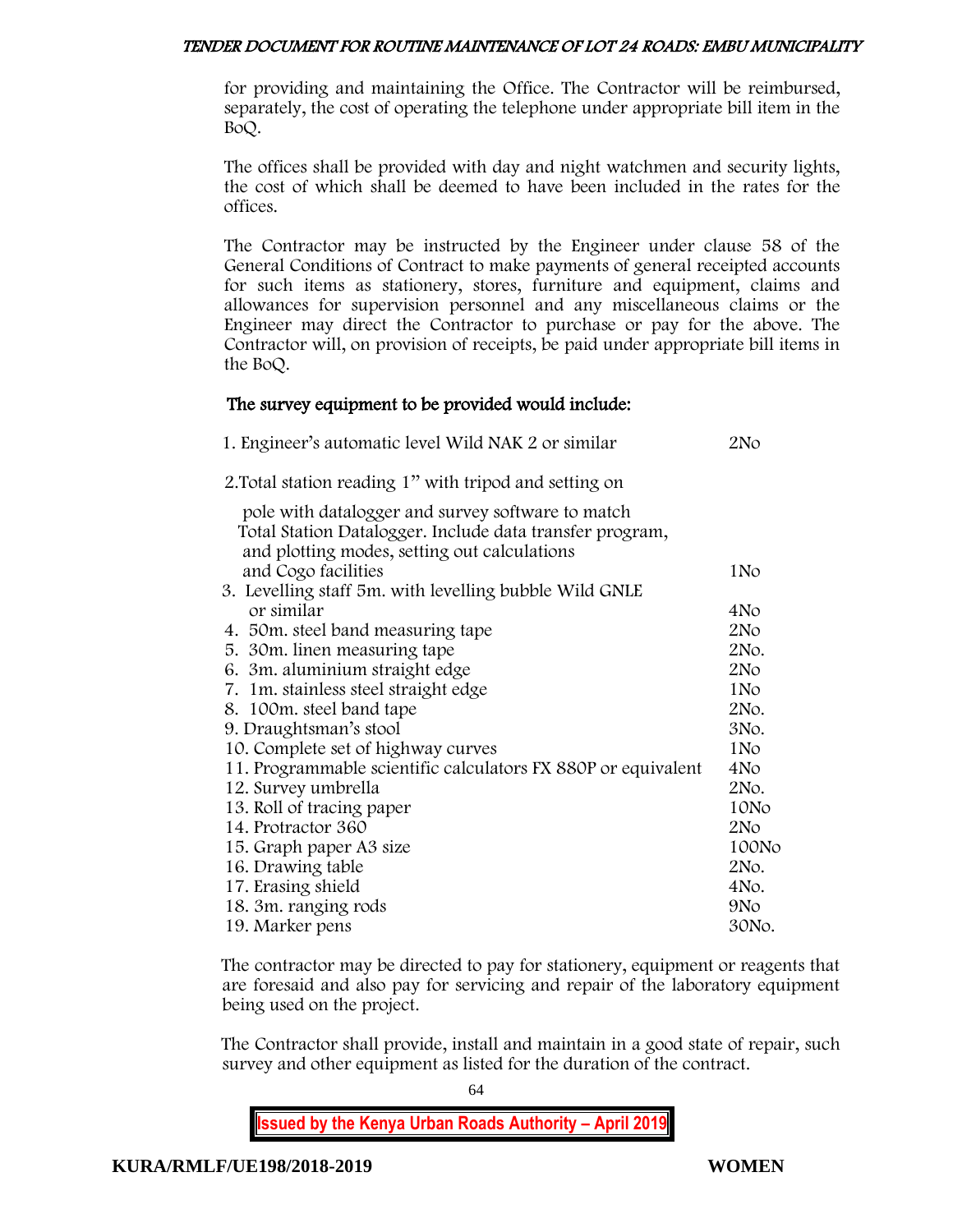Such equipment shall be of approved manufacture, and shall be made available to the Engineer for the Engineer's exclusive use throughout the Contract, not later than three (3) weeks after the Engineer's order to supply. All equipment shall be ready to use and complete to perform the tests. The equipment shall revert to the Employer on completion of the Contract.

Any delays to the Contractor or the Contractor's activities caused by the Engineer being unable to perform survey work, field or laboratory tests due to the contractor's failure to supply and/or maintain the said equipment shall be deemed to have been caused entirely by the Contractors own actions, and any consequences of such delays shall be interpreted as such.

The payment to comply with this requirement is provided in the Bill of Quantities and ownership of all equipment paid for as instructed above shall revert to the Employer after the completion of the Works.

Failure by the Contractor to provide or maintain the equipment shall make him responsible to bear all costs that may be incurred as a result of the Engineer's staff using alternative means of communication, including delays in supervision and approval of Works by the Engineer.

# 132.3 COMMUNICATION FOR THE ENGINEEER

# (a) Mobile phones

The Contractor shall provide, connect and maintain mobile phones for the exclusive use by the Engineer for the duration of the contract. The Contractor shall include for the cost of providing the mobile units complete with charger unit, "hands free" headset for each unit, connection to the network and all service charges applicable all as directed by the Engineer. The Contractor shall provide air-time with each mobile phone which shall be paid for under prime cost sum allowed for in the bills of quantities. The mobile telephones shall be WAP enabled with e-mail capabilities and integrated camera of a minimum of 3.0 mega pixels. Payment for these mobiles and associated costs is included in the Bill of Quantities, and ownership of mobile phones will revert to the Employer after completion of the Works.

# (b) Internet and e-mail services

Where directed, the contractor shall provide 24 hours terrestrial or wireless internet connectivity with minimum throughput speed of 128kilobytes per second for the exclusive use by the Engineer, including all accessories and Terminal Equipment and pay for all associated installation, maintenance and usage charges throughout the duration of the contract.

The contractor shall allow for the provision and maintenance of internet connectivity and associated costs as per Appendix to item 1.17 of the Bills of Quantities.

# 137 ATTENDANCE UPON THE ENGINEER AND HIS STAFF

In addition to the staff stated in Clause 135, the following staff will be provided for the supervision of work: 1No. Artisans, 2No. Labourers, 1No. Office assistants, 2No. Lab

65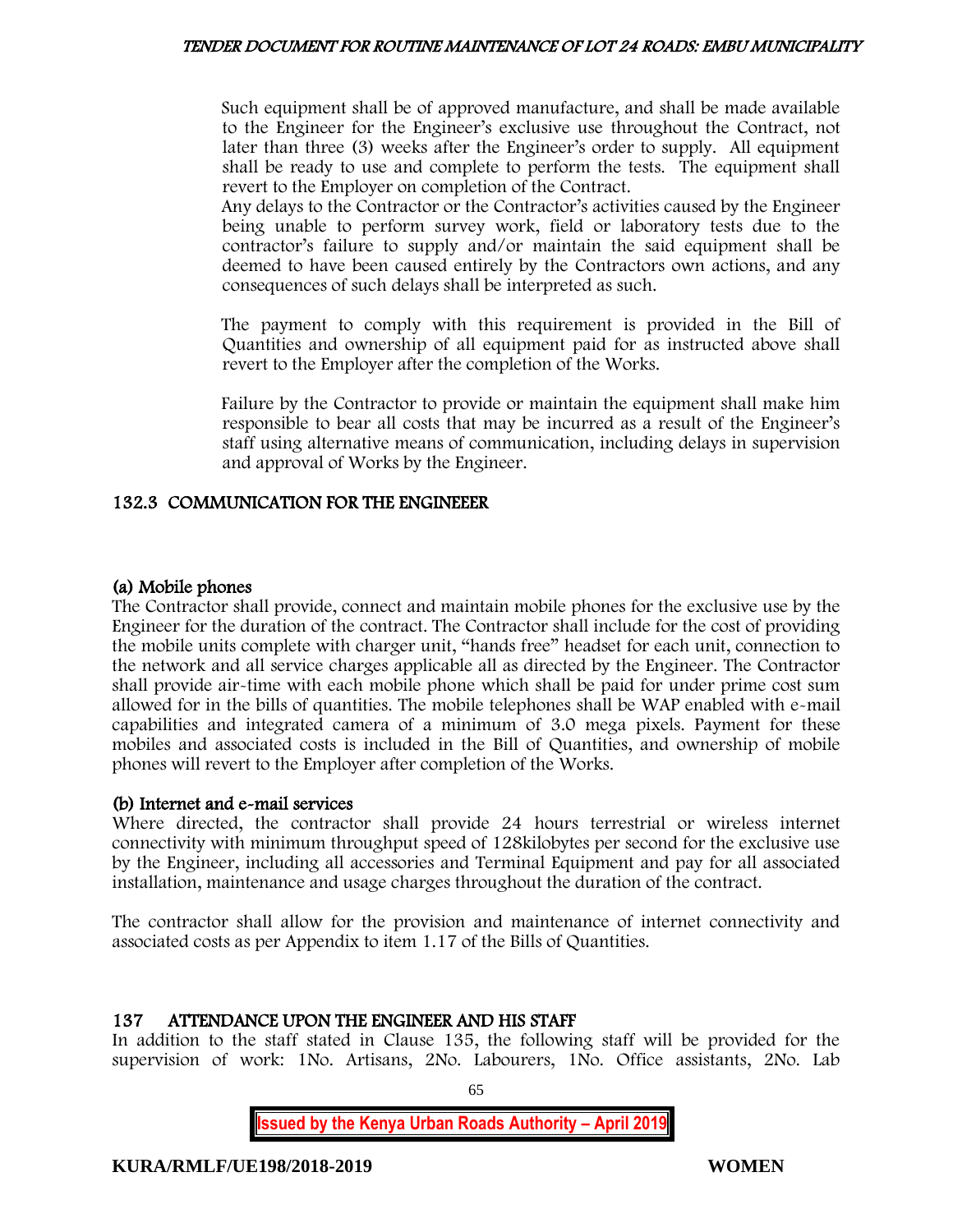attendants. Additional attendant staff, as required by the Engineer, shall be paid for under Item 01-80-030 of the Bill of Quantities.

# 138 VEHICLES AND DRIVERS FOR THE ENGINEER AND HIS STAFF AND METHOD OF PAYMENT

In addition to provisions of the Clause 138 of the Standard Specification, the Contractor shall when instructed, provide and maintain in good working condition for the exclusive use of the Engineer and his staff throughout the Contract, the following types and numbers of brand new vehicles or as specified. The Engineer shall approve the type of vehicles and confirm the number of each type to be provided. The Contractor shall insure the vehicles comprehensively for any licensed drivers and shall provide competent drivers during normal working hours and whenever required by the Engineer. The cost of provision of the vehicle shall be inclusive of the first 4,000 kilometers travelled in any month.

. Should any vehicle supplied not be in roadworthy condition, the Contractor shall provide an acceptable equivalent replacement vehicle until such a time as the original vehicle is repaired to the satisfaction of the Engineer and returned for use.

# (a) Type 1 Vehicles (Double Cabin 4WD Pick up)

Type 1 Vehicles should be four Wheel Drive (4WD), with power assisted steering, Double wishbone independent suspension at front axle and rigid axle with leaf springs at rear, diesel propelled engine maximum 2,500 cc. The starting mileage of the vehicles shall not exceed 60,000km odometer reading. The vehicles should be fitted with other accessories below:

- (a) Spare tyre and wheel jack;
- (b) FM radio and CD player;
- (c) Power Windows;
- (d) Full Air-conditioning;
- (e) Immobilizer and antitheft security system;
- (e) Driver and passenger SRS Airbags;
- (f) Canvas cover over the carrying deck at the back.

At the end of the contract, all type 1 vehicles shall revert to the Contractor.

# (c) Type 2 Vehicles (station wagon/saloon)

Specifications for Type 2 Vehicles shall be station wagon/saloon vehicles; petrol propelled engine maximum 1,800 cc. The starting mileage of the vehicles shall not exceed 60,000km odometer reading. shall in addition be fitted with a fibre glass body or similar and two columns of sitting benches on the carting deck at the back.

The Contractor shall insure comprehensively the vehicles for any licensed drivers and shall provide competent drivers during normal working hours and whenever required by the Engineer.

At the end of the contract, all type 2 vehicles shall revert to the Contractor.

Payment of vehicle shall be per vehicle month in item 01-80-017/18 of the BOQ.

# 139 MISCELLANEOUS ACCOUNTS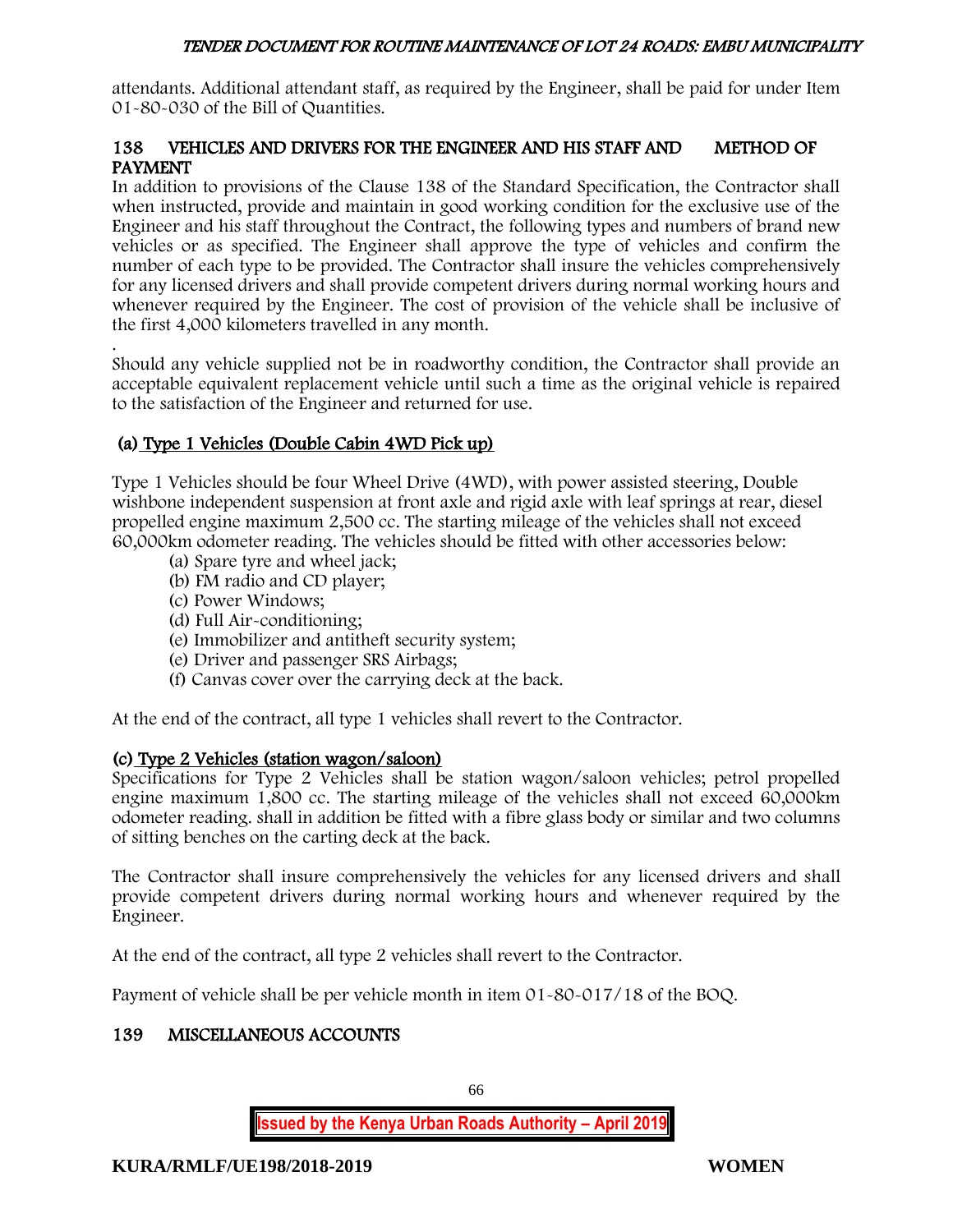The Contractor maybe instructed by the Engineer to make payments of general miscellaneous accounts for such items as stationary, stores and equipment and miscellaneous supervision personnel and claims or the Engineer may direct the Contractor to purchase or pay for the above. The Contractor will be paid on a prime cost basis plus a percentage for overheads and profits under appropriate items in the Bills of Quantities.

# 142 ENVIRONMENTAL PROTECTION

The Contractor shall comply with the Statutory Regulations in force in Kenya regarding environmental protection and waste disposal, and shall liaise with the National Environmental Management Agency (NEMA).

The Contractor shall ensure so far as is reasonably practicable and to the satisfaction of the Engineer; that the impact of the construction on the environment shall be kept to a minimum and that appropriate measures are taken to mitigate any adverse effects during the construction.

- (a) The Contractor shall exercise care to preserve the natural landscape and shall conduct his construction operations so as to prevent any unnecessary destruction, scarring, or defacing of the natural surroundings in the vicinity of the work. Except where clearing is required for permanent works, all trees, native shrubbery, and vegetation shall be preserved and shall be protected from damage by the Contractor's construction operations and equipment. All unnecessary destruction, scarring, damage or defacing resulting from the Contractor's operations shall be repaired, replanted, reseeded or otherwise corrected as directed by the Engineer, and at the Contractor's expense.
- (b) The Contractor shall ensure that measures are in place to control soil erosion and water pollution, by use of berms, dykes, silt fences, brush barriers, dams, sediment basins, filter mats, netting, gravel, mulches, grasses, slope drains, contour banks, and other erosion control devices and methods. Temporary erosion control provisions shall be coordinated with permanent erosion control features to assure economical, effective and continuous measures throughout the period of the works. The Contractor's attention is drawn to the requirements of Clause 502, in that works need to be progressively finished so that permanent vegetation can establish quickly to mitigate soil erosion and erosion of drains.
- (c) The Contractor shall provide all the labour, equipment, materials, and means required and shall carry out proper and efficient measures wherever and as often as necessary to minimise the dust nuisance.
- (d) The Contractor shall comply with all applicable Kenyan laws, orders and regulations concerning the prevention, control and abatement of excessive noise. Blasting, use of jackhammers, pile driving, rock crushing, or any other activities producing highintensity impact noise may be performed at night only upon approval of the Engineer.
- (e) Immediately after extraction of materials, all borrows pits shall be backfilled to the satisfaction of the Engineer. In particular borrow pits near the project road shall be backfilled in such a way that no water collects in them.
- (f) Spilling of bitumen fuels Oils and other pollutants shall be cleared up.

67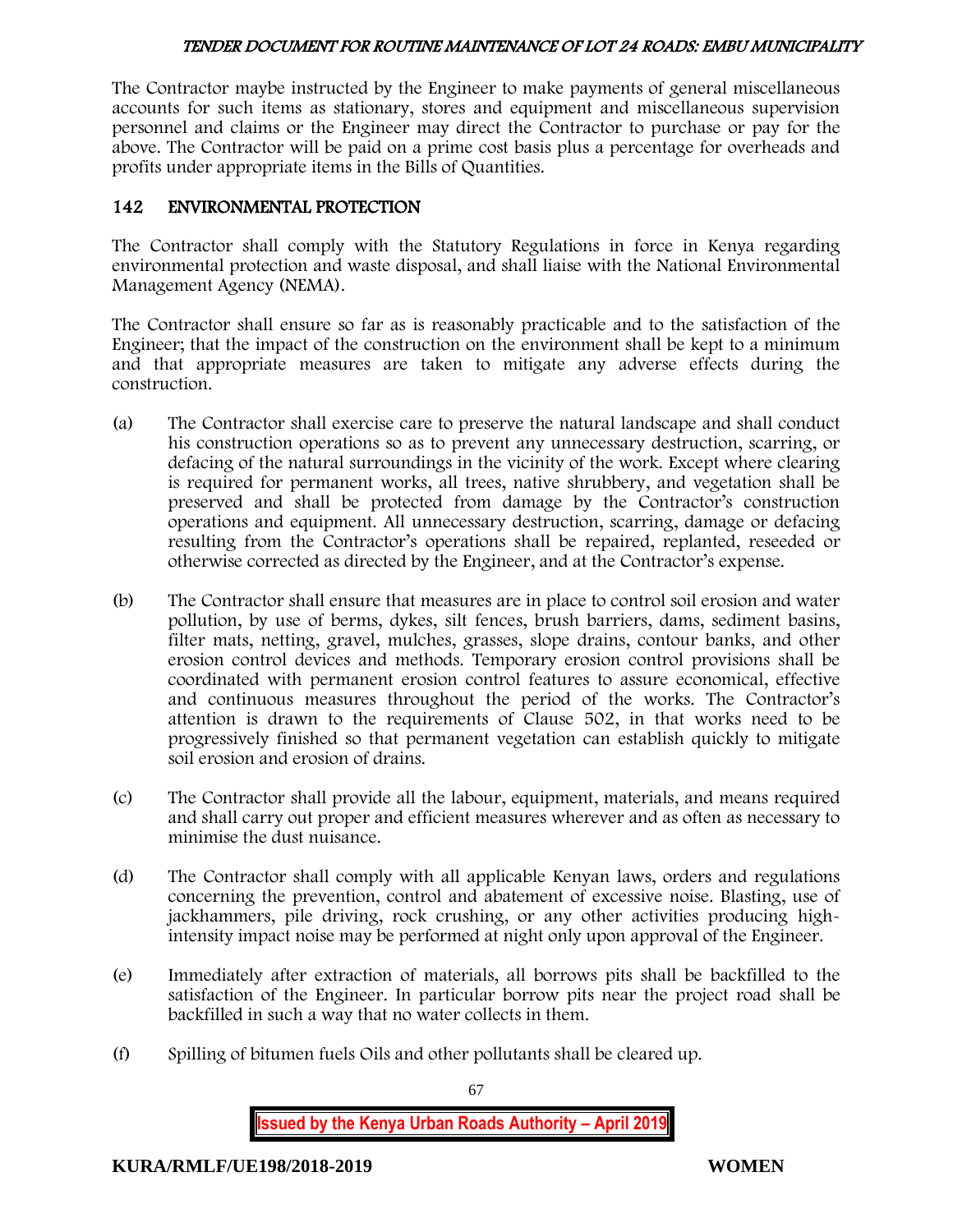(g) The Contractor's attention is drawn to the requirements of the Standard Specification in regard to the environment and in particular to the following clauses: Clause 115: Construction Generally

| Clause 110. Construction denotally                                  |
|---------------------------------------------------------------------|
| Clause 116: Protection from Water                                   |
| Clause 136: Removal of Camps                                        |
| Clause 605: Safety and Public Health Requirements Clause            |
| Clause 607: Site Clearance and Removal of Topsoil and<br>Overburden |

(h) No additional payment will be made to the Contractor to cover costs arising from the requirements for this Clause and the Contractor must include these costs in the rates inserted into the Bills of Quantities.

# 143 STAFF TRAINING

The Contractor shall allow for training of engineers, technicians and other support staff as may be instructed by the Engineer.

The payment of the allowances of such staff shall be made as instructed by the Engineer under the relevant provisions in the Bills of Quantities.

68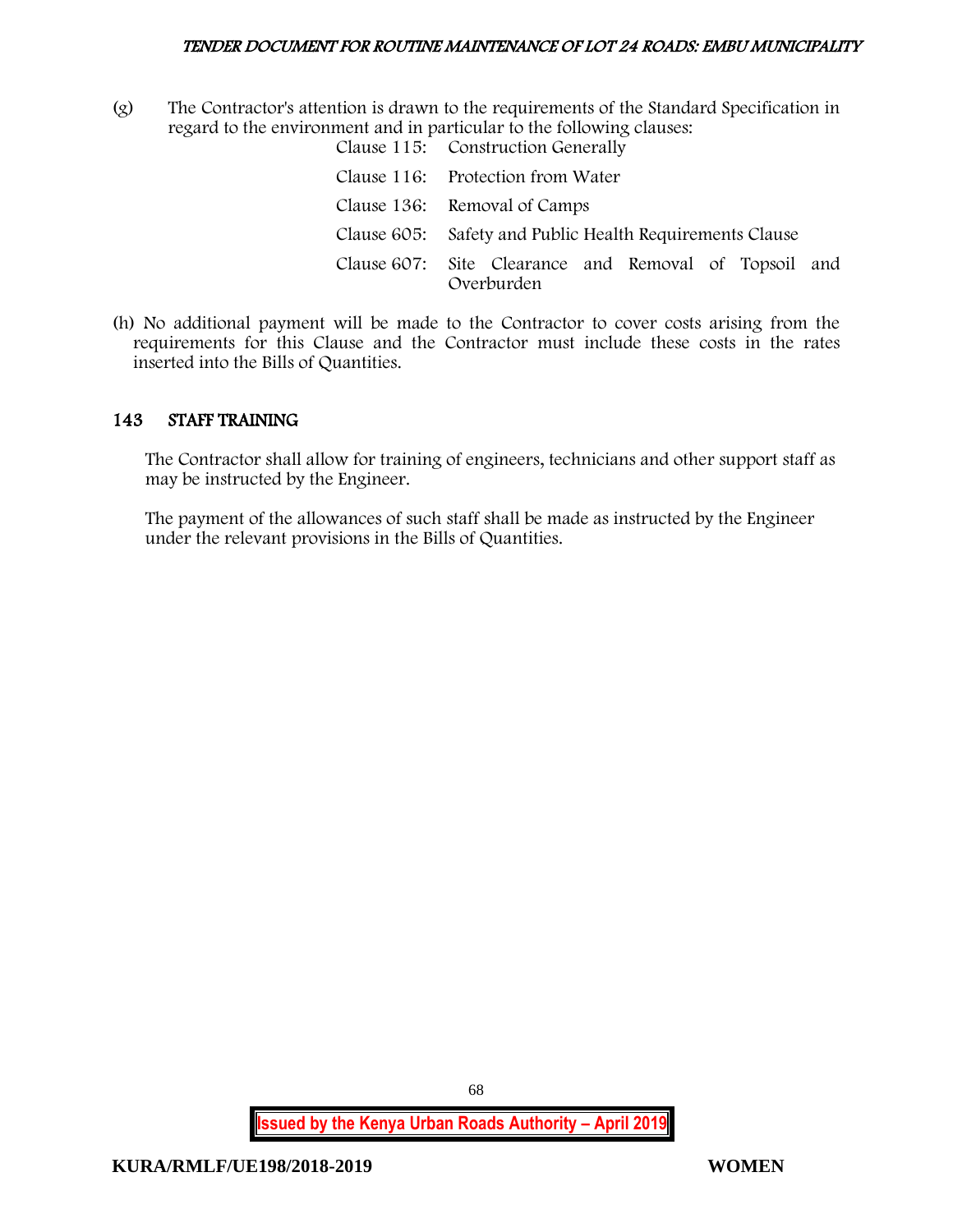# SECTION 2 - MATERIALS AND TESTING OF MATERIALS

All materials testing shall be in accordance with Section 2 of the Standard Specifications.

# SECTION 3 - SETTING OUT & TOLERANCES

# 301 SETTING OUT

a) In addition to the provisions of clause 3.01(a) if the traverse points to be used for the setting out are close to the existing carriageway and interfere with construction works then the Contractor will have to relocate them to a location where they will not be disturbed. The coordinates and heights of all traverse points so located shall be listed and provided to the Engineer for checking and/or approval. Contractor shall also monument the new centreline every 200m along straight and all salient points along curves by a pin in the concrete beacon before commencement of any works.

The road reserve boundary posts shall have 12mm diameter steel pins embedded in concrete, 200mm long with 25mm exposed to the air, sticking out form its top surface. This pin shall be co-ordinated and heighted and result of the same shall be provided to the Engineer for approval. Cost of these works shall be included in the rates as no separate item has been provided.

Commencement of the works shall not be permitted until this basic survey data has been provided and approved by the Engineer for at least 2 Kms of the road.

# b) Detailed Setting Out

Reference pegs shall be 50mm by 50mm in section 600mm long driven 400mm firmly into ground and painted white above the ground. The offset from centre line shall be indicated by small nail 20mm to 25mm long with its head driven flush with the top of the peg.

Chainages, offset and reference elevation shall be clearly indicated to the sides of the peg to the satisfaction of the Engineer.

After cutting of benches and prior to commencement of earthworks or subgrade works, Contractor shall take cross-sections again and submit the copy of the same to Engineer for agreement. These cross-sections shall then be used as basis of measurement for all subsequent layers, unless otherwise stated.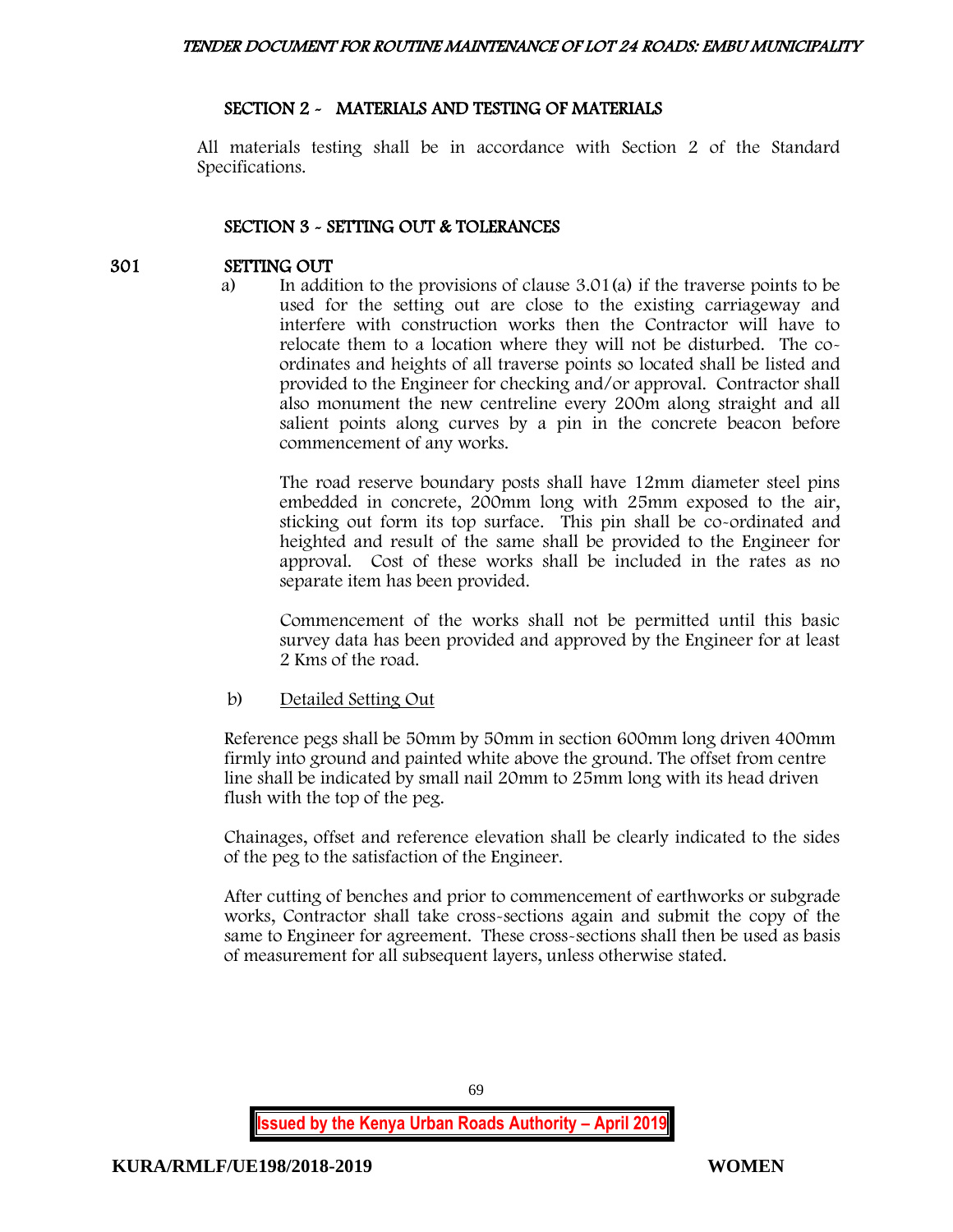# SECTION 4- SITE CLEARANCE AND TOP SOIL STRIPPING

### 401 SITE CLEARANCE

Site Clearance shall be carried out as directed by the Engineer.

### 402 REMOVAL OF TOPSOIL

Topsoil shall include up to 200mm depth of any unsuitable material encountered in existing or newly constructed drains, drainage channels, and accesses.

#### 403 REMOVAL OF STRUCTURES, FENCES AND OBSTRUCTIONS

When instructed by the Engineer, the Contractor shall demolish or remove any structure and payment for this shall be made on day works basis.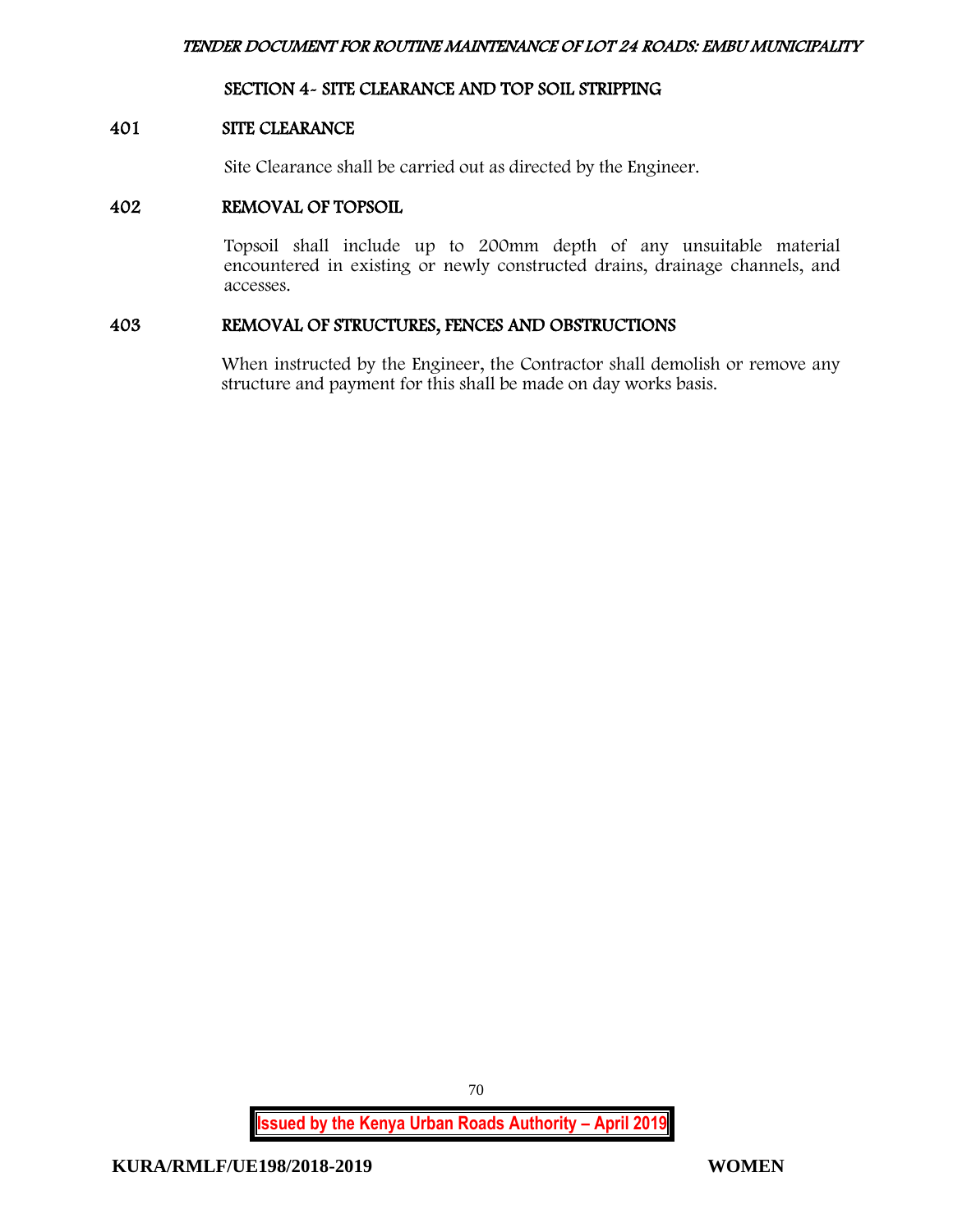# SECTION 5 - EARTHWORKS

#### 504 PREPARATION PRIOR TO FORMING EMBANKMENT

Where benching is required for existing pavement to accommodate earthworks subgrade or subbase for widening the road, the rate for compaction of existing ground shall be deemed to cover this activity.

Excavation in the pavement of the existing road shall be kept dry. In the event of water penetrating the underlying layer, construction of the subsequent layers shall be postponed until the underlying layers are dry enough to accommodate the construction plant without deforming or otherwise showing distress.

Step construction shall be carried out per layer at the joint where excavating both vertically and perpendicular to the direction of the travel. The step shall be 500mm perpendicular to the direction of the travel and 150mm vertical unless otherwise instructed by the Engineer.

Special care shall be taken when compacting the new material at the joint ensuring that specified density is achieved.

#### 505 CONSTRUCTION OF EMBANKMENTS

Only material approved by the Engineer shall be used for fill in embankments. Material with high swelling characteristics or high organic matter content and any other undesirable material shall not be used, unless specifically directed by the Engineer. Unsuitable material shall include:

- (i) All material containing more than 5% by weight or organic matter (such as topsoil, material from swamps, mud, logs, stumps and other perishable material)
- (ii) All material with a swell of more than 3% (such as black cotton soil)
- (iii) All clay of plasticity index exceeding 50.
- (iv) All material having moisture content greater than 105% of optimum moisture content (Standard Compaction)

Subgrade: Shall mean upper 300mm of earthworks either insitu or in fill and subgrade shall be provided for as part of earthworks operation and payment shall be made as "fill". The material for subgrade shall have a CBR of not less than 8% measured after a 4 day soak in a laboratory mix compacted to a dry density of 100% MDD (AASHTO T99) and a swell of less than 1%.

Subgrade repair: Where directed by the Engineer, any localized failure in the subgrade shall be repaired by filling in selected soft, hard or natural of minimum CBR 30% and compacted in accordance with clauses in the specifications applying to normal subgrade.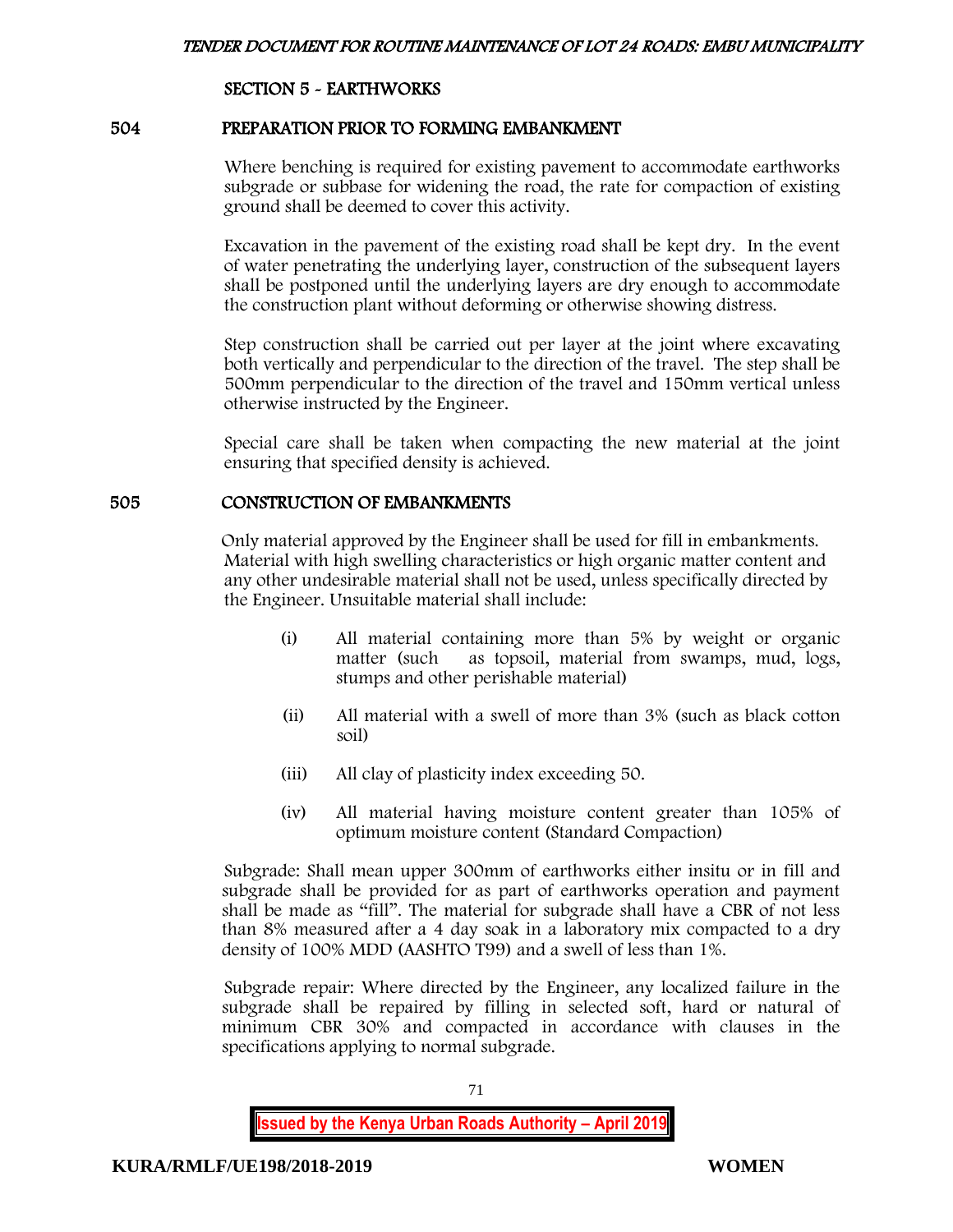Embankment repair: Where directed by the Engineer, any localized filling in soft, hard or natural; selected material requirements shall be executed in accordance with Clause 505.

### 508 COMPACTION OF EARTHWORKS

At pipe culverts, all fill above ground level around the culverts shall be compacted to density of 100% MDD (AASHTO T.99) up to the level of the top of the pipes or top of the surround(s), if any and for a width equal to the internal diameter of the pipe on either side of the pipe(s) or surround(s) as applicable.

At locations adjacent to structures, all fill above ground level upto the underside of the subgrade shall be compacted to density of 105% MDD (AASHTO T.99). In case of fill around box culverts this should be carried out for the full width of the fill and for a length bounded by the vertical plane passing through the ends of the wingwalls.

Notwithstanding the provision of clause 503 of the standard Specification, Compaction of subgrade material (i.e. material immediately below formation) in cut areas shall not be carried out by the contractor in areas where the formation is formed in hard material, unless specific instructions to the contrary are issued by the Engineer.

Where improved sub-grade material shall be required, this shall be compacted and finished to the same standards and tolerances as those required for normal subgrade and clauses in the specifications applying to normal subgrade shall also apply.

#### 511 BORROW PITS

The first part of the Standard Specification is amended as follows:-

Fill material which is required in addition to that provided by excavation shall be obtained from borrow pits to be located and provided by the Contractor but to the approval of the Engineer contrary to what has been stated.

#### 517 MEASUREMENT AND PAYMENT

Notwithstanding the provisions of clause 517 of the standard specifications, the rate for compaction of fill in soft material shall allow for the requirements of clause 508 of the special specification and no extra payment shall be made for compaction around pipe culverts (100% MDD AASHTO T.99).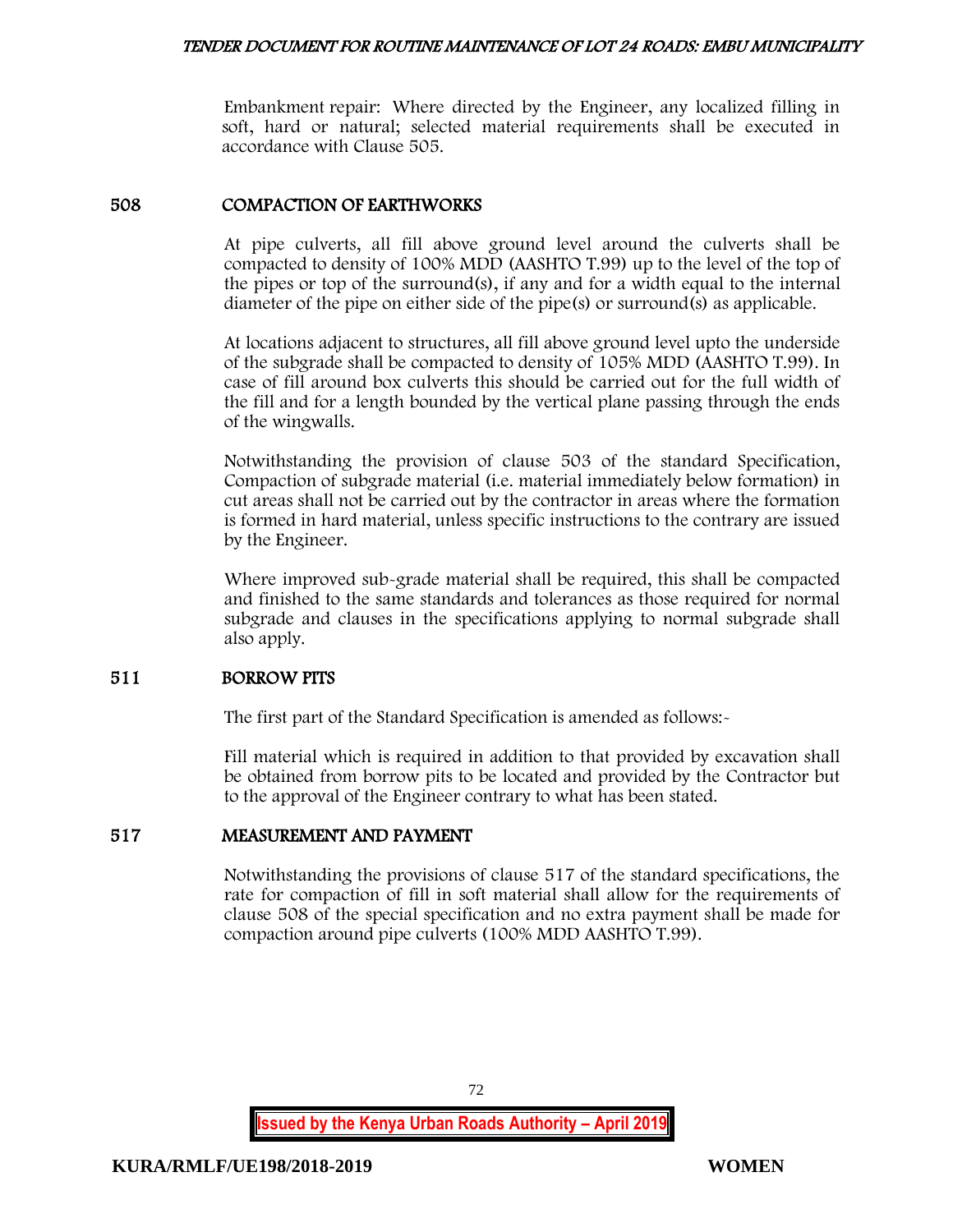## SECTION 6 - QUARRIES, BORROW PITS, STOCKPILES AND SPOIL AREAS

#### 601 GENERAL

Notwithstanding any indications to the contrary in the Standard specification the Engineer will not make available to the Contractor any land for quarries, borrow pits, stockpiles and spoil areas, except for those areas in road reserves specifically approved by him.

The contractor will be entirely responsible for locating suitable sources of materials complying with the Standard and Special Specifications, and for the procurement, Wining, haulage to site of these materials and all costs involved therein. Similarly the contractor will be responsible for the provision and costs involved in providing suitable areas for stockpiling materials and spoil dumps. Should there be suitable sites for spoil dumps or stockpiles within the road reserve forming the site of the works the Contractor may utilise these subject to the approval of the Engineer.

No additional payment will be made to the Contractor to cover costs arising from the requirements for this Clause and the Contractor must include these costs in the rates inserted into the Bills of Quantities.

#### 602 MATERIAL SITES

The information on possible material sites is given for the general guidance of bidders. Bidders are however advised to conduct their own investigation as the information contained therein is neither guaranteed nor warranted

#### 603 PROVISION OF LAND

Notwithstanding any indications to the contrary in the Standard specification the Engineer will not make available to the Contractor any land for quarries, borrow pits, stockpiles and spoil areas, except for those areas in road reserves specifically approved by him.

The contractor will be entirely responsible for locating suitable sources of materials complying with the Standard and Special Specifications, and for the procurement, Wining, haulage to site of these materials and all costs involved therein. Similarly the contractor will be responsible for the provision and costs involved in providing suitable areas for stockpiling materials and spoil dumps. Should there be suitable sites for spoil dumps or stockpiles within the road reserve forming the site of the works the Contractor may utilise these subject to the approval of the Engineer.

No additional payment will be made to the Contractor to cover costs arising from the requirements for this Clause and the Contractor must include these costs in the rates inserted into the Bills of Quantities.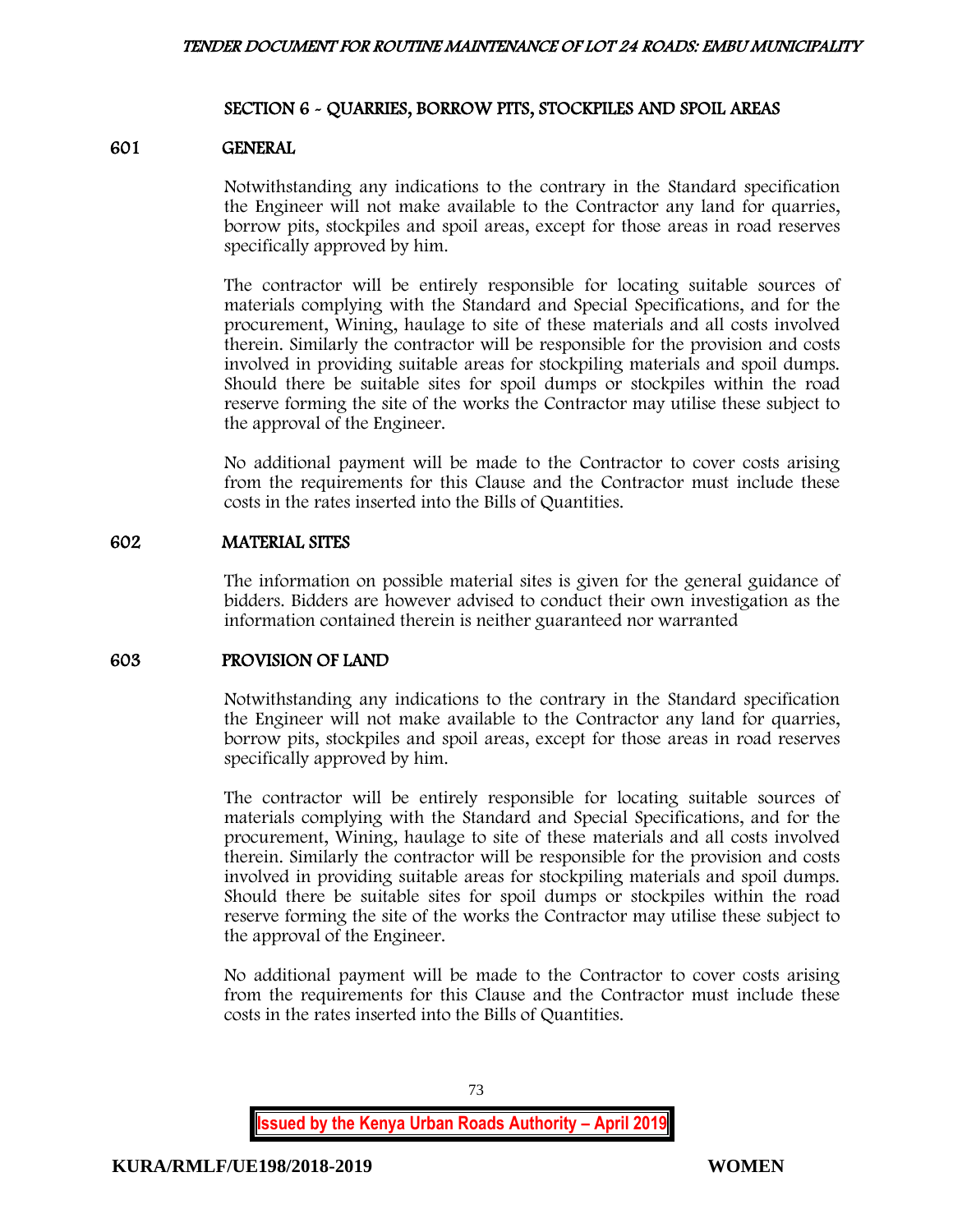# 605 SAFETY AND PUBLIC HEALTH REQUIREMENTS

In addition to clause 605, the contractor shall allow for professionals to conduct lectures to the workers regarding the spread of HIV/Aids.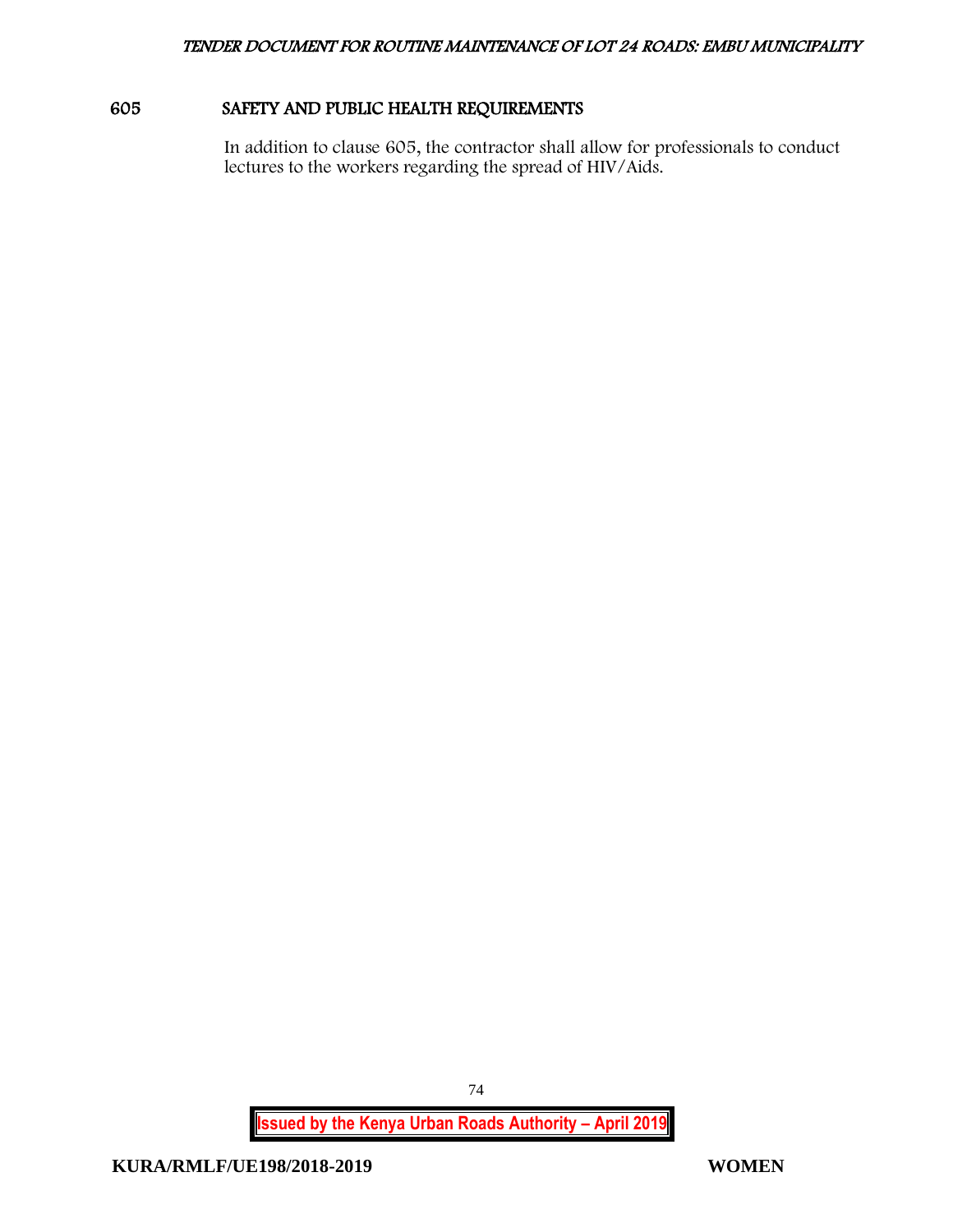# SECTION 7 - EXCAVATION AND FILLING FOR STRUCTURES

## 703 EXCAVATION OF FOUNDATIONS FOR STRUCTURES

Unless otherwise instructed by the Engineer, all excavated surfaces in material other than hard material, on which foundations for structures shall be placed, shall be compacted to 100% MDD (AASHTO T.99) immediately before structures are constructed.

Paragraph 4, last line:  $\sim$  Replace "95%" with "100%".

#### 707 BACKFILLING FOR STRUCTURES

Unless otherwise instructed by the Engineer, all backfilling material shall be compacted to a minimum of 100% MDD (AASHTO T.99).

#### 709 EXCAVATIONS FOR RIVER TRAINING AND NEW WATER COURSES

Payments for river training and establishment of new watercourses shall only be made where such work constitute permanent works. Works done for road deviation or other temporary works shall not qualify for payment.

#### 710 STONE PITCHING

Stone pitching to drains, inlets and outlets of culverts to embankments and around structure shall consist of sound unweathered rock approved by the Engineer.

The stone as dressed shall be roughly cubical in shape with minimum dimensions of 150 x 150mm for normal thickness of stone pitching.

The surface to receive the pitching shall be compacted and trimmed to slope and the stone laid, interlocked and rammed into the material to give an even finished surface.

In areas where stone pitching has been damaged, the Contractor shall identify such areas and notify the Engineer for his agreement of the extent of the Works required and his approval and instructions to proceed with the Works. Stone Pitching Repair and Reconstruction shall be carried out in accordance with Clause 710 of the Standard Specifications.

The Works shall involve removal of the damaged stone pitching and reconstruction of the said areas in accordance with Clause 710 of the Standard Specifications by use of the sound salvaged material together with any necessary additional material where all such materials shall comply with Section 7 of the Standard Specifications.

Contrary to clause 713 of the standard specifications, the rates inserted for stone pitching shall allow for grouting.

**Issued by the Kenya Urban Roads Authority – April 2019**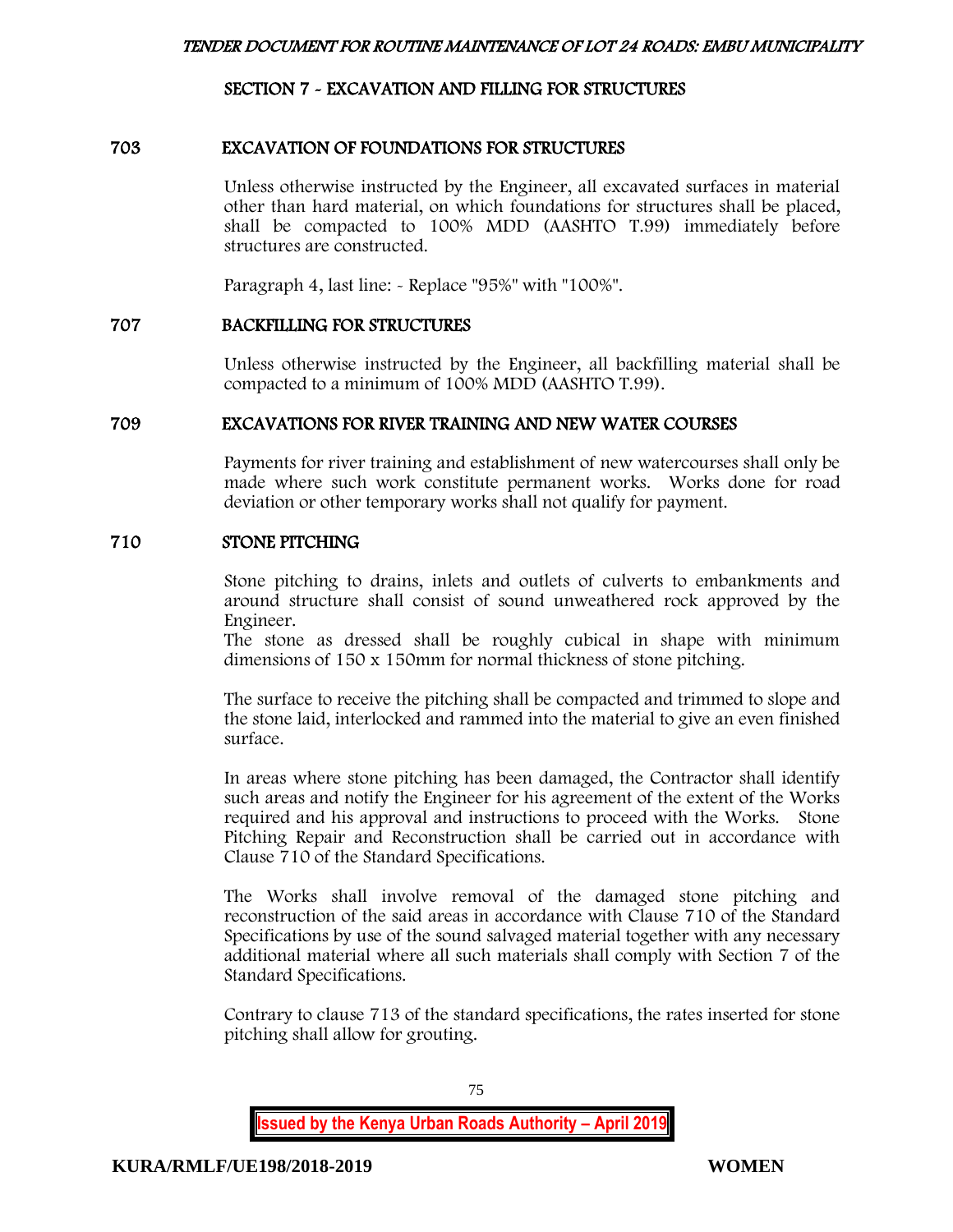# 711 GABIONS

Where instructed by the Engineer the Contractor will install gabions as protection works to washout areas or bridge Piers and or Abutments. Gabions shall be constructed in accordance with Clause 711 of the Standard Specification.

I n cases where existing gabions have been damaged, the Contractor shall identify them and notify the Engineer for his agreement of the extent of the Work required and his approval and instructions to proceed with the Works.

The Works shall involve removal of the damaged gabions / rocks, excavation to the correct levels and grades as directed by the Engineer, and in accordance with Clause 711 of the Standard Specifications and reconstruction with new gabions and other necessary materials as necessary. The damaged gabions shall be recovered and transported to the nearest KURA'S Yard or M.O. R &P.W Department depot.

# 712 RIP-RAP PROTECTION WORK

Quarry waste or similar approved material shall be used to backfill scoured and eroded side, outfall and cut-off drain. The material shall be compacted to form a flat or curved surface preparatory to stone [pitching of drainage channels, existing and new scour checks as directed by the Engineer.

The surface to receive the pitching shall be compacted and trimmed to slope and the stone hand laid, interlocked and rammed into the material to give an even finished surface. The interstices of the Pitching shall be rammed with insitu material. The insitu material immediately behind the pitching shall be compacted to minimum density of 100% MDD compaction (AASHTO T.99)

# 714 BACKFILL BELOW STRUCTRURES

Where instructed this shall be carried out in compliance with the requirements of Clause 507 and 804 of the Standard Specification.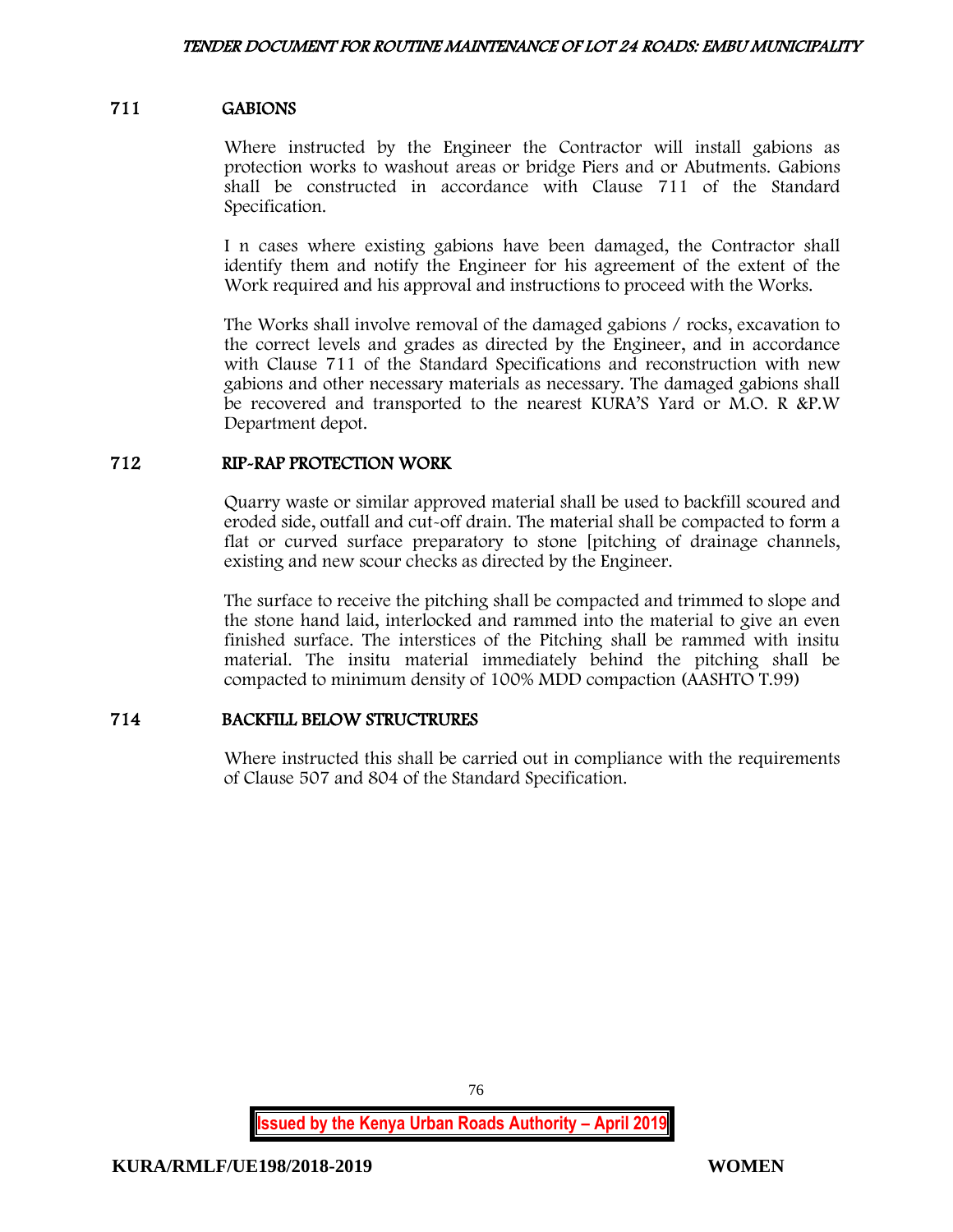## SECTION 8 - CULVERTS AND DRAINAGE WORKS

#### 801 SCOPE OF SECTION

The operations specified in this section apply to the installation of drainage works and reinstatement and improvement of the same.

In addition, this Section covers: -

- Extending of existing 450mm, 600mm and 900mm diameter pipes to be compatible with the increased road width or access.
- Desilting and cleaning of existing pipes and outfall drains to make them free flowing.

#### 804 EXCAVATION FOR CULVERTS AND DRAINAGE WORKS

In the Standard Specifications, make the following amendments: -

- (a) In paragraph 6, line 3, and in paragraph 7, line 5 and in paragraph 11, line 6, delete "95%" and insert "100%".
- (b) Removal of Existing Pipe Culverts

Where instructed by the Engineer, the Contractor shall excavate and remove all existing blocked or collapsed culvert pipes of 450mm, 600mm and 900mm diameter including concrete surround, bedding, inlet and outlet structure.

The void left after removal of culvert pipes shall be widened as necessary to accommodate new concrete bedding, pipe and haunching.

The payment of this work shall be per linear metre of pipes removed, and the volume in m<sup>3</sup> of inlet/outlet structure removed. The void left by removal of these pipes shall be carefully preserved in order to accommodate replacement of 450mm, 600mm or 900mm diameter pipe culverts as shall be directed by the Engineer.

- (c) Removal of Other Existing Drainage Structures When instructed by the Engineer, the Contractor shall demolish or remove any other structure and payment for this shall be made on day work basis.
- (d) Excavation for Culverts and Drainage Works

The Contractor shall carry out all excavations for new culverts and drainage works to the lines, levels, inclinations, and dimensions shown on the drawings or as instructed by the Engineer.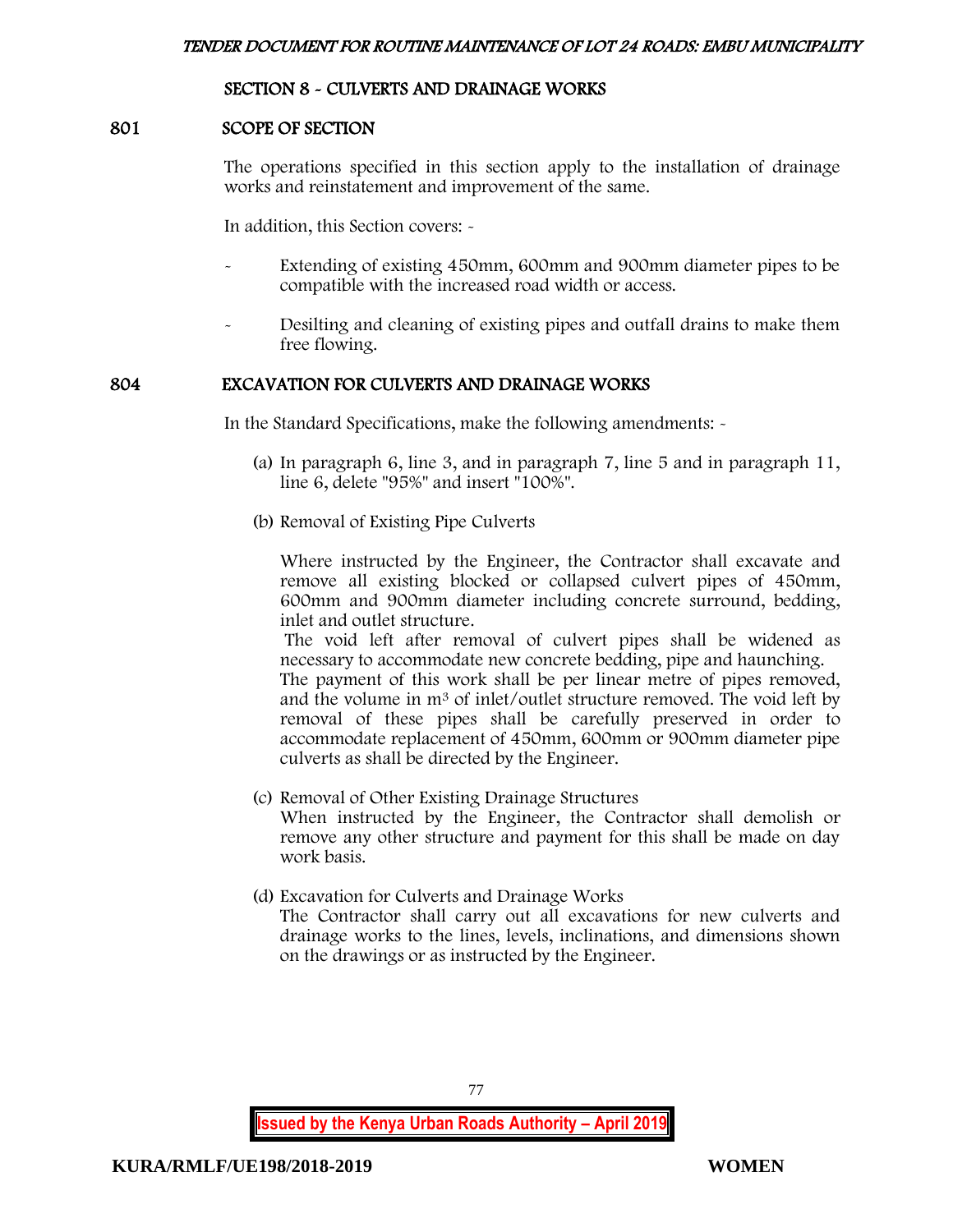### 805 EXCAVATION IN HARD MATERIAL

In the Standard Specifications, Sub-clauses 805(a) and 805 (b) delete "95%" and insert "100%".

In sub-clause 809(a), paragraph 1, line 1, substitute "95%" with "100%".

In sub-clause 809(c), paragraph 2, line 4, between the words "compacted" and "and shaped" insert the words "to 100% MDD (AASHTO T.99)".

Hard material is material that can be excavated only after blasting with explosives or barring and wedging or the use of a mechanical breaker fitted with a rock point in good condition and operated correctly. Boulders of more than 0.2m<sup>3</sup> occurring in soft material shall be classified as hard material.

## 809 BEDDING AND LAYING OF PIPE CULVERTS

Concrete pipes shall be laid on a 150mm thick concrete bed of class 15/20 and the pipes shall be bedded on a 1:3 cement: sand mortar at least 50mm thick, 150mm wide and extending the full length of the barrel.

The rates inserted shall allow for compaction of the bottom of excavation to 100% MDD (AASHTO T.99).

#### 810 JOINTING CONCRETE PIPES

The concrete pipes for the culverts shall have ogee joints and will be jointed by 1:2 cement: sand mortar and provided with fillets on the outside as described in clause 810 of the Standard Specification.

## 812 BACKFILLING OVER PIPE CULVERTS

In the Standard Specifications, clause 812

a) Wherever the expression "dry density of 95% MDD (AASHTO T. 99)" occurs delete and replace with "dry density of 100% MDD (AASHTO T.99)".

The rates entered for laying of pipe culverts shall allow for backfilling to pipe culverts and compacting to 100% MDD (AASHTO T.99) and these works shall not be measured and paid for separately.

#### 814 SUBSOIL DRAINS

In the event of excavation for repairs exposing local seepage, springs or unacceptably high water table, the Engineer may instruct the provision of counter fort or French drains.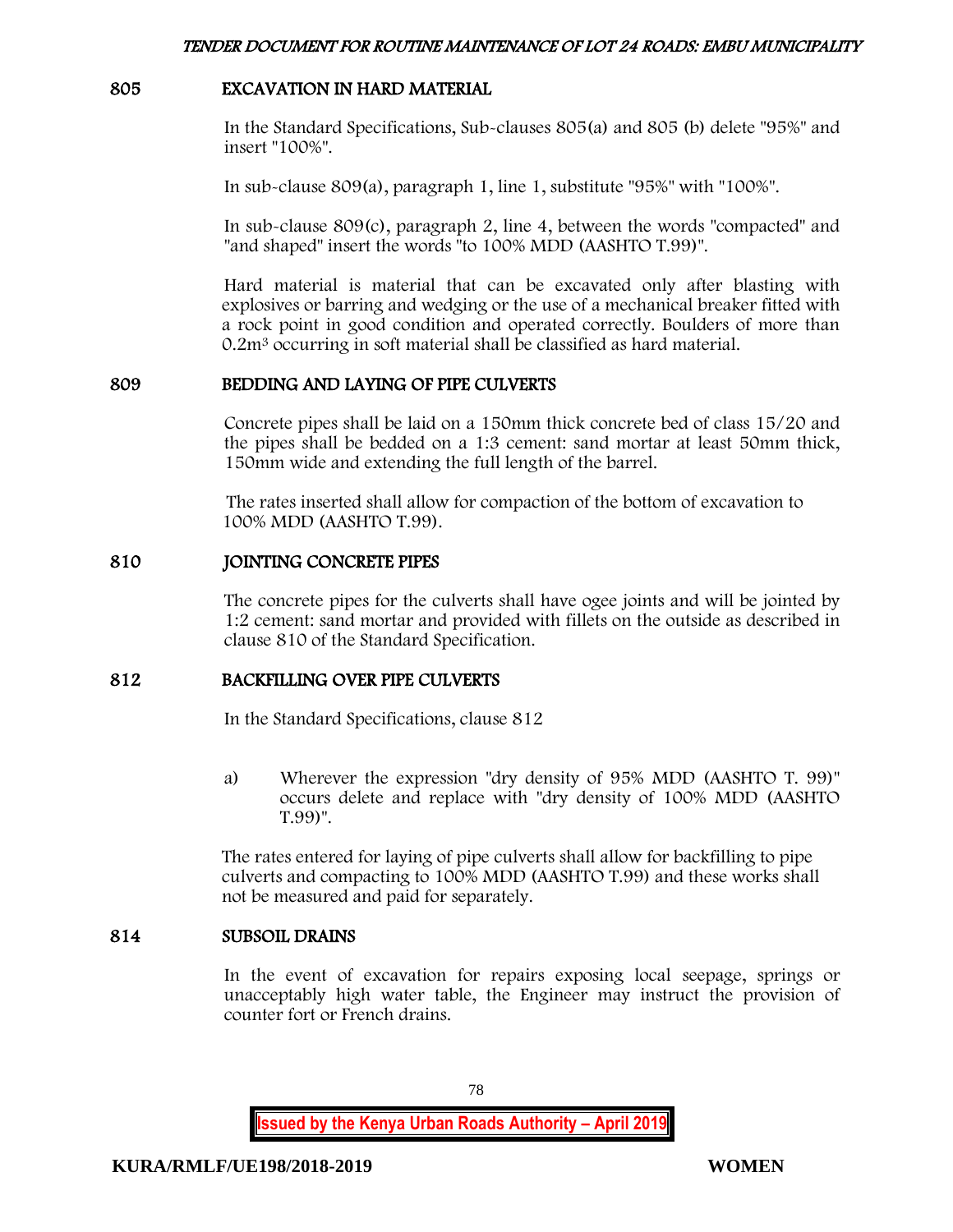These drains shall consist of a trench excavated to the alignment, width, depth and gradient instructed by the Engineer, and backfilled with approved compacted clean hard crushed rock material as specified in clause 815 of the standard specification. Where these drains lie within the carriageway the carriageway shall be reinstated with compacted stabilised gravel and surfaced with hot asphalt or a surface dressing as instructed by the Engineer.

# 815 INVERT BLOCK DRAINS AND HALF ROUND CHANNELS

Invert Block Drains and Half Round Channels shall be constructed as shown in the drawings provided in accordance with the Standard Specifications where directed by the Engineer.

# 817 REPAIRS TO DRAINS

# 817.1 Cleaning and Repair of Existing Drains

In areas of existing side drains, mitre or outfall drains where such are blocked, the Engineer shall instruct the Contractor to clean and clear the drains to free flowing condition.

The work shall consist of:

- (a) Stripping and removal of any extraneous material to spoil including vegetation and roots in the drains to the satisfaction of the engineer.
- (b) Spreading of any spoil to the satisfaction of the Engineer.

Shaping the drains to free flowing condition as directed by the Engineer. Removing any broken side slabs for inverted block drains and replacing with a new removing any broken inverted block drains and replacing with a new one well jointed.

Measurement and Payment for cleaning drains shall be by linear metre of drain cleaned measured as the product of plan area and vertical depth of extraneous material instructed to be removed. No extra payment will be made for removal of vegetation and roots.

# 817.2 Channels

The Engineer may instruct that the Contractor provides open channels in place of existing subdrains where the latter may be damaged or in any other place. The rates entered by the Contractor in the bills of quantities must include for removal and disposal of any subdrain material, excavation to line and level, backfilling and compaction as directed by the engineer. The channels shall be constructed of precast class 20/20 concrete of minimum 80mm thickness and lengths or widths not exceeding 1000mm. Joints shall be at least 15mm wide filled with 1:2 cement sand mortar.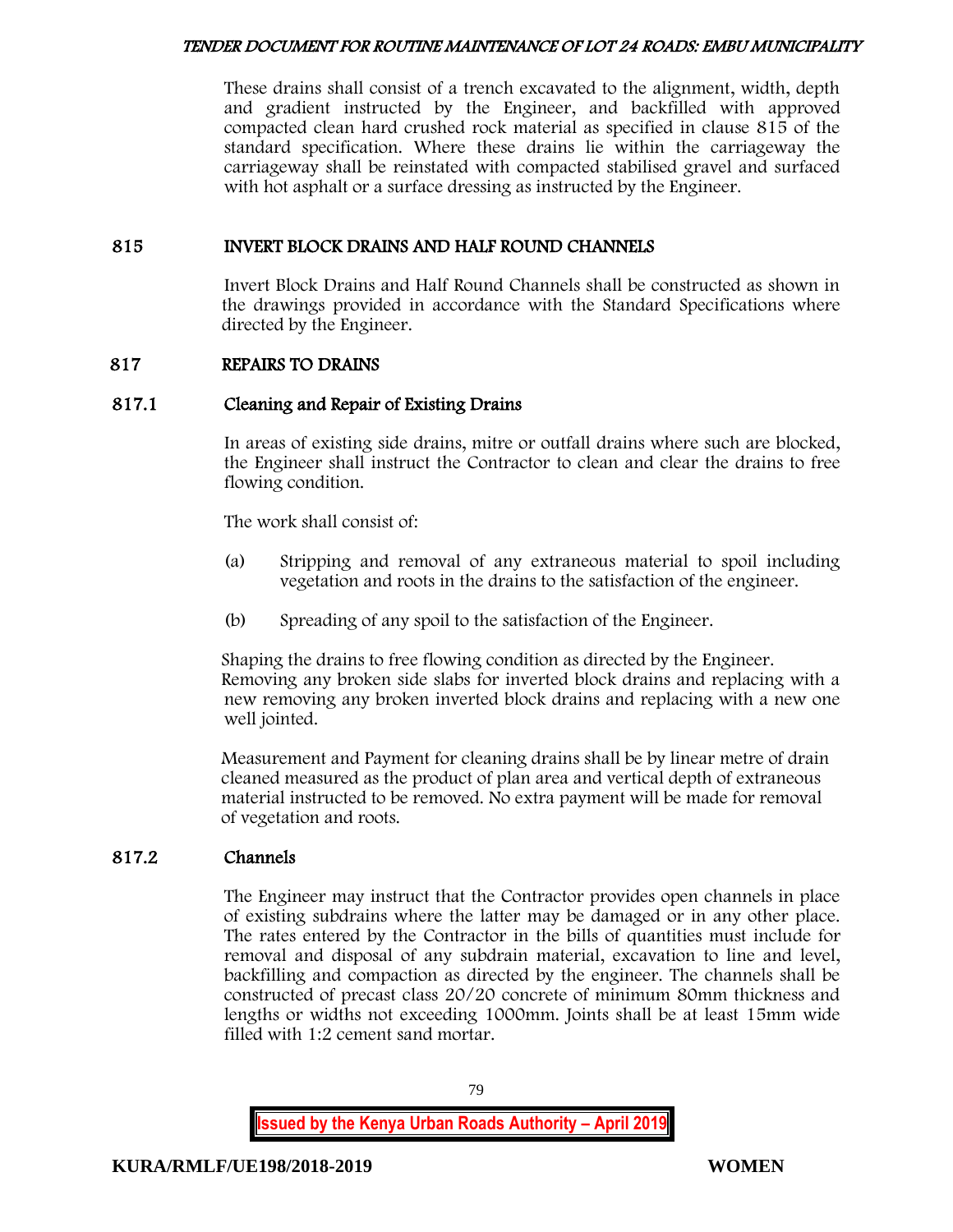## 817.3 Rubble fills for protection work

Quarry waste or similar approved material shall be used to back fill scoured and eroded side, outfall and cut-off drains. The material shall be compacted to form a flat or curved surface preparatory to stone pitching of drainage channels, existing and new scour checks as directed by the Engineer.

# 817.4 Stone Pitching

Stone pitching shall be constructed in accordance with clause 710 of the standard Specification.

## 817.5 Gabions

Gabions shall be constructed in accordance with clause 711 of the standard Specification.

## 817.6 Spoil Material

The Contractor shall be responsible for removal from site of all materials excavated in the course of undertaking works in this section of the specifications, unless suitable for re-use, and deposit of the material in a spoil dump to be approved by the Engineer.

#### 818 SCOUR CHECKS

Scour checks are to be constructed in mass concrete in accordance with clause 818 of the standard Specifications and the drawings as shall be provided.

## 819 CLEANING AND MAINTENANCE

#### 819.1 Desilting of Pipe Culverts

Where instructed, Contractor shall desilt the existing pipe culverts by removing all the material from the pipe to make them clean and free flowing.

Measurement and payment shall be by the linear metres of pipes de-silted, regardless of diameter size.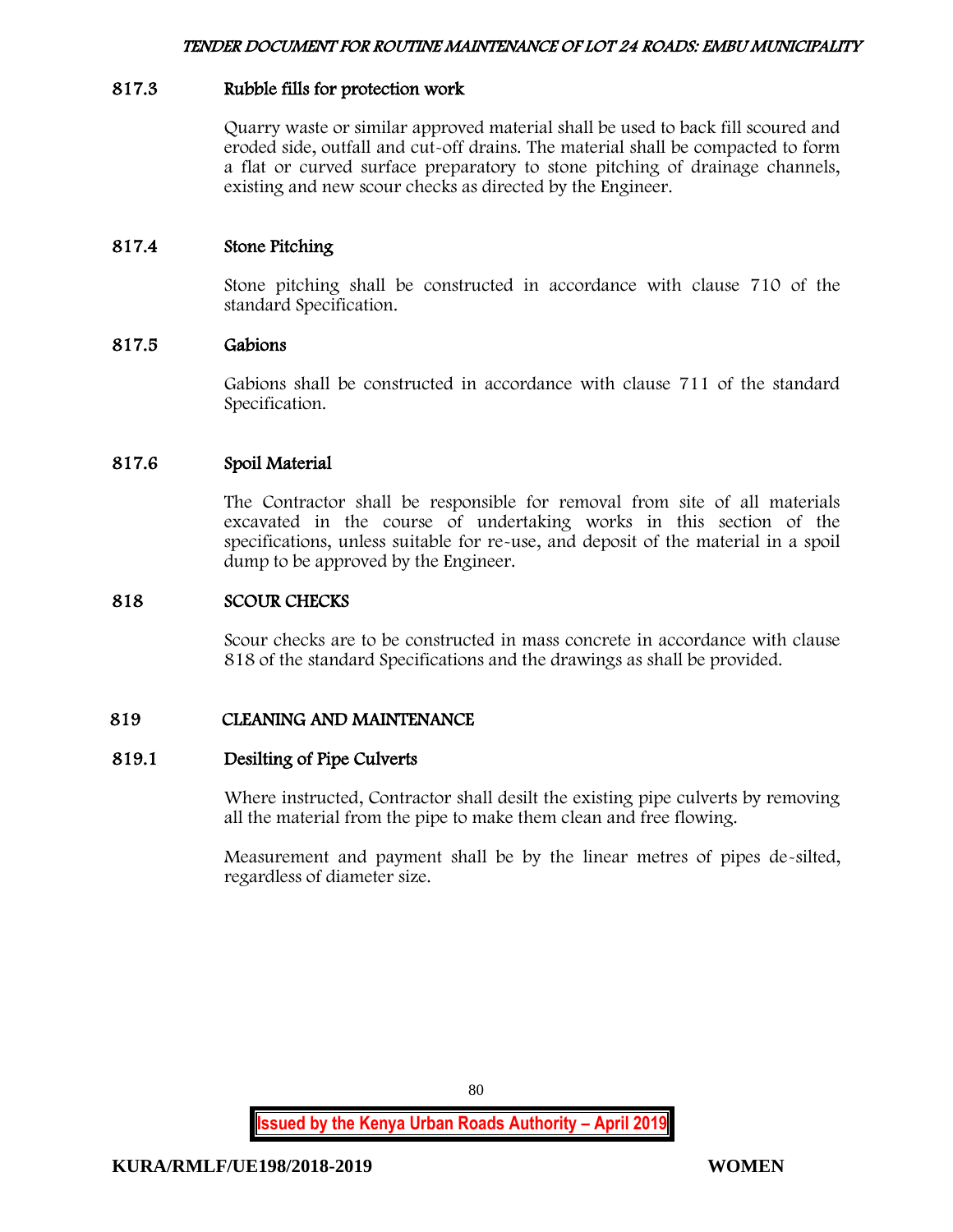### SECTION 9 - PASSAGE OF TRAFFIC

#### 901 SCOPE OF THE SECTION

The Contractor shall so arrange his work to ensure the safe passage of the Traffic at all times and if necessary construct and maintain an adequate diversion for traffic complete with all the necessary road traffic signs.

The contractor shall provide to the satisfaction of the Engineer adequate warning signs, temporary restriction signs, advance warning signs, barriers, temporary bumps and any other device and personnel equipped with two way radios to ensure the safe passage of traffic through the works.

When carrying out the Works the Contractor shall have full regard for the safety of all road users.

The Contractor shall also provide sign posts and maintain to the satisfaction of the Engineer all deviations necessary to complete the works. The contractor should allow for the costs of complying with the requirements of this clause in his rates.

The contractor will be deemed to have inspected the site and satisfied himself as to the adequacy of his bid for these works and no additional payments will be made to the contractor for any expenditure on traffic control or the provision of deviations. The employer shall not be liable for inadequate prior investigations of this nature by the contractor.

#### 903 MAINTENANCE OF EXISTING ROADS

The Contractor shall when instructed, maintain the existing project road ahead of works using compacted asphalt concrete type I in accordance with the provisions in clause 1601B – 1607B of the Special Specifications or gravel material depending on the nature of the wearing course surface.

#### 904 CONSTRUCTION OF DEVIATIONS

#### (a) General

In addition to requirement of this clause, the Contractor shall when instructed construct and complete deviations to the satisfaction of the Engineer before commencing any permanent work on the existing road. Also during these works the contractor is supposed to provide a detour of adequate pipe culverts for pedestrian and traffic crossing where there is bridge works.

Subject to the approval by the Employer, the Contractor may maintain and use existing roads for deviation. Payment for this, made in accordance with clause 912 (a) (i), shall be by the Kilometre used depending on the type of road used, whether bituminous or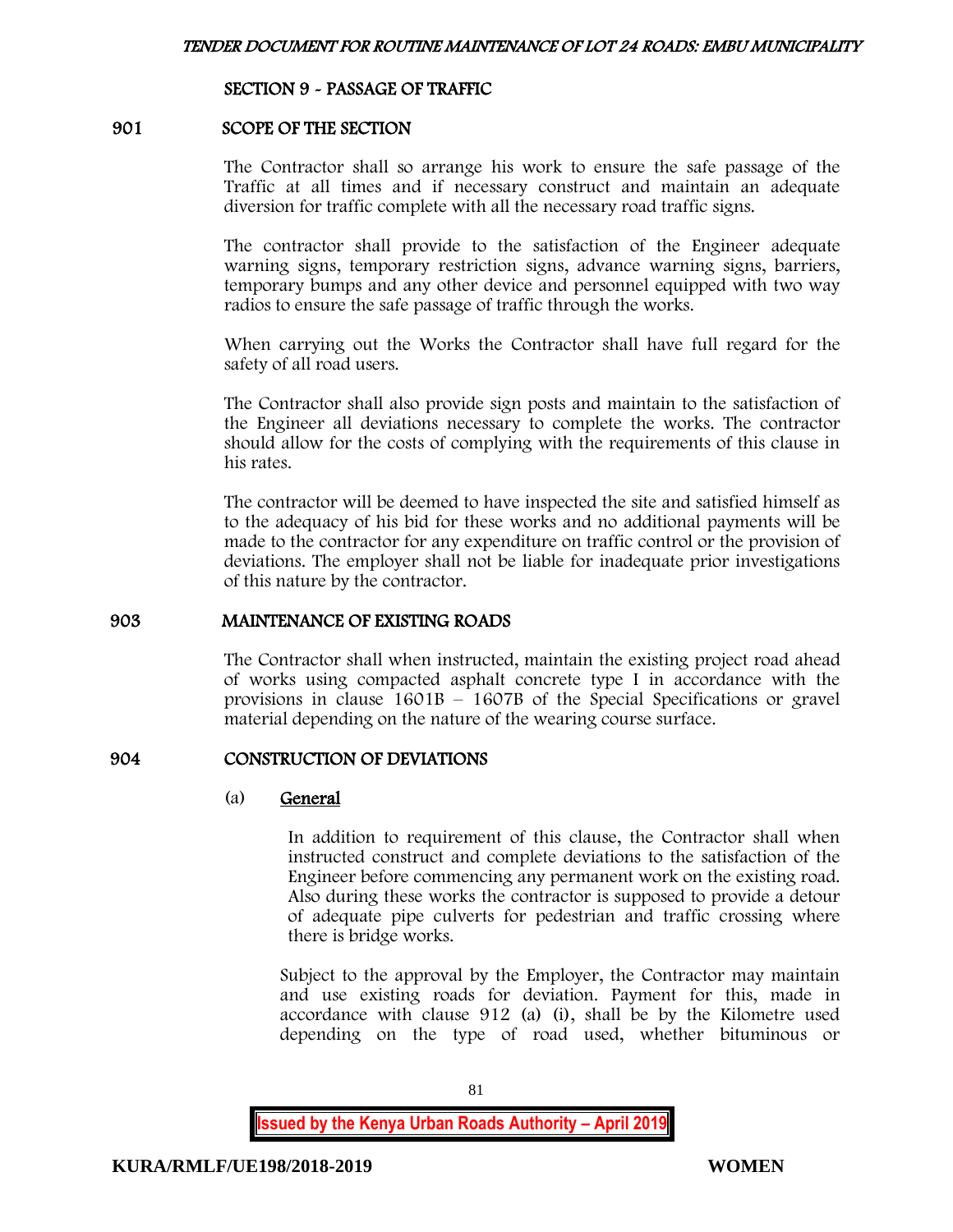earth/gravel. The rates shall include for the provision of materials and the works involved.

## b) Geometry

The carriageway width of the deviations shall not be less than 6m wide and suitable for 2-way lorry traffic unless otherwise specified.

# c) Construction

Unless otherwise instructed gravel wearing course for the deviation shall be 150mm compacted thickness complying with section 10 of the Standard Specification. The Contractor shall allow in his rate for removal of any unsuitable material before placing of gravel wearing course, as this will not be paid for separately.

In addition to provision of this clause, Contractor is required to sprinkle water at least 4 times a day at the rate of  $1$  to  $1.4$  litres/ $M<sup>2</sup>$  in regular interval to minimise the effects of dust. Latest sprinkling time shall be one hour before the sunset.

Where existing neighbouring roads are used as deviation, Contractor shall carry out repairs and maintenance in parent materials used for the existing base and surfacing of the road being used.

# 906 PASSAGE OF TRAFFIC THROUGH THE WORKS

The Contractor shall arrange for passage of traffic through the works during construction whenever it is not practicable to make deviations.

Any damage caused by passing traffic through the works shall be made good at the contractor's own cost.

# 907 SIGNS, BARRIERS AND LIGHTS

Contractor shall provide signs, barriers and lights as shown in the drawing in Book of Drawings at the locations where the traffic is being carried off the existing road to the deviation and back again to existing road. The Contractor shall provide ramps and carry out any other measures as instructed by the Engineer to safely carry traffic from the road to deviation.

Contrary to what has been specified in this clause the road signs provided shall be fully reflectorised and in conformity with clause 9.1 of the "Manual for Traffic Signs in Kenya Part II".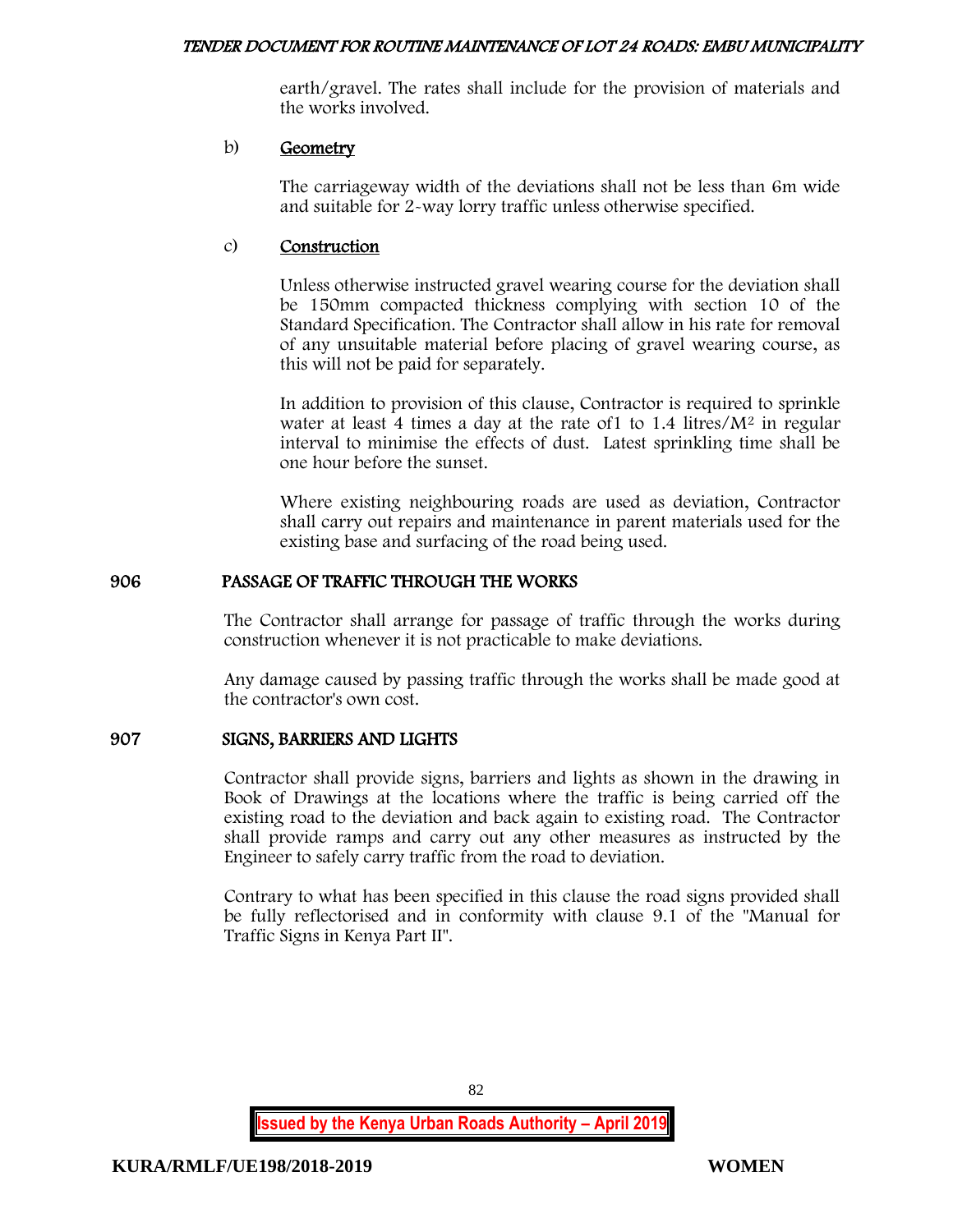#### 909 ASSISTANCE TO PUBLIC

In addition to provision of clause 909, Contractor shall maintain close liaison with the relevant authorities to clear any broken down or accident vehicles from the deviations and the main road, in order to maintain smooth and safe flow of the traffic. Further, the Contractor shall provide a traffic management plan to be approved by the Engineer before the commencement of any construction works and execute the same, to the satisfaction of the Engineer, during the entire period of project implementation. A draft traffic management plan shall be submitted with Bid.

## 912 MEASUREMENT AND PAYMENT

#### Construct Deviation

#### Road Deviation

The Contractor shall be paid only 50% of the rate for this when he completes deviation road to the satisfaction of the Engineer. The balance shall be paid in equal monthly instalments over the contract period, as he satisfactorily maintains the deviation (as per clause 904 and 905 above) when it is in operation.

Where existing neighbouring road has been used as deviation, payment shall be by the kilometre rate and shall include the cost of repairs and maintenance of the road carried out in parent base and subbase materials.

## Deviation using Pipe Culverts

The Contractor shall be paid only 50% of the rate for this when he completes deviation to the satisfaction of the Engineer. The balance shall be paid in equal monthly instalments over the contract period, as he satisfactorily maintains the deviation when it is in operation. The Contractor shall be paid full amount when the bridge under construction will be in use.

#### Maintain existing road

Asphalt Concrete or gravel for maintaining the existing road shall be measured by the cubic metre placed and compacted upon the road

#### Passage of traffic through the works

Payment shall be made on Lump Sum basis.

## Assistance to Public

The Contractor will be deemed to have included cost of this item in other items and no separate payment shall be made.

83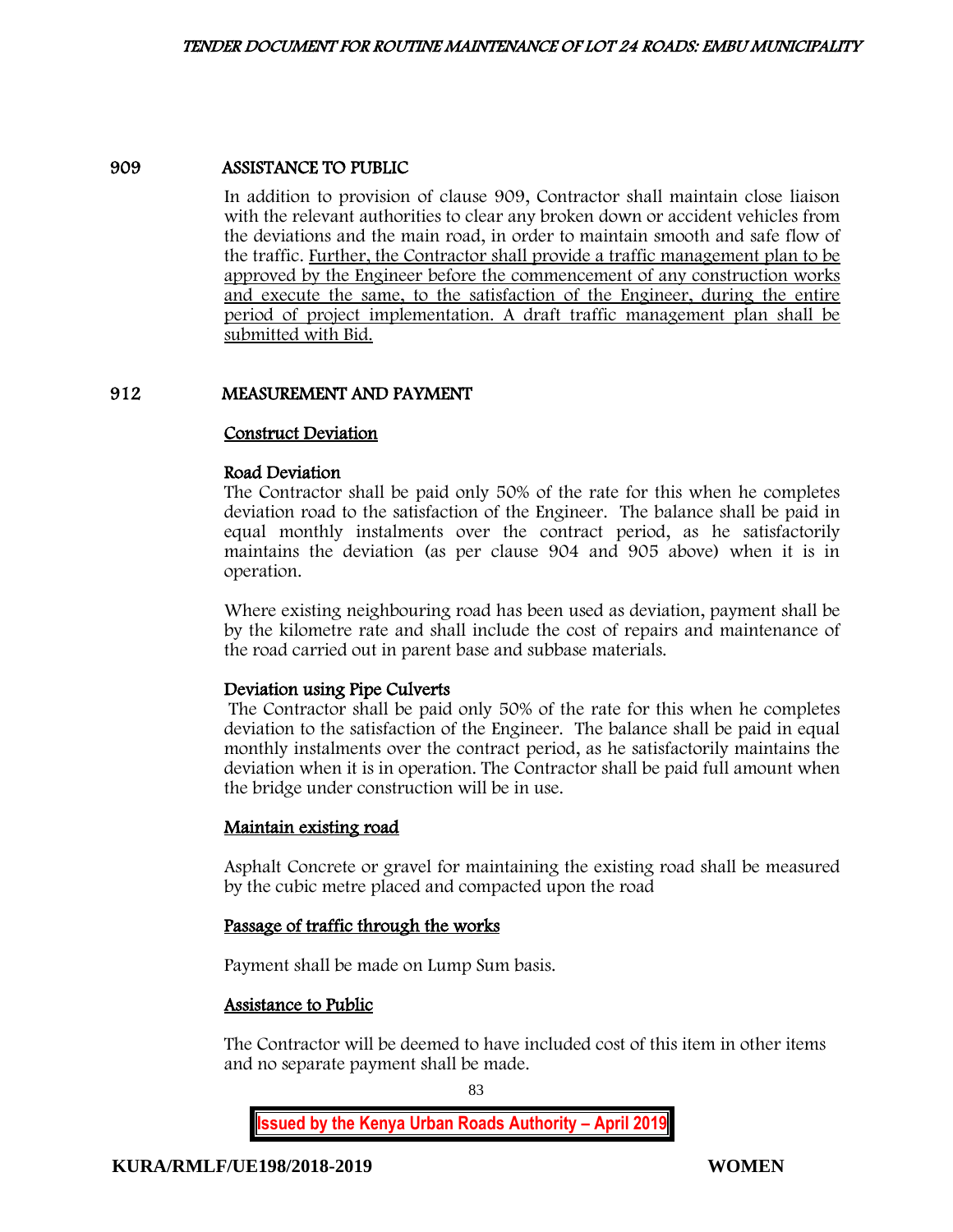# SECTION 10 – GRADING AND GRAVELLING

#### 1001 GENERAL

Grading covers the works involved in the reinstatement of the road carriageway to the camber by removing the high points and filling up gullies, corrugations and wheel ruts to restore smooth running surface. Gravelling consists of excavation, loading, hauling, spreading, watering and compaction of gravel or softstone wearing course material on the formation of the road carriageway.

#### Ditch and Shoulder grading

The activity consists of cutting of a  $V$  – ditch and reinstating or reforming of the shoulders of road using either Towed or Motor grader.

#### Carriageway grading

## (i) Light grading

This consists of trimming of the carriageway to control roughness and corrugations using either a towed grader or a motorized grader.

# (ii) Heavy grading

This consists of scarifying the existing carriageway surface, cutting high spots and moving materials to fill potholes, corrugations and wheel ruts and reshaping of the surface to the specified camber, using either a towed grader or a motorized grader. All loose rocks, roots, grasses shall be removed and disposed well clear off the drains.

Heavy grading will be considered if 70% of the road has potholes, corrugations and wheel ruts of over 200mm deep.

The material shall be bladed toward the center of the road starting from both edges until the specified camber is achieved.

## 1002 MATERIALS

Gravel shall include lateritic gravel, quartzitic gravel, calcareous gravel, decomposed rock, softstone/quarry waste material, clayey sand and crushed rock.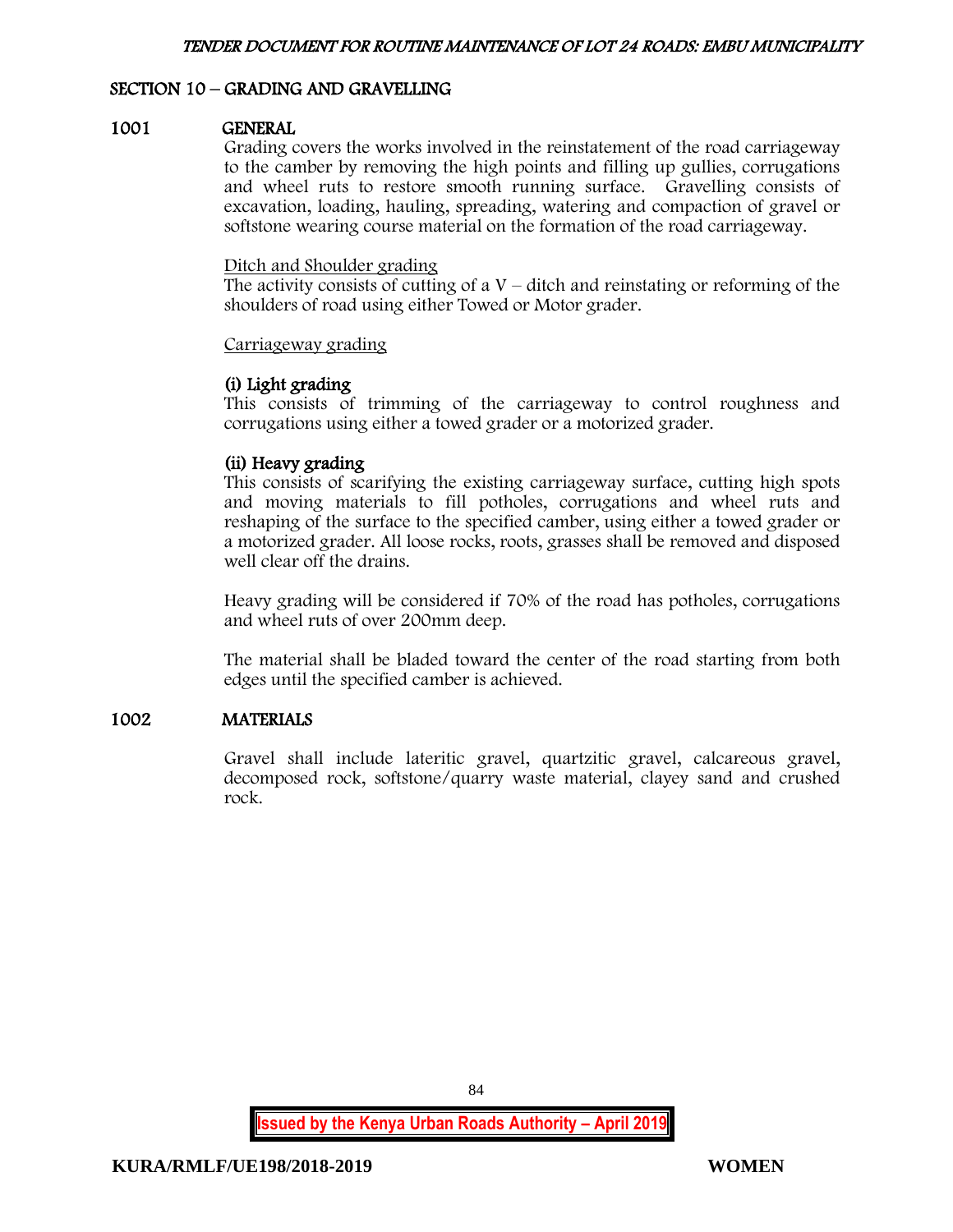# 1003 MATERIAL REQUIREMENTS

Gravel material shall conform to the requirements given below:

|                         | <b>GRADING REQUIREMENTS</b>      |     |
|-------------------------|----------------------------------|-----|
| <b>AFTER COMPACTION</b> |                                  |     |
| Sieve                   | % by weight                      |     |
| (mm)                    | passing                          |     |
| 40                      | 100                              |     |
| 28                      | $95 - 100$                       |     |
| 20                      | $85 - 100$                       |     |
| 14                      | $65 - 100$                       |     |
| 10                      | $55 - 100$                       |     |
| 5                       | $35 - 92$                        |     |
| $\overline{2}$          | $23 - 77$                        |     |
| 1                       | $18 - 62$                        |     |
| 0.425                   | $14 - 50$                        |     |
| 0.075                   | $10 - 40$                        |     |
|                         | PLASTICITY INDEX REQUIREMENTS PI |     |
| Zone                    | Min                              | Max |
| WET                     | 5                                | 15  |
| DRY                     | 10                               | 25  |

| BEARING STRENGTH REQUIREMENTS                   |            |                |
|-------------------------------------------------|------------|----------------|
| Traffic                                         | <b>CBR</b> | DCP Equivalent |
| Commercial                                      |            | mm/Blow        |
| VPD                                             |            |                |
| Greater than                                    | $2\Omega$  | 11             |
| 15                                              |            |                |
| Less than 15                                    | 15         | 14             |
| CBR at 95% at MDD, Modified AASHTO and 4        |            |                |
| days soak                                       |            |                |
| Lower quality material (CBR 15) may be accepted |            |                |
| if no better material can be found              |            |                |

NB: Wet Zone – mean annual rainfall greater than 500mm Dry Zone – mean annual rainfall less than 500mm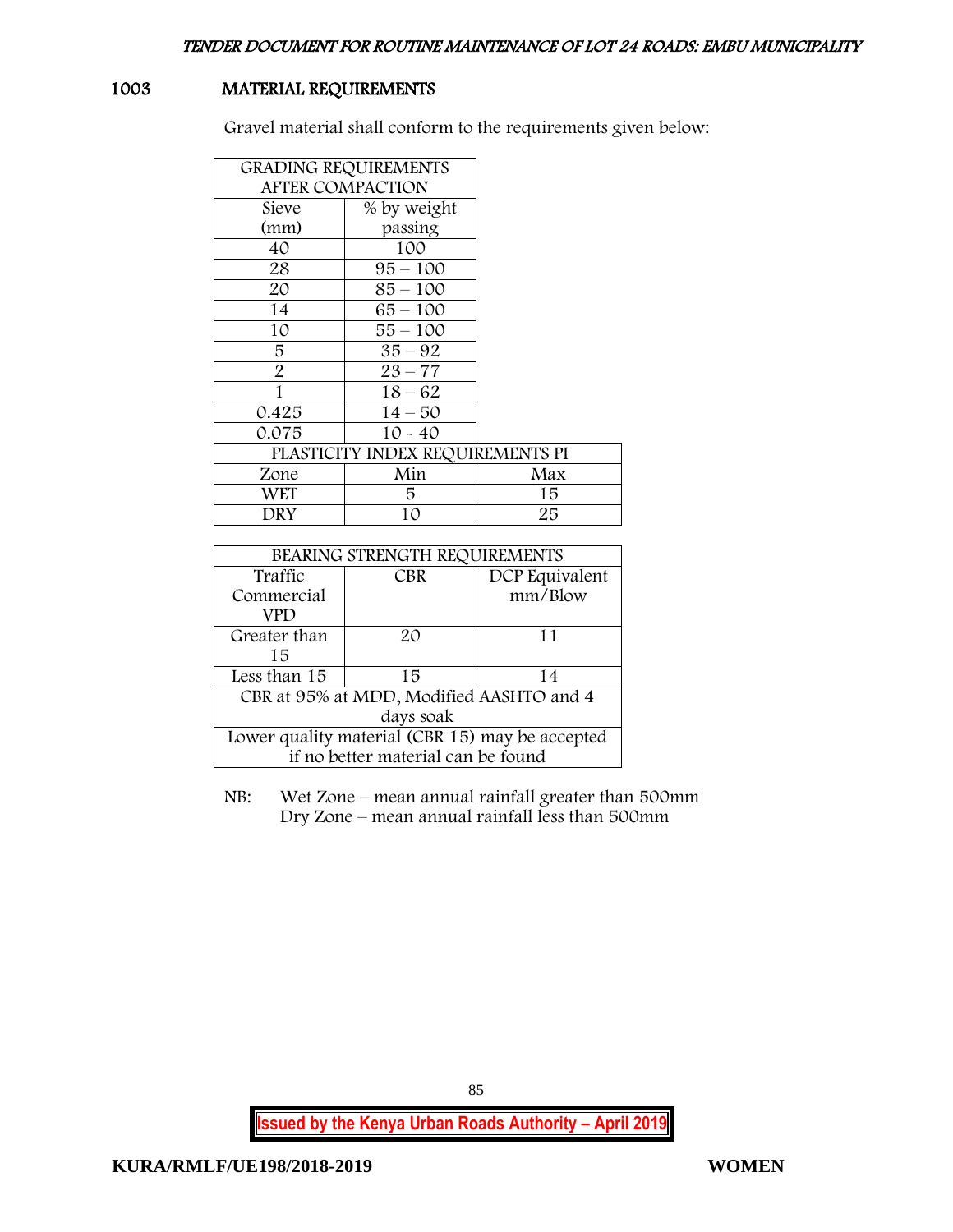## SECTION 11 – SHOULDERS TO PAVEMENT

#### 1101 GENERAL

Shoulders shall be constructed in accordance with guidelines given in 1102 and as directed by the Engineer.

For sections where shoulders are extremely low and requires fill material before the shoulder is reconstructed, the construction of fill embankment shall be in accordance with Section 5 of this specification.

### 1102 MATERIAL FOR CONSTRUCTION OF SHOULDERS

The shoulders shall be 1.0m wide both sides and shall be formed of 150mm thick well compacted soft stone material and topsoiled with red coffee soil and planted with grass.

Low shoulder shall be reconstructed by cutting benches, filling and compacting approved fill material to form the formation to the shoulders.

Shoulder reconstruction shall be same in all sections including the slip roads.

#### 1105 SURFACE TREATMENT OF SHOULDERS

The shoulders shall be planted with creeping type kikuyu grass.

#### 1106 MEASUREMENT AND PAYMENT

Payment for shoulder construction shall be in accordance with the relevant clauses in sections 11, 12, 14, 15 and 23 of the relevant Specifications. Payment for fill material on shoulder shall be in accordance with Section 5 of this specification.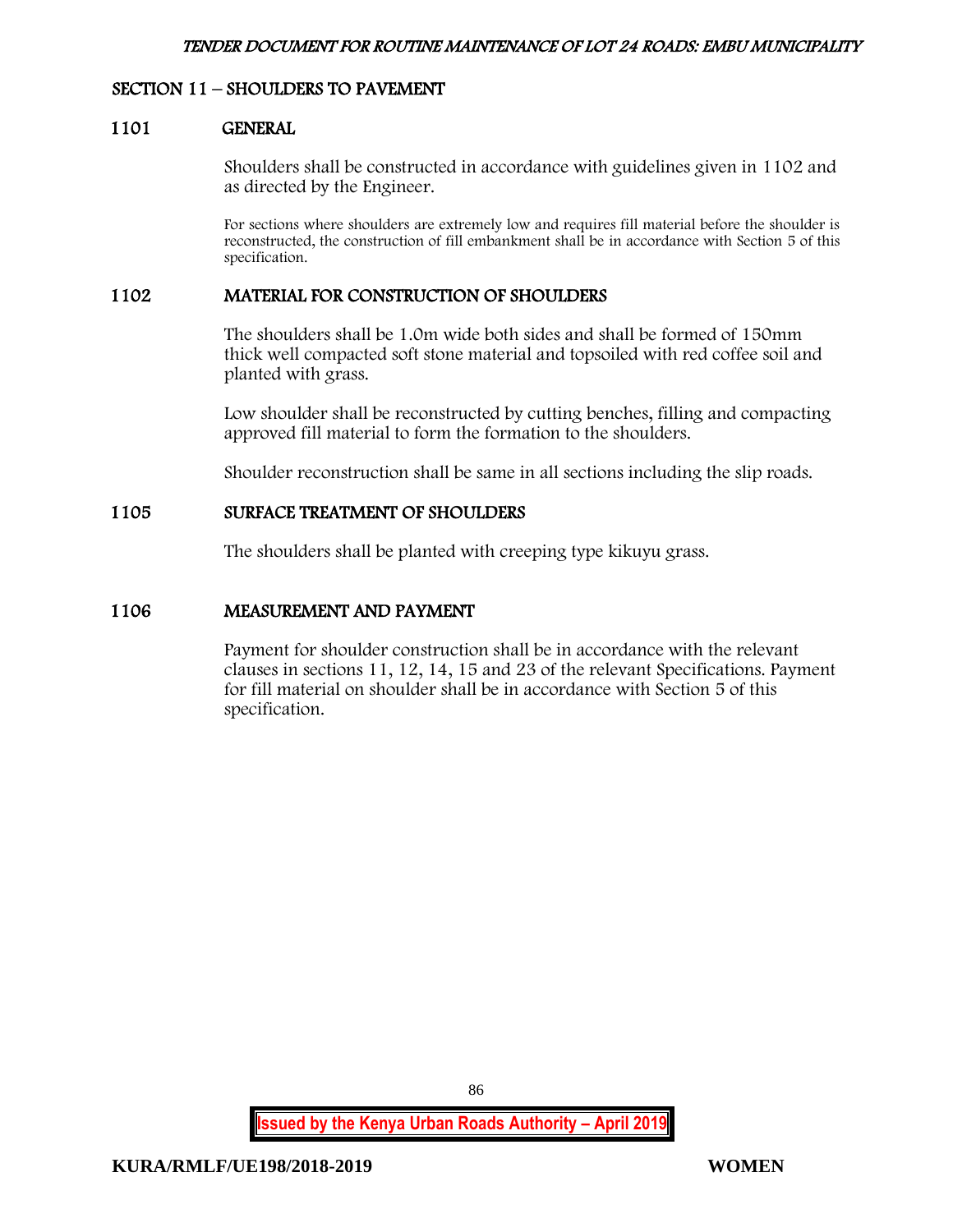### SECTION 12 - NATURAL MATERIAL SUBBASE AND BASE

#### 1201 GENERAL

Where instructed by the Engineer, the Contractor shall undertake repairs, widening and reprocessing to the existing carriageway and shoulders in accordance with sections 12 and 14 of the Special Specifications.

### a) Areas to be scarified and reprocessed

The contractor will scarify, add new material and reprocess sections as determined by the Engineer.

#### b) Pavement repairs

The Contractor will carry out repairs to base and subbase as directed by the Engineer and according to Specifications given in Sections 12 and 14 of the Standard Specifications.

## c) Pavement widening

The Contractor shall, as directed by the Engineer, bench and compact the subgrade to 100% MDD (AASHTO T99), provide lay and compact material for subbase and base as directed by the Engineer and in accordance with Sections 5 and 12 of the Standard Specifications.

#### 1203 MATERIAL REQUIREMENTS

Natural materials for base and subbase shall conform to the specifications given in Section 12 of the Standard Specifications for Road and Bridge Construction for cement and lime improved base and subbase.

## 1209 MEASUREMENT AND PAYMENT

Natural material for subbase and base shall be measured by the cubic metre placed and compacted upon the road calculated as the product of the compacted sectional area laid and the length.

# 1210 HAND PACKED STONE

Hand packed stone base is a layer of hand laid stone of defined size and durable in nature, laid in a manner such that when proof rolled and compacted it forms a stable and dense matrix as a road base.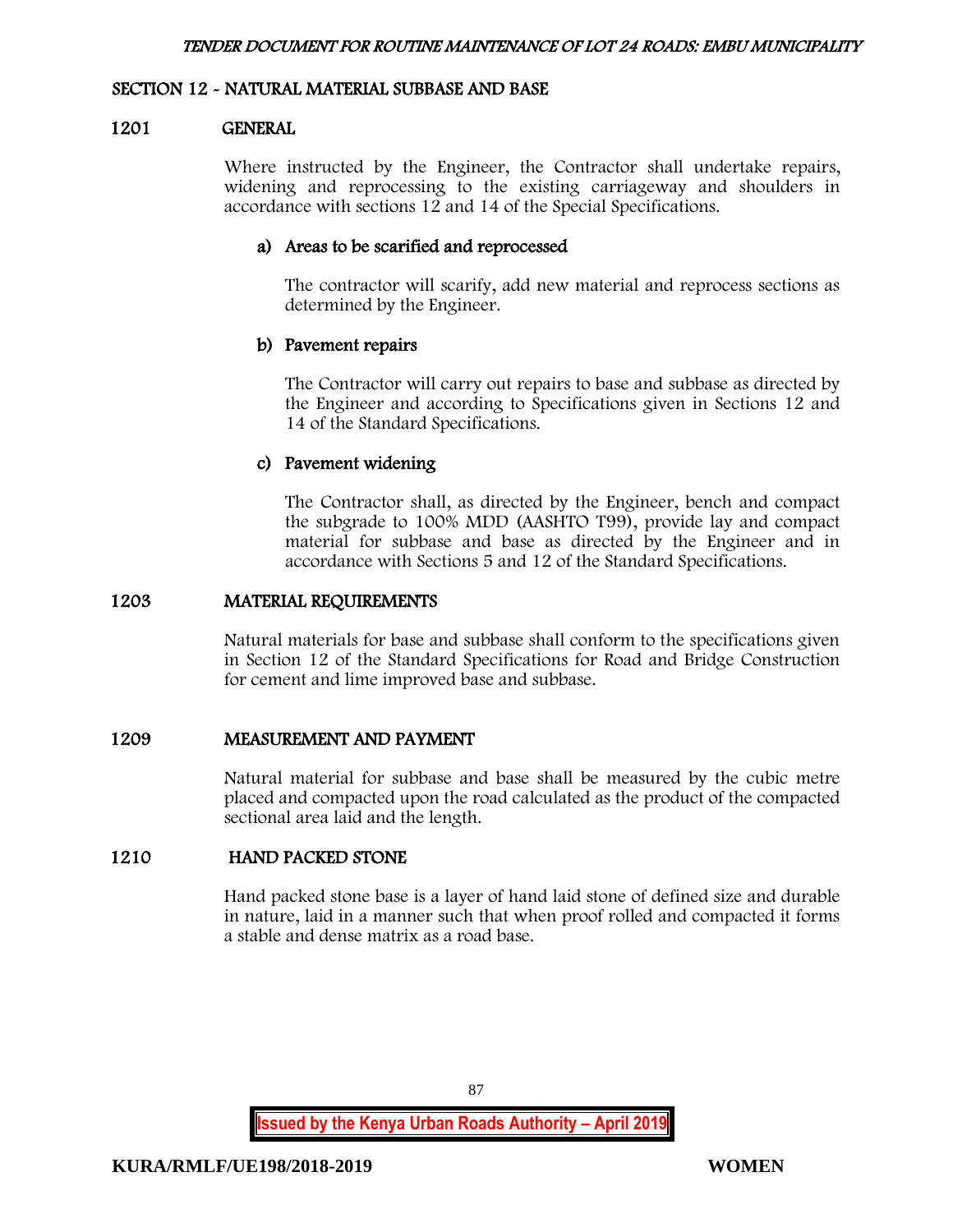# a) Material for Hand Packed Stone Base

This shall consist of durable stone with nominal base dimensions of 75 mm square and minimum height of 150 mm or when compacted to give a layer of 150 mm. The stone shall be class C with the following requirements:

LAA 45 max<br>ACV 32 max SSS 12 max FI 30 max CR 60 min.

It shall be free from foreign matter. The fines passing 0.425 mm sieve shall be NONPLASTIC

# b) Laying

The stone shall be laid by hand closely together. The stone shall be carefully bedded and tightly wedged with suitable spalls. The base of the stone shall alternate with the apex in all directions or as directed by the Engineer. The layer shall be proof rolled with a loaded scrapper or truck with a minimum axle load of 8 tonnes in the presence of the Engineer who shall approve of its stability before compaction.

# c) Compaction

This shall be by a steel wheeled roller of at least five tonnes per metre width of roll. It shall consist of four static runs or until there is no movement under the roller. There shall follow vibratory compaction until an average dry density of 85% minimum of specific gravity of stone has been achieved. No result shall be below 82% of specific gravity. The surface of the compacted layer shall then be levelled by quarry dust (0/6 mm). The dust shall have the following specifications:

| Grading        |           |
|----------------|-----------|
| Sieve Size     | % Passing |
| 10             | 100       |
| 6.3            | 90-100    |
| 4              | 75-95     |
| $\overline{2}$ | 50-70     |
|                | 33-50     |
| 0.425          | $20 - 33$ |
| 0.300          | $16 - 28$ |
| 0.150          | $10 - 20$ |
| 0.075          | $6 - 12$  |

The stone shall be class C  $G_{\text{max}}$ **Jime** 

The dust shall be free from foreign matter and fines passing 0.425 mm sieve shall be NON-PLASTIC. The maximum layer shall be 40 mm or as directed by the Engineer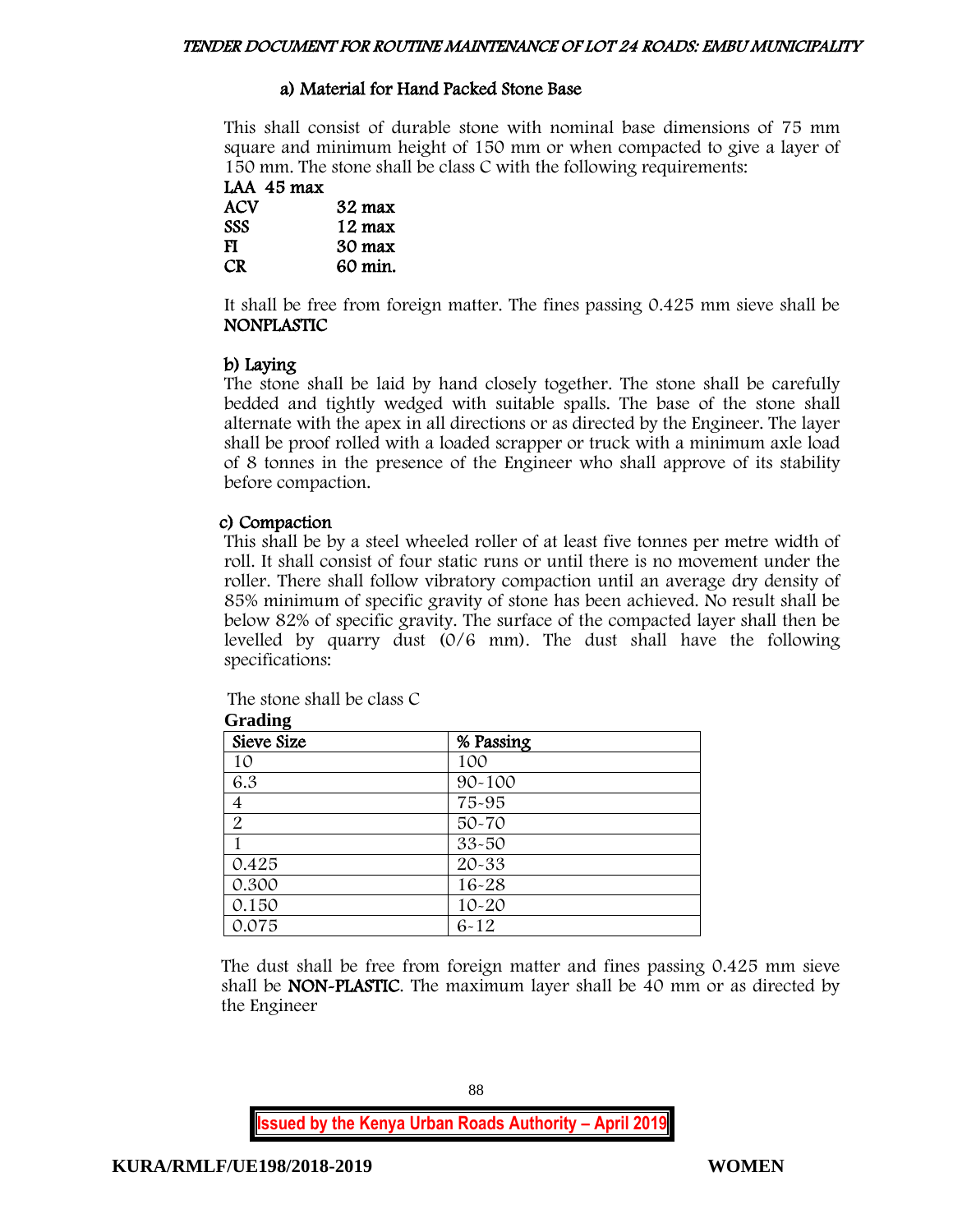#### d) Measurement and Payment

Payment shall be by the cubic metre laid  $(m<sup>3</sup>)$ . Measurement of volume shall be determined as the product of length and compacted thickness laid. The rate quoted for this item should include the cost for laying the levelling quarry dust layer, as no extra payment shall be made for this layer.

## 1211 REPROCESSING EXISTING PAVEMENT LAYERS

# (b) General

The existing surfacing and the base shall be reprocessed with additional material and the composite mixture shall be compacted to form the subbase layer.

Before commencement of the work the Contractor shall propose plants and equipments he proposes to use for this activity.

The Contractor after approval of his proposal shall carry out test section in accordance with Section 3 of the Standard Specifications.

- (c) The existing surfacing and base course shall be broken up to specified depth and reprocessed in place, where required. The underlying layers shall not be damaged, and material from one layer may normally not be mixed with that of another layer. Where unauthorized mixing occurs or where the material is contaminated in any way by the actions of the Contractor, and the contaminated material does not meet the specified requirements of for the particular layer, he shall remove such material and replace it with other approved material, all at his own expense.
- (d) Any mixture composition of the new layer must not contain more than 30% of the bituminous material by volume. The mixture must not contain pieces of bound bituminous material larger than 37.5mm, and any such material shall be removed at the Contractor's cost.
- (e) The requirements for imported material used in the respective pavement layers shall comply with the limitations, norms, sizes and strengths specified in the Standard Specifications clause 1203(b) and (d) and shall be worked as per Section 14 of the Standard Specification.
- (f) Material reworked in-situ or that obtained from existing pavement is not expected to comply with the material requirements but the reworking should achieve the specified requirements.
- (g) Where the thickness of any existing pavement layer requires to be supplemented within reprocessing and the thickness of the additional material after compaction will be less than 100mm, the existing layer shall be scarified to a depth that will give a layer thickness of at least 100mm after compacting the loosened existing and the additional material.

89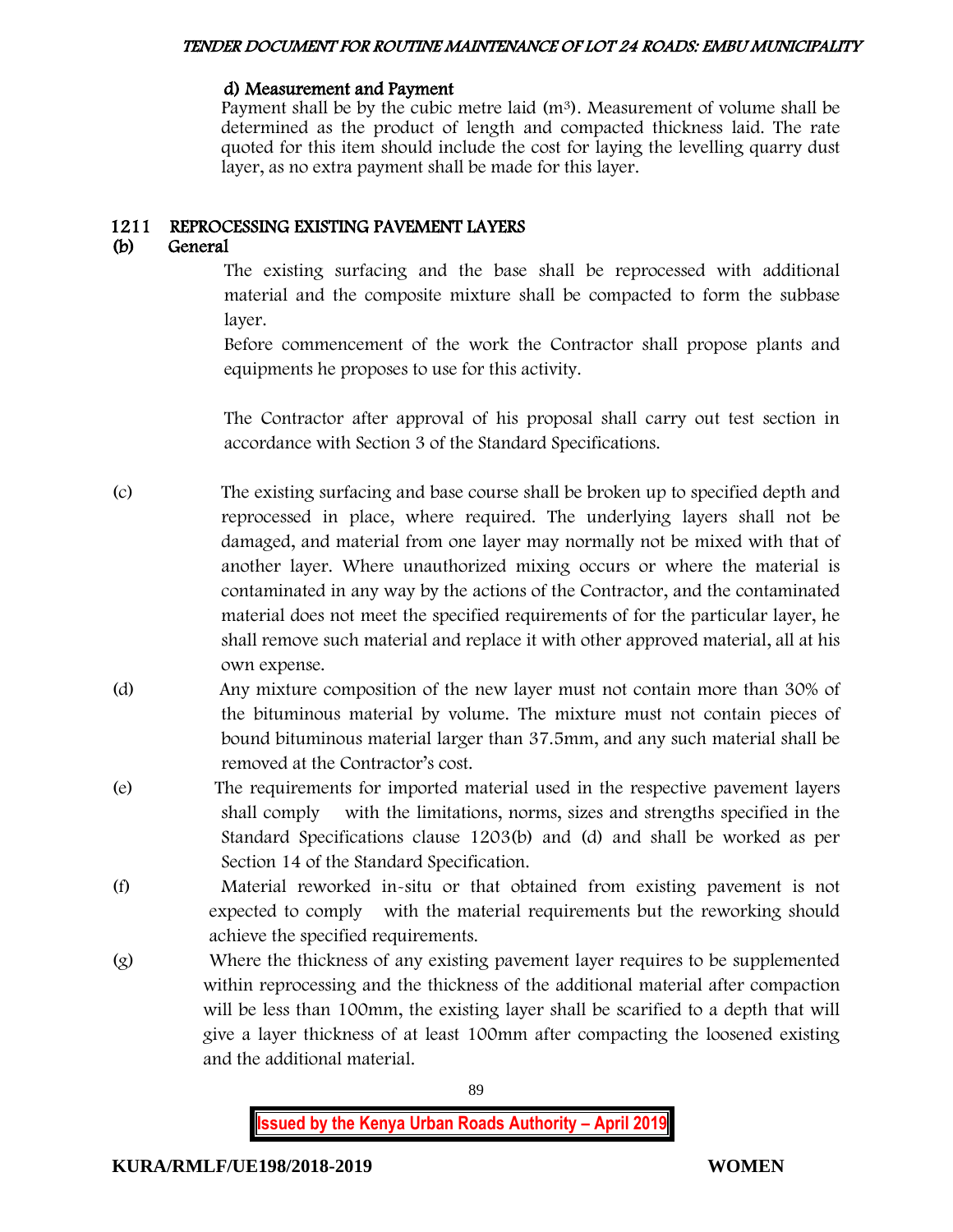# Controlling the Reworked Depth

The Contractor shall submit a proven method to method to control the depth of excavation, or layer to be reworked, to the Engineer for approval. The Engineer may order a trial section to be reprocessed before any major length of the road is rehabilitated.

## Excavations

Excavations in the pavement shall be kept dry. In the event of water penetrating the underlying layers, construction of the consecutive layers shall be postponed until the underlying layers are dry enough to accommodate the construction plant without deforming or otherwise showing distress.

Step construction shall be carried out per layer at the joint when excavating, both longitudinally (if appropriate) and perpendicular to the direction of travel. The step width shall be 500mm perpendicular to the direction of travel, and 150mm long longitudinally, unless otherwise instructed by the Engineer.

Special care shall be taken when compacting the new material at the joint, ensuring that the specified density is achieved.

## Measurement and Payment

(a) Item: In-situ reprocessing of existing pavement layers as subbase compacted to specified density (95% MDD AASHTO T180) and thickness.

Unit: M<sup>3</sup>

The tendered rate shall include full compensation for breaking up the existing pavement layer to specified depth, breaking down and preparing the material and the spreading and mixing in of any additional material

(b)Item: The addition of extra gravel to subbase.

Unit: M<sup>3</sup>

The tendered rate shall include full compensation for procuring and addition of the material to the in-situ scarified layers and the transportation of the material over unlimited free-haul distance. The tendered rates will also include full compensation for prospecting for materials and any payments necessary to acquire the specified quality material.

# (c) Excavation of existing bituminous pavement materials including unlimited free-haul.

Unit:  $M^3$ 

The tendered rates shall include full compensation for excavating the existing bituminous material from the pavement layers and for loading, transporting the material for unlimited free-haul, off-loading and disposing of the materials as specified.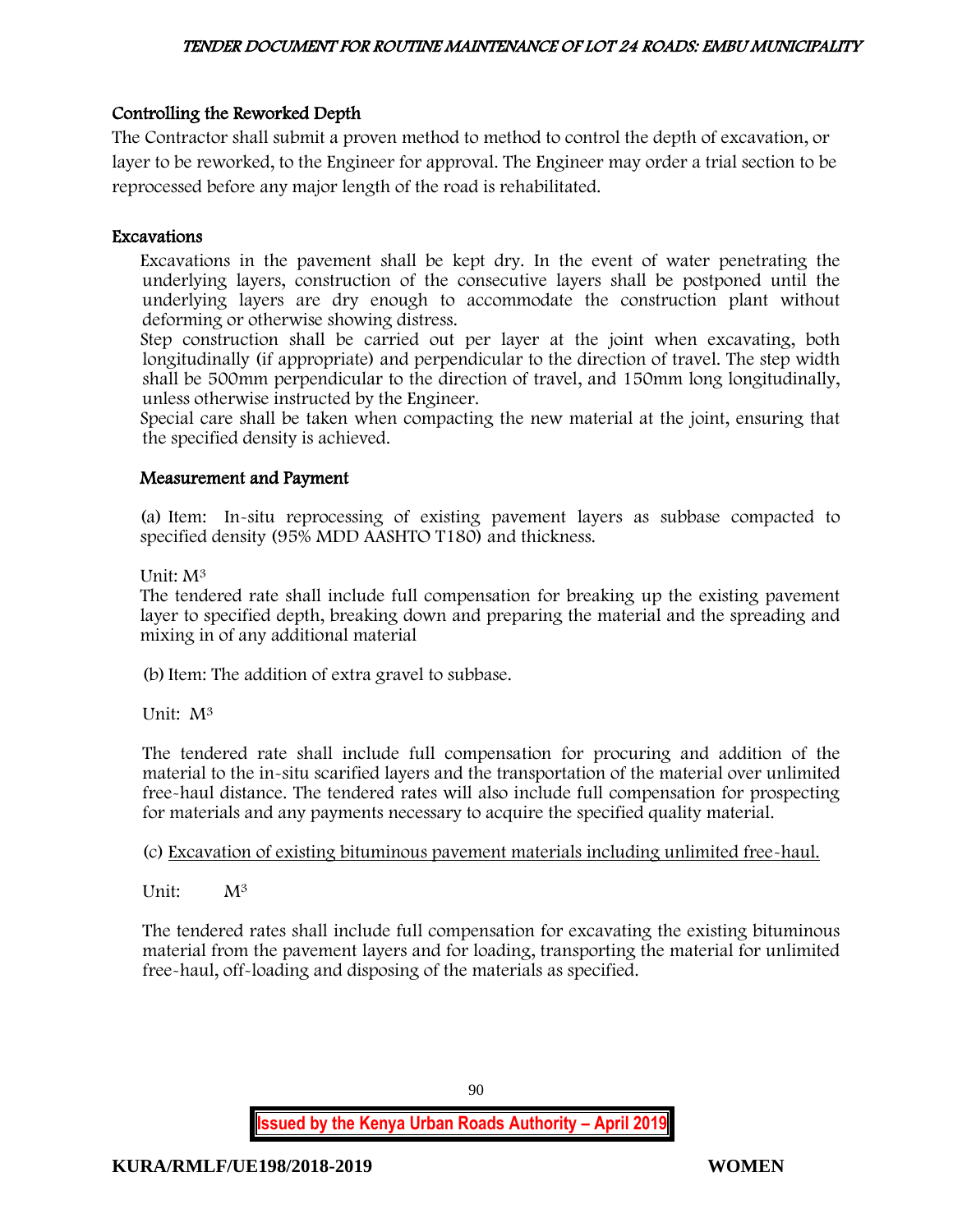(d) Excavation of the existing pavement

Unit:  $M^3$ 

The tendered rate shall include full compensation for excavating the existing material from the pavement layers and for loading, transporting the material for unlimited free-haul distance, off-loading and disposing of the material as specified.

Payment will only be made for breaking up and excavating existing pavement layers to the specified depth if the material is to be removed to spoil.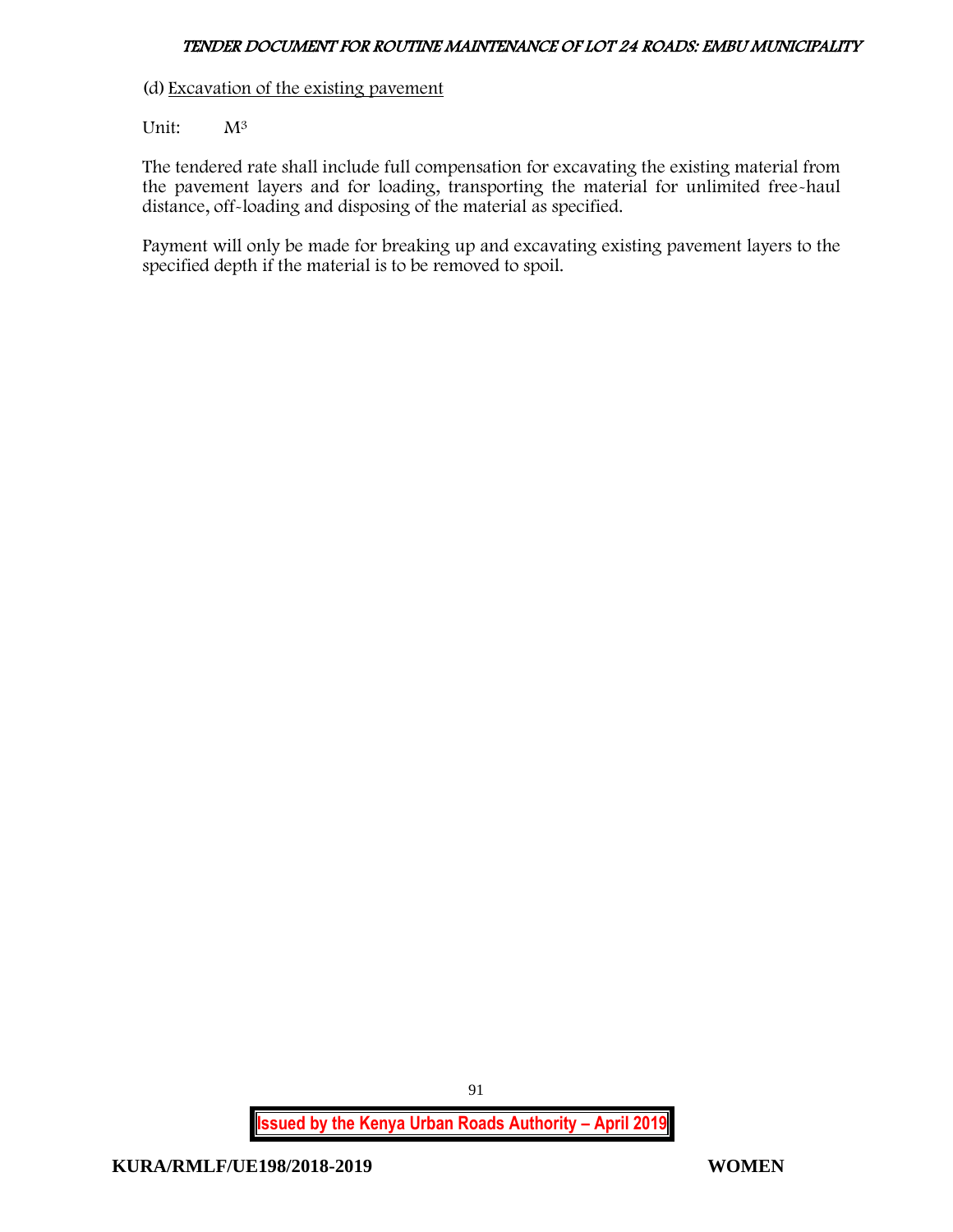## SECTION 15 - BITUMINOUS SURFACE TREATMENTS

## 1501B PREPARATION OF SURFACE

In addition to requirements of Clause 1503B of the Standard Specifications, the contractor shall prepare and Repair Cracks, Edges, Potholes and Other Failures as follows: -

## a) Cracks 3.0mm or less in width

The entire crack area shall be cleaned by brushing with a wire brush and then blowing with a compressed air jet and the crack sealed with 80/100 cutback bitumen using a pouring pot or pressure lance and hand squeegee. The surface shall then de dusted with sand or crushed dust.

## b) Cracks greater than 3.0mm in width

Before these cracks are filled a steel wire brush or router shall be used to clean them and then a compressed air jet shall be used to clean and remove any foreign or lose material in the crack until the entire crack area is clean.

When the crack and surrounding area have been thoroughly cleaned, dry sand shall be forced into the crack until it is sealed in the manner specified for cracks less than 3.0mm width.

## c) Potholes, edges and other repair areas

Where instructed, the Contractor shall prepare areas for the repair of potholes, road edges and other repair areas by excavating off unsuitable or failed material and debris, trimming off excavated edges, cleaning and compacting the resulting surfaces and applying MC 30 or MC 70 cut-back bitumen prime coat at a rate of  $0.8-1.2$  litres/ $m^2$ , all as directed by the Engineer. Measurement and payment shall be made under the relevant item of Bill No 15. Where the surface repair on potholes and edges are to be carried out, Asphalt Concrete Type I (0/14gradation) shall be used. Bituminous material for repair of failures and other repair areas shall be paid for under the relevant item of Bill No 16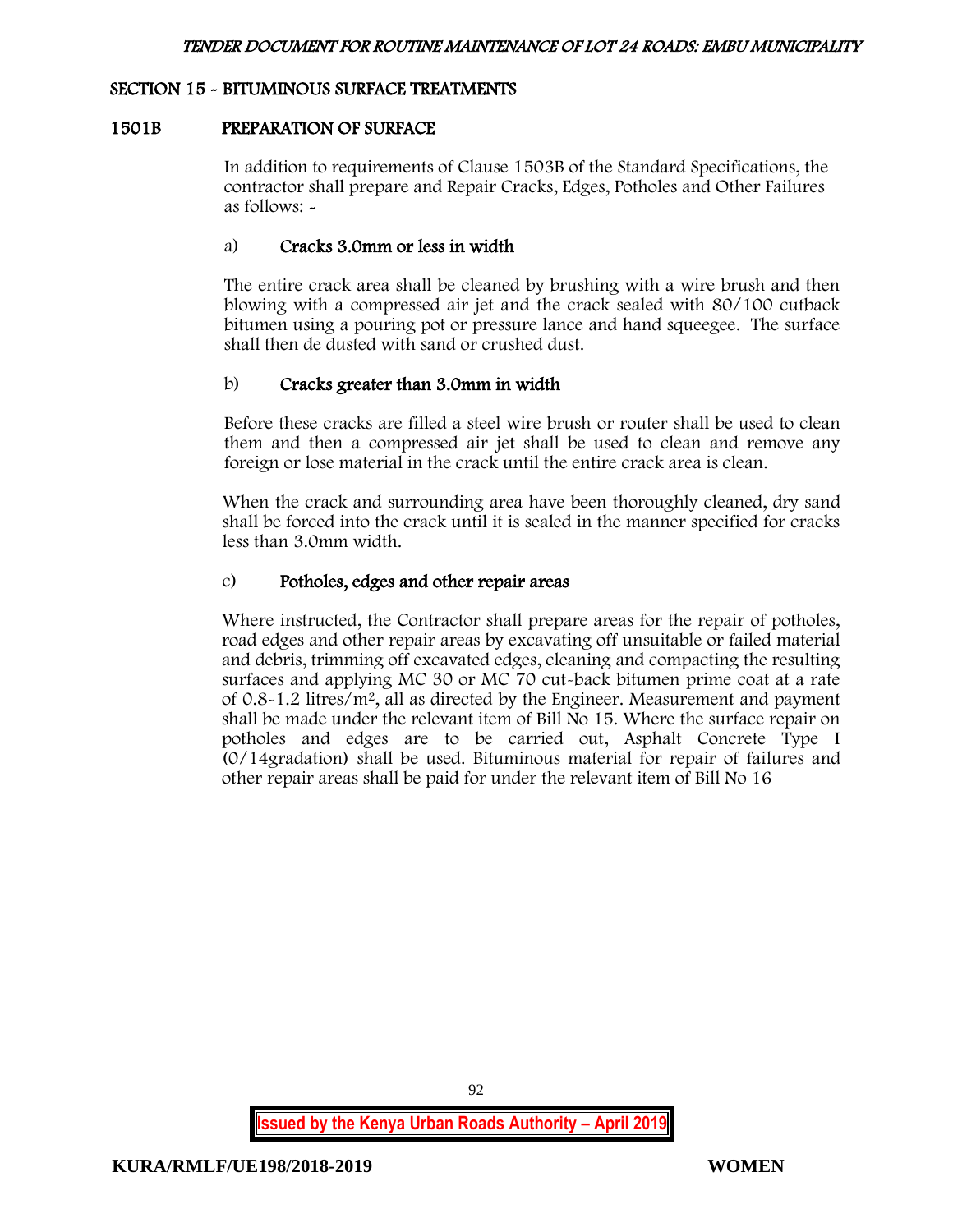# PART B - PRIME COAT

## 1502B MATERIALS FOR PRIME COAT AND TACK COAT.

For prime coat, the binder shall be a medium-curing cutback MC 70 unless otherwise directed by the Engineer.

The rate of spray of bituminous prime coat refers to the gross volume of the cutback bitumen, that is to say the volume of the bitumen plus dilatants.

Prime coat shall be applied to gravel areas that are to receive bituminous mixes as directed by the Engineer.

The tack coat shall consist of bitumen emulsion KI-60 unless otherwise directed by the Engineer.

The rates of spray of the binder shall be as instructed by the Engineer and shall generally be within the range 0.8-1.2 litres/square metre.

## 1511C MEASUREMENT AND PAYMENT

(a) Seal coat

Seal coats shall be measured by the litre, for each type of bituminous binder for each seal coat, calculated as the product of the area in square metres sprayed and the rate of application in litres/square metres, corrected to  $15.6 \degree$  C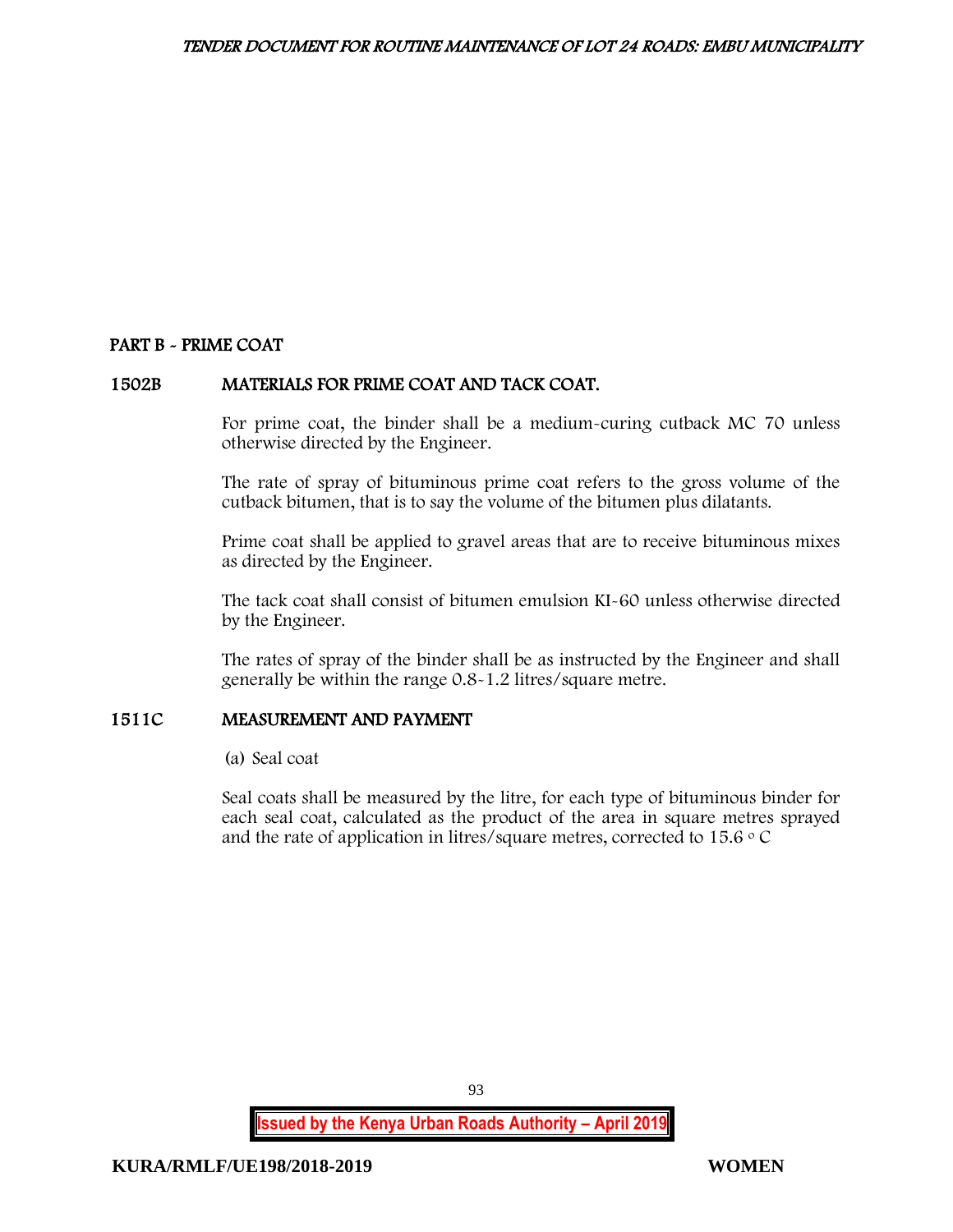# SECTION 16 - BITUMINOUS MIX BASES, BINDER COURSES AND WEARING COURSES

This section covers different types of bituminous mixes for base and surface (wearing and binder courses) and is divided into the following parts: -

Part A General

Part B Asphalt Concrete for carriageway

## PART A – GENERAL

## 1601A SCOPE OF PART A

Part A comprises all the general requirements for bituminous mixes, which apply to Part B as well.

## 1602A REQUIREMENTS FROM OTHER SECTIONS

The following sections of this Specification apply to Part B of this section and shall be read in conjunction therewith:-

| Section 2  | Materials and Testing of Materials                 |
|------------|----------------------------------------------------|
| Section 3  | Setting Out and Tolerances                         |
| Section 6  | Quarries, Borrow Pits, Stockpile and Spoil Areas   |
| Section 15 | Bituminous Surface Treatments and Surface Dressing |
|            |                                                    |

# 1603A CONSTRUCTION PLANT

#### (a) General

The Contractor shall submit to the Engineer in accordance with Section 1 of its Specification, full details of the construction plant he proposes to use and the procedures he proposes to adopt for carrying out the permanent Works.

The Engineer shall have access at all times to construction plant for the purposes of inspection. The Contractor shall carry out regular calibration checks in the presence of the Engineer and shall correct forthwith any faults that are found.

All construction plant used in the mixing, laying and compacting of bituminous mixes shall be of adequate rated capacity, in good working condition, and shall be acceptable to the Engineer. Obsolete or worn-out plant will not be allowed on the work.

## (b) Mixing Plant

Bituminous materials shall be mixed in a plant complying with ASTM Designation D995 and shall be located on the Site unless otherwise agreed by the Engineer. It shall be equipped with at least three bins for the storage of heated aggregates and a separate bin for filler. All bins shall be covered to prevent the ingress of moisture.

94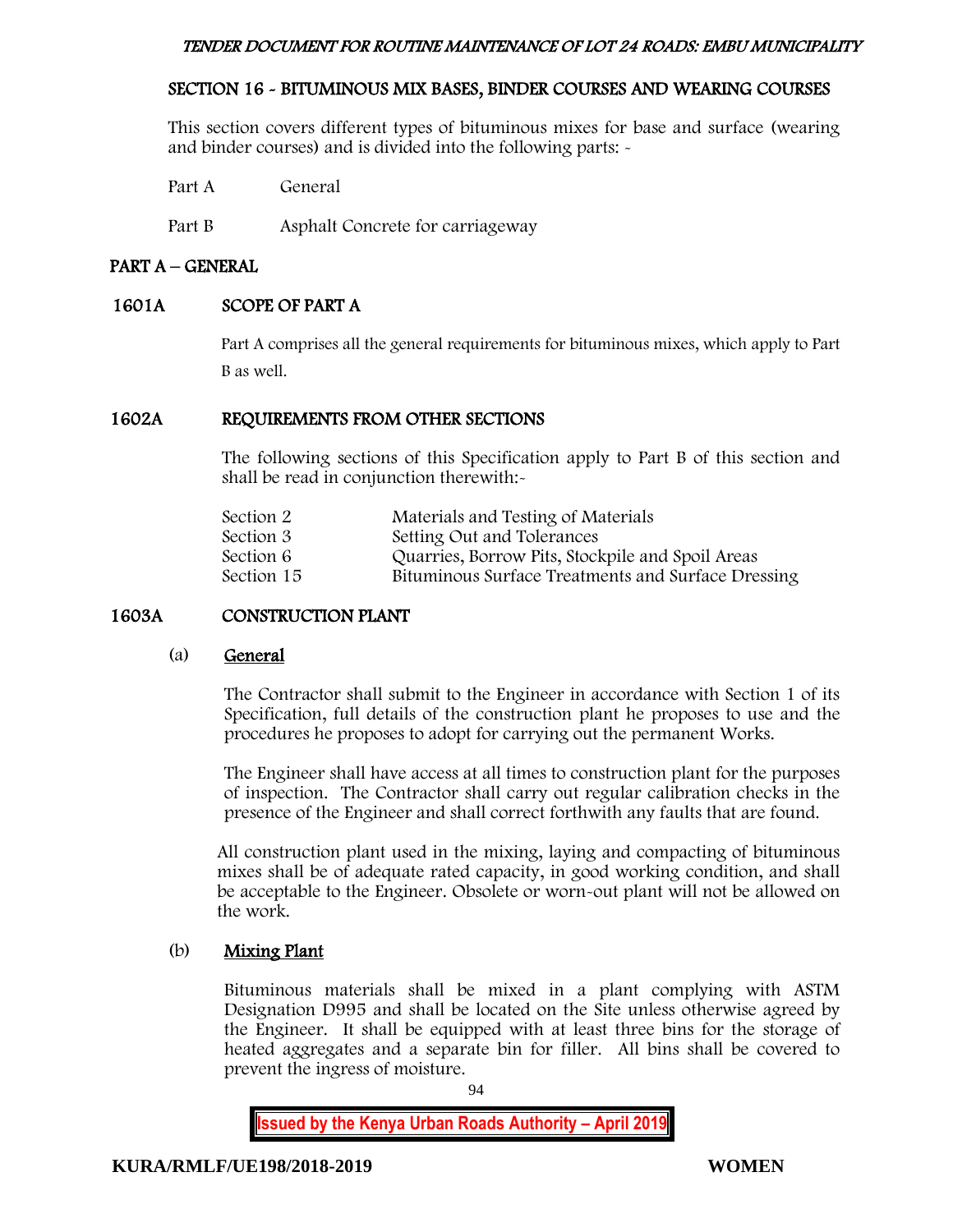The plant may be either the batch-mix type or the continuous-mix type and shall be capable of regulating the composition of the mixture to within the tolerances specified in Clause 1614A of this Specification.

The bitumen tank shall be capable of maintaining its contents at the specified temperature within a tolerance of  $5^{\circ}$ C and a fixed thermometer easily read from outside the tank. Any bitumen that has been heated above  $180^{\circ}$ C or has suffered carbonisation from prolonged heating shall be removed from the plant and disposed of.

# (c) Laying Plant

Bituminous materials shall be laid by a self-propelled spreader finisher equipped with a hopper, delivery augers and a heated adjustable vibrating screed. It shall be capable of laying bituminous materials with no segregation, dragging, burning or other defects and within the specified level and surface regularity tolerance. Delivery augers shall terminate not more than 200mm from the edge plates.

# (d) Compaction Plant

The Contractor shall provide sufficient rollers of adequate size and weight to achieve the specified compaction. Prior to commencing the laying of bituminous mixes in the permanent Works the Contractor shall carry out site trials in accordance with Section 2 of this Specification to demonstrate the adequacy of his plant and to determine the optimum method of use and sequence of operation of the rollers.

It is important to achieve as high a density as possible at the time of construction and it is expected that vibrating rollers will be required to produce the best results. However, it is essential that thorough pre-construction trials are carried out to ensure that:-

- (a) The roller is set up to have the optimum amplitude and frequency of vibration for the particular material being laid
- (b) That the roller does not cause breakdown of the aggregate particles.
- (b) That the optimum compaction temperatures are established which allow compaction without causing ripple effects or other distortions of the surfacing.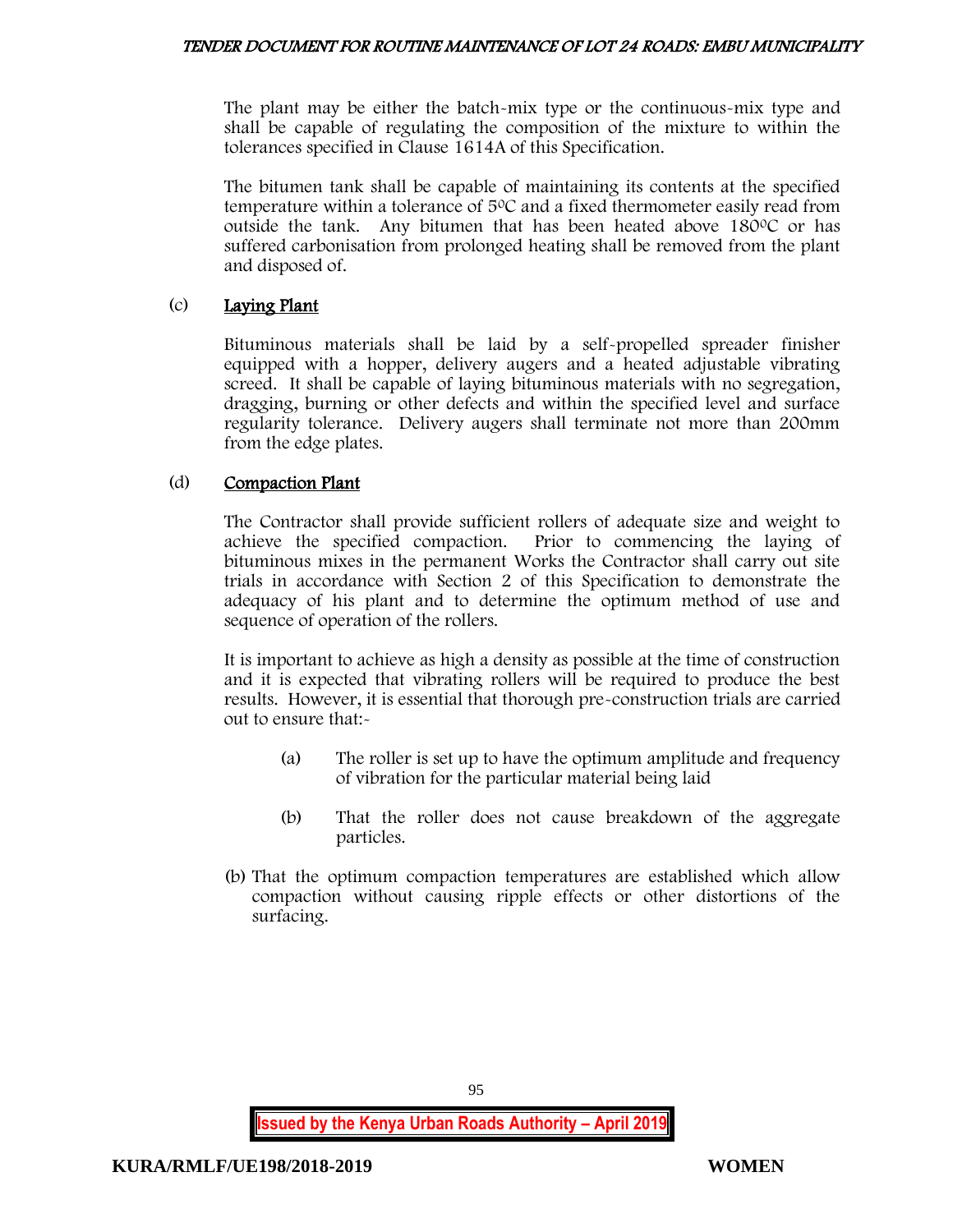## 1604A PREPARATION OF SURFACE

Immediately before placing the bituminous mix in the pavement, the existing surface shall be cleaned of all material and foreign matter with mechanical brooms or by other approved methods. The debris shall be deposited well clear of the surface to be covered.

Any defect of the surface shall be made good and no bituminous mix shall be laid until the Engineer has approved the surface.

A tack coat shall be applied in accordance with Section 15 of this Specification. If the Engineer considers a tack coat is required prior to laying the bituminous mix or between layers of the bituminous mix, due solely to the

Contractor's method of working, then such tack coat shall be at the Contractor's expense.

#### 1605A DESIGN AND WORKING MIXES

At least two months prior to commencing work using a bituminous mix, the Contractor shall, having demonstrated that he can produce aggregates meeting the grading requirements of the Specification, submit samples of each constituent of the mix to the Engineer. The Engineer will then carry out laboratory tests in order to decide upon the proportion of each constituent of the initial design mix or mixes to be used for site trials to be carried out in accordance with Clause 1606A of this Specification.

Should the Engineer conclude from the site trials that the mix proportion or aggregate grading are to be changed, the Contractor shall submit further samples of the constituents and carry out further site trials all as directed by the Engineer.

The Engineer may instruct the alteration of the composition of the -75 micron fraction of the aggregates by the addition or substitution of mineral filler. The Engineer may also instruct the alteration of all or part of the -6.3mm fraction of the aggregates by the addition or substitution of natural sand.

The Contractor shall make the necessary adjustments to his plant to enable the revised mix to be produced.

Following laboratory and site trials the Engineer will determine the proportions of the working mix and the Contractor shall maintain this composition within the tolerances given in Clause 1614A.

Should any changes occur in the nature or source of the constituent materials, the Contractor shall advise the Engineer accordingly. The procedure set out above shall be followed in establishing the new mix design.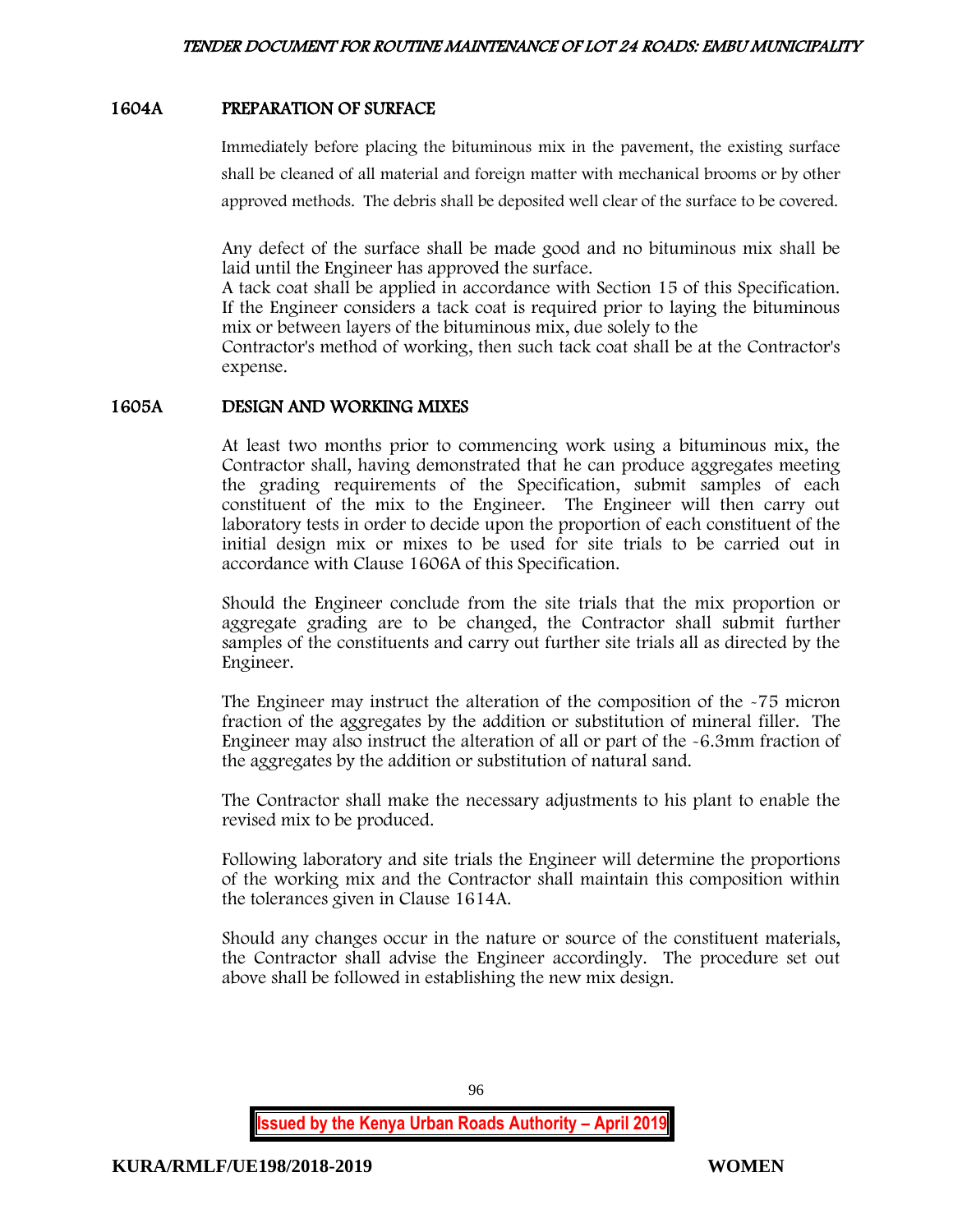## 1606A SITE TRIALS

Full scale laying and compaction site trials shall be carried out by the Contractor on all asphalt pavement materials proposed for the Works using the construction plant and methods proposed by the Contractor for constructing the Works. The trials shall be carried out with the agreement, and in the presence of the Engineer, at a location approved by the Engineer.

The trials shall be carried out to: -

- a) Test materials, designed in the laboratory, so that a workable mix that satisfies the specification requirements can be selected.
- b) To enable the Contractor to demonstrate the suitability of his mixing and compaction equipment to provide and compact the material to the specified density and to confirm that the other specified requirements of the completed asphalt pavement layer can be achieved.

Each trial area shall be at least 100 metres long and to the full construction width and depth for the material. It may form part of the Works provided it complies with this Specification. Any areas that do not comply with this Specification shall be removed.

The Contractor shall allow in his programme for conducting site trials and for carrying out the appropriate tests on them. The trial on any pavement layer shall be undertaken at least 21 days ahead of the Contractor proposing to commence full-scale work on that layer.

The Contractor shall compact each section of trial over the range of compactive effort the Contractor is proposing and the following data shall be recorded for each level of compactive effort at each site trial: -

- i. The composition and grading of the material including the bitumen content and type and grade of bitumen used.
- ii. The moisture content of aggregate in the asphalt plant hot bins.
- iii. The temperature of the bitumen and aggregate immediately prior to entering the mixer, the temperature of the mix on discharge from the mixer and the temperature of the mix on commencement of laying, on commencement of compaction and on completion of compaction. The temperature of the mixture is to be measured in accordance with BS 598, Part 3, Appendix A.
- iv. The type, size, mass, width of roll, number of wheels, wheel load, tyre pressures, frequency of vibration and the number of passes of the compaction equipment, as appropriate for the type of roller.
- v. The target voids and other target properties of the mix together with the results of the laboratory tests on the mix.
- vi. The density and voids achieved.
- vii. The compacted thickness of the layer.
- viii. Any other relevant information as directed by the Engineer.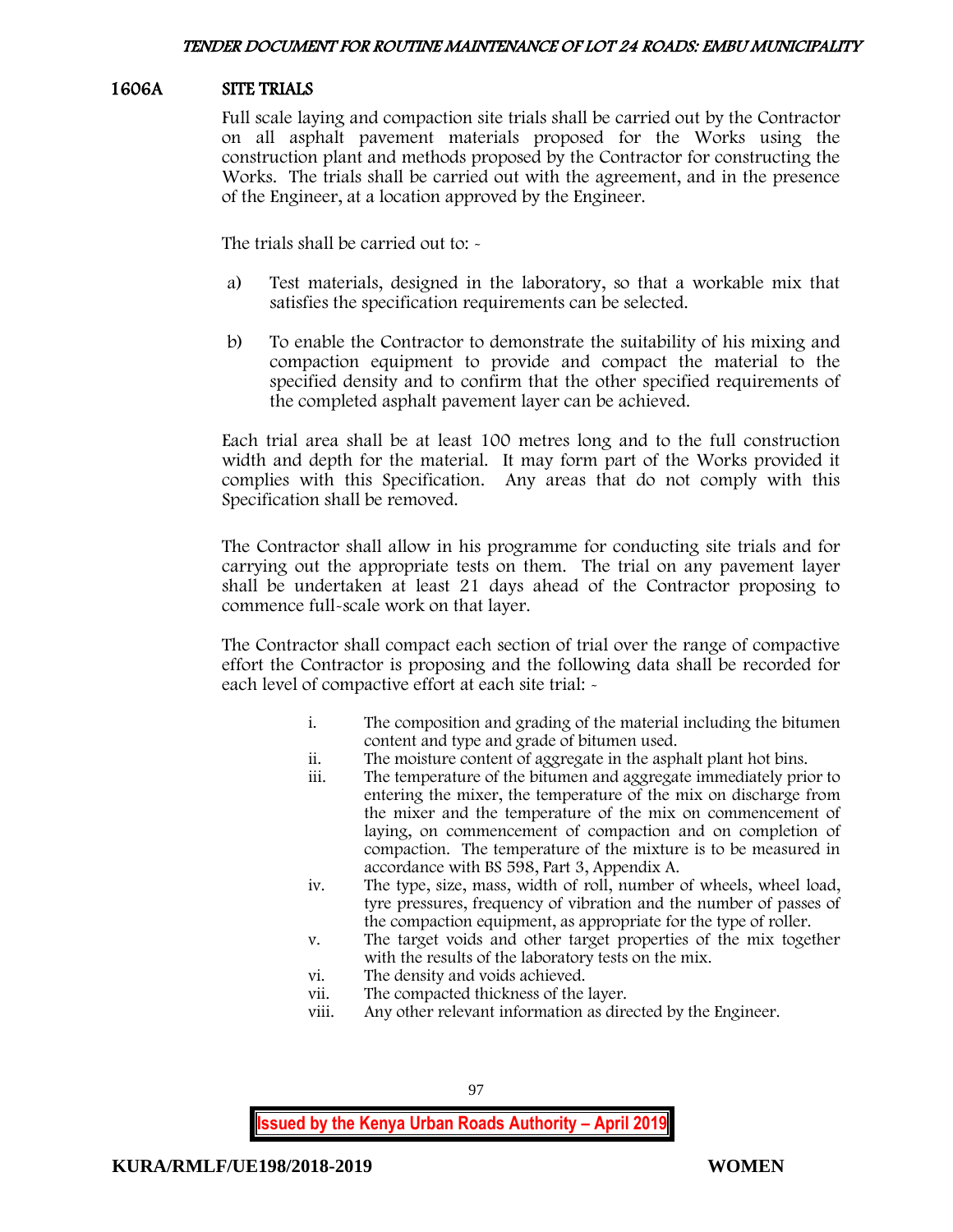At least eight sets of tests shall be made by the Contractor and the Engineer on each 100 metres of trial for each level of compactive effort and provided all eight sets of results over

the range of compactive effort proposed by the Contractor meet the specified requirements for the material then the site trial shall be deemed successful. The above data recorded in the trial shall become the agreed basis on which the particular material shall be provided and processed to achieve the specified requirements.

## 1607A MIXING OF AGGREGATES AND BITUMEN

The bitumen shall be heated so that it can be distributed uniformly and care shall be taken not to overheat it. The temperature shall never exceed  $170^{\circ}$ C for 80/100-penetration grade bitumen.

The aggregates shall be dried and heated so that they are mixed at the following temperatures: -

125-165<sup>0</sup>C when 80/100 bitumen is used

The dried aggregates shall be combined in the mixer in the amount of each fraction instructed by the Engineer and the bitumen shall then be introduced into the mixer in the amount specified. The materials shall then be mixed until a complete and uniform coating of the aggregate is obtained.

The mixing time shall be the shortest required to obtain a uniform mix and thorough coating. The wet mixing time shall be determined by the Contractor and agreed by the Engineer for each plant and for each type of aggregate used. It shall normally not exceed 60 seconds.

## 1608A TRANSPORTING THE MIXTURE

The bituminous mix shall be kept free of contamination and segregation during transportation. Each load shall be covered with canvas or similar covering to protect it from the weather and dust.

## 1609A LAYING THE MIXTURE

Immediately after the surface has been prepared and approved, the mixture shall be spread to line and level by the laying plant without segregation and dragging.

The mixture shall be placed in widths of one traffic lane at a time, unless otherwise agreed by the Engineer. The compacted thickness of any layer shall be at least 2.5 times the maximum size of the aggregate for wearing course and at least 2 times for binder course. The minimum thickness shall be 25mm.

Only on areas where irregularities or unavoidable obstacles make the use of mechanical laying impracticable, may the mixture be spread and compacted by hand.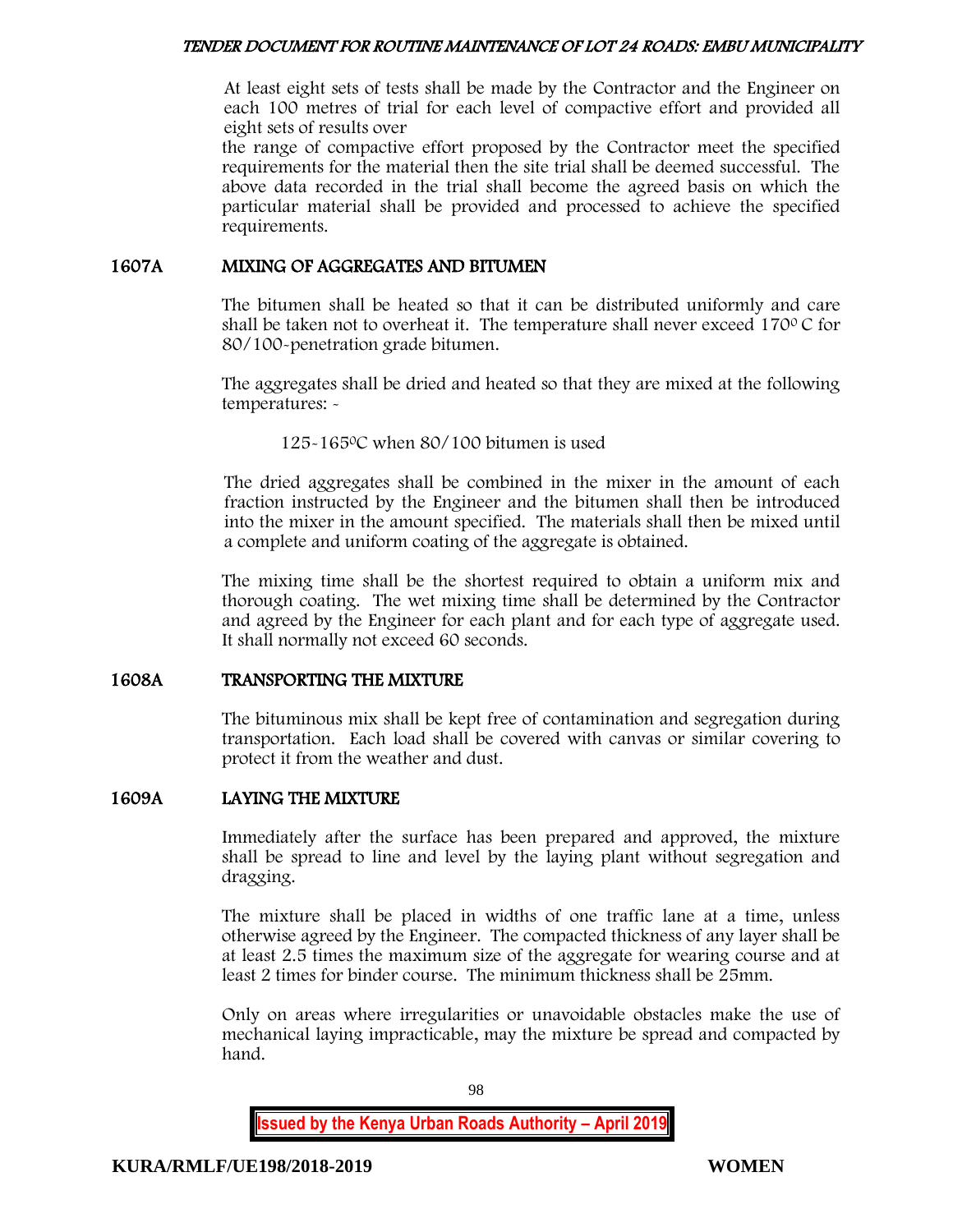## 1610A COMPACTION

Immediately after the bituminous mixture has been spread, it shall be thoroughly and uniformly compacted by rolling.

The layer shall be rolled when the mixture is in such a condition that rolling does not cause undue displacement or shoving.

The number, weight and type of rollers furnished shall be sufficient to obtain the required compaction while the mixture is in a workable condition. The sequence of rolling operations shall be as agreed with the Engineer and proved during site trials. Initial rolling

with steel tandem or three-wheeled roller shall follow the laying plant as closely as possible. The rollers shall be operated with the drive roll nearest the laying plant, at a slow and uniform speed (not exceeding 5 Km/Hr).

Rolling shall normally commence from the outer edge and proceed longitudinally parallel to the centreline, each trip overlapping one half of the roller width. On super elevated curves, rolling shall begin at the low side and progress to the high side. Where laying is carried out in lanes care must be taken to prevent water entrapment.

Intermediate rolling with a pneumatic-tyred or vibratory roller shall follow immediately. Final rolling with a steel-wheeled roller shall be used to eliminate marks from previous rolling.

To prevent adhesion of the mixture to the rollers, the wheels shall be kept lightly moistened with water.

In areas too small for the roller, a vibrating plate compactor or a hand tamper shall be used to achieve the specified compaction.

## 1611A FINISHING, JOINTS AND EDGES

Any mixture that becomes loose and broken, mixed with dirt or foreign matter or is in any way defective, shall be removed and replaced with fresh hot mixture, which shall be compacted to conform to the surrounding area.

Spreading of the mixture shall be as continuous as possible. Transverse joints shall be formed by cutting neatly in a straight line across the previous run to expose the full depth of the course. The vertical face so formed shall be painted lightly with hot 80/100 penetration grade bitumen just before the additional mixture is placed against it.

Longitudinal joints shall be rolled directly behind the paving operation. The first lane shall be placed true to line and level and have an approximately vertical face. The mixture placed in the abutting lane shall then be tightly crowded against the face of the previously placed lane. The paver shall be positioned to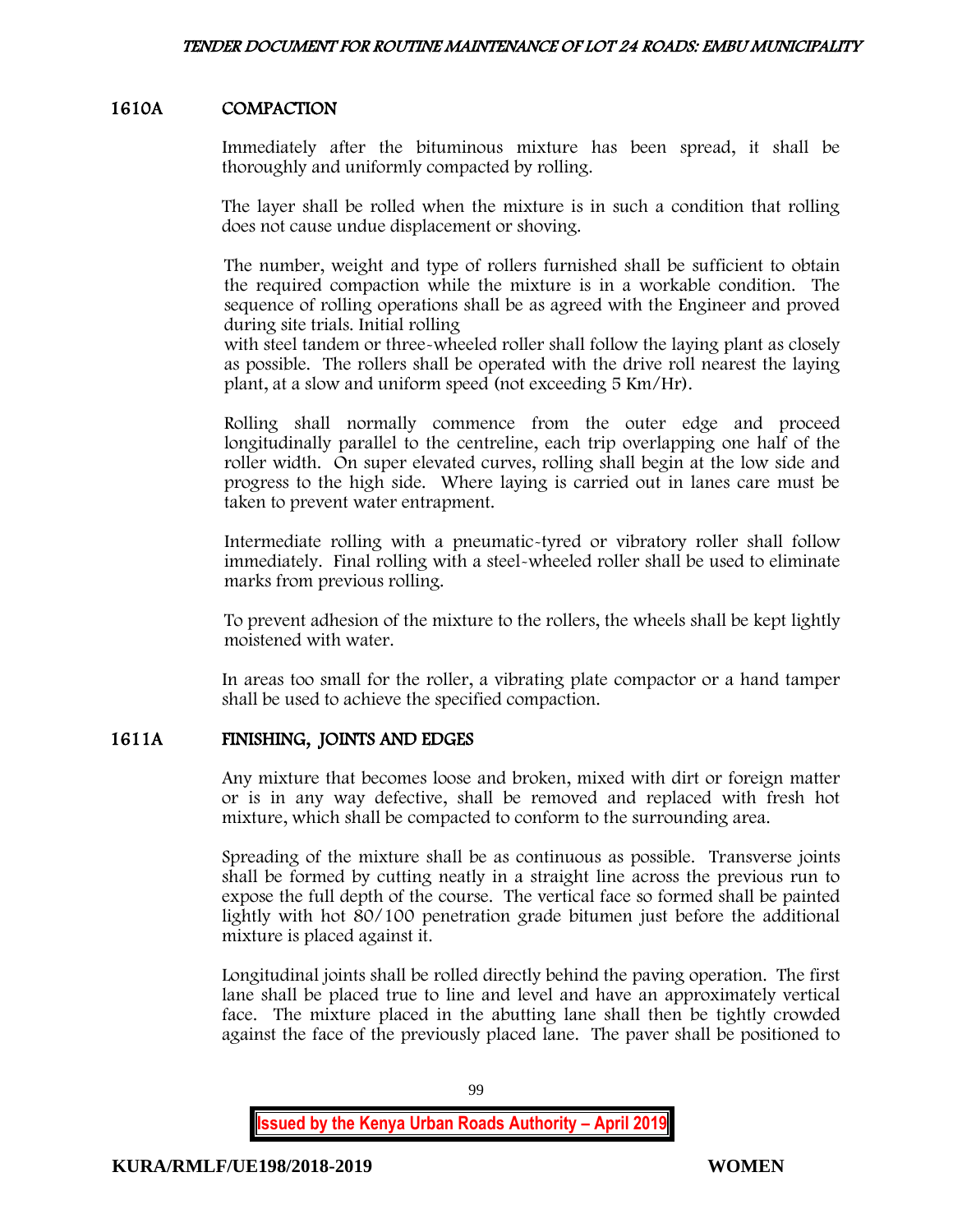spread material overlapping the joint face by 20-30mm. Before rolling, the excess mixture shall be raked off and discarded.

When the abutting lane is not placed in the same day, or the joint is destroyed by traffic, the edge of the lane shall be cut back as necessary, trimmed to line and painted lightly with hot 80/100 penetration grade bitumen just before the abutting lane is placed.

Any fresh mixture spread accidentally on the existing work at a joint shall be carefully removed by brooming it back on to uncompacted work, so as to avoid formation of irregularities at the joint. The finish at joints shall comply with the surface requirements and shall present the same uniformity of finish, texture and density as other sections of the work.

The edges of the course shall be rolled concurrently with or immediately after the longitudinal joint. In rolling the edges, roller wheels shall extend 50 to 100mm beyond the edge.

## 1612A SAMPLING AND TESTING OF BITUMINOUS MIXTURES

The sampling of bituminous mixtures shall be carried out in accordance with AASHTO T168 (ASTM Designation D979).

## 1613A QUALITY CONTROL TESTING

During mixing and laying of bituminous mixtures, control tests on the constituents and on the mixed material shall be carried out in accordance with Clause 1612A and Section 2 of this Specification.

If the results of any tests show that any of the constituent materials fail to comply with this Specification, the Contractor shall carry out whatever changes may be necessary to the materials or the source of supply to ensure compliance.

If the results of more than one test in ten on the mixed material show that the material fails to comply with this Specification, laying shall forthwith cease until the reason for the failure has been found and corrected. The Contractor shall remove any faulty material laid and replace it with material complying with this Specification all at his own expense.

## 1614A TOLERANCES

Surfacing courses and base shall be constructed within the geometric tolerances specified in Section 3 of this Specification.

The Contractor shall maintain the composition of the mixture as determined from the laboratory and site trials within the following tolerances, per single test: -

Bitumen Content 0.3% (by total weight of total mix)

Passing 10mm sieve 6% (by total weight of dry aggregate

100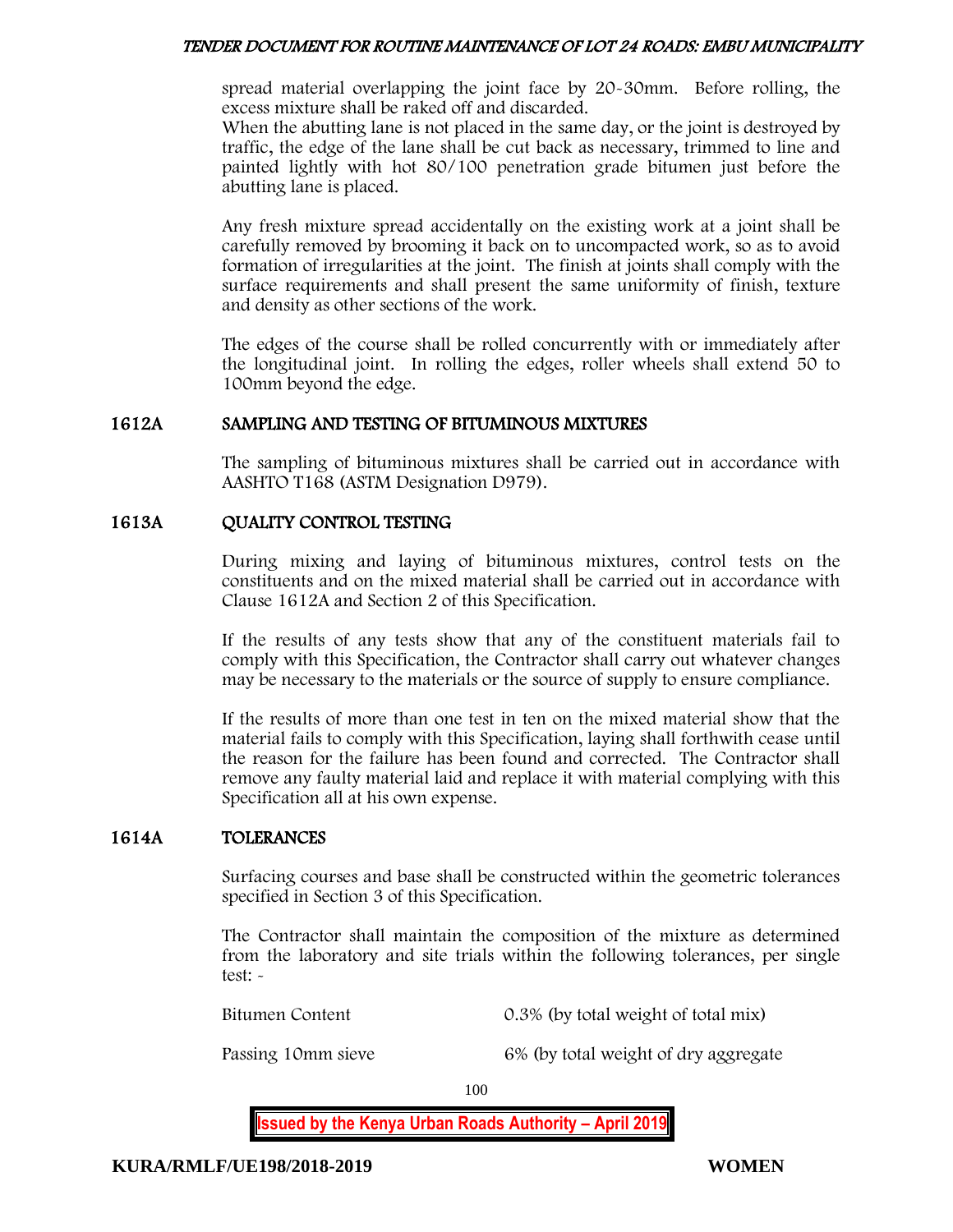| and larger sieves       | including mineral filler)                                         |
|-------------------------|-------------------------------------------------------------------|
| Passing sieves between  | 4% (by total weight of dry aggregate                              |
| 10mm and 1.0mm sieves   | including mineral filler)                                         |
| Passing sieves between  | 3% (by total weight of dry aggregate                              |
| 1.0mm and 0.075mm sieve | including mineral filler)                                         |
| Passing 0.075mm sieve   | 2% (by total weight of dry aggregate<br>including mineral filler) |

The average amount of bitumen in any length of any layer, calculated as the product of the bitumen contents obtained from single tests and the weight of mixture represented by each test, shall not be less than the amount ordered.

The average amount of bitumen for each day's production calculated from the checked weights of mixes shall not be less than the amount ordered. The average amount of bitumen in any length of any layer, calculated as the

product of the bitumen contents obtained from single tests and the weight of mixture represented by each test, shall not be less than the amount ordered.

The average amount of bitumen for each day's production calculated from the checked weights of mixes shall not be less than the amount ordered.

The final average overall width of the upper surface of a bituminous mix layer measured at six equidistant points over a length of 100m shall be at least equal to the width specified. At no point shall the distance between the centreline of the road and the edge of the upper surface of a bituminous mix layer be narrower than that specified by more than 13mm.

# 1615A MEASUREMENT AND PAYMENT

No separate measurement and payment shall be made for complying with the requirements of Clauses 1601A to 1614A inclusive and the Contractor shall be deemed to have allowed in his rates in Parts B and C of Section 16 of this Specification for the costs of complying with the requirements of Part A of Section 16 of this Specification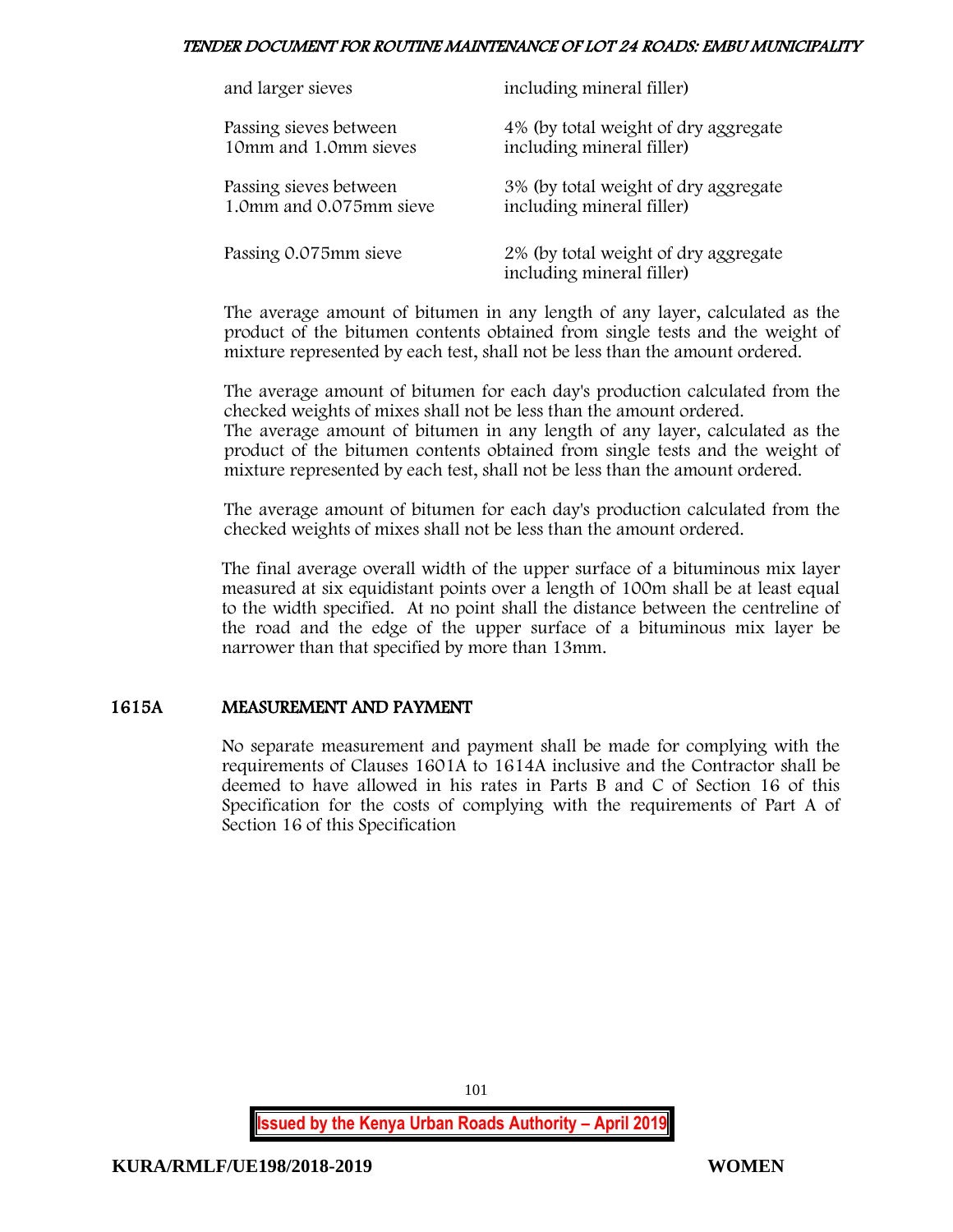## PART B - ASPHALT CONCRETE FOR SURFACING

#### 1601B DEFINITION

Asphalt concrete means a thoroughly controlled, hot-mixed, hot-laid, plant mixture of well-graded dried aggregate and penetration grade bitumen, which, when compacted forms a dense material.

A distinction is drawn between asphalt concrete Type I (High Stability) and asphalt concrete Type II (Flexible). The asphalt concrete type to be used will be Type I.

#### 1602B MATERIALS FOR ASPHALT CONCRETE TYPE 1

#### a) Type of bituminous material

The type of material to be used on severe sites will be of the continuously graded type similar to Asphaltic Concrete or Close Graded Macadam. It is essential that these materials are sealed with a single or double surface dressing or a Cape seal.

### b) Penetration Grade Bitumen

Bitumen shall be 80/100 penetration grade since material is being laid at an altitude of more than 2,500m.

## c) Aggregate

Coarse aggregate (retained on a 6.3mm sieve) shall consist of crushed stone free from clay, silt, organic matter and other deleterious substances. The aggregate class will be specified in the Special Specification and it shall comply with the requirements given in Table 16B-1(b). The grading for 0/20 mm for carriageway and 0/14mm for shoulders for binder course is as specified below:

| <b>Sieve size</b> | 0/20       | 0/14       |
|-------------------|------------|------------|
| 28                | 100        |            |
| 20                | $90 - 100$ | 100        |
| 14                | 75-95      | $90 - 100$ |
| 10                | 60-82      | 70-90      |
| 6.3               | $47 - 68$  | $52 - 75$  |
| 4                 | $37 - 57$  | $40 - 60$  |
| 2                 | $25 - 43$  | $30 - 45$  |
|                   | $18 - 32$  | $20 - 35$  |
| 0.425             | $11 - 22$  | $12 - 24$  |
| 0.300             | $9 - 17$   | $10 - 20$  |
| 0.150             | $5 - 12$   | $6 - 14$   |
| 0.075             | $3 - 7$    | $4 - 8$    |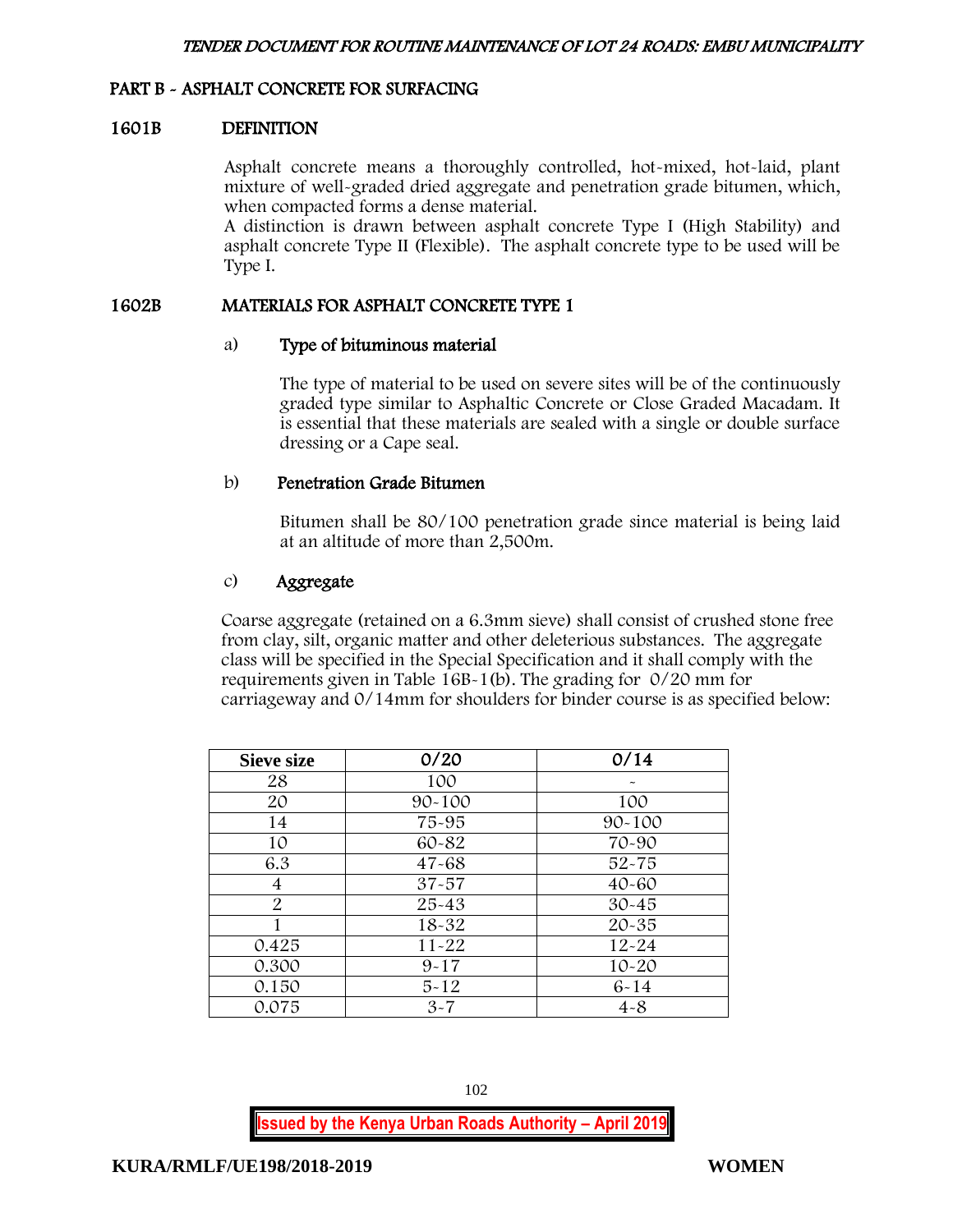# TABLE 16B-1(b) - REQUIREMENTS FOR COARSE AGGREGATE

| Coarse Aggregate<br>(Retained on a 6.3mm Sieve) |                      |
|-------------------------------------------------|----------------------|
| <b>Test</b>                                     | Maximum Value        |
| LAA<br><b>ACV</b><br>SSS<br>FI                  | 30<br>25<br>12<br>25 |

Fine aggregate (passing a 6.3mm sieve) shall be free from clay, silt, organic and other deleterious matter and shall be non-plastic. Unless otherwise specified in the Special Specification it shall consist of entirely crushed rock produced from stone having a Los Angeles Abrasion of not more than 40. The Sand Equivalent of the fine aggregate shall not be less than 40 and the SSS not more than 12.

# b) Mineral Filler

Mineral Filler shall consist of ordinary Portland Cement 42.5 Grade

# 1603B GRADING REQUIREMENTS

The grading of the mixture of coarse and fine aggregate shall be within and approximately parallel to the grading envelopes given in Table 16B-1(b), for 0/14mm as specified for binder course, as described below.

# GRADING REQUIREMENTS

To arrive at a suitable design it is necessary to investigate a number of gradings so that a workable mix, which also retains a minimum of 3 % voids at refusal density, is identified.

The largest particle size used should not be more than 25mm so that the requirements of the Marshall test method can be complied with.

Although the complete range of nominal maximum particle sizes is shown in the Tables, the total thickness of material laid should not be more than 75mm.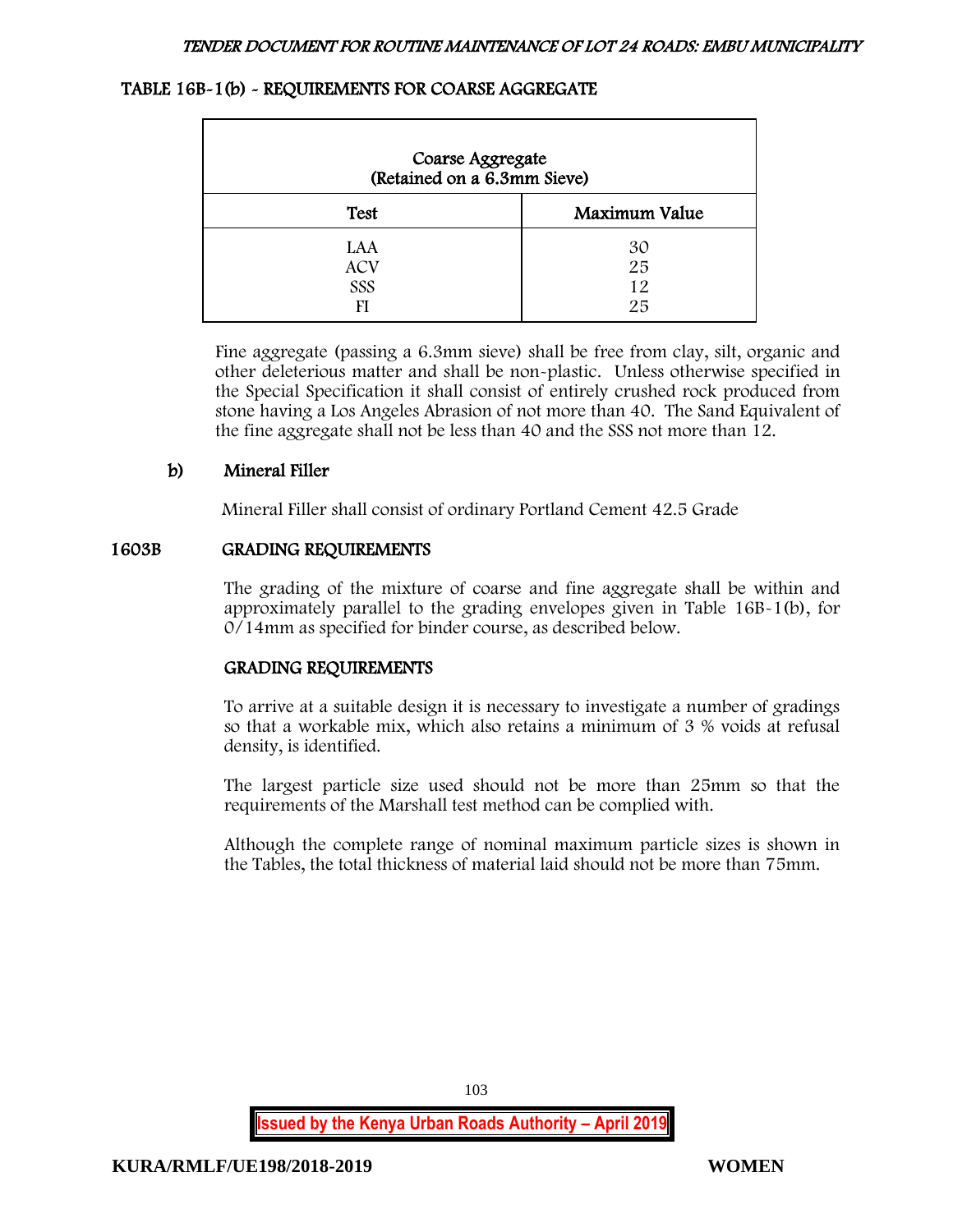### 1604B REQUIREMENTS FOR ASPHALT CONCRETE TYPE 1

The mixture shall comply with the requirements given in Table 16B-2 as specified in the Specification. In addition, minimum Marshall Stability for 2 x 75 blows shall be 9 kN and maximum 18 kN and at compaction to refusal shall have 3% VIM.

The proportion, by weight of total mixture, of bitumen shall be  $5.0 - 6.5\%$  for  $O/14$  mm and  $4.5 - 6.5$  % for  $O/20$ mm. This shall be termed the nominal binder content. The binder content of the working mix will be instructed by the Engineer following laboratory and site trials.

In order to determine the suitability of a coarse aggregate source a Marshall test programme shall be carried out. It will be advantageous to use a crushed rock which is known from past experience to give good results in this test procedure. A grading conforming to the Type I Binder Course detailed in Table 16B-1(a) 0/20 of this Specification should be tested (but with 100% passing the 25mm sieve) and it shall meet the requirements of Table 16B-2 of this Specification.

Having established the suitability of the aggregate source several grading shall be tested in the laboratory, including that used for the Marshall test, to establish relationships between bitumen content and VIM at refusal density. For each mix, samples will be made up to a range of bitumen contents and compacted to refusal using a gyratory compactor and a vibratory hammer in accordance with the procedure described in BS 598 (Part 104 : 1989), with one revision.

It should first be confirmed that compaction on one face of the sample gives the same refusal density as when the same compaction cycle is applied to both faces of the same sample. The procedure, which gives the highest density, must be used.

From the bitumen content-VIM relationship it will be possible to identify a bitumen content which corresponds to a VIM of 3 - 7%. If it is considered that the workability of the mix may be difficult then compaction trials should be undertaken. It is advisable to establish two or more gradings for compaction trials.

The mixes identified for compaction trials should be manufactured to the laboratory design bitumen content and to two other bitumen contents of +0.5% and +1% additional bitumen. Cores will be cut to determine the density of the compacted material, having completed this the core will then be reheated to  $145+/-5\degree$  in the appropriate mould and compacted to refusal in the vibrating hammer test. To be acceptable the cores cut from the compaction trial must have a density equivalent to at least 95% of refusal density.

The compaction trials will identify a workable mix which can be made to a bitumen content which gives 3% VIM at refusal density.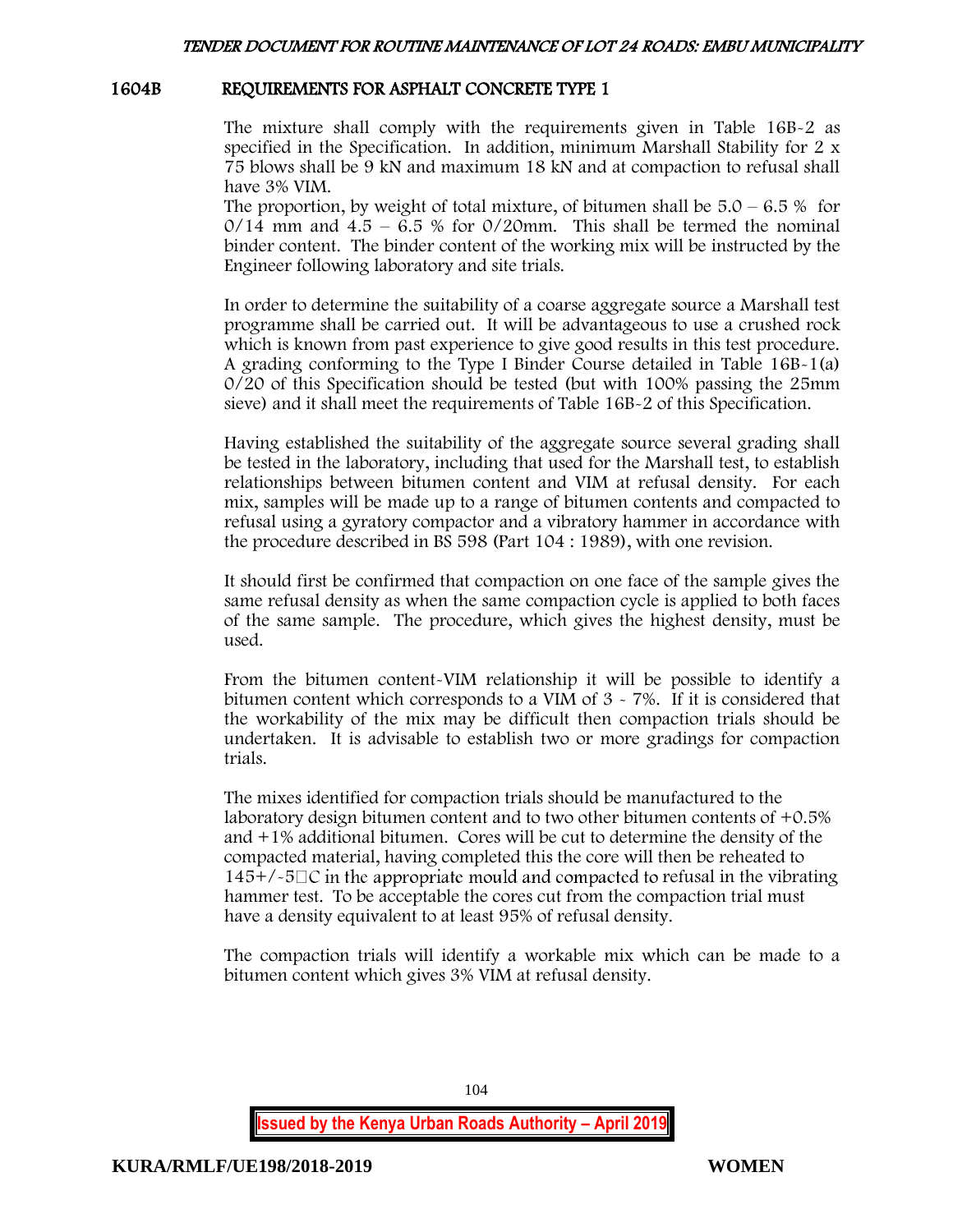## 1605B MIXING AND LAYING HEAVY DUTY ASPHALT

The temperature of the bitumen and aggregates when mixed shall be 110+/-  $3\Box C$  above the softening point (R&B) of the bitumen.

Compaction should commence as soon as the mix can support the roller without undue displacement of material and completed before the temperature of the mix falls below 90<sup>0</sup>C.

The minimum thickness of individual layers should be as follows:-

| a)            | For the 37.5mm mix    | 65mm |
|---------------|-----------------------|------|
| $\mathbf{b}$  | For the 25.0mm mix    | 60mm |
| $\mathcal{C}$ | For the 19.0mm mix    | 50mm |
| d)            | For the $12.5$ mm mix | 40mm |

#### 1606B COMPACTION

Rolling shall be continued until the voids measured in the completed layer are in accordance with the requirement for a minimum density of 98% of Marshall optimum, or, a minimum mean value of 95% of refusal density (no value less than 93%) as appropriate.

#### 1607B MEASUREMENT AND PAYMENT

a) Item : Asphalt Concrete

Unit : m<sup>3</sup> of Asphalt Concrete Used

Asphalt concrete shall be measured by the cubic metre compacted on the road calculated as the product of the length instructed to be laid an the compacted cross-sectional area shown on the Drawings or instructed by the Engineer.

The rate for asphalt concrete shall include for the cost of providing, transporting, laying and compacting the mix with the nominal binder content and complying with the requirements of Parts A and B of Section 16 of this Specification.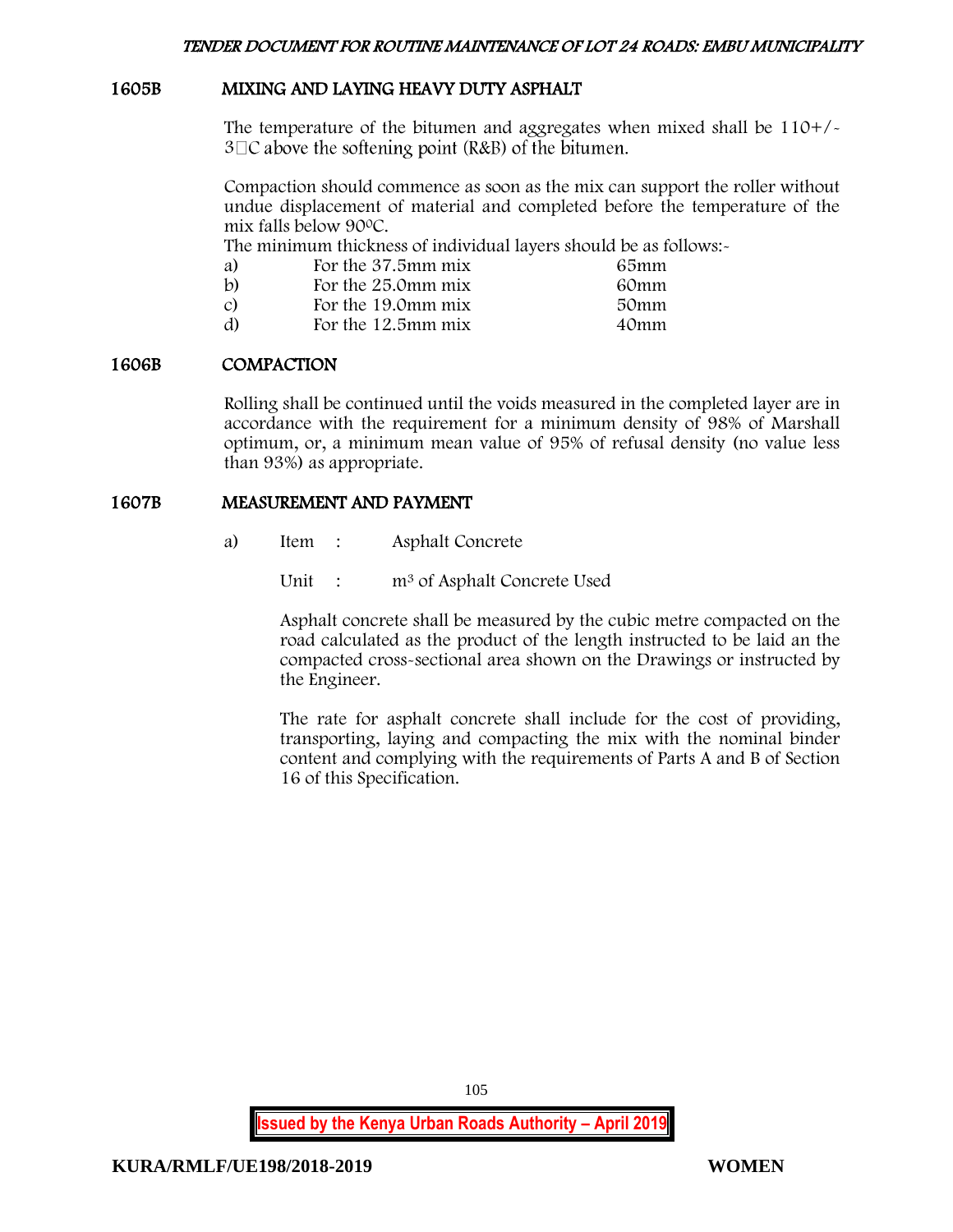#### SECTION 17 - CONCRETE WORKS

#### 1703 MATERIALS FOR CONCRETE

This work shall consist of placing selected approved material of 250mm minimum diameter on the foundation put after excavation to receive levelling concrete in accordance with these specifications and in conformity with the lines, grades and cross sections shown on the Drawings as directed by the Engineer.

#### (a) Materials

Selected rock: The selected rock builders to be placed for this work shall be hard, sound, durable quarry stones as approved by the Engineer. Samples of the stone to be used shall be submitted to and approved by the Engineer before any stone is placed.

The maximum size of the stone boulders shall be 300mm.

#### (b) Construction Method

After completion of the structural excavation the surface of the loose soil shall be levelled and compacted. Then the stone of the above sizes shall be placed in one layer of 250mm over the compacted bed where the bottom slab will rest. Coarse sand shall be spread to fill up the voids in the stone boulders, and compaction with vibratory compactors should be performed to make this layer dense whereon a concrete of levelling course shall be placed.

#### (c) Measurement and payment

Measurement for the bedding materials shall be made in cubic metres for the completed and accepted work, measured from the dimension shown on the Drawings, unless otherwise directed by the Engineer.

Payment for the bedding Materials for Levelling Concrete Works shall be full compensation for furnishing and placing all materials, all labour equipment, tools and all other items necessary for proper completion of the work in accordance with the Drawings and specifications and as directed by the Engineer.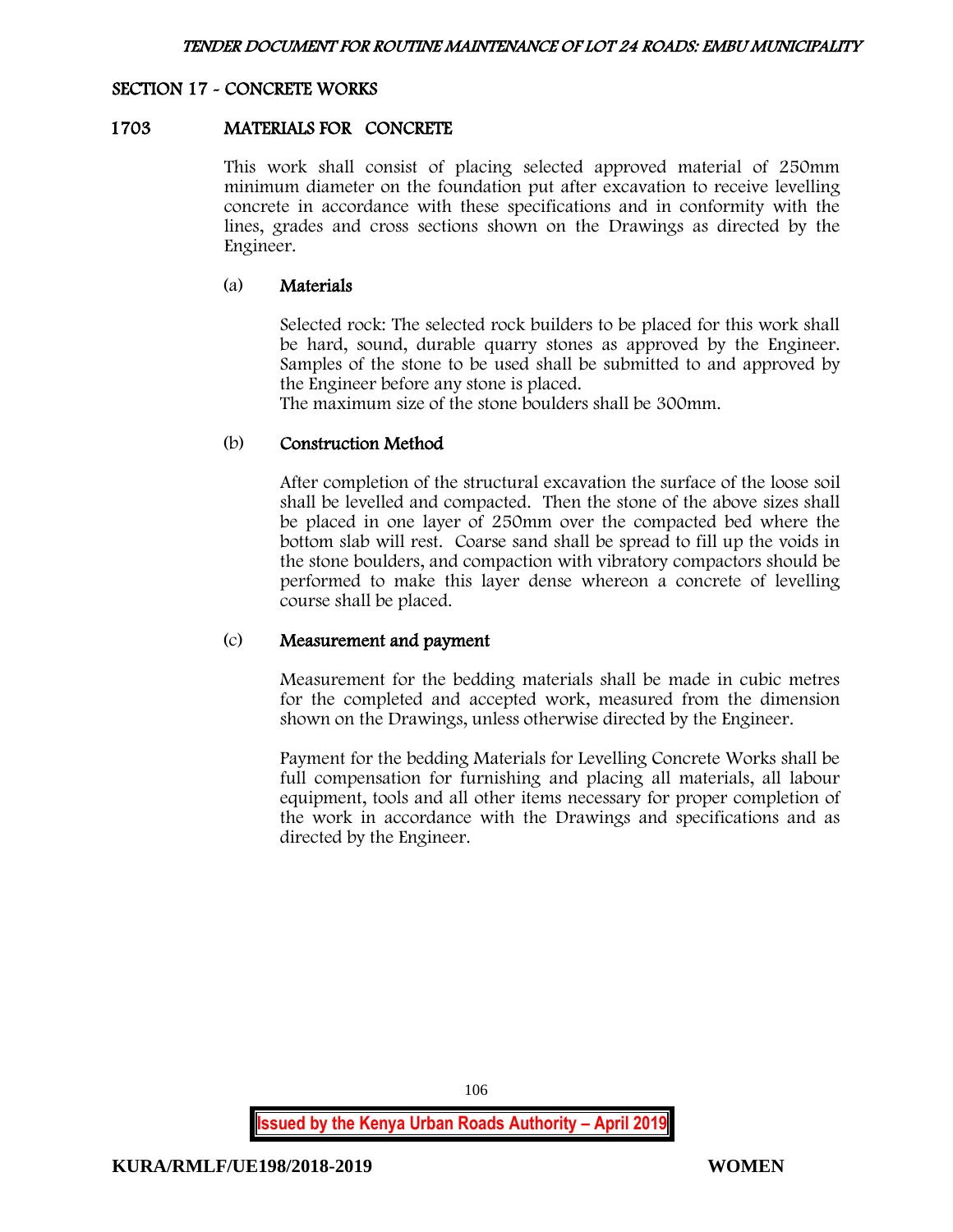### 1703(A) LEVELLING CONCRETE (CLASS 15/20) FOR BOTTOM SLAB INCLUSIVE OF COST OF FORM WORKS

This work shall consist of placing and levelling lean concrete class 15/20 over the prepared bed of stone boulders in the foundation for bottom slab and wingwalls in accordance with these specifications and which conformity with the lines, grades, thickness and typical cross-sections shown on the drawings unless otherwise directed by the Engineer.

## (a) Materials for Levelling Concrete

Requirement for the concrete class 15/20 is specified as follows:- Design compressive strength (28) days : 15N/mm<sup>2</sup> Maximum size of coarse aggregate : 20mm Maximum cement content  $: 300 \text{ kg/m}^3$ . Maximum water/cement ration of 50% with slump of 80mm.

# (b) Construction Method

The bed of stone boulders upon which the levelling concrete will be placed shall be smooth, compacted and true to the grades and crosssection shall be set to the required lines and grades.

# 37.2 (c) Measurement and payment

Measurement for levelling concrete (class 15/20) shall be made in cubic metres completed and accepted levelling concrete work measured in place which is done in accordance with the Drawings and the Specifications.

Payment for this work shall be the full compensation for furnishing and placing all materials, labour, equipment and tools, and other incidentals to Specifications and as directed by the Engineer.

Pay item No. 17/02 Levelling Concrete Works (Class 15/20) for Box Culvert and wingwalls inclusive of Cost of Form works.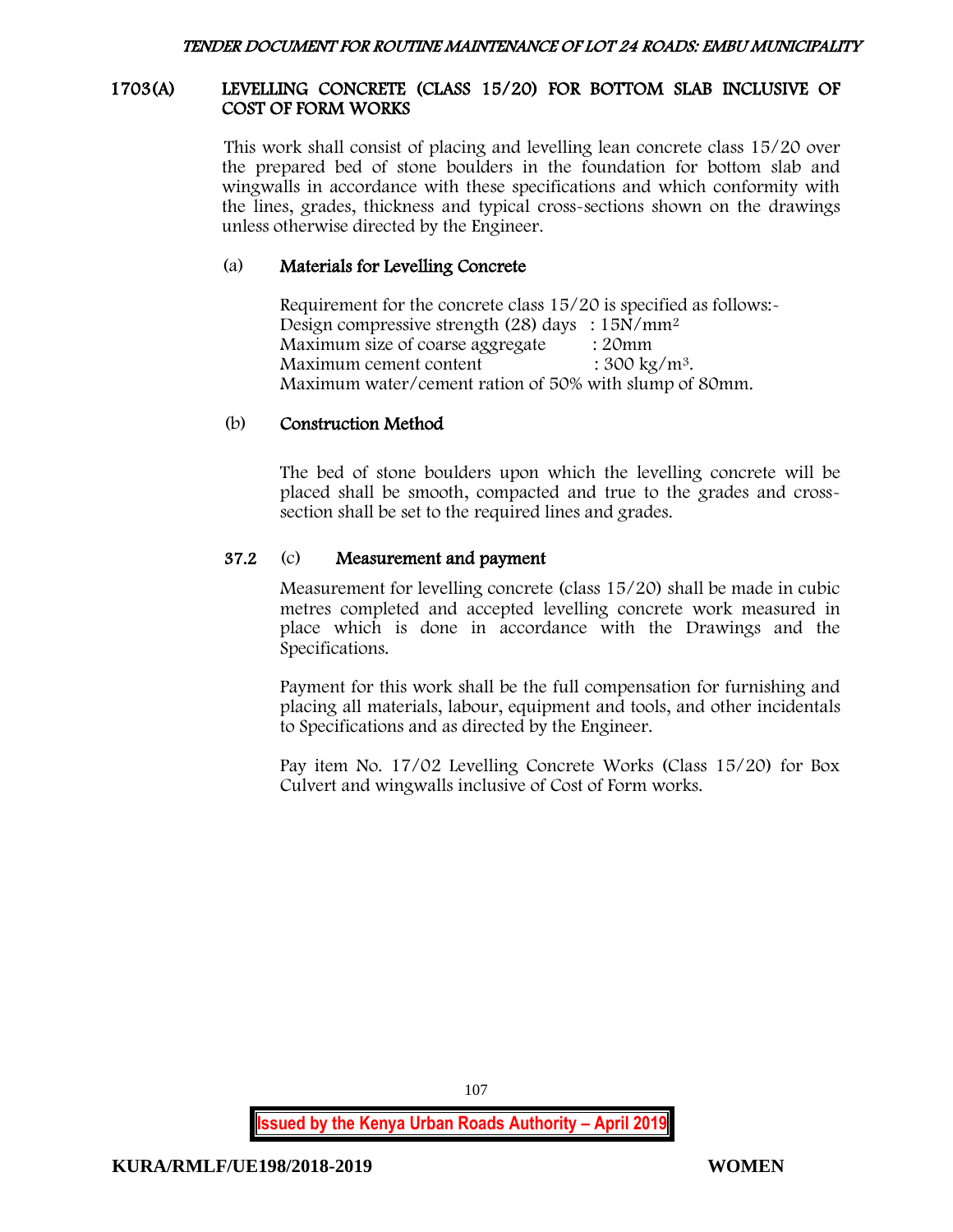# 1703 (C) FORMWORK FOR CULVERT WALLS

This work shall consist of all temporary moulds for forming the concrete for culvert walls and slabs together with all temporary construction required for their support. Unless otherwise directed by the Engineer all formworks shall be removed on completion of the walls and slabs.

# (a) Materials

Forms shall be made of wood or metal and shall conform to the shape, lines and dimensions shown on the Drawings.

All timber shall be free from holes, loose material, knots, cracks, splits and warps or other defects affecting the strength or appearance of the finished structure.

Release Agents – Release agents shall be either neat oils containing a surface activating agent, cream emulsions, or chemical agents to be approved by the Engineer.

# (b) Construction Method

# (i) Formworks

Formworks shall be designed to carry the maximum loads that may be imposed, and so be rigidly constructed as to prevent deformation due to load, drying and wetting, vibration and other causes. After forms have been set in correct location, they shall be inspected and approved by the Engineer before the concrete is placed.

If requested, the contractor shall submit to the Engineer working drawings of the forms and also, if requested, calculations to certify the rigidity of the forms.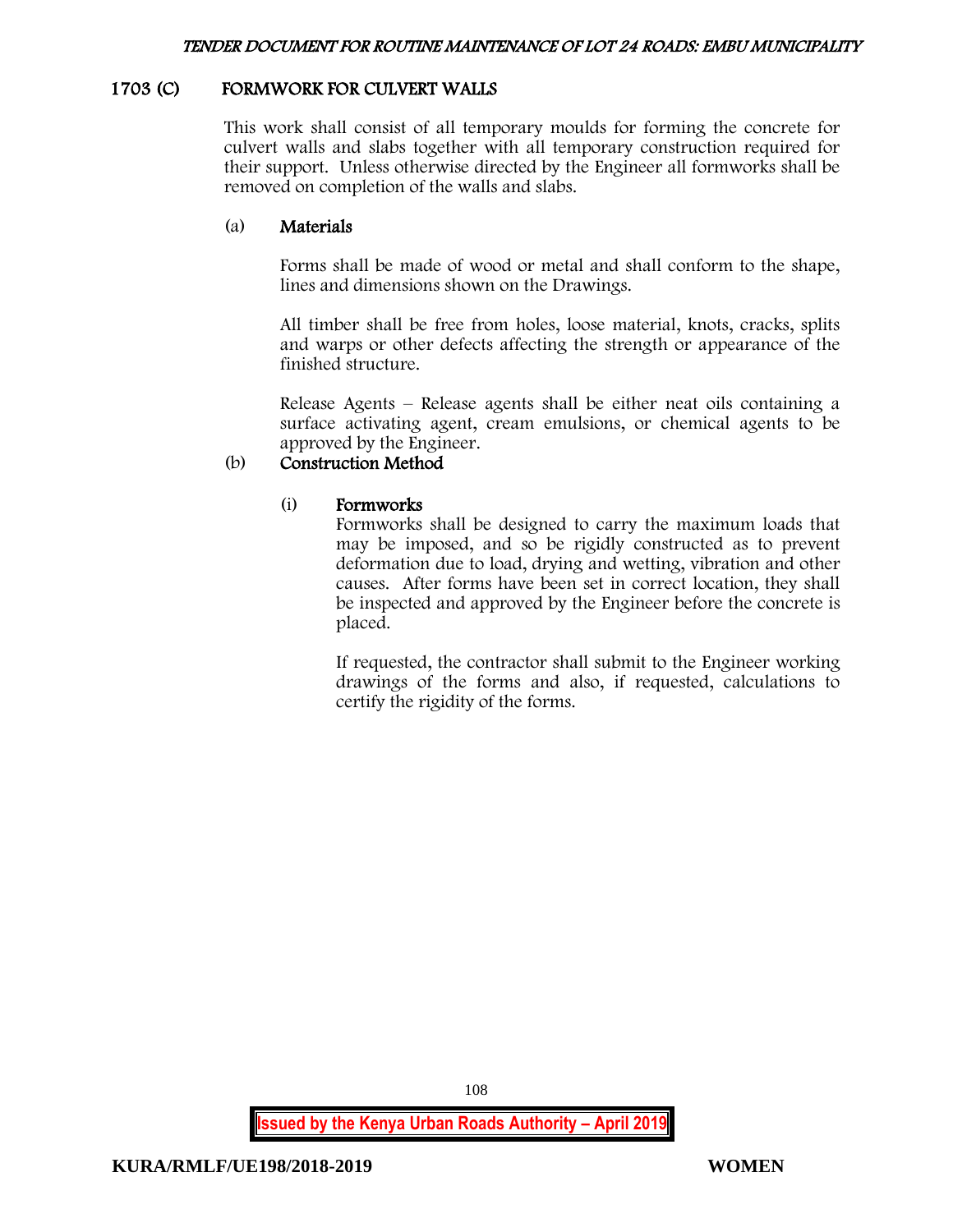### 1703(D) CONCRETE WORKS (CLASS 25/20) OF CULVERT WALLS AND SLABS

This work shall consist of furnishing, mixing, delivering and placing of the concrete for the construction of culvert walls and slabs, in accordance with these Specifications and in conformity with the requirements shown on the Drawings.

Concrete class 25/20 shall be used for Culvert walls and slabs.

# (a) Concrete Materials

(i) Cement: Cement shall be of Portland type and shall conform to the requirements of BS 12 or equivalent.

The contractor shall select only one type or brand of cement or others. Changing of type or brand of cement will not be permitted without a new mix design approved by the Engineer. All cement is subject to the Engineer's approval; however, approval of cement by the Engineer shall not relieve the Contractor of the responsibility to furnish concrete of the specified compressive strength.

Conveyance of cement by jute bags shall not be permitted. Storage in the Contractor's silo or storehouse shall not exceed more than two (2) months, and age of cement after manufacture at mill shall not exceed more than four (4) months. The Contractor shall submit to the Engineer for his approval the result of quality certificate prepared by the manufacturer.

Whenever it is found out that cement have been stored too long, moist, or caked, the cement shall be rejected and removed from the project.

# (b) Aggregates

Fine and coarse aggregates must be clean, hard, strong and durable, and free from absorbed chemicals, clay coating, or materials in amounts that could affect hydration, bonding, strength and durability of concrete. Grading of aggregates shall conform to the following requirements:

# (i) Grading of Fine Aggregates

| <b>Sieve Size</b> | <b>Percentage by Weight Passing</b> |
|-------------------|-------------------------------------|
| 10<br>mm          | 100                                 |
| 5<br>mm           | 89-100                              |
| $2.5$ mm          | 60-100                              |
| 1.2 mm            | $30 - 100$                          |
| 0.6 mm            | $15 - 54$                           |
| $0.3$ mm          | $5 - 40$                            |
| $0.15 \text{ mm}$ | $0 - 15$                            |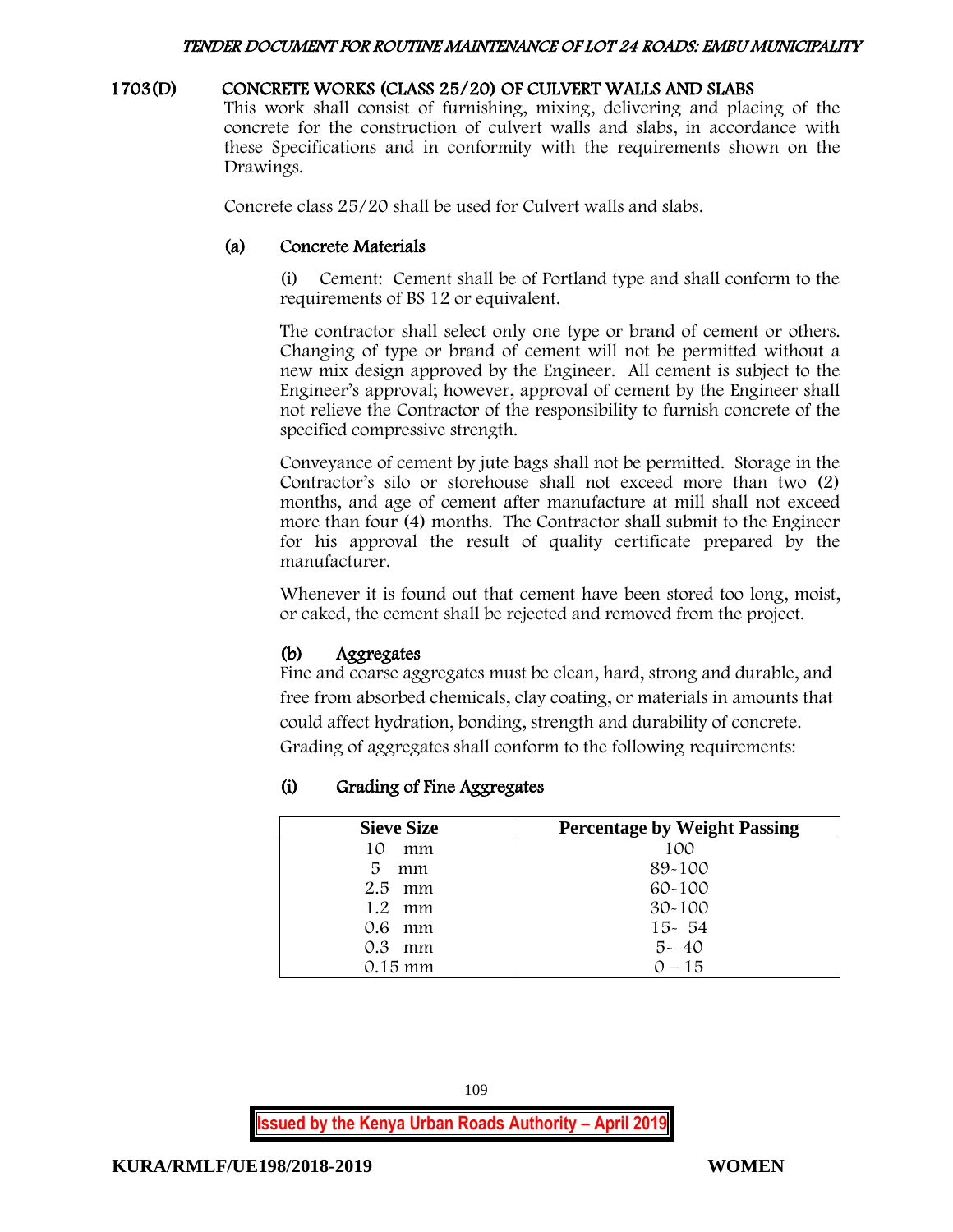# (ii) Grading of Coarse Aggregates

| Size<br>Coarse | weight    |                       |    | of Amounts finer than each standard sieve percentage by |    |           |          |
|----------------|-----------|-----------------------|----|---------------------------------------------------------|----|-----------|----------|
| Aggregat       | 40<br>2.5 | 30                    | 25 | 20                                                      | 15 |           | 局        |
|                | 100       | $\tilde{\phantom{a}}$ |    | $90 - 100$                                              |    | $30 - 69$ | $0 - 10$ |

Other requirements for aggregates are as follows:

# (iii) Fine Aggregates

Fitness Modulus, AASHTO  $M-6$  :  $2.3-3.1$ Sodium Sulphate Soundness, AASHTO T104: Max. 10% loss Content of Friable Particles AASHTO 112 : Max 1% by weight Sand Equivalent, AASHTO T176 : Min. 75

# (iv) Coarse Aggregate

| Abrasion, AASGTO T96                             | : Max. $405$ loss      |
|--------------------------------------------------|------------------------|
| Soft Fragment and shale, AASHTO M80              | : Max. $5\%$ by weight |
| Thin and elongated Pieces, AASHTO M80 : Max. 15% |                        |

# (v) Water

All sources of water to be used with cement shall be approved by

the Engineer. Water shall be free from injurious quantities of oil,

alkali, vegetable matter and salt as determined by the Engineer.

# (vi) Admixture

Only admixture, which have been tested and approved in the site laboratory through trial mixing for design proportion shall be used. Before selection of admixture, the Contractor shall submit to the Engineer the specific information or guarantees prepared by the admixture supplier.

The contractor shall not exclude the admixture from concrete proportions.

# Concrete class 20/20

Concrete class 25/20 shall be used for culvert walls and slabs. The requirements of Concrete class 25/20 are provided as follows unless otherwise the Engineer will designate any alteration.

Design compressive strength (28 days) : 25N/mm<sup>2</sup> Maximum size of coarse aggregates : 20mm Maximum water/cement ratio of 45% with slump of 80mm

110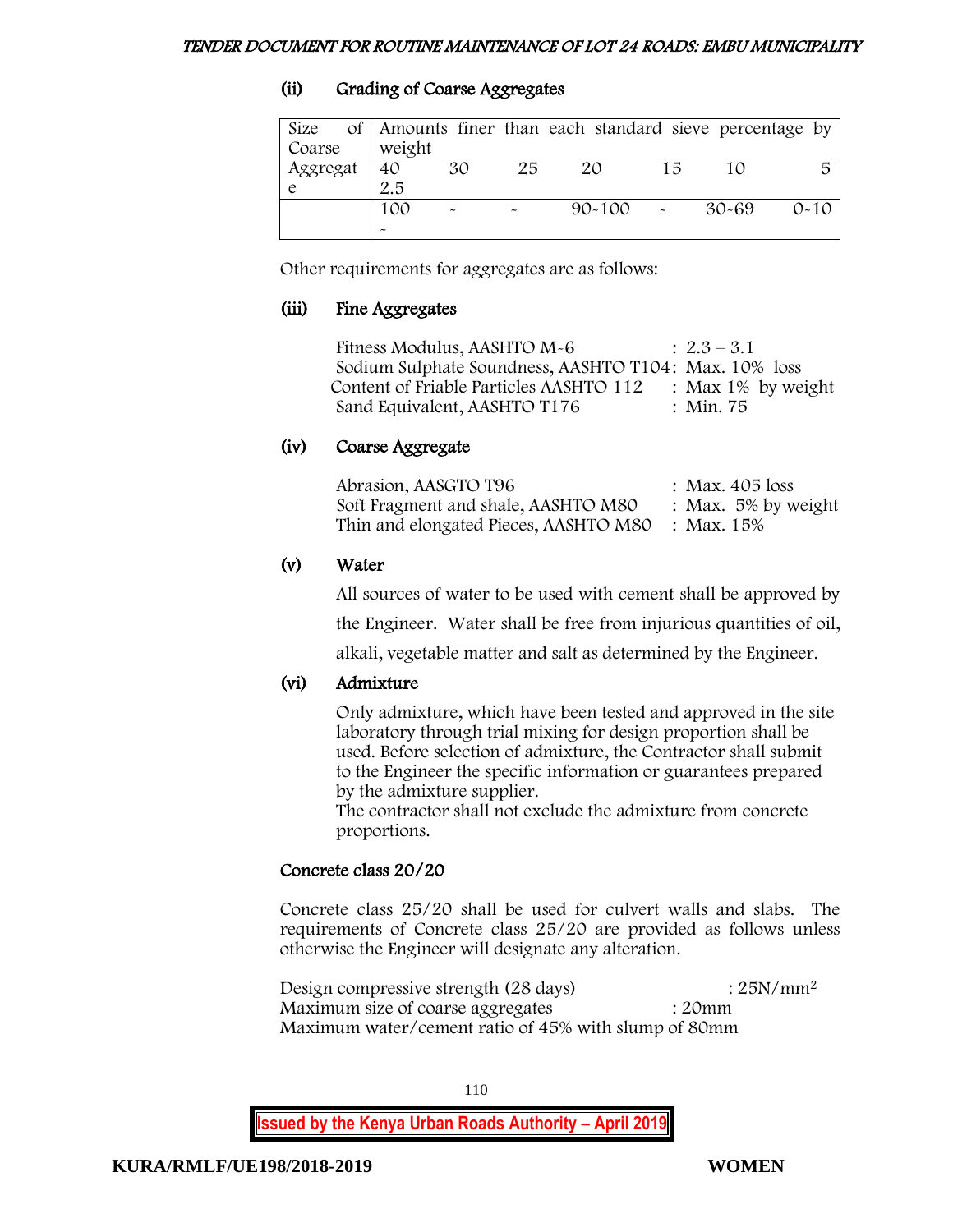# (d) Proportioning Concrete

The Contractor shall consult with the Engineer as to mix proportions at least thirty (30) days prior to beginning the concrete work. The actual mix proportions of cement, aggregates, water and admixture shall be determined by the Contractor under supervision of the Engineer in the site laboratory.

The Contractor shall prepare the design proportions which has 120% of the strength requirement specified for the designated class of concrete.

No class of concrete shall be prepared or placed until its job-mix proportions have been approved by the Engineer.

# (e) Concrete Work

# (ii) Batching

Batching shall be done by weight with accuracy of:

| Cement              | $\frac{1}{2}$ percent   |
|---------------------|-------------------------|
| Aggregate           | : $\frac{1}{2}$ percent |
| Water and Admixture | : 1 percent.            |

Equipment should be capable of measuring quantities within these tolerances for the smartest batch regularly used, as well as for larger batches.

The accuracy of batching equipment should be checked every month in the presence of the Engineer and adjusted when necessary.

# (iii) Mixing and delivery

Slump of mixed concrete shall be checked and approved at an accuracy of +25mm against designated slump in these specifications.

# (iv) Concrete in hot weather

No concrete shall be placed when the ambient air temperature is expected to exceed thirty three degrees celsius (330c) during placement operations).

# (v) Concreting at night

No concrete shall be mixed, placed or finished when natural light is insufficient, unless an adequate approved artificial lighting system is operated; such night work is subject to approval by the engineer.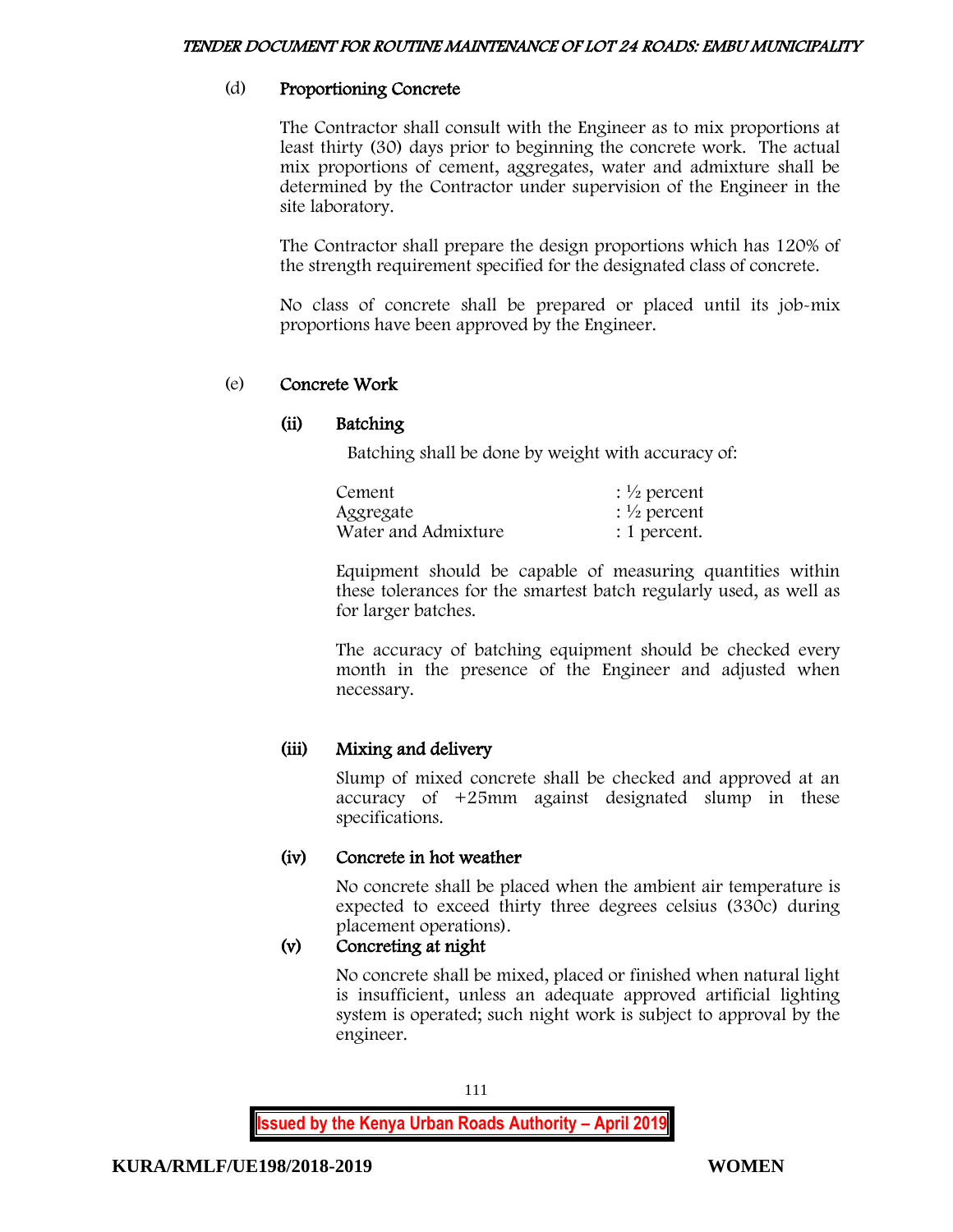# (vi) Placing

In preparation of the placing of concrete, the interior space of forms shall be cleaned and approved by the engineer prior to placing concrete. All temporary members except tie bars to support forms shall be removed entirely from the forms and not buried in the concrete. The use of open and vertical chute shall not be permitted unless otherwise directed by the engineer.

The Contractor shall provide a sufficient number of vibrators to properly compact each batch immediately after it is placed in the forms.

# (f) Measurement and Payment

Measurements for the Concrete Works Class 20/20 of culvert walls and slabs shall be made in cubic metres for the walls and slabs actually constructed, measured from their dimensions shown on the Drawings. Payment for the Concrete Works (Class 20/20) of culvert walls and slabs shall be the full compensation for furnishing all materials of the concrete mixing, delivering, placing and curing the concrete, equipment and tools, labour and other incidental necessary for the completion of the work in accordance with the Drawings and these Specifications and as directed by the Engineer.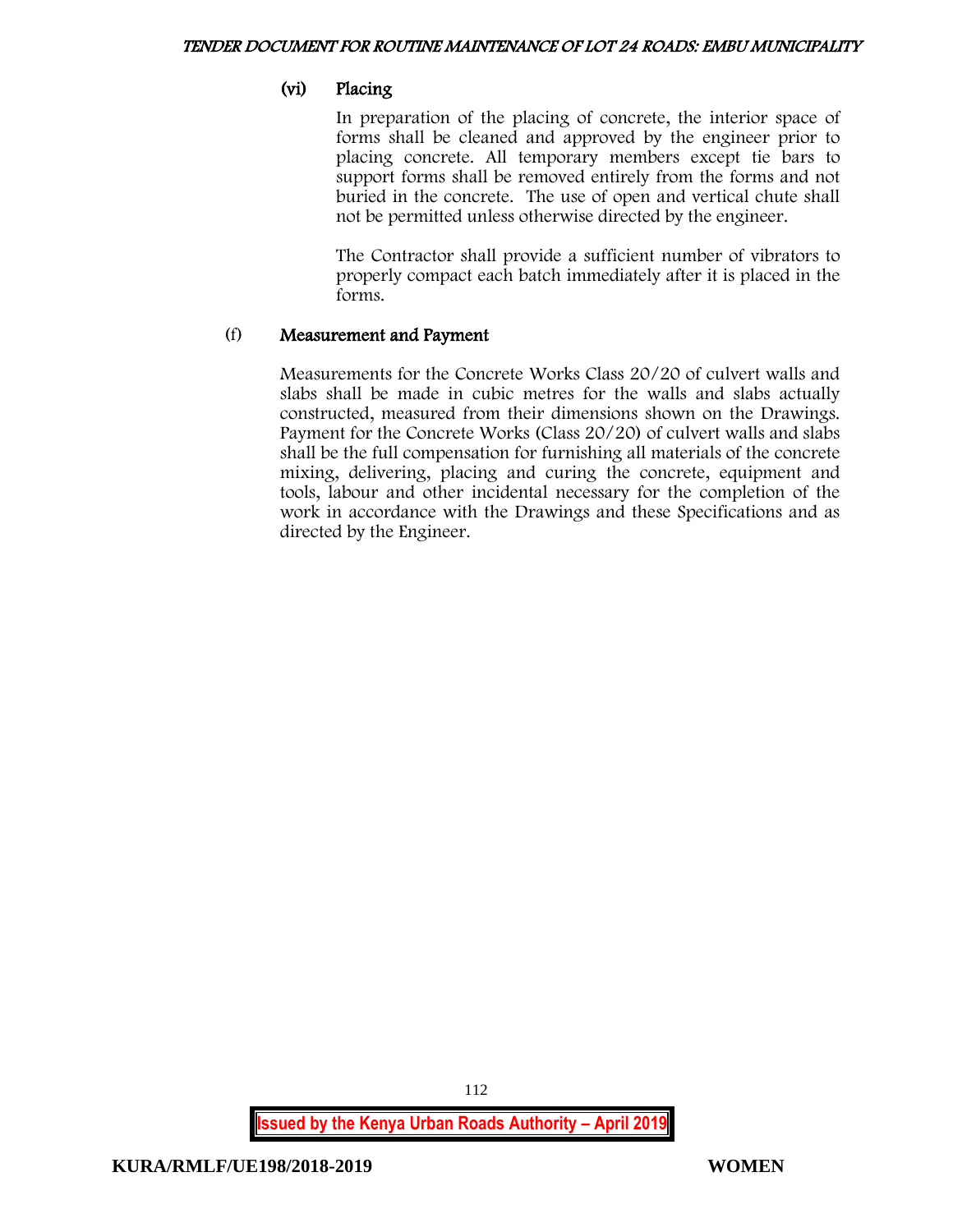# SECTION 20 - ROAD FURNITURE

#### 2001 ROAD RESERVE BOUNDARY POSTS

Road reserve boundary posts shall be provided as directed by the Engineer and in compliance with Standard Specification clause 2001. They shall be placed at 50m. intervals along the boundary of the road reserve.

### 2003 EDGE MARKER POST

Edge marker post shall be provided as directed by the Engineer and in compliance with Standard Specification clause clause 2003

#### 2004 PERMANENT ROAD SIGNS

Permanent Road Signs shall be provided as directed by the Engineer and in compliance with the requirements of the "Manual for Traffic Signs in Kenya" Part II and standard Specification clause 2004.

# 2004B EXISTING ROAD SIGNS

Where directed by the Engineer, the Contractor shall take down road signs including all posts, nuts, bolts and fittings, and remove and dispose of the concrete foundation and backfill the post holes. The signs shall be stored as directed by the Engineer.

Measurement and payment for taking down road signs shall be made by the number of signs of any type and size taken down, cleaned and stored as directed.

# 2005 ROAD MARKING

Paint for road marking shall be internally reflectorised hot applied thermoplastic material in accordance with Clause 219 of the Standard Specification.

The rates inserted in the Bills of Quantities for road marking shall include for prior application of approved tack coat.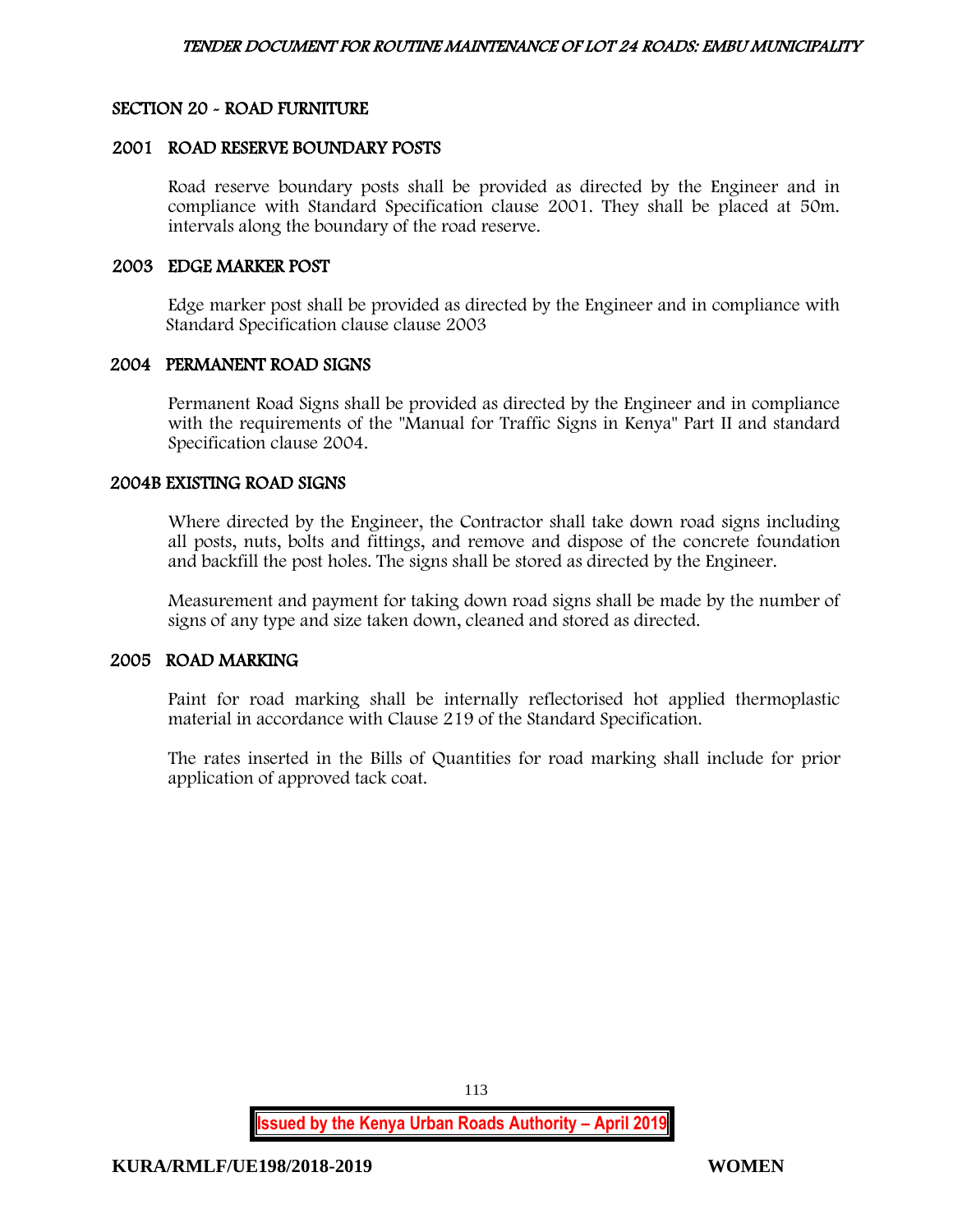# 2005A RAISED PAVEMENT MARKERS – ROAD STUDS

# MATERIAL

Road studs are moulded of acrylonitrile butadiene styrene (ABS) conforming to ASTM Specification D1788 – 68, class  $5-2-2$  shell filled with inert, thermosetting compound and filler. The lens portion of the marker of the marker is of optical menthly methacrylic.

# **CONSTRUCTION**

The road studs shall be constructed of high impact ABS containing a multi-biconvex glass lens reflector system. It shall be of monolithic construction, and not less than 98.5. m<sup>2</sup>. The height of the marker shall not exceed 17mm and the underside shall contain a non-honeycomb base (flat).

# REQUIREMENTS

The markers shall conform to the following requirements

# Colour

Shall be white, yellow or red as specified and the Retro – reflectance values should conform to the testing procedures of ASTME 809.

# Impact Resistance

The market shall not crack or break when tested using a 1000-gram weight from a height of 1 metre. (ASTM D 2444) or BS 3900 Part E3.

# Resistance to Water Penetration

Shall not have water penetration behind the lens after submerged in a water bath at 70 + 50 oF for 10 minutes. And it should still meet the reflectance Requirement. BS 998.

# Heat Resistance

Shall comply with the initial brightness as per BS 873 Part IV of 1978

# Night Visibility

The marker shall be bright as per BS 873 Part IV of 1978

# Compression Resistance

There shall be no cracking sound at a pressure lower than 25 tones as per BS 873 Part IV of 1978.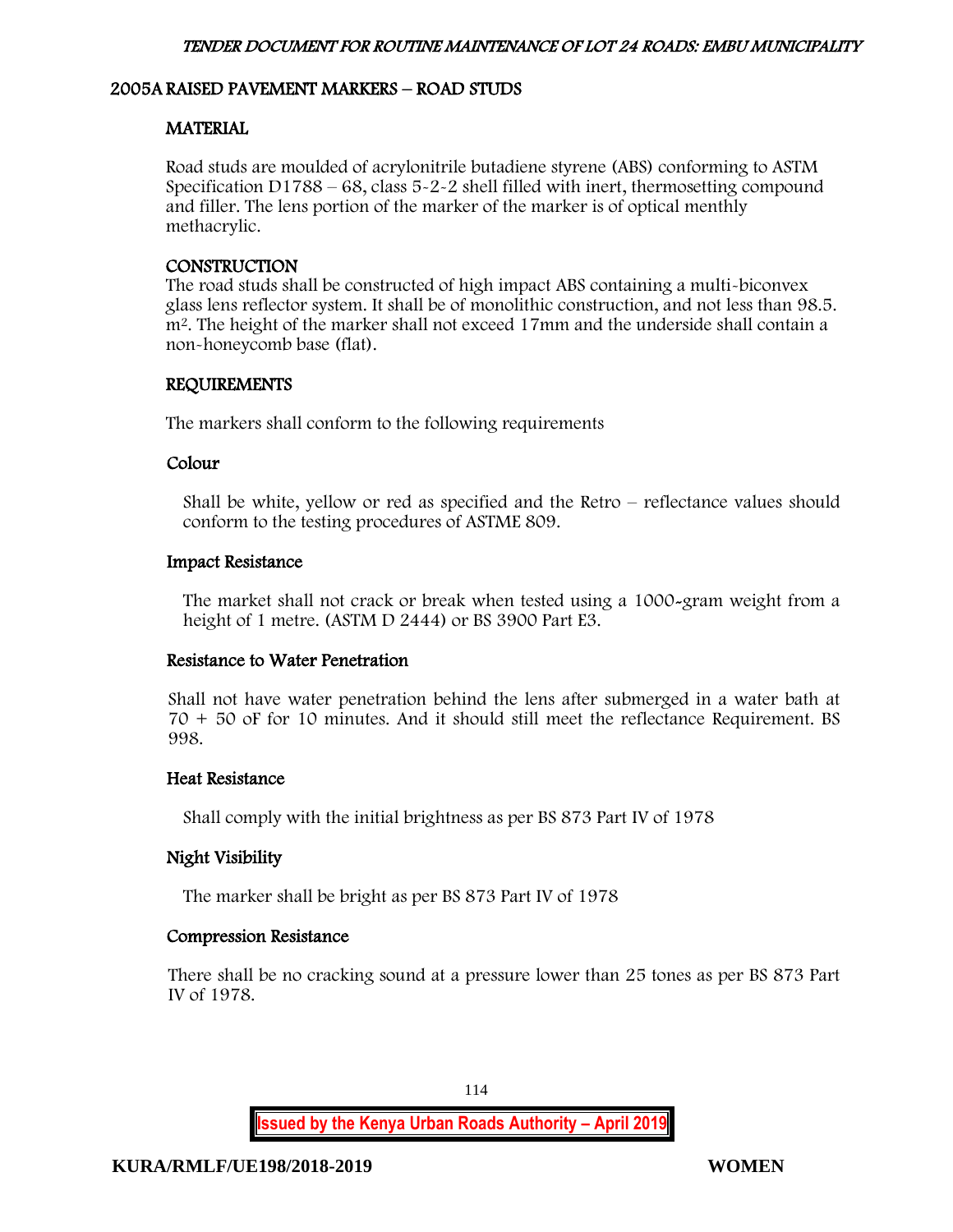# Corrosion Resistance

After immersing a sample of Road stud in a solution containing 30g/1 of sodium chloride for 30 days, there shall not be any signs of corrosion -(BS998).

NOTE: These markers are intended for application directly to pavement surfaces and are compatible with raised pavement makers. These adhesives should be of high quality and tested for conformance to customer requirements.

# ADHESIVES

They shall be of Resin Type–Epoxy of 2 different components part 1 and 2 i.e Adhesive and Reactor without any volatile solvents in both.

| Pot life:             | not less than 20 minutes at 20 $\rm{^{\circ}C}$ |
|-----------------------|-------------------------------------------------|
| Rotational cure time: | between 20 and 30 minutes at 20 $\degree$ C     |
| Hard cure:            | Between 40 and 60 minutes at 20 $\degree$ C     |

# APPLICATION INSTRUCTION

#### Preparation of Pavements

Make sure that the road surface is absolutely dry and free of oil and grease.

# Mixing of Adhesive

Pour component B into the container of component A. Stir mixture by hand with a wooden or metal stick until uniform Grey Tint without a striae is obtained.

# Installation

Pour the mixture on to the underside of the road stud. Then place the road stud firmly on the road surface. Adhesive should stand out for about 5mm to 10 mm over the edges of the stud.

# Protection from the Traffic

Protect studs from traffic for 2 hours until the adhesive has properly hardened. Try by touching the adhesive.

# NUMBER OF STUDS NEEDED FOR LABORATORY TESTS.

In order to approve a particular type of road stud, 4 sample road studs of each colour shall be submitted.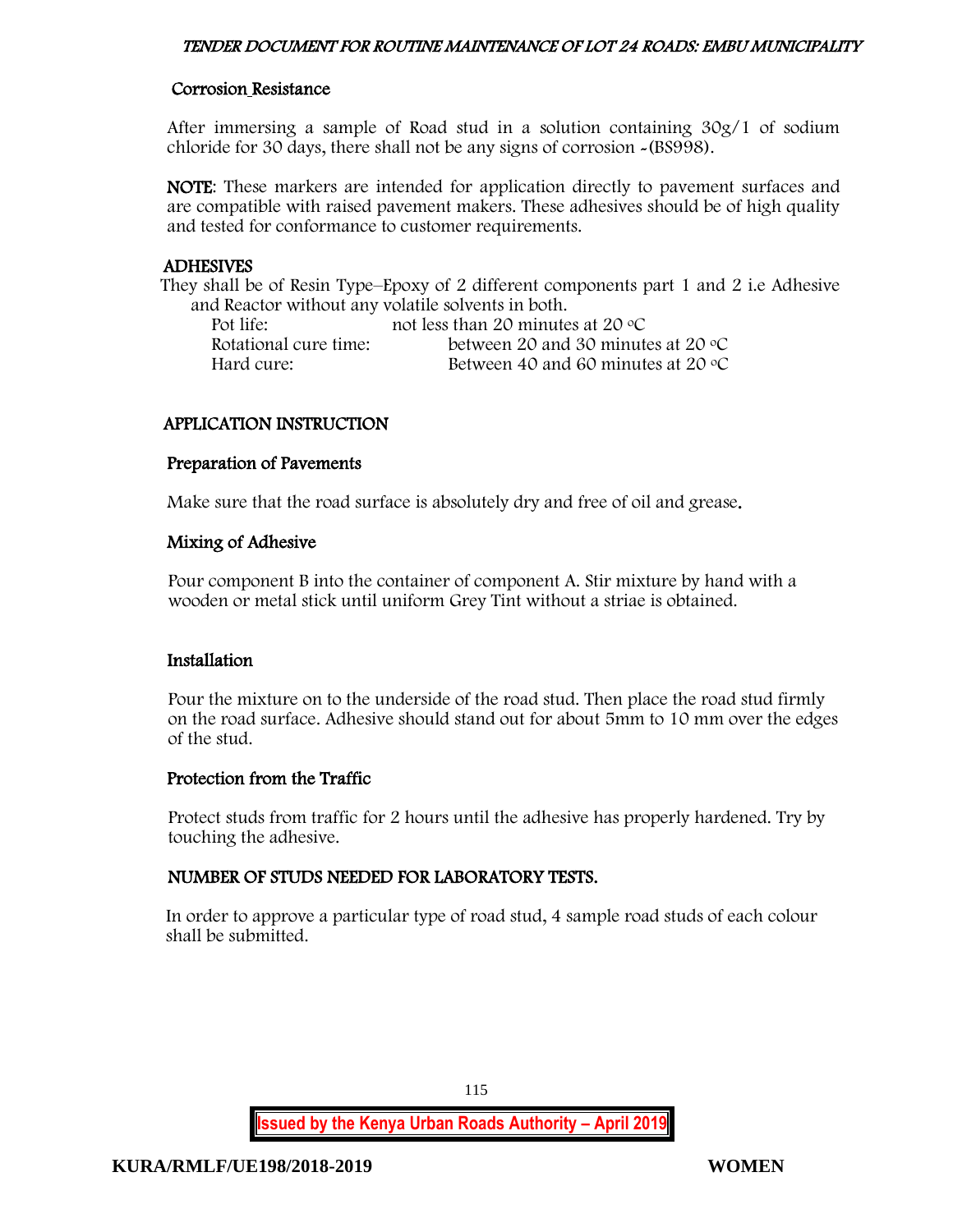# 2006 GUARDRAILS

Contrary to the Standard Specification, guardrail posts shall be concrete 200 mm diameter set vertically at least 1.2m into the shoulder as directed by the Engineer. Spacer blocks shall also be made of concrete.

Beams for guardrails shall be "Armco Flexbeam" or similar obtained from a manufacturer approved by the Engineer.

#### 2007 KERBS

#### a) Vertical Joints

Vertical joints between adjacent Kerbs shall not be greater than 5 mm in width and shall be filled with a mortar consisting of 1:3 cement: sand by volume.

#### b) Transition between flush and raised kerbs

The transition between flush and raised kerbs (e.g. at bus bays) shall be termed as ramped kerbs. The transition between flush and raised kerbs shall occur within a length of 2.0 m.

#### 2008 KILOMETRE MARKER POSTS

Kilometre marker posts shall be provided as directed by the Engineer and in compliance with Standard Specification clause 2008.

#### 2009 RUMBLE STRIPS

Where directed by the Engineer, the Contractor shall provide, place, trim, shape and compact to line and level asphalt concrete rumble strips on the finished shoulders. This shall be done to the satisfaction of the Engineer

# 2011 MEASUREMENT AND PAYMENT

#### Road reserve boundary posts

Road reserve boundary posts shall be measured by the number erected

#### Permanent road signs

Permanent road signs shall be measured by the number of each particular size erected.

#### Road marking

Road markings in yellow or white material shall be measured in square metres calculated as the plan area painted.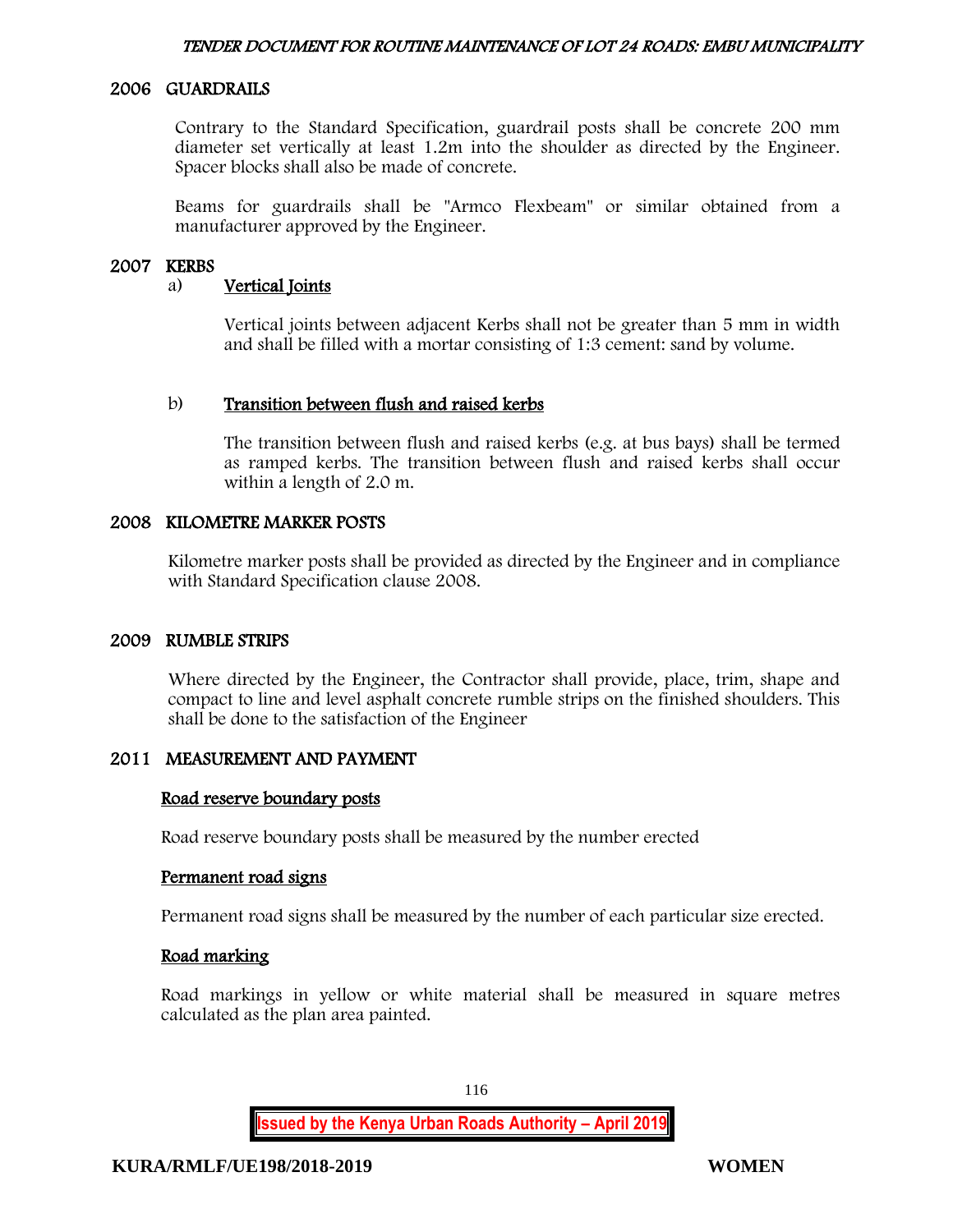# Road Studs

Road studs shall be measured by the number of each particular size erected.

# Guardrail

Guardrail shall be measured by the metre as the length of the guardrail constructed.

# Kerbs

Kerbs shall be measured by the metre as the length of kerb constructed

**Issued by the Kenya Urban Roads Authority – April 2019**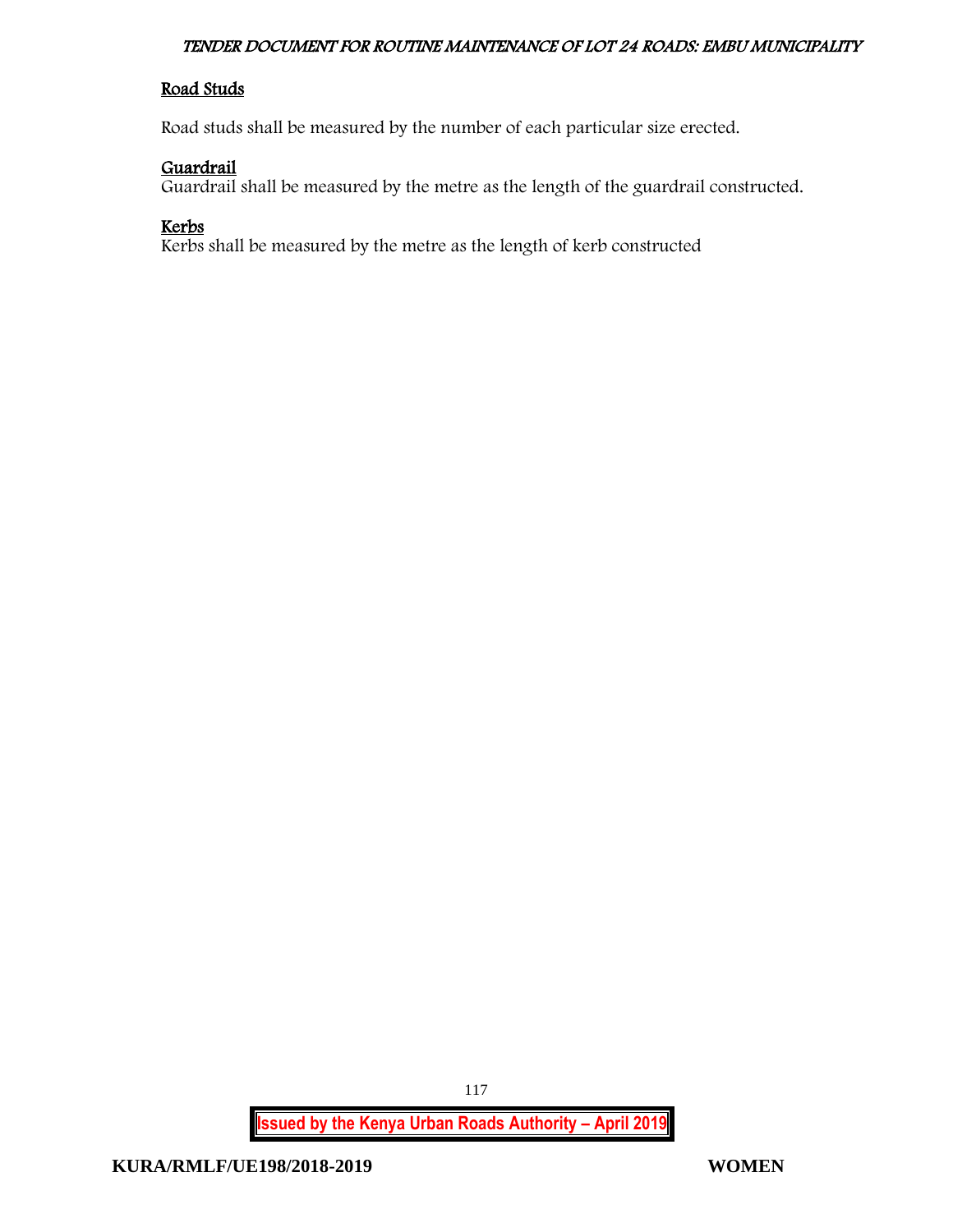# SECTION 22-DAYWORKS

# 2202 MEASUREMENTS AND PAYMENT

(a) Plant

Where items of major plant listed in the schedule of Day works are specified by type (e.g. Concrete mixer etc.) the power rating if such items of plant are provided by the Contractor shall not be lower than the power ratings of such plant manufactured within the last two years prior to the date of BID. Any item of major plant employed upon Dayworks that has a power rating lower than specified above shall be paid for at rates lower than those in the schedule of Dayworks. The reduction in the rate payable shall be in proportion to the reduction in power rating below that specified above.

# SECTION 23: CONCRETE PAVING BLOCKS

This works shall consist of providing, laying and fixing of concrete paving blocks and concrete paving slabs on a sand base on the driveway and walkways and other areas as directed by the Engineer.

# **a. Concrete Paving Blocks**

The paving blocks shall be of type S of any shape fitting within a 295 mm square coordinating space and a work size thickness of at least 30 mm. The blocks shall confirm to the requirements of BS 6717:Pt. 1:1986 or Kenya standard equivalent.

The laying shall be broken at intervals of 50 m by concrete ribs of class 25 concrete.

The blocks shall be laid on a 40 mm minimum sand base whose specifications are as in section (b) of this specification.

# **b. Sand For Sand Base**

Sand used as bedding for paving blocks and slabs shall be natural sand either pit or river sand. The grading shall conform and be parallel as much as possible to  $KSO2 - 95$  Parts 1 &2: 1984 for zones 1,2 or 3. The other requirements shall be as specified in section 1703 (c ) of Standard Specifications.

# **c. Measurement and Payment**

Payment for paving blocks and paving slabs shall be by square metre laid. The rate quoted would include the cost of haulage to site of the blocks, slabs and sand, as no extra payment shall be made for haulage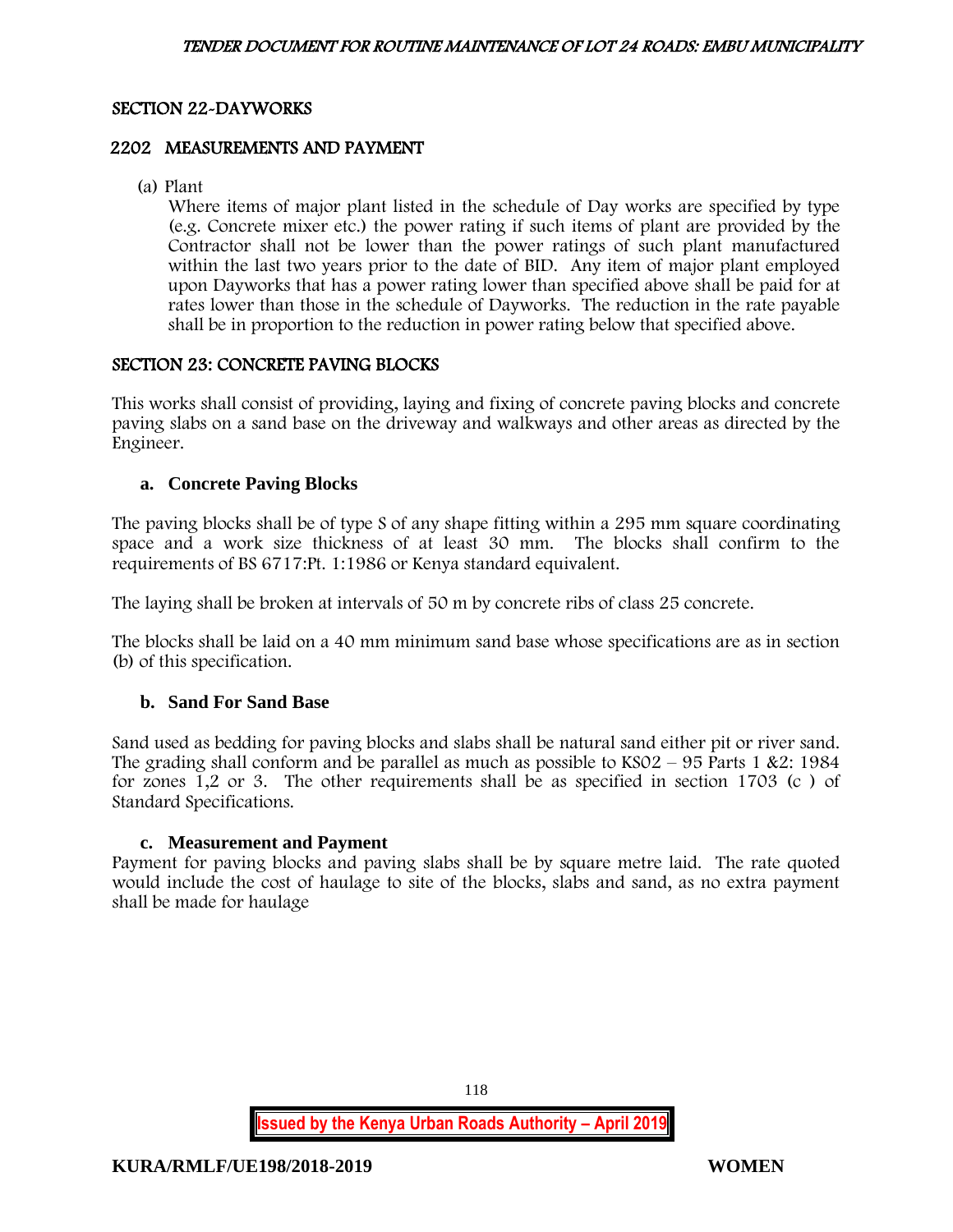# SECTION VI: SUPERVISION AND CONTRACT EVALUATION MANUAL 2012

The Manual refers to the Ministry of Roads 'Supervision and Contract evaluation Manual for Road Maintenance Works 2012.

# SECTION VII: ROAD MAINTENANCE MANUAL

The Manual refers to the Ministry of Roads 'Road Maintenance Manual, May 2010 Edition'.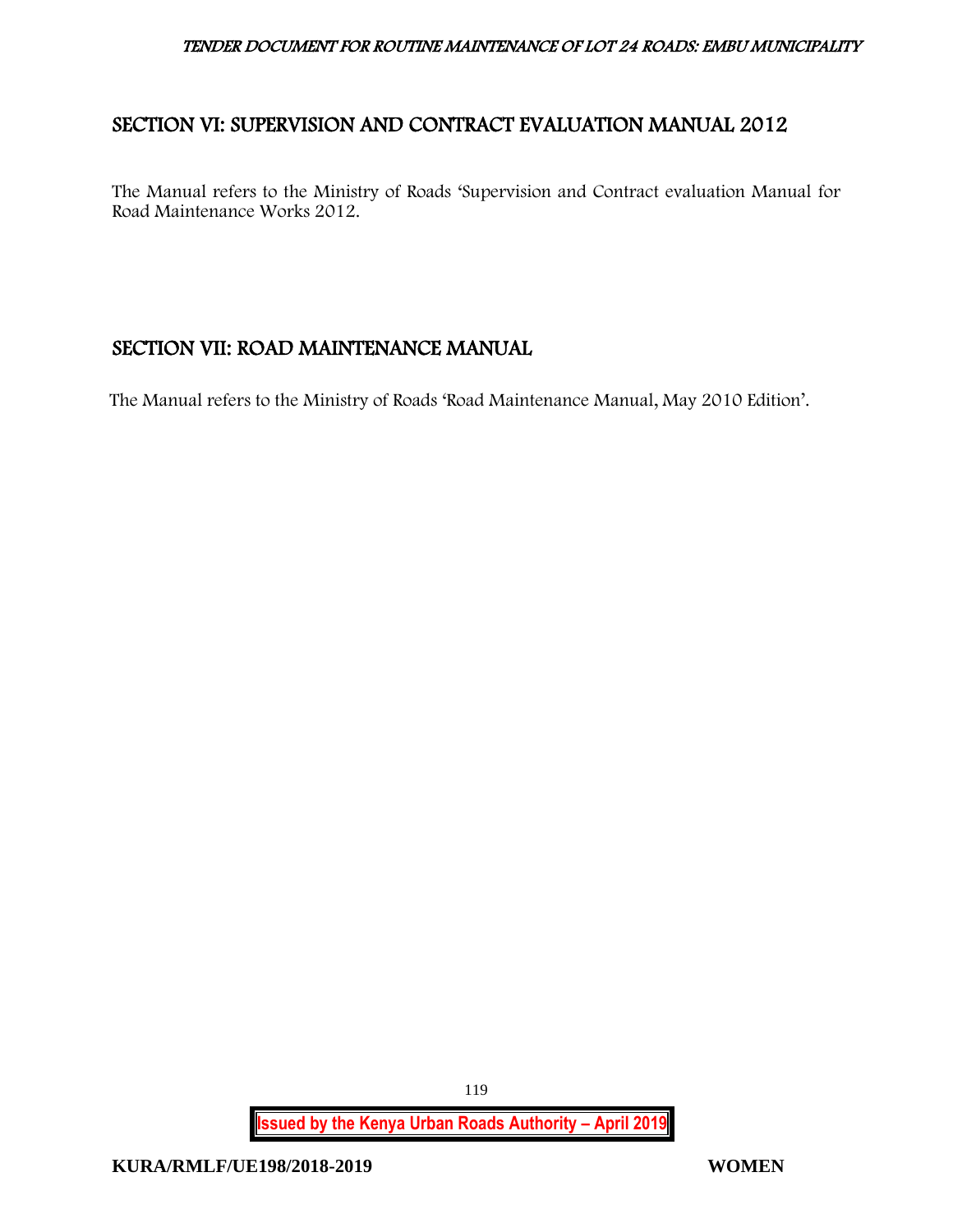# SECTION IX: BILLS OF QUANTITIES

**Issued by the Kenya Urban Roads Authority – April 2019**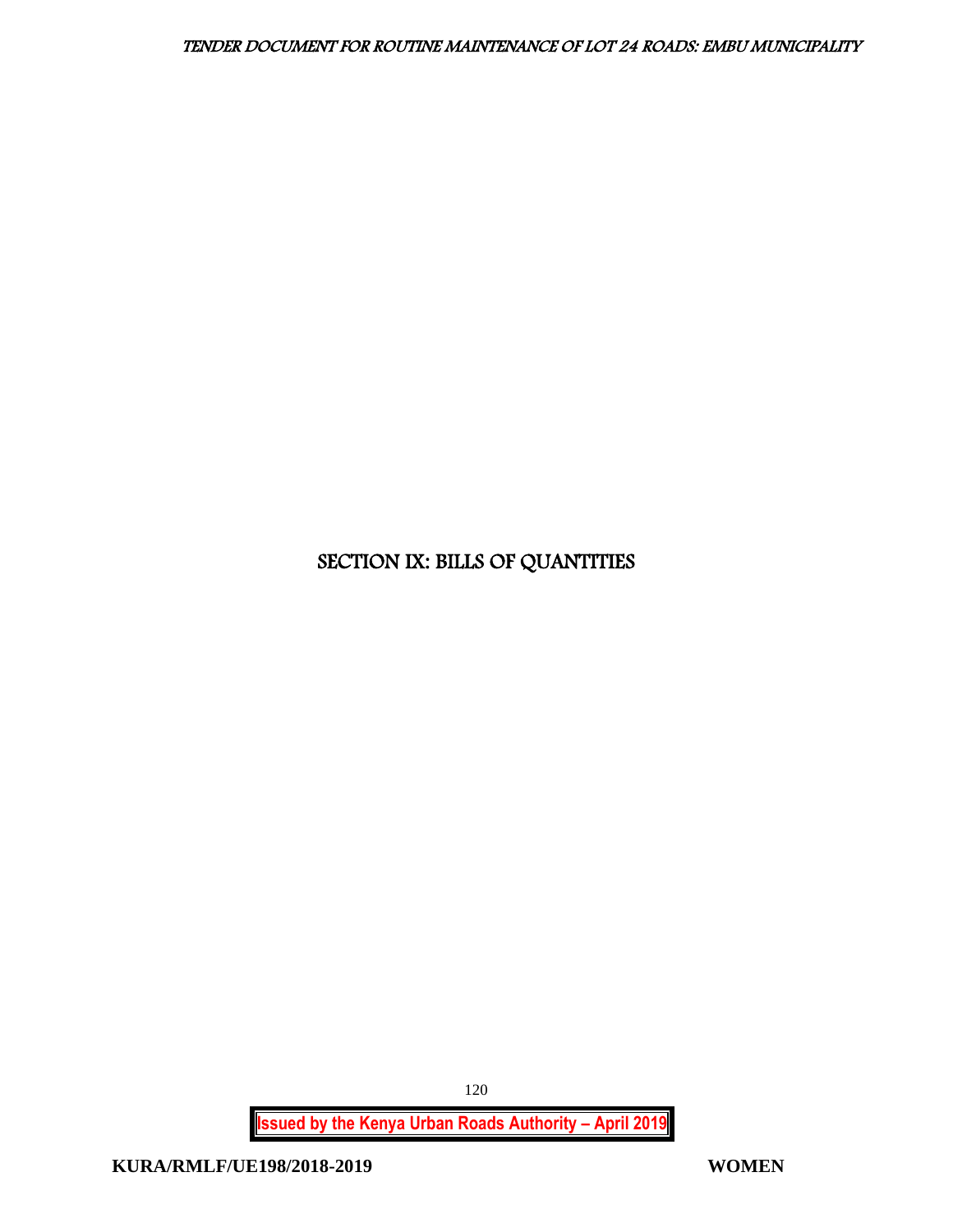# PREAMBLE TO BILL OF QUANTITIES

- 1. The Bills of Quantities forms part of the Contract Documents and are to be read in conjunction with the Instructions to Bidders, Conditions of Contract Parts I and II, Specifications and Drawings.
- 2. The brief description of the items in the Bills of Quantities is purely for the purpose of identification, and in no way modifies or supersedes the detailed descriptions given in the conditions of Contract and Specifications for the full direction and description of work and materials.
- 3. The Quantities set forth in the Bills of Quantities are estimated, representing substantially the work to be carried out, and are given to provide a common basis for bidding and comparing of Bids. There is no guarantee to the Contractor that he will be required to carry out all the quantities of work indicated under any one particular item or group of items in the Bill of Quantities. The basis of payment shall be the Contractor's rates and the quantities of work actually done in fulfilment of his obligation under the Contract.
- 4. The prices and rates inserted in the Bills of Quantities will be used for valuing the work executed, and the Engineer will only measure the whole of the works executed in accordance with this Contract.
- 5. The rates inserted in any road in the tender shall apply to other roads within the same lot upon written instructions to be issued by the Engineer or his representative during execution of works and shall be used only to pay for activities of similar description and nature which may not have been included in the Bills of Quantities for that road.
- 6. A price or rate shall be entered in ink against every item in the Bills of Quantities with the exception of items that already have Provisional sums affixed thereto. The bidders are reminded that no "nil" or "included" rates or "lump-sum" discounts will be accepted. The rates for various items should include discounts if any. Bidders who fail to comply will be disqualified.
- 7. Provisional sums (including Dayworks) in the Bills of Quantities shall be expended in whole or in part at the discretion of the Engineer or his representative.
- 8. Where there are no quantities against the line item especially on dayworks, the bidder shall only fill his rates
- 9. Quantified instructions shall be extracted from the main BOQ for purposes of part implementation of the works and interim measurements/payments shall be based on the quantified instructions read together with the bills of quantities.

The price and rates entered in the Bills of Quantities shall, except insofar as it is otherwise provided under the Contract, include all Constructional plant to be used, labour, insurance, supervision, compliance testing, materials, erection, maintenance of works, overheads and profits, taxes and duties together with all general risks, liabilities and obligations set out or implied in the Contract, transport, electricity and telephones, water, use and replenishment of all consumables, including those required under the contract by the Engineer and his staff.

Errors in the pricing of the Bills of Quantities will be corrected in accordance with Clause (29) of instructions to bidders.

**Issued by the Kenya Urban Roads Authority – April 2019**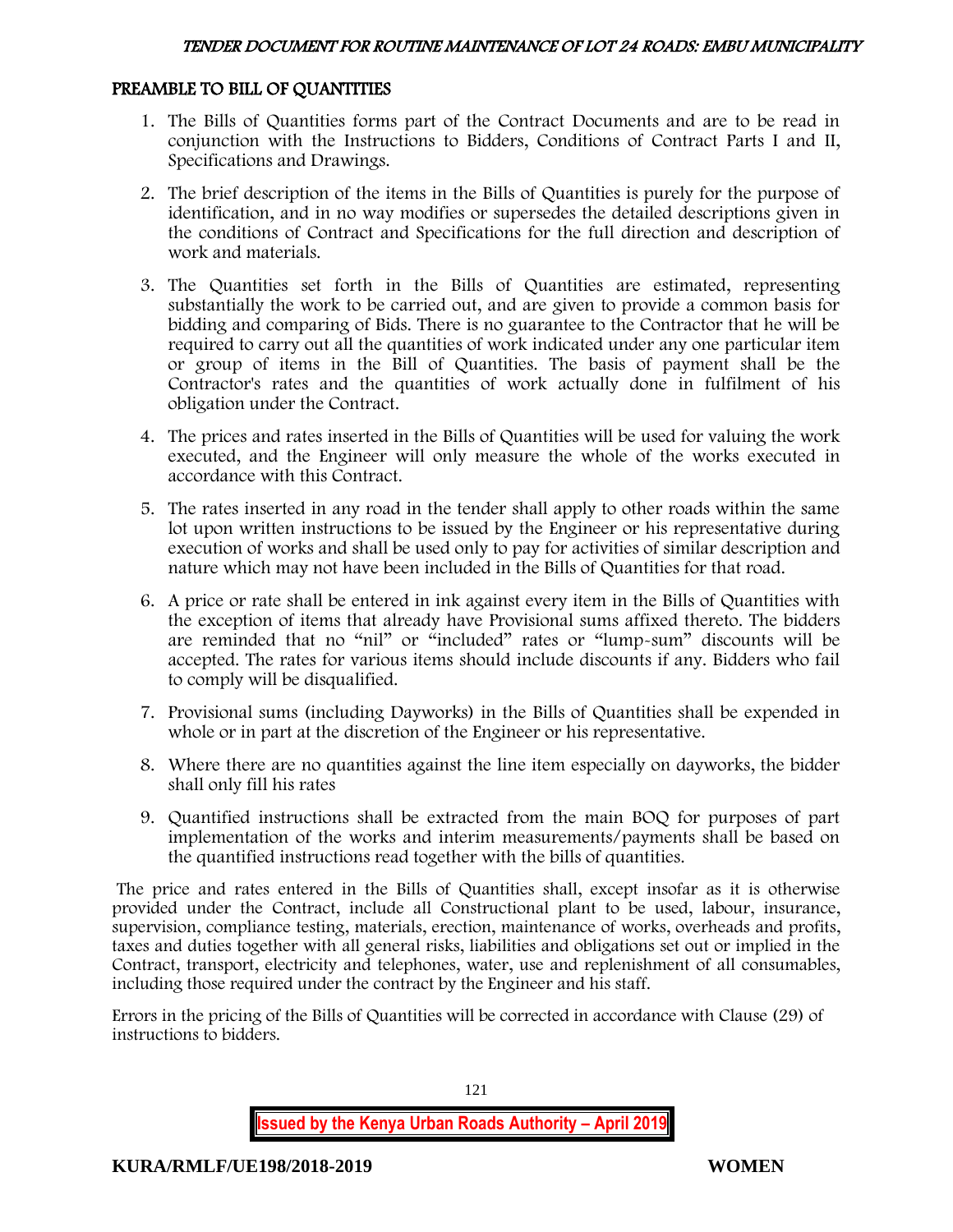| Bill of Quantities - A9-MUTHATARI - KARURINA |                                                                                                                         |             |                                   |            |              |
|----------------------------------------------|-------------------------------------------------------------------------------------------------------------------------|-------------|-----------------------------------|------------|--------------|
| Item No.                                     | Unit Bid<br>Description<br>Units<br>Quantity<br>Rate(Kshs)                                                              |             |                                   |            | Amount Kshs. |
|                                              | Note: All haulage is to be included in the Contractor's rates<br>and prices. There is no separate payment for overhaul. |             |                                   |            |              |
| BILL 1:                                      | PRELIMINARY AND ADMINISTRATION OVERHEADS                                                                                |             |                                   |            |              |
| $01 - 50 - 017$                              | Allow for survey<br>works                                                                                               | <b>ITEM</b> | <b>KSHS</b>                       | 100,000.00 | 100,000.00   |
| 01-80-030                                    | Allow for<br>attendance to the<br>RE, supervisory<br>staff including<br>overtime                                        | PC          | 1                                 | 400,000.00 | 400,000.00   |
| 01-80-031                                    | Include percentage<br>on item 01-80-030<br>for contractors<br>overhead and profit                                       | 400,000.00  |                                   |            |              |
| 01-80-010                                    | Allow a prime cost<br>sum for material<br>testing as directed<br>by the Engineer                                        | <b>ITEM</b> |                                   | 100,000.00 | 100,000.00   |
| $01 - 80 - 011$                              | Extra over item<br>01-80-010 for<br>contractors<br>overheads and<br>profits                                             | $\%$        | 100,000.00                        |            |              |
|                                              |                                                                                                                         |             | Total Carried Forward to Summary: |            |              |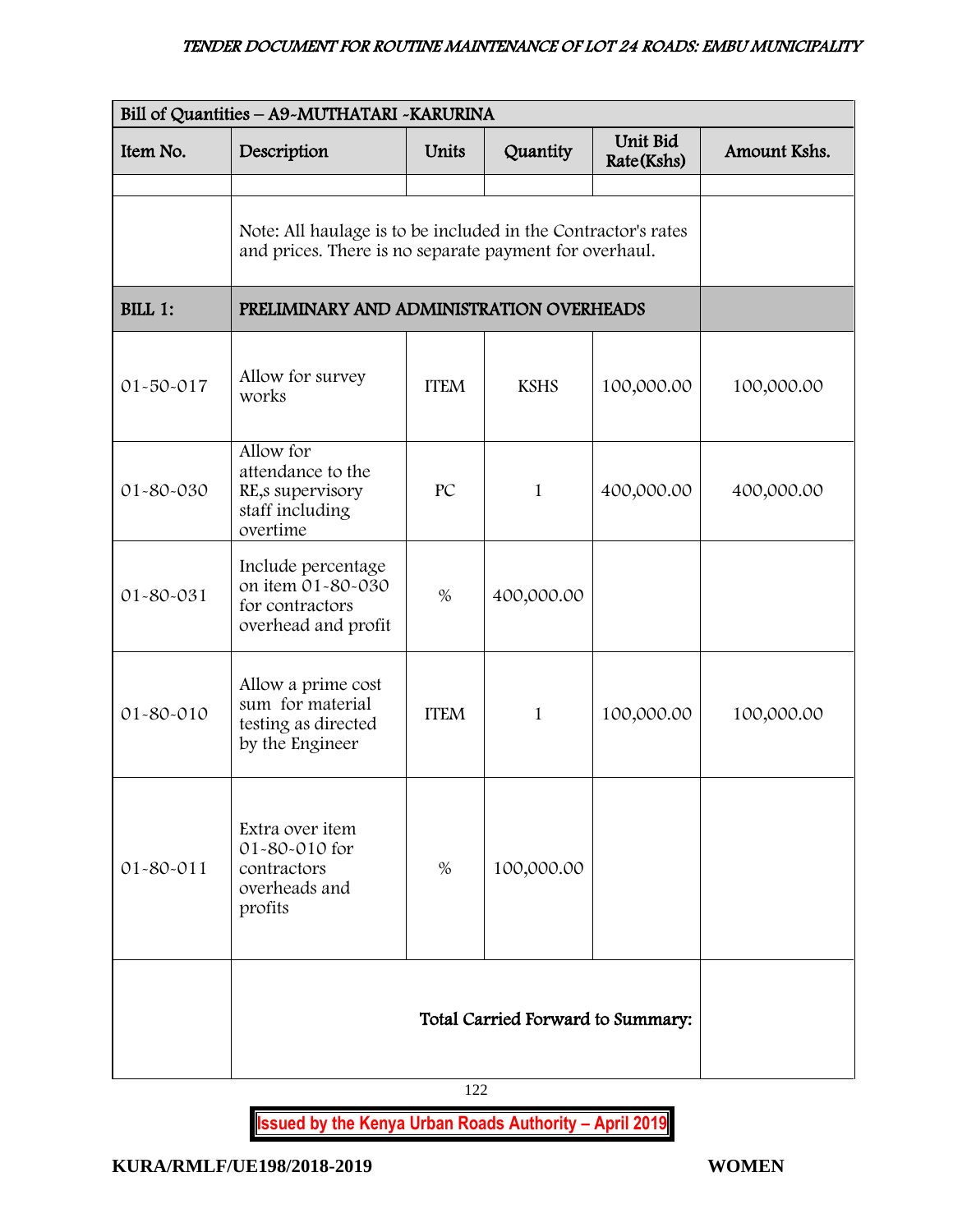| <b>BILL 4:</b> | SITE CLEARANCE                                                                    |                |                                   |  |  |  |  |  |
|----------------|-----------------------------------------------------------------------------------|----------------|-----------------------------------|--|--|--|--|--|
| 04-50-004      | Light bush clearing                                                               | 18000          |                                   |  |  |  |  |  |
|                |                                                                                   |                | Total Carried Forward to Summary: |  |  |  |  |  |
| <b>BILL 8:</b> | <b>CULVERT AND DRAINAGE WORKS</b>                                                 |                |                                   |  |  |  |  |  |
| 08-50-006      | Drain cleaning                                                                    | 4500           |                                   |  |  |  |  |  |
| 08-60-008      | Culvert Cleaning-<br>Fully blocked -<br>600mm                                     | M              | 51                                |  |  |  |  |  |
| 08-60-025      | Culvert installation<br>600mm with<br>surround                                    | $\mathbf{M}$   | 21                                |  |  |  |  |  |
| 08-60-037      | A142 Fabric mesh                                                                  | M <sup>2</sup> | 53                                |  |  |  |  |  |
| 08-70-000      | Scour checks                                                                      | $M^3$          | 5                                 |  |  |  |  |  |
| 08-80-002      | Gabion installation<br>works                                                      | $M^2$          | $\mathcal{O}$                     |  |  |  |  |  |
| 08-80-003      | Rockfill to gabions                                                               | $\mathrm{M}^3$ | $\mathcal{O}$                     |  |  |  |  |  |
| 08-90-009      | Provide and place<br>class 25/20<br>concrete as<br>instructed by the<br>Engineer. |                |                                   |  |  |  |  |  |
|                |                                                                                   |                |                                   |  |  |  |  |  |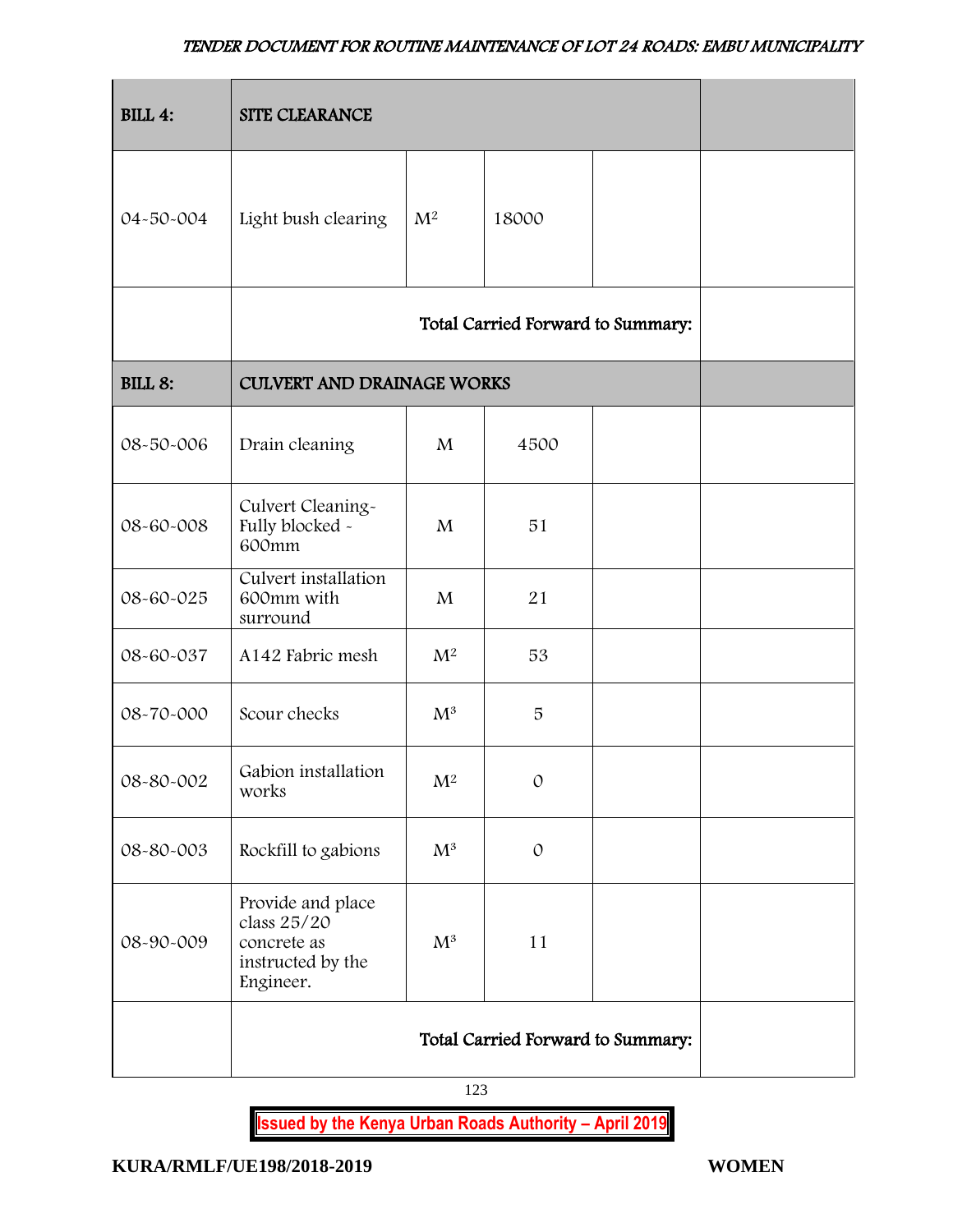| <b>BILL 10:</b> | <b>GRADING AND GRAVELLING</b>                                                                                                                                           |                                   |                                   |  |  |  |  |  |
|-----------------|-------------------------------------------------------------------------------------------------------------------------------------------------------------------------|-----------------------------------|-----------------------------------|--|--|--|--|--|
| 10-50-003       | Light grading as<br>instructed by the<br>Engineer.                                                                                                                      | $M^2$                             | 36000                             |  |  |  |  |  |
|                 |                                                                                                                                                                         |                                   | Total Carried Forward to Summary: |  |  |  |  |  |
| <b>BILL 12:</b> | NATURAL MATERIAL BASES AND SUB BASE                                                                                                                                     |                                   |                                   |  |  |  |  |  |
| 12-50-003       | Provide, spread,<br>water and compact<br>natural gravel to<br>specified thickness<br>at 95% MDD                                                                         |                                   |                                   |  |  |  |  |  |
|                 | Total Carried Forward to Summary:                                                                                                                                       |                                   |                                   |  |  |  |  |  |
| <b>BILL 17:</b> | <b>CONCRETE WORKS</b>                                                                                                                                                   |                                   |                                   |  |  |  |  |  |
| 17-60-001       | Provide and place<br>class 15/20<br>concrete for<br>blinding                                                                                                            | $M^3$                             | $\overline{2}$                    |  |  |  |  |  |
|                 |                                                                                                                                                                         | Total Carried Forward to Summary: |                                   |  |  |  |  |  |
| <b>BILL 25:</b> | <b>CROSS CUTTING ISSUES</b>                                                                                                                                             |                                   |                                   |  |  |  |  |  |
| 25-01-001       | Collect, erect, brand<br>and maintain<br>publicity signs and<br>return to the<br>employer upon<br>expiry of the<br>contract period as<br>instructed by the<br>Engineer. | No.                               | 1                                 |  |  |  |  |  |
|                 |                                                                                                                                                                         |                                   |                                   |  |  |  |  |  |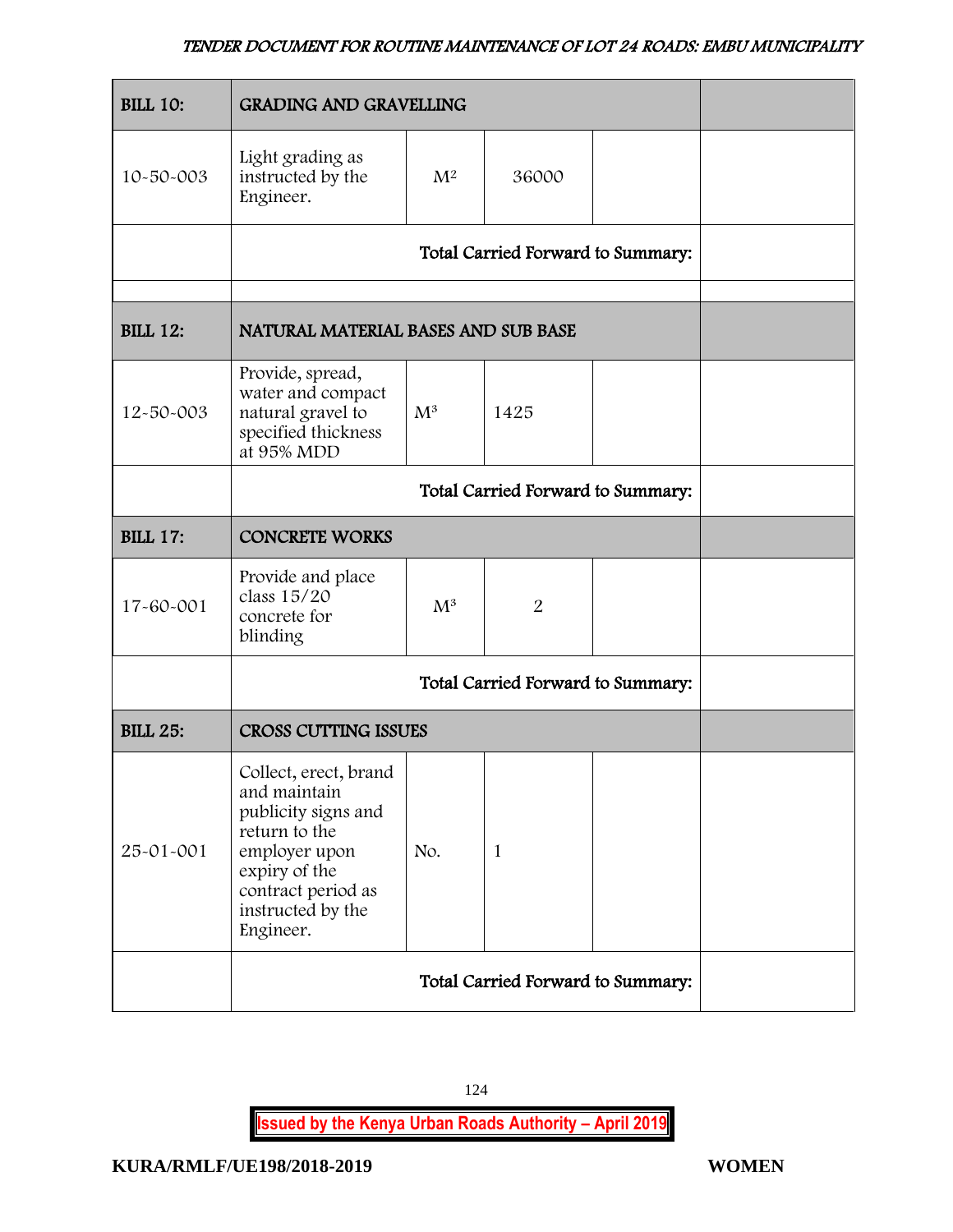| Bill of Quantities - LOT 24. A9 - ITABUA - MUTHATARI - KARURINA |                                             |                |  |  |  |  |
|-----------------------------------------------------------------|---------------------------------------------|----------------|--|--|--|--|
| BILL NO.                                                        | Item Description                            | Amount (Kshs.) |  |  |  |  |
| 1                                                               | PRELIMINARY AND ADMINISTRATION OVERHEADS    |                |  |  |  |  |
| $\overline{4}$                                                  | SITE CLEARANCE                              |                |  |  |  |  |
| 8                                                               | <b>CULVERTS AND DRAINAGE WORKS</b>          |                |  |  |  |  |
| 10                                                              | GRADING AND GRAVELLING WORKS                |                |  |  |  |  |
| 12                                                              | NATURAL MATERIAL BASES AND SUB-BASE         |                |  |  |  |  |
| 17                                                              | <b>CONCRETE WORKS</b>                       |                |  |  |  |  |
| 25                                                              | CROSSS CUTTING ISSUES                       |                |  |  |  |  |
|                                                                 | Sub-total 1                                 |                |  |  |  |  |
|                                                                 | Add VAT @ 16 %                              |                |  |  |  |  |
|                                                                 | Total Carried to page on the Form of Tender |                |  |  |  |  |

| <b>SUMMARY OF ROAD SUMS (KSHS)</b> |                                            |                         |  |  |  |
|------------------------------------|--------------------------------------------|-------------------------|--|--|--|
| $S/NO$ .                           | ROAD NAME                                  | <b>AMOUNT</b><br>(Kshs) |  |  |  |
|                                    | A9 - ITABUA - MUTHATARI - KARURINA         |                         |  |  |  |
|                                    | GRAND TOTAL CARRIED FORWARD TO FORM OF BID |                         |  |  |  |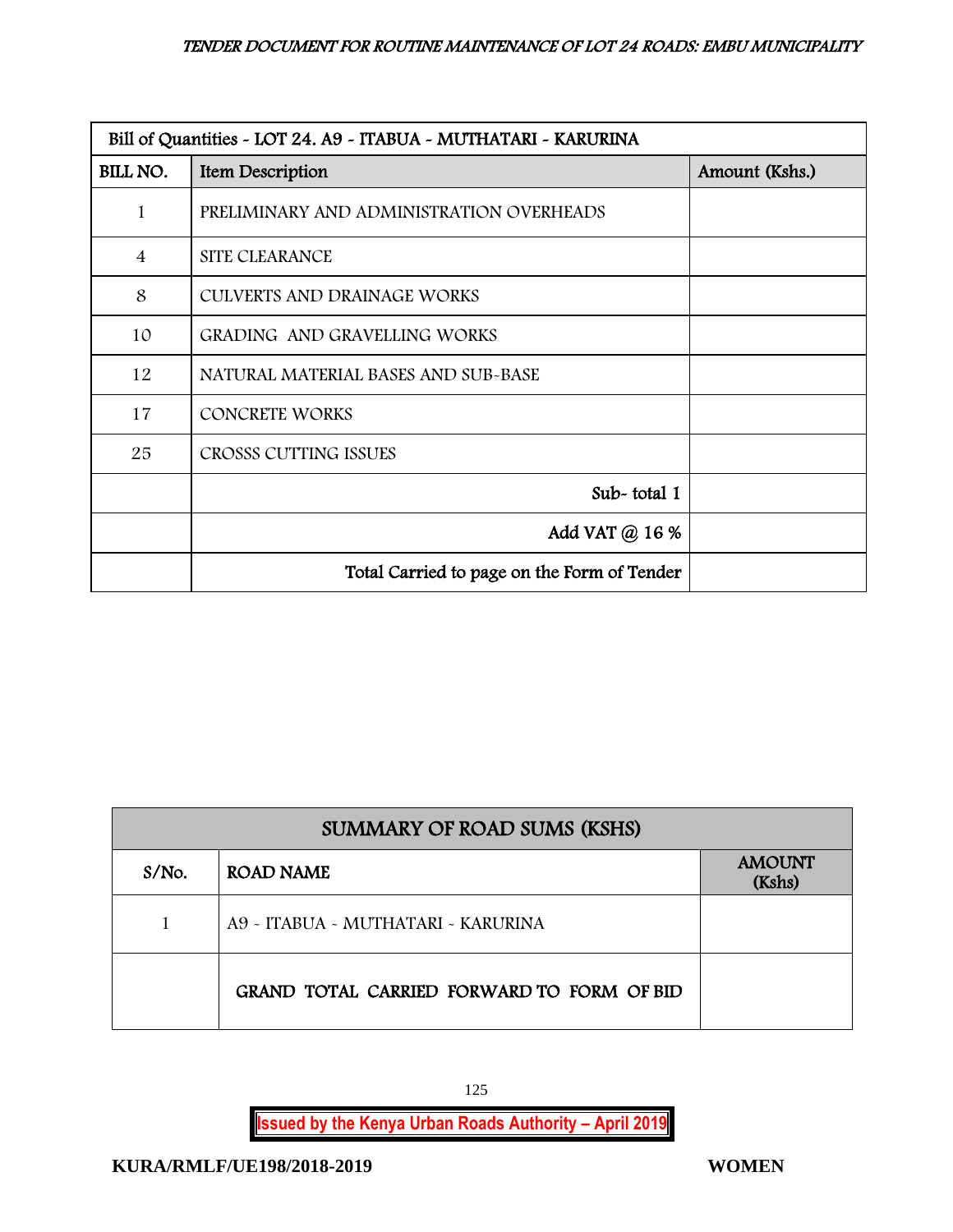# SECTION X: STANDARD FORMS

**Issued by the Kenya Urban Roads Authority – April 2019**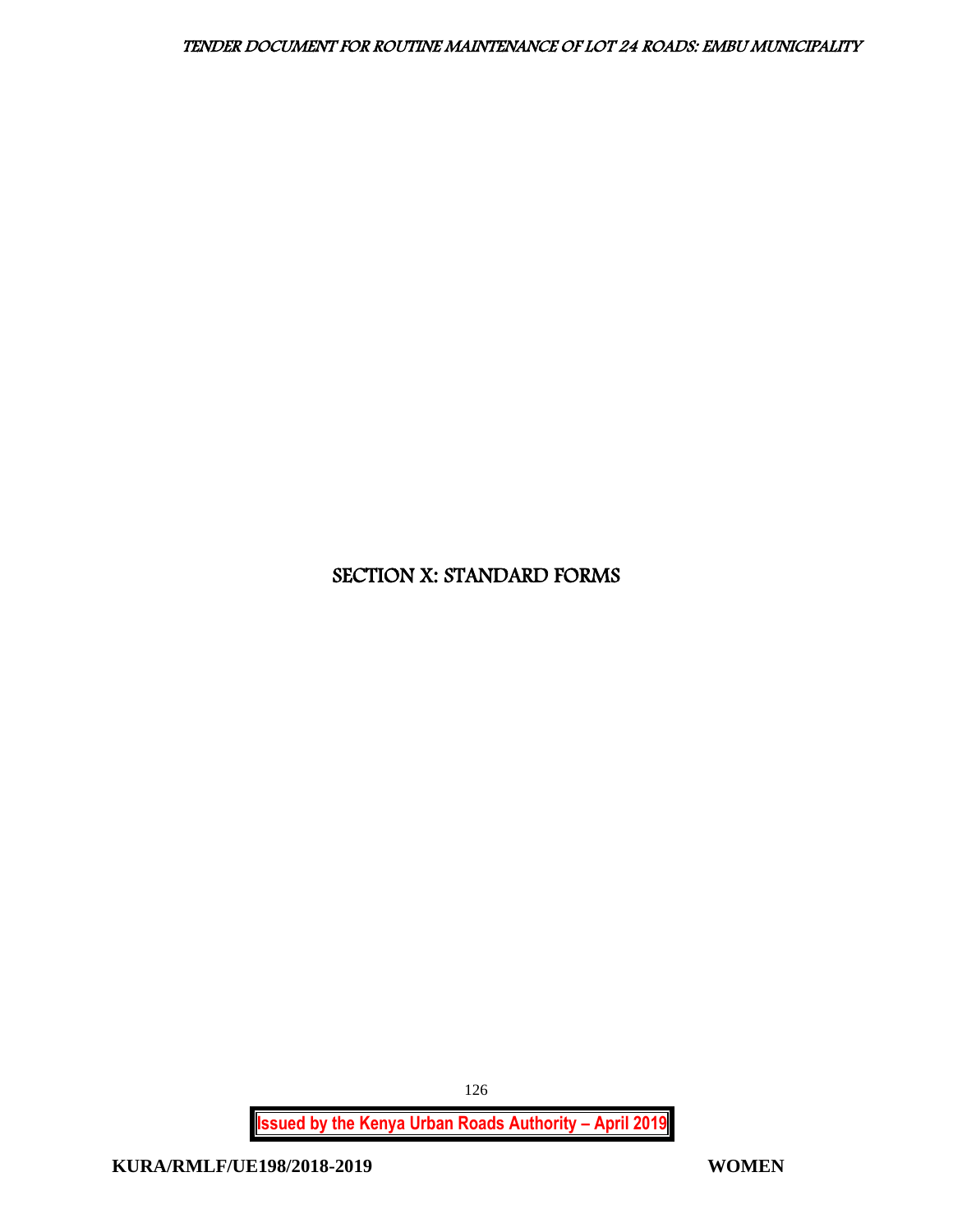Appendix to Form of Bid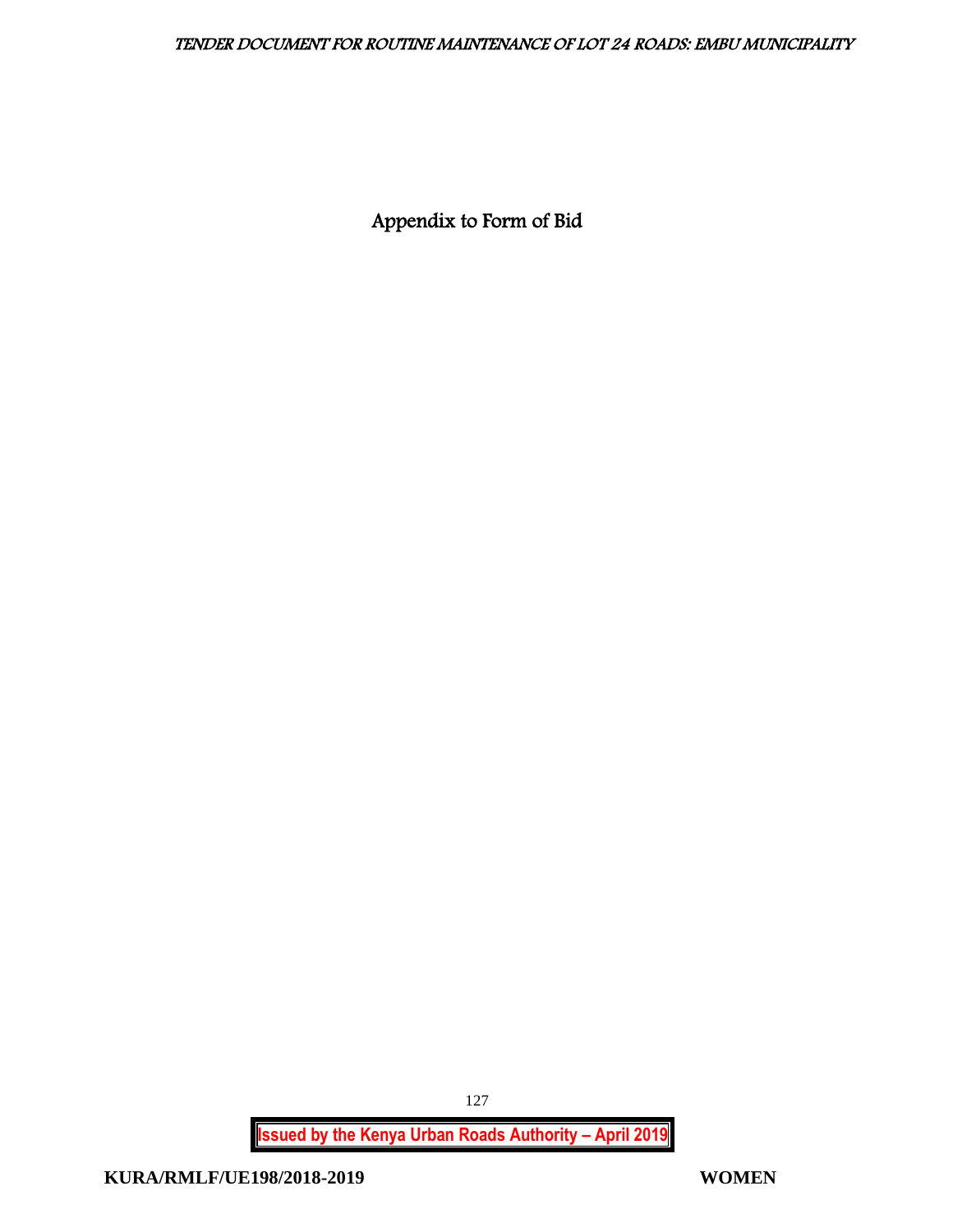| (This appendix forms part of the pla)          |               |                                                     |
|------------------------------------------------|---------------|-----------------------------------------------------|
| CONDITIONS OF CONTRACT                         | <b>CLAUSE</b> | <b>AMOUNT</b>                                       |
| <b>Bid Security</b>                            |               | The bidder must fill the Bid Securing               |
|                                                |               | Declaration Form                                    |
| Instructions in Writing                        | 2.5           | Execution of works under site instructions          |
|                                                |               | from Resident Engineer to commence                  |
|                                                |               | within three (3) days                               |
| Amount of Performance Security                 | 10.1          | 1 per cent of Tender Sum in the form of             |
| (Unconditional Bank Guarantee)                 |               | Unconditional Bank Guarantee                        |
| Program to be submitted                        | 14.1          | Immediately after issuance of Order to              |
|                                                |               | Commence                                            |
| Cash flow estimate to be submitted             | 14.3          | Immediately after issuance of Order to              |
|                                                |               |                                                     |
|                                                |               | Commence                                            |
| Minimum amount of Third-Party Insurance        | 23.2          | 1% of the Contract Sum                              |
|                                                |               |                                                     |
| Period for commencement, from Engineer's       | 41.1          | 14 days                                             |
| order to commence                              |               |                                                     |
| Time for completion                            | 43.1          | 6months                                             |
| Amount of liquidated damages                   | 47.2          |                                                     |
|                                                |               | 0.05% of Contract Sum per day<br>5% of Contract Sum |
| Limit of liquidated damages                    | 47.2          |                                                     |
| Defects Liability period                       | 60.3          | 1 month                                             |
| Percentage of Retention                        | 60.3          | 5% of Interim Payment Certificate                   |
| Limit of Retention Money                       | 60.3          | 5% of Contract Sum                                  |
|                                                |               |                                                     |
| Minimum amount of interim certificates         | 60.2          | Kshs 2,000,000.00                                   |
|                                                |               |                                                     |
| Time within which payment to be made after     | 60.10         | 28 days                                             |
| Interim Payment Certificate signed by Engineer |               |                                                     |
|                                                | 60.10         |                                                     |
| Time within which payment to be made after     |               | 28 days                                             |
| Final Payment Certificate signed by Engineer   |               |                                                     |
| Appointer of Adjudicator                       | 67.3          | The Chartered Institute of Arbitrators              |
|                                                |               | (Kenya)                                             |
| Notice to Employer and Engineer                | 68.2          | The Employers address is:                           |
|                                                |               | The Director General,                               |
|                                                |               | Kenya Urban Roads Authority (KURA),                 |
|                                                |               | P.O. Box 41727 - 00100                              |
|                                                |               | <b>NAIROBI</b>                                      |
|                                                |               |                                                     |
|                                                |               | The Engineer's address is:                          |
|                                                |               | Director-(RACM)                                     |
|                                                |               | Kenya Urban Roads Authority (KURA),                 |
|                                                |               | P.O. Box 41727 - 00100                              |
|                                                |               |                                                     |
|                                                |               | <b>NAIROBI</b>                                      |

### Appendix to Form of Bid (This appendix forms part of the bid)

**Signature of Tenderer…………………………………….……. Date ………………………**

128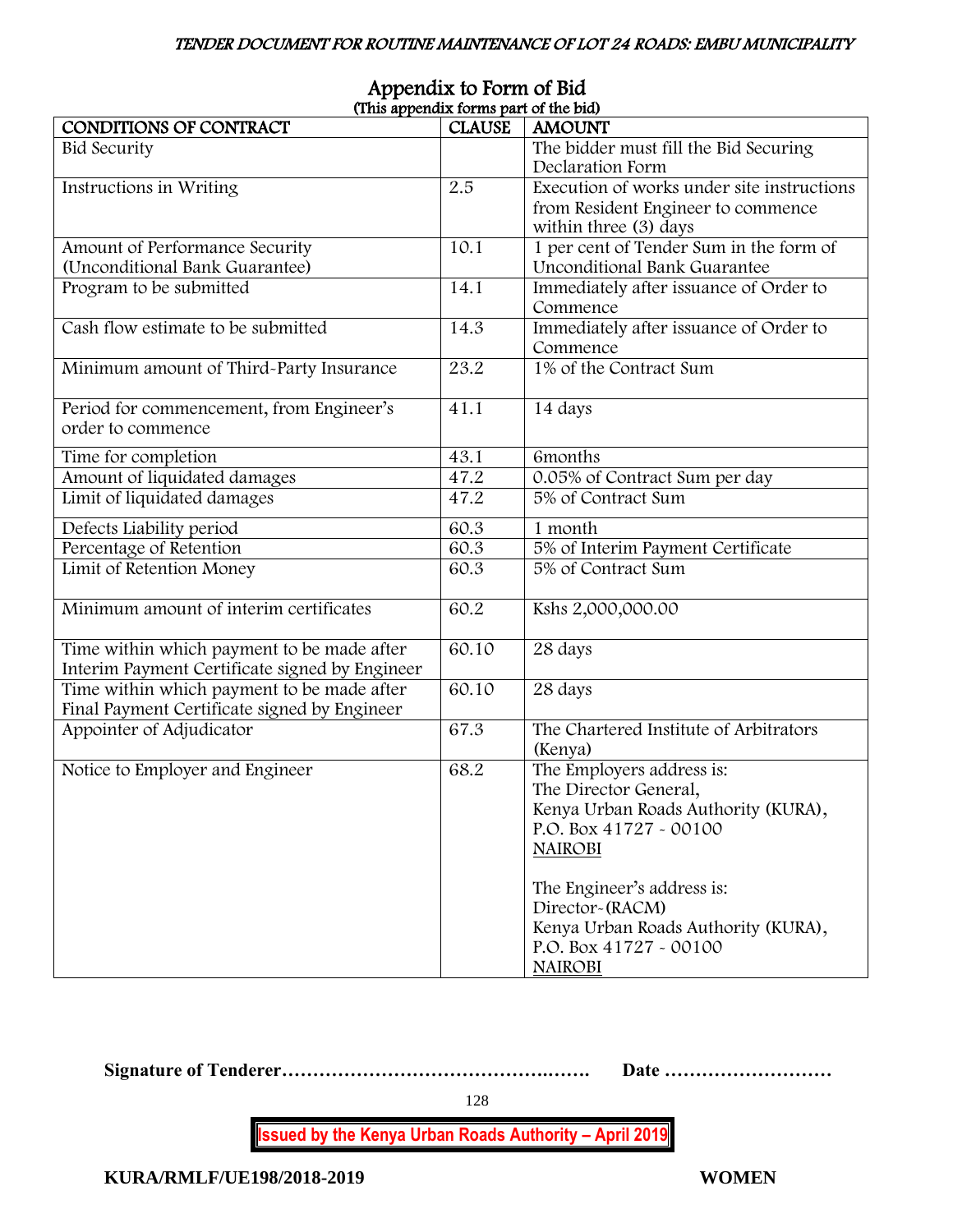Form of Bid Securing declaration

**Issued by the Kenya Urban Roads Authority – April 2019**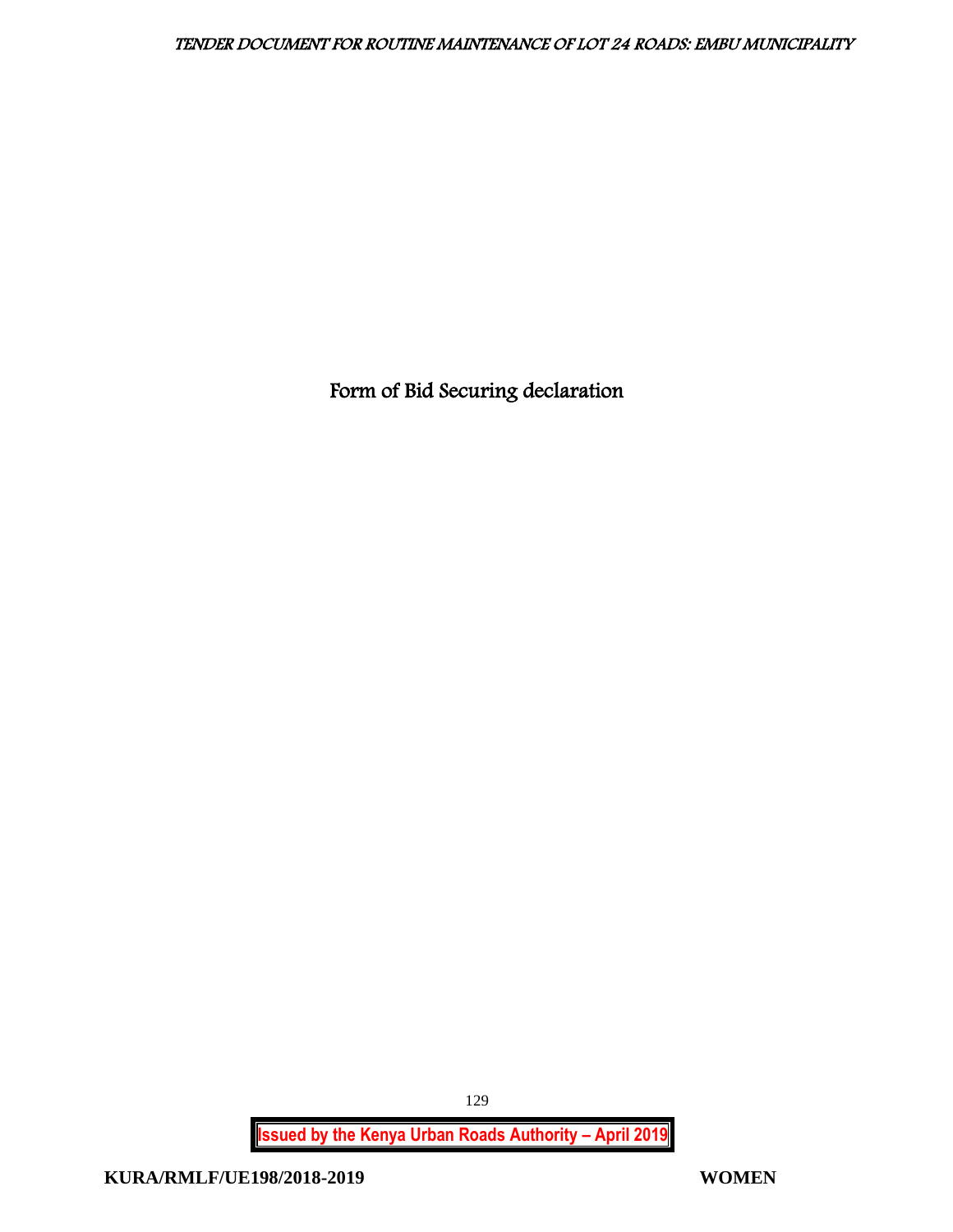# TENDER -SECURING DECLARATION FORM

[The Bidder shall complete in this Form in accordance with the instructions indicated]

Date:………………………………[insert date (as day, month and year) of Bid Submission]

Tender No. ……………………………………………..…..[insert number of bidding process]

To: [……………………………………………………………………..

insert complete name of Procuring Entity]

We, the undersigned, declare that:

- 1 We understand that, according to your conditions, bids must be supported by a Bid-Securing Declaration.
- 2 We accept that we will automatically be suspended from being eligible for

bidding in any contract with the Purchaser for the period of time of 5 years starting on the date of expiration of tender validity period, if we are in breach of our obligation(s) under the bid conditions, because we –

(a) Have withdrawn our Bid during the period of bid validity specified

by us in the Bidding Data Sheet; or

(b) Having been notified of the acceptance of our Bid by the Purchaser

during the period of bid validity,

- (i) Fail or refuse to execute the Contract, if required, or
- (ii) Fail or refuse to furnish the Performance Security, in accordance with the Instruction to tenderers.
- 3 We understand that this Bid Securing Declaration shall expire if we are not the successful Bidder, upon the earlier of
- (i) Our receipt of a copy of your notification of the name of the successful Bidder; or
- (ii) twenty-eight days after the expiration of our Tender.
- 4 We understand that if we are a Joint Venture, the Bid Securing Declaration must be in the name of the Joint Venture that submits the bid, and the Joint Venture has not been legally constituted at the time of bidding, the Bid Securing Declaration shall be in the names of all future partners as named in the letter of intent.

130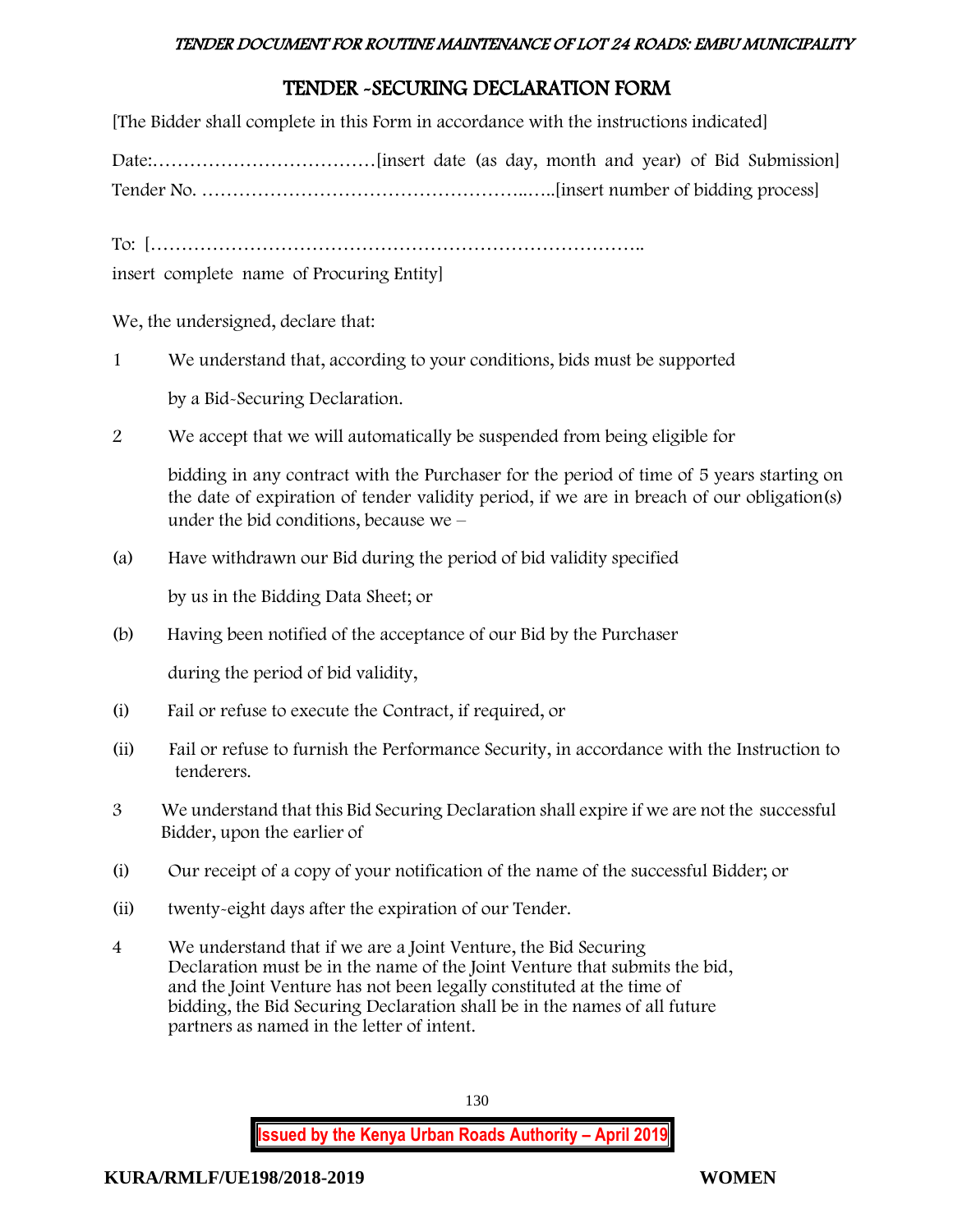|  |  |  | [Insert legal capacity of person signing the Bid Securing Declaration] |
|--|--|--|------------------------------------------------------------------------|

Name: ……………………………………………… [insert complete name of person signing the Bid Securing Declaration]

Duly authorized to sign the bid for and on behalf of: ………………………………….. [insert complete name of Bidder]

Dated on …………………. day of ……………., ………………. [insert date of signing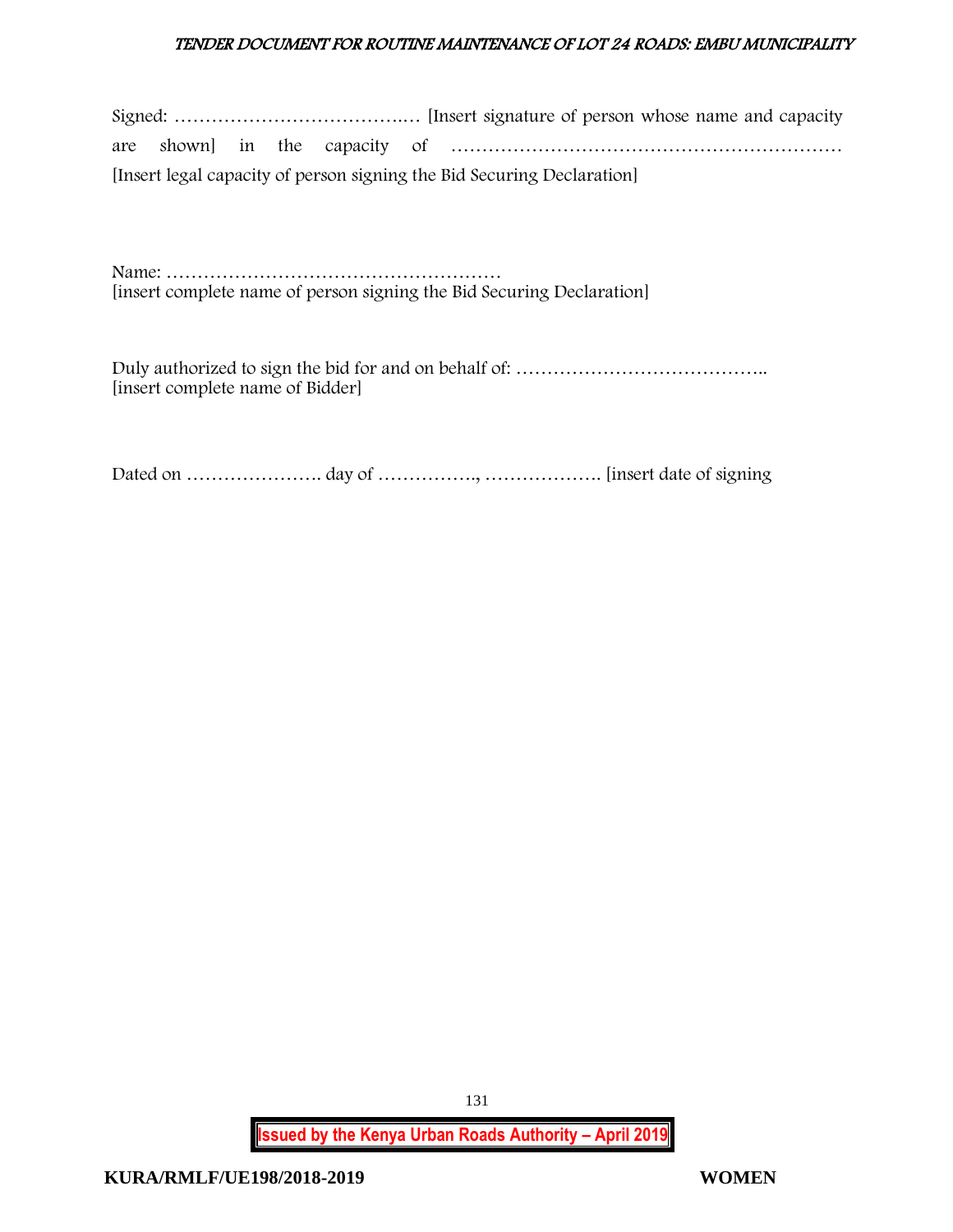# SECTION XI: SCHEDULES OF SUPPLEMENTARY INFORMATION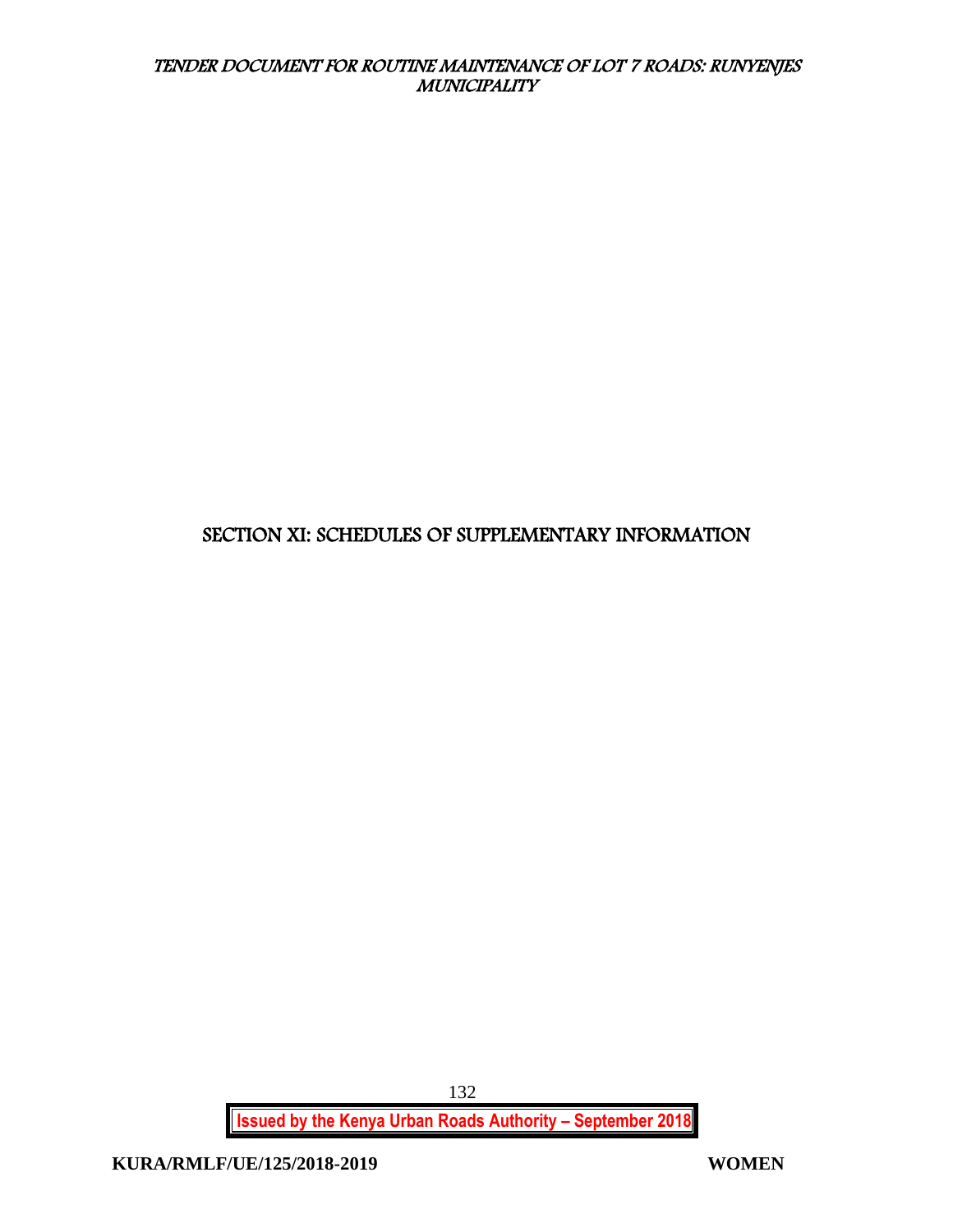| SCHEDULE 4: MAJOR ITEMS OF CONSTRUCTION PLANT AND EQUIPMENT140          |  |
|-------------------------------------------------------------------------|--|
|                                                                         |  |
| SCHEDULE 6: SCHEDULE OF ROADWORKS CARRIED OUT BY THE BIDER IN THE LAST  |  |
|                                                                         |  |
|                                                                         |  |
|                                                                         |  |
|                                                                         |  |
|                                                                         |  |
| SCHEDULE 11: DECLARATION FORM FOR BANKRUPT OR INSOLVENT 149             |  |
| SCHEDULE 12: ANTI CORRUPTION DECLARATION / COMMITMENT / PLEDGE FORM 150 |  |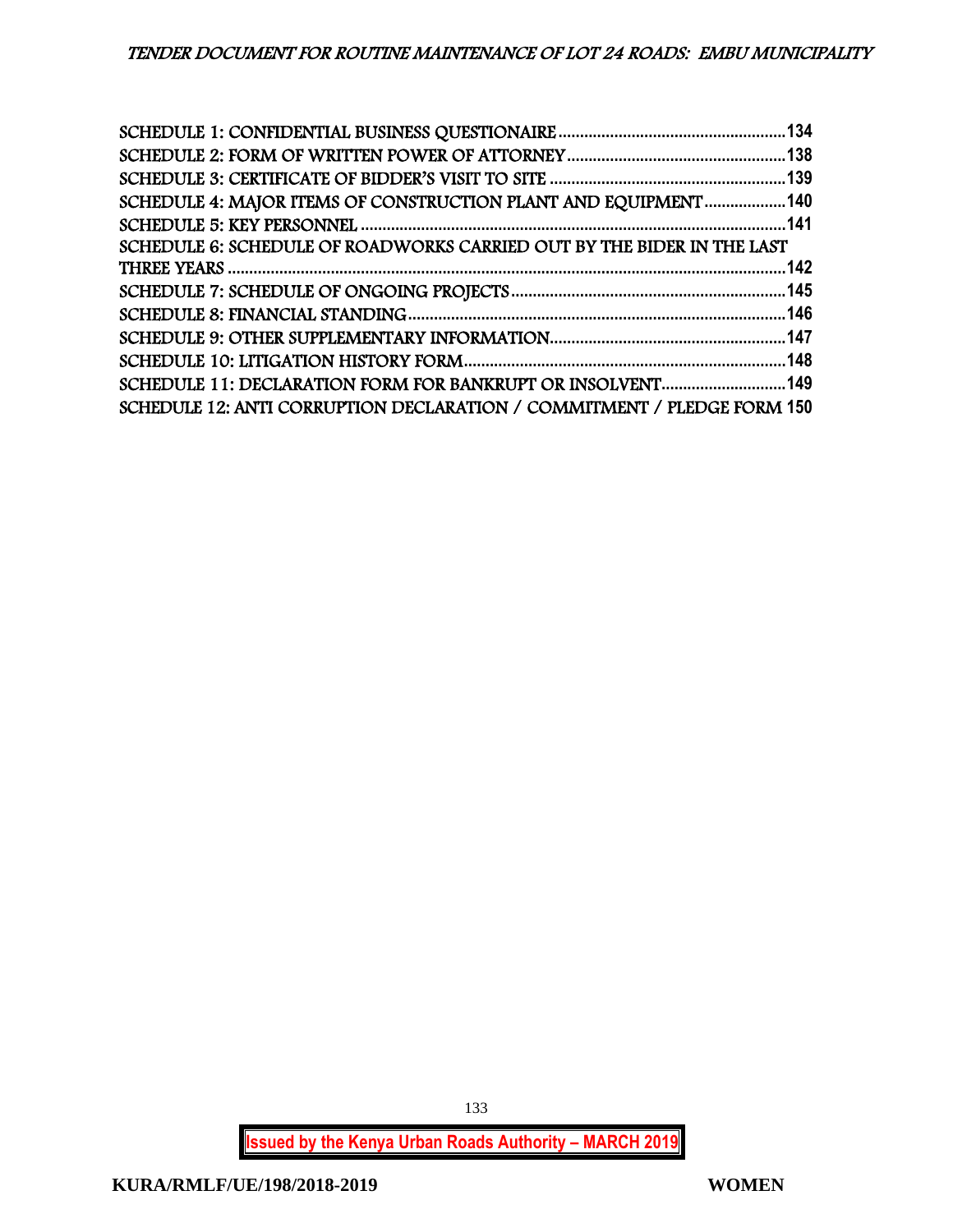# <span id="page-134-0"></span>SCHEDULE 1: CONFIDENTIAL BUSINESS QUESTIONAIRE

This Confidential Business Questionnaire of the Government of Kenya shall be completed by the Bidder.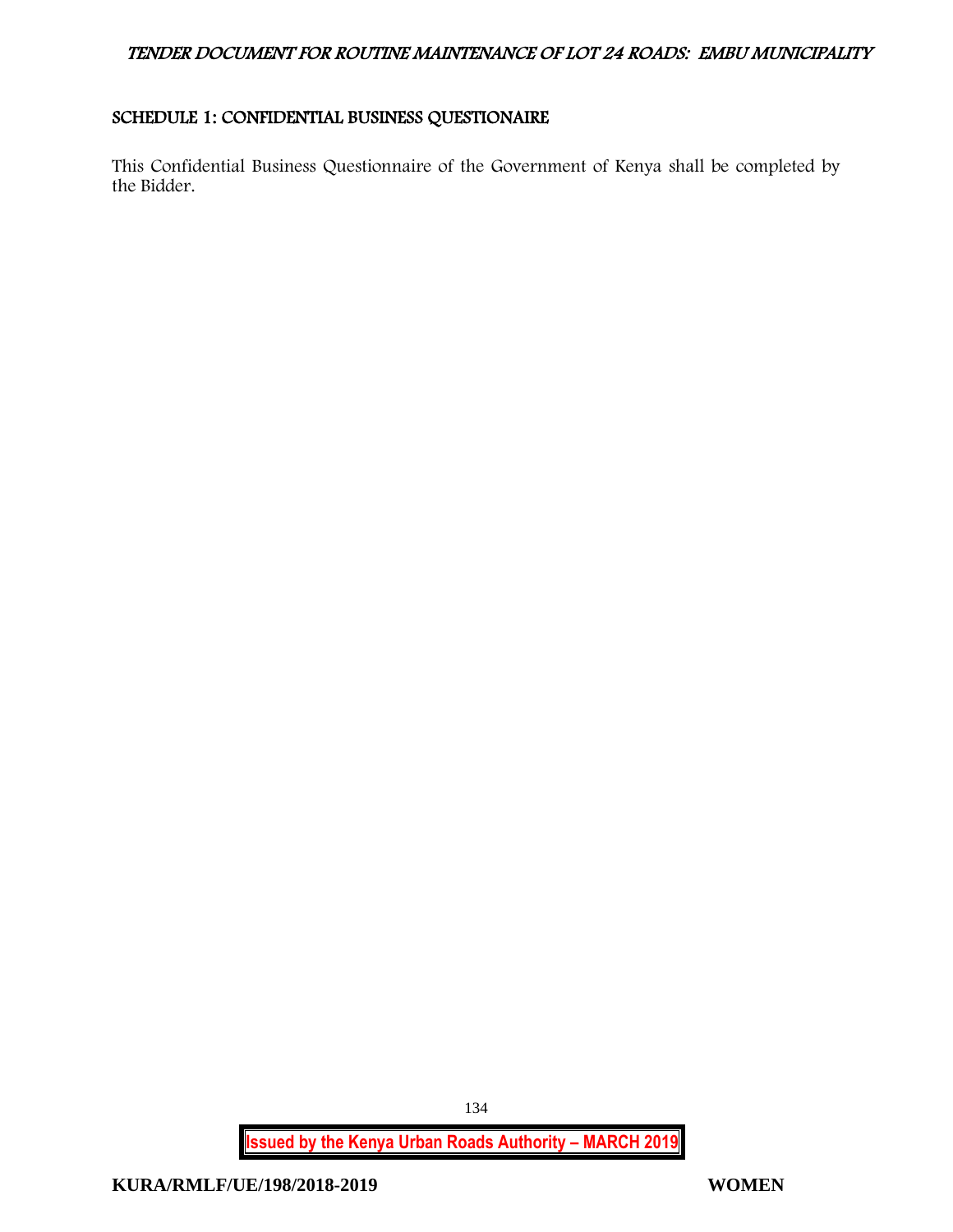### REPUBLIC OF KENYA

# CONFIDENTIAL BUSINESS QUESTIONNAIRE

| <b>Issued by the Kenya Urban Roads Authority - MARCH 2019</b>                                                                                            |
|----------------------------------------------------------------------------------------------------------------------------------------------------------|
| 135                                                                                                                                                      |
|                                                                                                                                                          |
|                                                                                                                                                          |
|                                                                                                                                                          |
| Your name in full                                                                                                                                        |
| Part $2(a)$ - Sole Proprietor:                                                                                                                           |
|                                                                                                                                                          |
|                                                                                                                                                          |
|                                                                                                                                                          |
| Maximum value of business which you can handle at any one time:                                                                                          |
|                                                                                                                                                          |
|                                                                                                                                                          |
|                                                                                                                                                          |
|                                                                                                                                                          |
| Location of business premises                                                                                                                            |
|                                                                                                                                                          |
| Business name                                                                                                                                            |
| whichever applies to your type of business.<br>You are advised that it is a serious offence to give false information on this Form.<br>Part 1 - General: |
| You are requested to give the particulars indicated in Part 1 and either Part 2 (a). $2(b)$ or $2(c)$                                                    |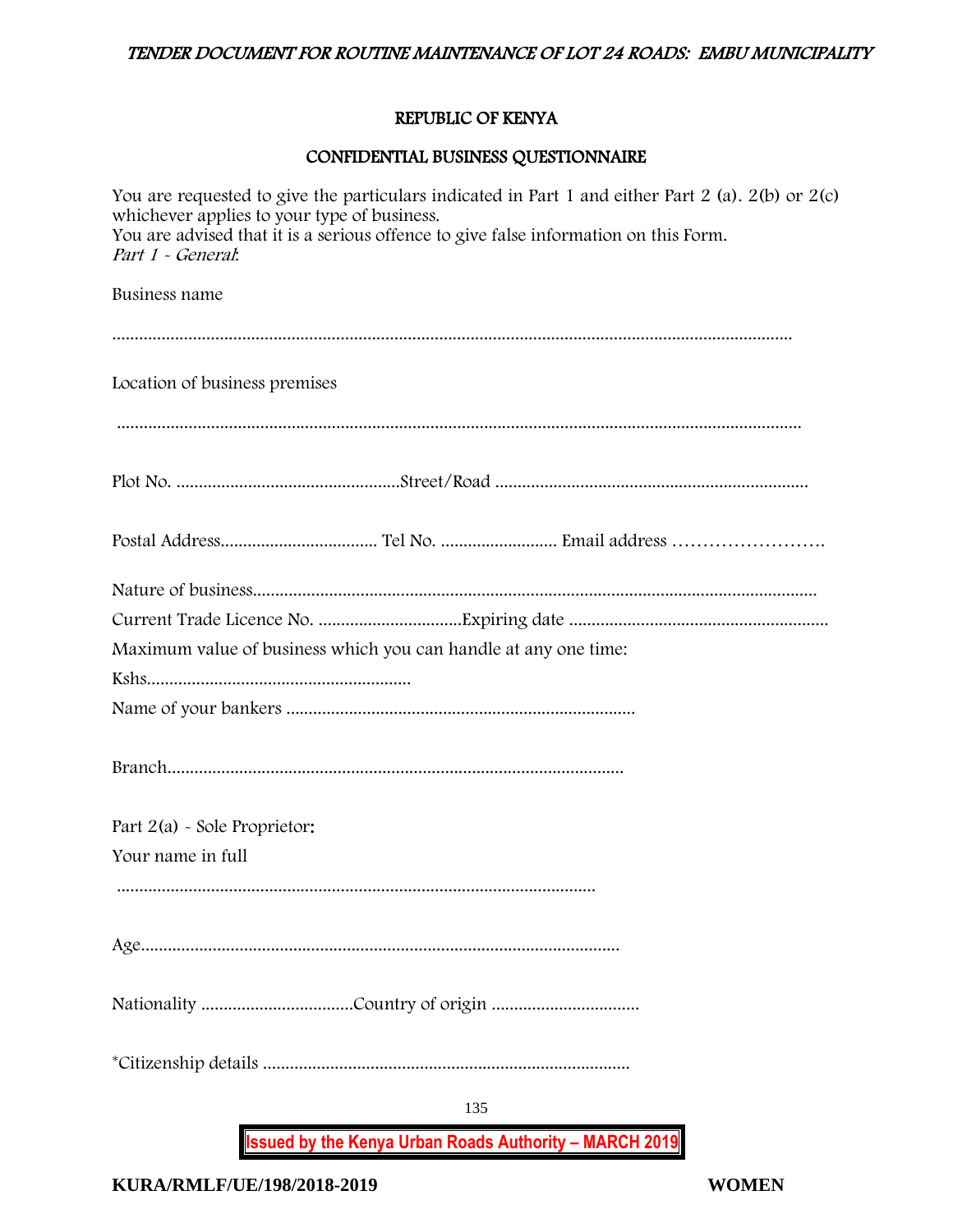Part 2(b) - Partnership:

|      | Give details of partners as follows:                 |                                  |        |
|------|------------------------------------------------------|----------------------------------|--------|
| Name | Nationality                                          | Citizenship Details <sup>•</sup> | Shares |
|      |                                                      |                                  |        |
|      |                                                      |                                  |        |
|      |                                                      |                                  |        |
|      |                                                      |                                  |        |
|      |                                                      |                                  |        |
|      | Part 2(c) - Registered Company:                      |                                  |        |
|      |                                                      |                                  |        |
|      | State the nominal and issued capital of the company- |                                  |        |
|      |                                                      |                                  |        |
|      |                                                      |                                  |        |
|      | Give details of all directors as follows:            |                                  |        |
| Name | Nationality                                          | Citizenship Details <sup>•</sup> | Shares |
|      |                                                      |                                  |        |
|      |                                                      |                                  |        |
|      |                                                      |                                  |        |
|      |                                                      |                                  |        |
|      |                                                      |                                  |        |

- Attach proof of citizenship (Compulsory)
- Attach certified copy of Form CR12 (Compulsory)

136 **Issued by the Kenya Urban Roads Authority - MARCH 2019**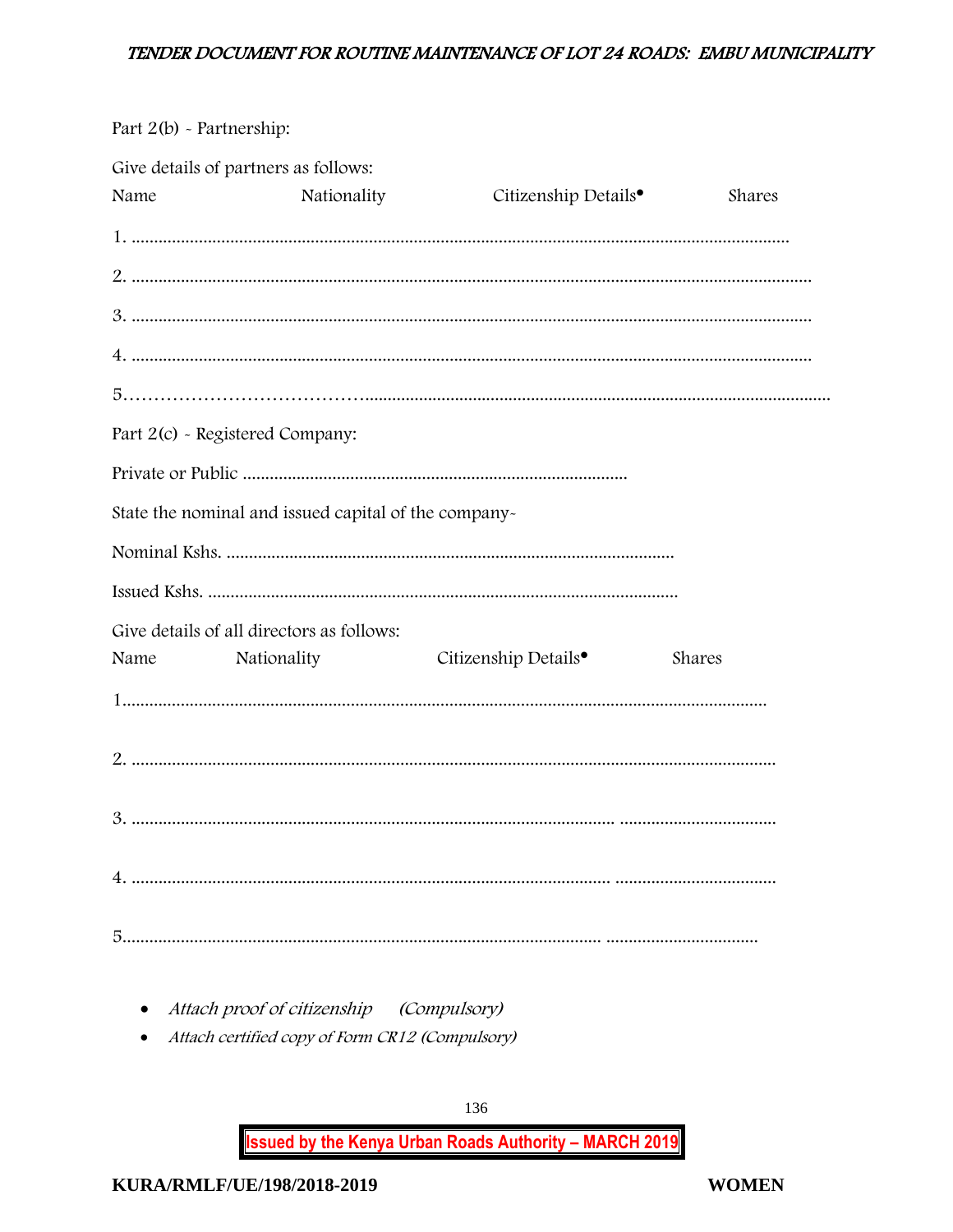Part 3: Interest in the Firm:

Is there any person / persons in the Kenya Urban Roads Authority (KURA) who has interest in this firm? Yes /No\*\*………………………….

I certify that the information given above is correct.

 .............................................................. ………………………….. Signature of Bidder

\*\* Delete as necessary

**Issued by the Kenya Urban Roads Authority – MARCH 2019**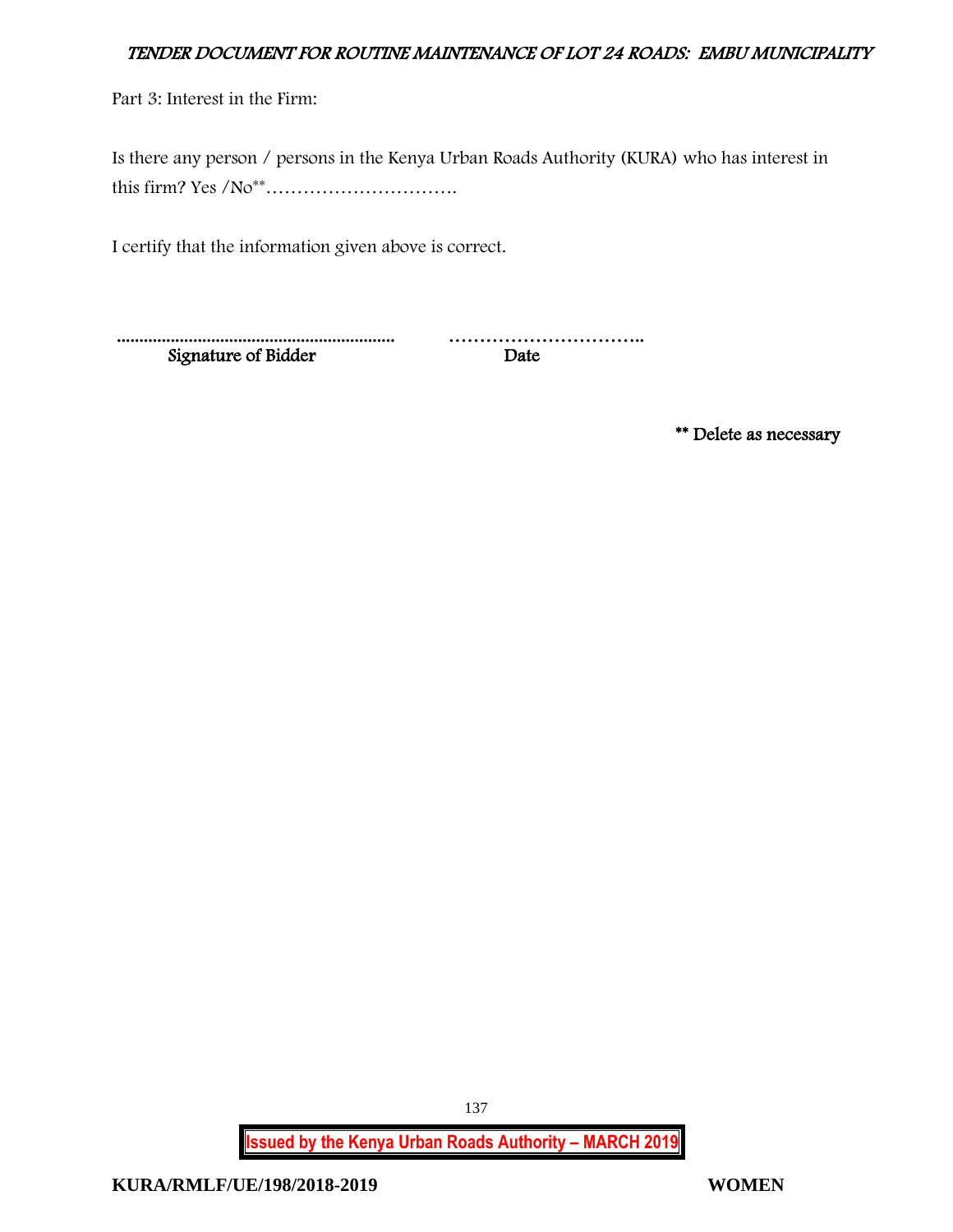# <span id="page-138-0"></span>SCHEDULE 2: FORM OF WRITTEN POWER OF ATTORNEY

The Bidder shall state here below the name(s) and address of his representative(s) who is/are authorized to receive on his behalf correspondence in connection with the Bid.

………………………………………………………….. (Name of Bidder's Representative in block letters)

………………………………………………………….. (Address of Bidder's Representative)

………………………………………………………….. (Signature of Bidder's Representative)

Alternate:

………………………………………………………….. (Name of Bidder's Representative in block letters)

………………………………………………………….. (Address of Bidder's Representative)

………………………………………………………….. (Signature of Bidder's Representative)

\*To be filled by all Bidders.

\*Both representative and alternate must attach copy of National Identification card or Passport.

138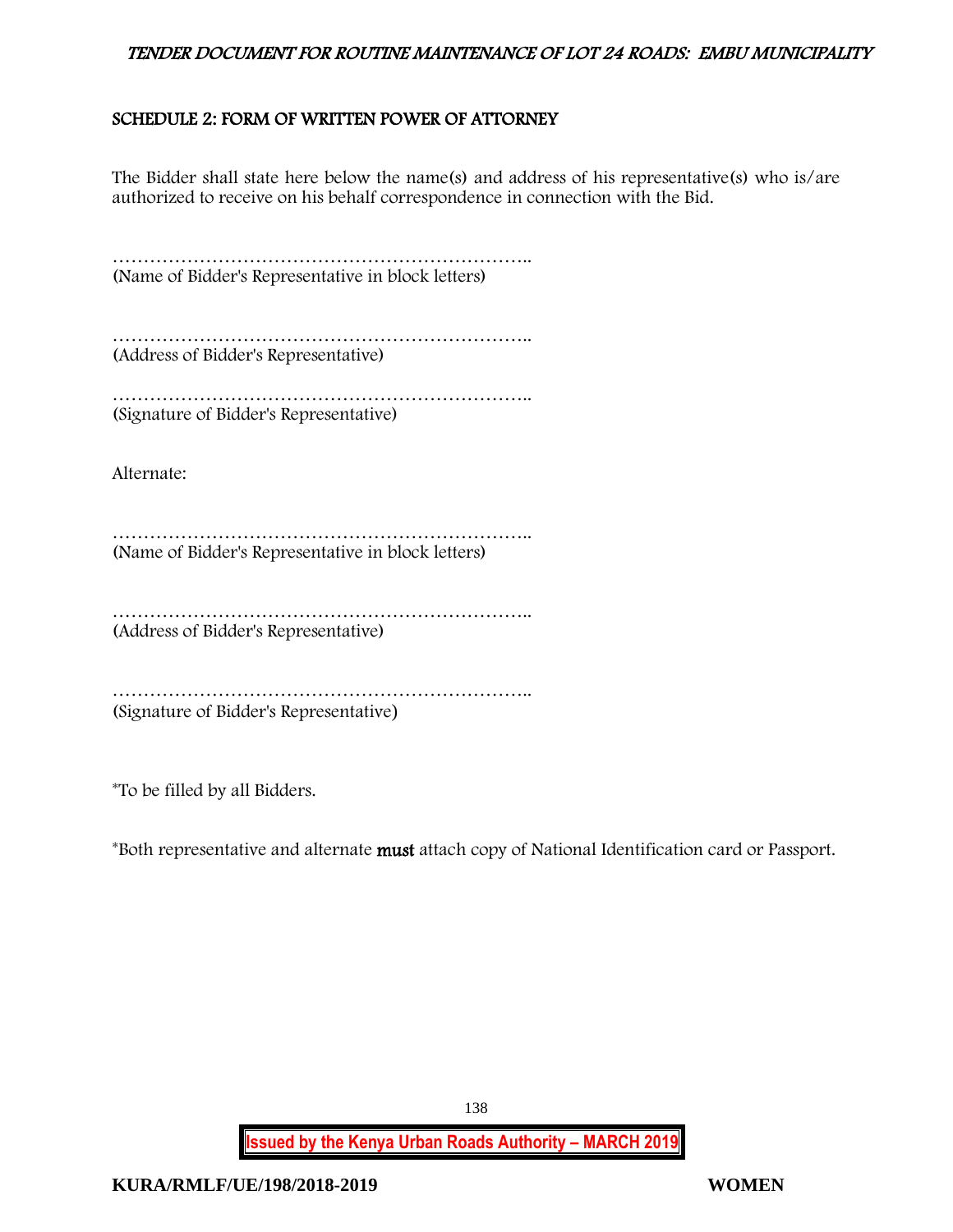### <span id="page-139-0"></span>SCHEDULE 3: CERTIFICATE OF BIDDER'S VISIT TO SITE

This is to certify that

[Name/s]……………………………………………………………………………………

………………………………………………………………….

Being the authorized representative/Agent of [Name of bidder]

…………………………………………………………………………………………………

…………………………………………………………………………………………………

participated in the organised inspection visit of the site of the works for the

# ROUTINE MAINTENANCE OF LOT 24 ROADS:EMBU MUNICIPALITY

held on………………………..day of……………………………20……………………….

Signed………………………………………………………………………………………….. (Employer's Representative) ……………………………………………………………………………….………………… mployer's Representative) and the contraction of the contraction of the contraction of the contraction of the contraction of the contraction of the contraction of the contraction of the contraction of the contraction of th (Name of Employer's Representative)

NOTE: This form is to be completed at the time of the organized site visit.

**Issued by the Kenya Urban Roads Authority – MARCH 2019**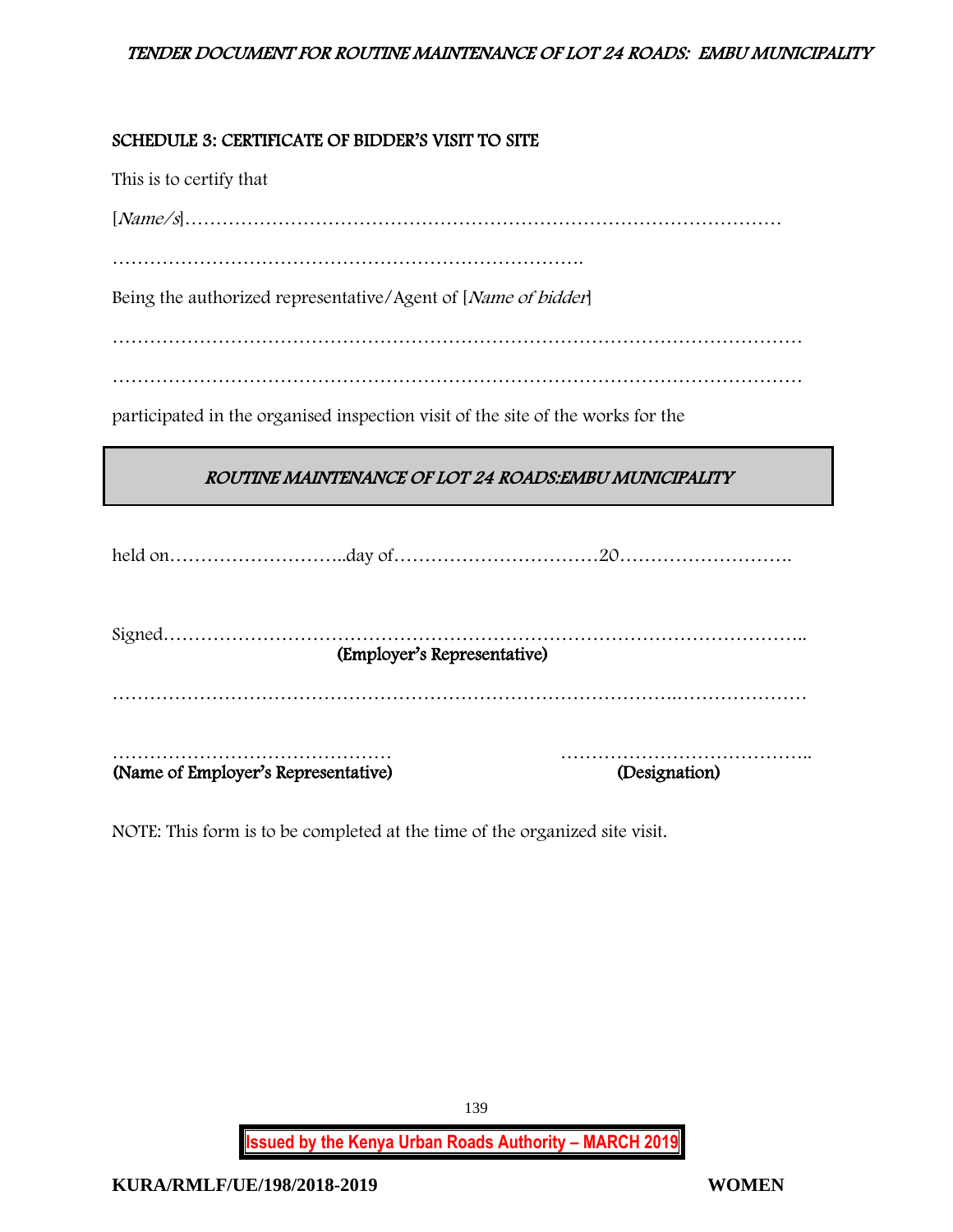| commence<br>Arrival on<br>Date of<br>Project<br>(Days<br>after                                                                                                                                                                                                                                                                     |                                                             |  |
|------------------------------------------------------------------------------------------------------------------------------------------------------------------------------------------------------------------------------------------------------------------------------------------------------------------------------------|-------------------------------------------------------------|--|
|                                                                                                                                                                                                                                                                                                                                    |                                                             |  |
| Rating<br>Power                                                                                                                                                                                                                                                                                                                    |                                                             |  |
| Imported<br>Owned,<br>Leased,                                                                                                                                                                                                                                                                                                      |                                                             |  |
| Sourc<br>$\circ$                                                                                                                                                                                                                                                                                                                   |                                                             |  |
| Imported)<br>Estimated<br>Mombasa<br>(If to be<br>Value<br>$\overline{d}$                                                                                                                                                                                                                                                          |                                                             |  |
| Capacity<br>t or $m^3$                                                                                                                                                                                                                                                                                                             |                                                             |  |
| Used<br>New<br>or                                                                                                                                                                                                                                                                                                                  |                                                             |  |
| Year of Manufactur $_{\rm e}$                                                                                                                                                                                                                                                                                                      |                                                             |  |
| 258                                                                                                                                                                                                                                                                                                                                |                                                             |  |
| Descriptio<br>n Type,<br>Model,<br>Make                                                                                                                                                                                                                                                                                            |                                                             |  |
|                                                                                                                                                                                                                                                                                                                                    | SCHEDULE 4: MAJOR ITEMS OF CONSTRUCTION PLANT AND EQUIPMENT |  |
| The Bidder shall enter in this schedule all major items of plant and equipment which he<br>proposes to bring to site. Only reliable plant in good working order and suitable for the work<br>required of it shall be shown on this Schedule. Summary of the same shall be entered in Section<br>5: Qualification Criteria, Part 7. |                                                             |  |
| I certify that the above information is correct.                                                                                                                                                                                                                                                                                   |                                                             |  |
| (Signature of Bidder)                                                                                                                                                                                                                                                                                                              | (Date)                                                      |  |

# <span id="page-140-0"></span>SCHEDULE 4: MAJOR ITEMS OF CONSTRUCTION PLANT AND EQUIPMENT

| (Signature of Bidder)      | (Date)                                                        |       |
|----------------------------|---------------------------------------------------------------|-------|
|                            | 140                                                           |       |
|                            | <b>Issued by the Kenya Urban Roads Authority - MARCH 2019</b> |       |
| KURA/RMLF/UE/198/2018-2019 |                                                               | WOMEN |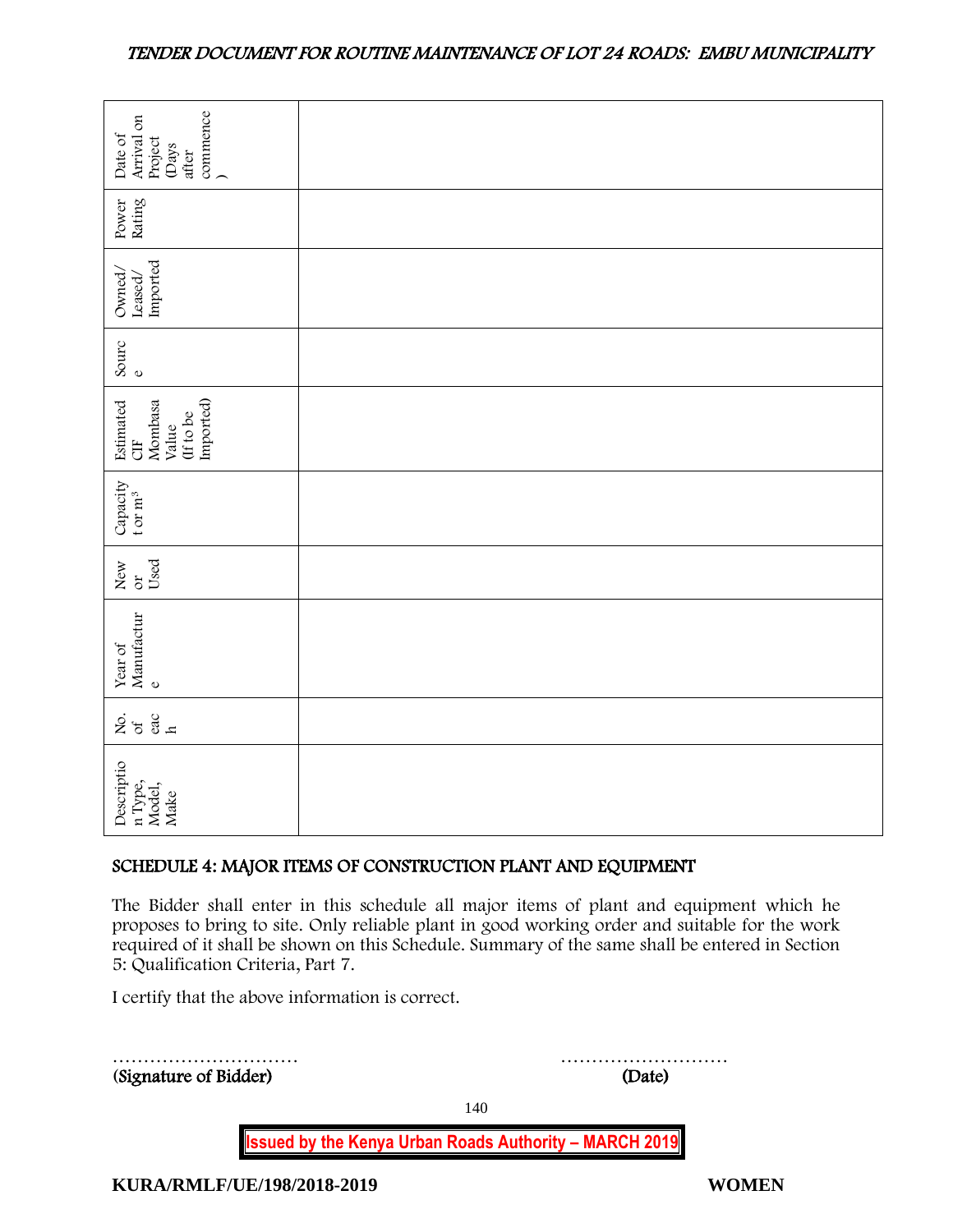#### <span id="page-141-0"></span>SCHEDULE 5: KEY PERSONNEL

| <b>DESIGNATION</b> | <b>NAME</b> | <b>NATIONALITY</b> | SUMMARY OF QUALIFICATIONS AND<br><b>EXPERIENCE</b> |            |            |
|--------------------|-------------|--------------------|----------------------------------------------------|------------|------------|
|                    |             |                    | Qualifications                                     | General    | Specific   |
|                    |             |                    |                                                    | Experience | Experience |
|                    |             |                    |                                                    | (Yrs)      | (Yrs)      |
|                    |             |                    |                                                    |            |            |
| Headquarters       |             |                    |                                                    |            |            |
|                    |             |                    |                                                    |            |            |
| Partner/Director   |             |                    |                                                    |            |            |
| or other key staff |             |                    |                                                    |            |            |
| (give designation) |             |                    |                                                    |            |            |
|                    |             |                    |                                                    |            |            |
|                    |             |                    |                                                    |            |            |
| Site Office        |             |                    |                                                    |            |            |
|                    |             |                    |                                                    |            |            |
| 1. Site Agent      |             |                    |                                                    |            |            |
|                    |             |                    |                                                    |            |            |
|                    |             |                    |                                                    |            |            |
| 2. Site Surveyor   |             |                    |                                                    |            |            |
|                    |             |                    |                                                    |            |            |
| 3. Foreman         |             |                    |                                                    |            |            |
|                    |             |                    |                                                    |            |            |
|                    |             |                    |                                                    |            |            |
|                    |             |                    |                                                    |            |            |
|                    |             |                    |                                                    |            |            |

Note: The Bidder shall list in this schedule the key personnel he will employ from the Contractor's headquarters and from the Contractor's site office to direct and execute the work together with their qualifications, experience, position held and nationality in accordance with Clause 15.2 and 16.3 of the Conditions of Contract Part II (where required, use separate sheets to add extra data for column 4). Bidders shall attach certified copies of academic certificates, and CVs of all key staff.

I certify that the above information is correct.

(Signature of Bidder) (Date)

………………………… ………………………

141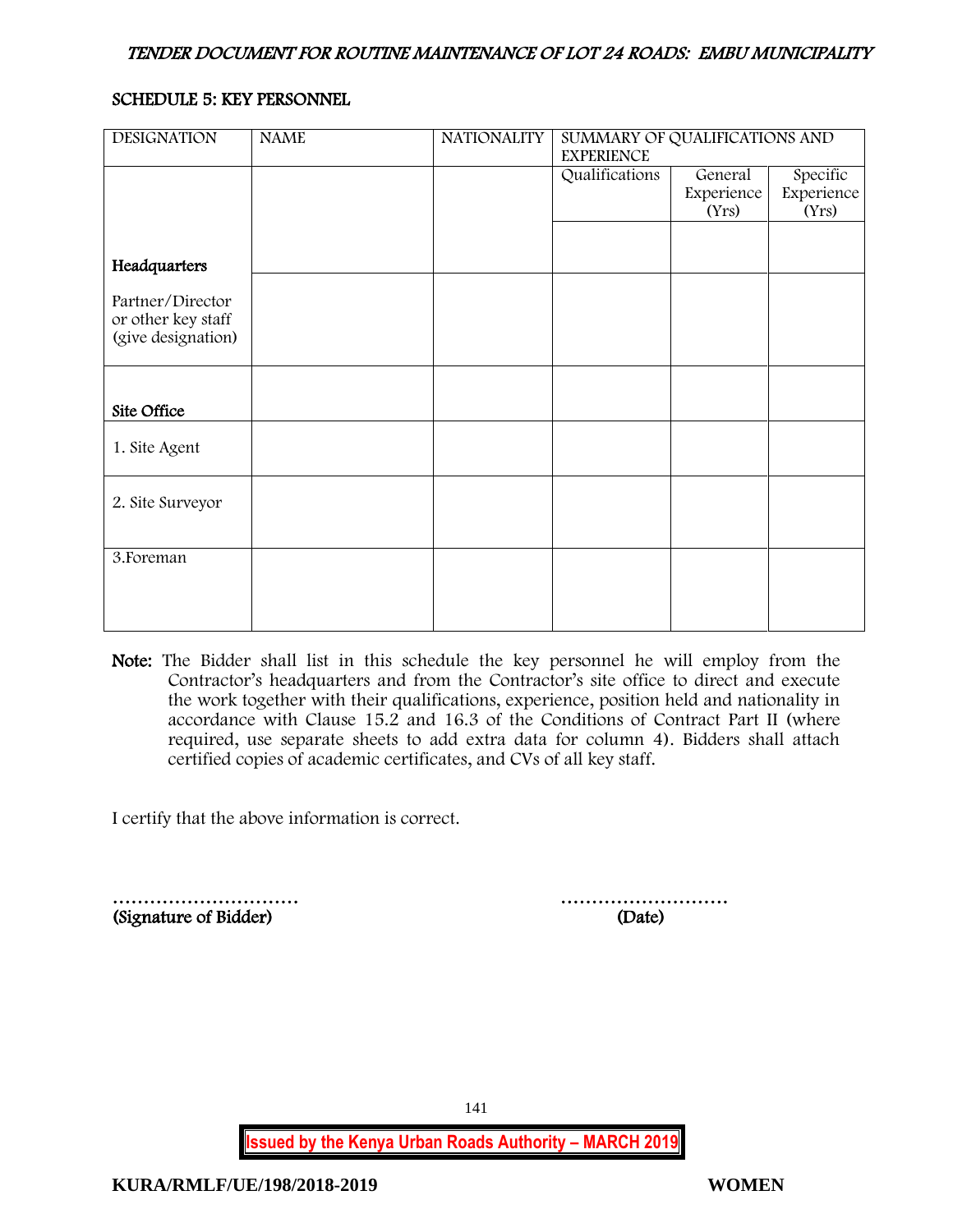# <span id="page-142-0"></span>SCHEDULE 6: SCHEDULE OF ROADWORKS CARRIED OUT BY THE BIDER IN THE LAST THREE **YEARS**

#### SCHEDULE 6A: COMPLETED WORKS

| DESCRIPTION OF WORKS | NAME OF CLIENT | VALUE OF<br>WORKS (KSHS) * | YEAR COMPLETED/<br><b>REMARKS</b> |
|----------------------|----------------|----------------------------|-----------------------------------|
|                      |                |                            |                                   |
|                      |                |                            |                                   |
|                      |                |                            |                                   |
|                      |                |                            |                                   |
|                      |                |                            |                                   |
|                      |                |                            |                                   |
|                      |                |                            |                                   |
|                      |                |                            |                                   |
|                      |                |                            |                                   |
|                      |                |                            |                                   |
|                      |                |                            |                                   |
|                      |                |                            |                                   |
|                      |                |                            |                                   |
|                      |                |                            |                                   |

Note: Bidders shall attach certified copies of letters of award (for each listed project), certified copies of completion certificates.

I certify that the above works were successfully carried out by this Bidder.

| (Signature of Bidder) | (Date) |
|-----------------------|--------|

………………………… ………………………

\* Value in Kshs using Central Bank of Kenya mean exchange rate at a reference date 7 days before date of BID opening

> **Issued by the Kenya Urban Roads Authority – MARCH 2019** 142

**KURA/RMLF/UE/198/2018-2019 WOMEN**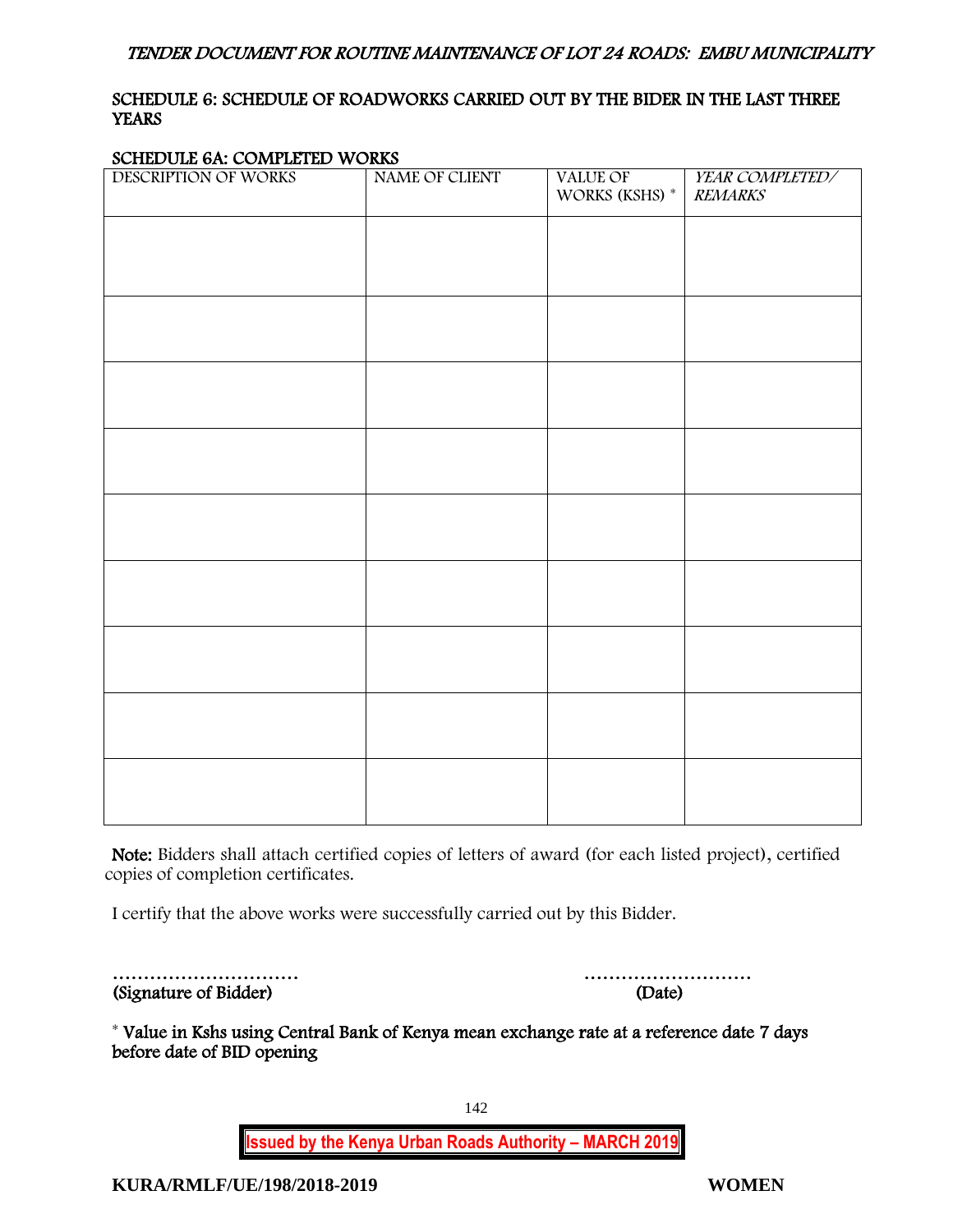### SCHEDULE 6B: NON-COMPLETED WORKS BEYOND COMPLETION DATE

| DESCRIPTION OF WORKS | NAME OF CLIENT | VALUE OF             | YEAR COMPLETED/ |
|----------------------|----------------|----------------------|-----------------|
|                      |                | WORKS (KSHS) $^\ast$ | <b>REMARKS</b>  |
|                      |                |                      |                 |
|                      |                |                      |                 |
|                      |                |                      |                 |
|                      |                |                      |                 |
|                      |                |                      |                 |
|                      |                |                      |                 |
|                      |                |                      |                 |
|                      |                |                      |                 |
|                      |                |                      |                 |
|                      |                |                      |                 |
|                      |                |                      |                 |
|                      |                |                      |                 |
|                      |                |                      |                 |
|                      |                |                      |                 |
|                      |                |                      |                 |
|                      |                |                      |                 |
|                      |                |                      |                 |
|                      |                |                      |                 |
|                      |                |                      |                 |
|                      |                |                      |                 |
|                      |                |                      |                 |
|                      |                |                      |                 |
|                      |                |                      |                 |
|                      |                |                      |                 |
|                      |                |                      |                 |
|                      |                |                      |                 |
|                      |                |                      |                 |
|                      |                |                      |                 |
|                      |                |                      |                 |
|                      |                |                      |                 |

Note: Bidders shall attach certified copies of letters of award (for each listed project), certified evidence for executed works for non-completed projects e.g. copy of recent payment certificate.

I certify that the above works were successfully carried out by this Bidder.

| (Signature of Bidder) | (Date) |
|-----------------------|--------|

| (Signature of Bidder) | (Date) |
|-----------------------|--------|

\* Value in Kshs using Central Bank of Kenya mean exchange rate at a reference date 7 days before date of BID opening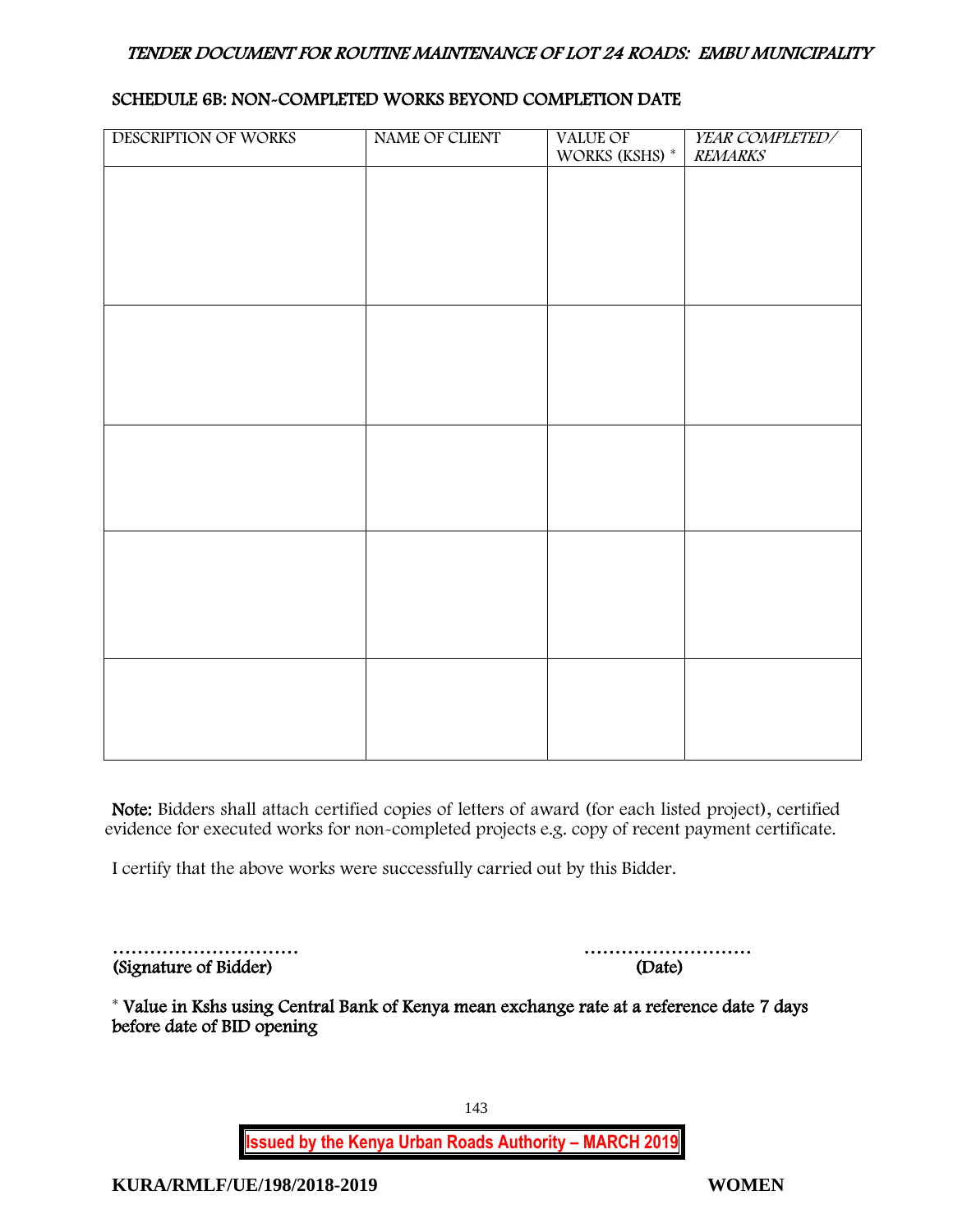## **SCHEDULE 6C: SPECIFIC EXPERIENCE**

| DESCRIPTION OF WORKS | NAME OF CLIENT | VALUE OF<br>WORKS (KSHS) <sup>*</sup> | YEAR COMPLETED/<br><b>REMARKS</b> |
|----------------------|----------------|---------------------------------------|-----------------------------------|
|                      |                |                                       |                                   |
|                      |                |                                       |                                   |
|                      |                |                                       |                                   |
|                      |                |                                       |                                   |
|                      |                |                                       |                                   |
|                      |                |                                       |                                   |
|                      |                |                                       |                                   |
|                      |                |                                       |                                   |
|                      |                |                                       |                                   |
|                      |                |                                       |                                   |
|                      |                |                                       |                                   |
|                      |                |                                       |                                   |
|                      |                |                                       |                                   |
|                      |                |                                       |                                   |
|                      |                |                                       |                                   |
|                      |                |                                       |                                   |
|                      |                |                                       |                                   |

Note: Bidders shall attach certified copies of letters of award (for each listed project), certified evidence for executed works for non-completed projects e.g. copy of recent payment certificate.

I certify that the above works were successfully carried out by this Bidder.

| (Signature of Bidder) | (Date) |
|-----------------------|--------|

| (Signature of Bidder) | (Date) |
|-----------------------|--------|

\* Value in Kshs using Central Bank of Kenya mean exchange rate at a reference date 7 days before date of BID opening

**Issued by the Kenya Urban Roads Authority – MARCH 2019**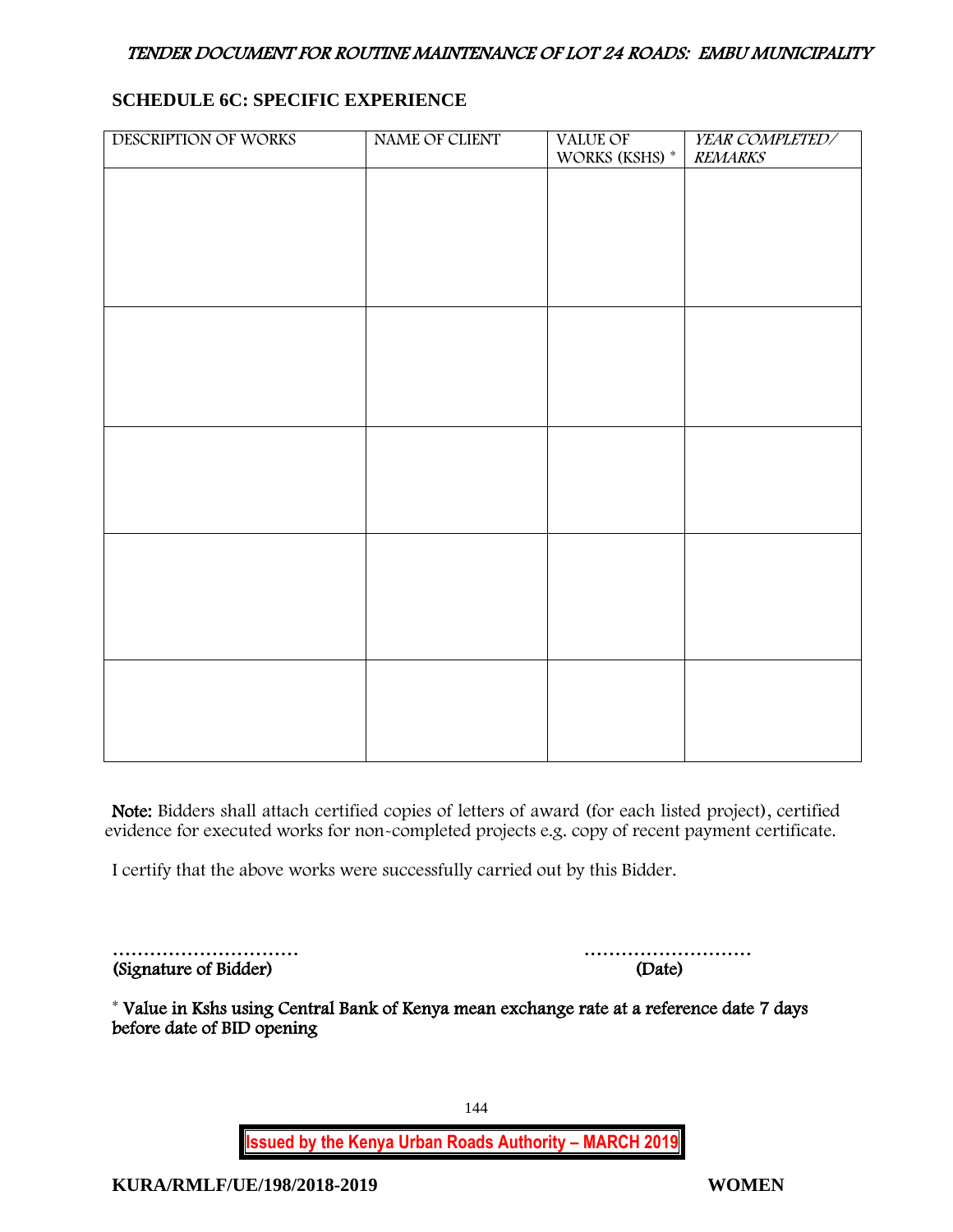| DESCRIPTION OF<br><b>WORKS</b> | NAME OF<br><b>CLIENT</b> | DATE OF<br>COMMENC<br><b>EMENT</b> | DATE OF<br>COMPLETION | VALUE OF<br>WORKS (KSHS) | <b>VALUE</b><br>COMPLETED<br>UP TO DATE<br>$\%$ | <b>PHYSICALLY</b><br>COMPLETED<br>UP TO DATE<br>$\%$ |
|--------------------------------|--------------------------|------------------------------------|-----------------------|--------------------------|-------------------------------------------------|------------------------------------------------------|
|                                |                          |                                    |                       |                          |                                                 |                                                      |
|                                |                          |                                    |                       |                          |                                                 |                                                      |
|                                |                          |                                    |                       |                          |                                                 |                                                      |
|                                |                          |                                    |                       |                          |                                                 |                                                      |
|                                |                          |                                    |                       |                          |                                                 |                                                      |
|                                |                          |                                    |                       |                          |                                                 |                                                      |

# SCHEDULE 7: SCHEDULE OF ONGOING PROJECTS

Note: 1. Bidders shall attach certified copies of letters of award (for each listed project) and any certified evidence for executed works e.g copy of recent payment certificate.

2. Bidders must indicate all their on-going works as at the time of bidding. Any nondisclosure shall constitute non-responsiveness)

I certify that the above works are being carried out by me and that the above information is correct.

|                       | .      |
|-----------------------|--------|
| (Signature of Bidder) | (Date) |

………………………… ………………………

145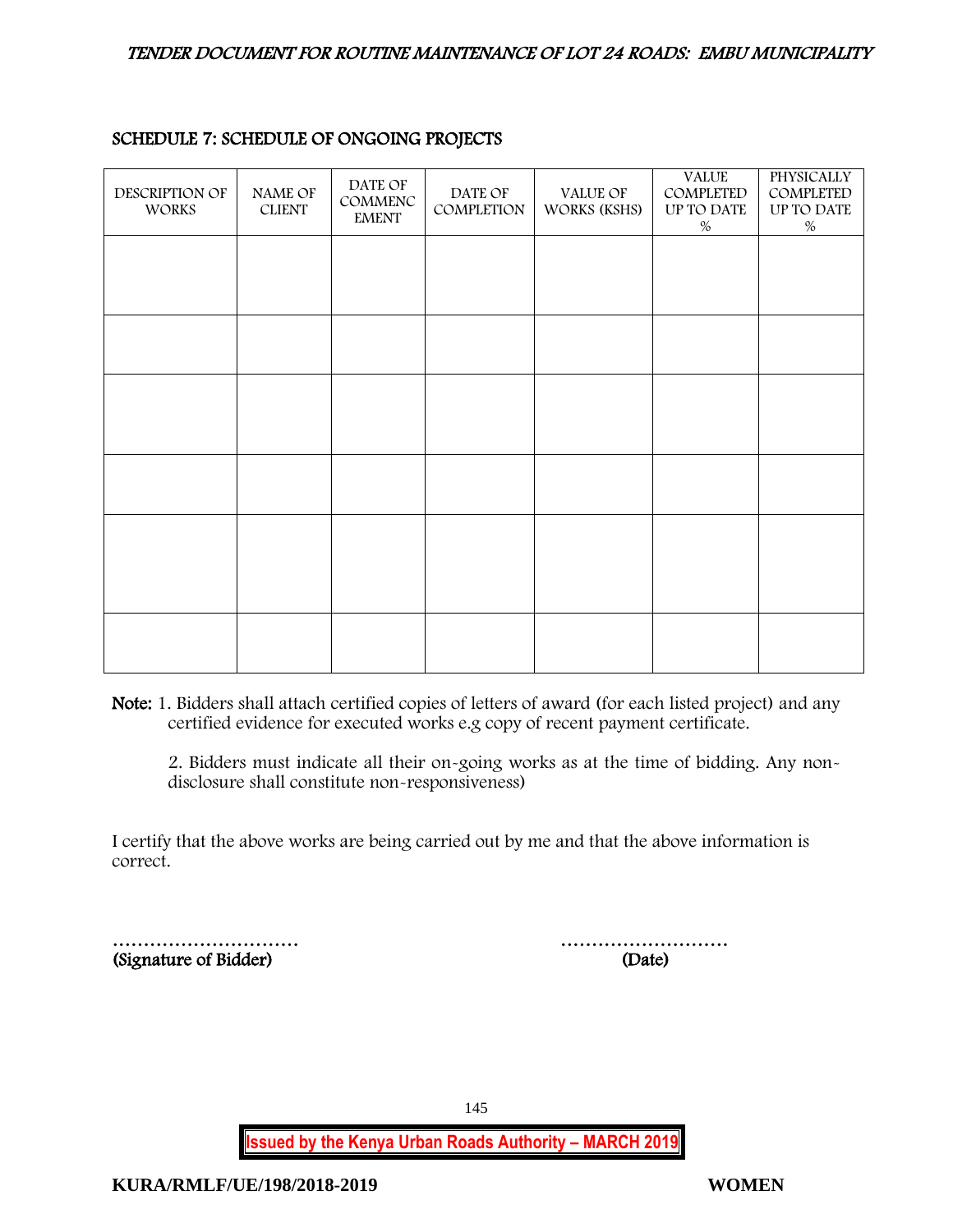# SCHEDULE 8: FINANCIAL STANDING

- 1 Submit copies of audited profit and loss statements and balance sheet for the last five calendar years and estimated projection for the next two years with certified English translation where appropriate.
- 2 Give turnover figures for each of the last two (2) financial years. Quote in millions and decimal thereof.

|                               | Year $1$ () | Year $2(\ldots)$ |
|-------------------------------|-------------|------------------|
|                               | Kshs.       | Kshs.            |
| Road works                    |             |                  |
| Other civil Engineering works |             |                  |
| Other (specify)               |             |                  |
| Total                         |             |                  |

## SUMMARY OF ASSETS AND LIABILTIES OF THE AUDITED FINANCIAL STATEMENTS OF THE LAST TWO (2) FINANCIAL YEARS.

|                              | Year $1$ () | Year $2(\ldots)$ |
|------------------------------|-------------|------------------|
|                              | Kshs.       | Kshs.            |
| 1. Total Assets              |             |                  |
| 2. Current Assets            |             |                  |
| 3. Bank Credit Line Value    |             |                  |
| 4. Total Liabilities         |             |                  |
| 5. Current Liabilities       |             |                  |
| 6. Net Worth $(1-4)$         |             |                  |
| 7. Working capital $(2+3-4)$ |             |                  |

# (a) Name/Address of Commercial Bank providing credit line

………………………………………………………………………………………………

(b) Total amount of credit line Kshs………………………………………………

Attach a certified copy of Undertaking of the Bank to provide the credit.

(c) Attach bank statements for the last six (6) months

146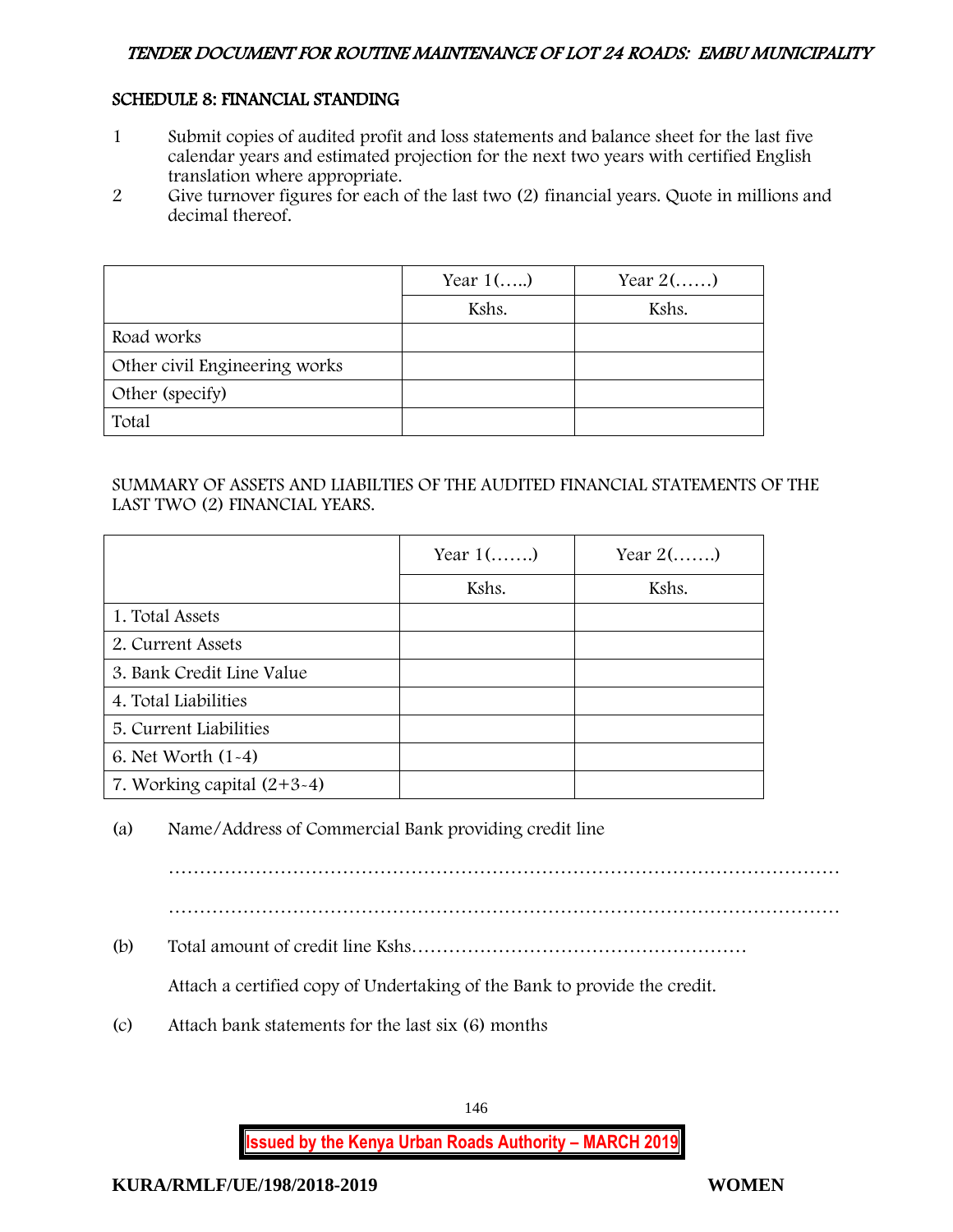# SCHEDULE 9: OTHER SUPPLEMENTARY INFORMATION

Financial reports for the last three years, balance sheets, profit and loss statements, auditors' reports etc. List them below and attach copies.

………………………………………………………………………………………………… ………………………………………………………………………………………………… ………………………………………………………………………………………………… Evidence of access to financial resources to meet the qualification requirements. Cash in hand, lines of credit etc. List below and attach copies of supporting documents ………………………………………………………………………………………………… …………………………………………………………………………………………………. …………………………………………………………………………………………………. Name, address, telephone, telex, fax numbers and email of the Bidders Bankers who may provide reference if contacted by the Contracting Authority. ……………………………………………………………………………………………….. ………………………………………………………………………………………………. ……………………………………………………………………………………………….

I certify that the above information is correct.

 .............................................................. ………………………….. Signature of Bidder Date

(To be signed by authorized representative and officially stamped)

147

**Issued by the Kenya Urban Roads Authority – MARCH 2019**

**KURA/RMLF/UE/198/2018-2019 WOMEN**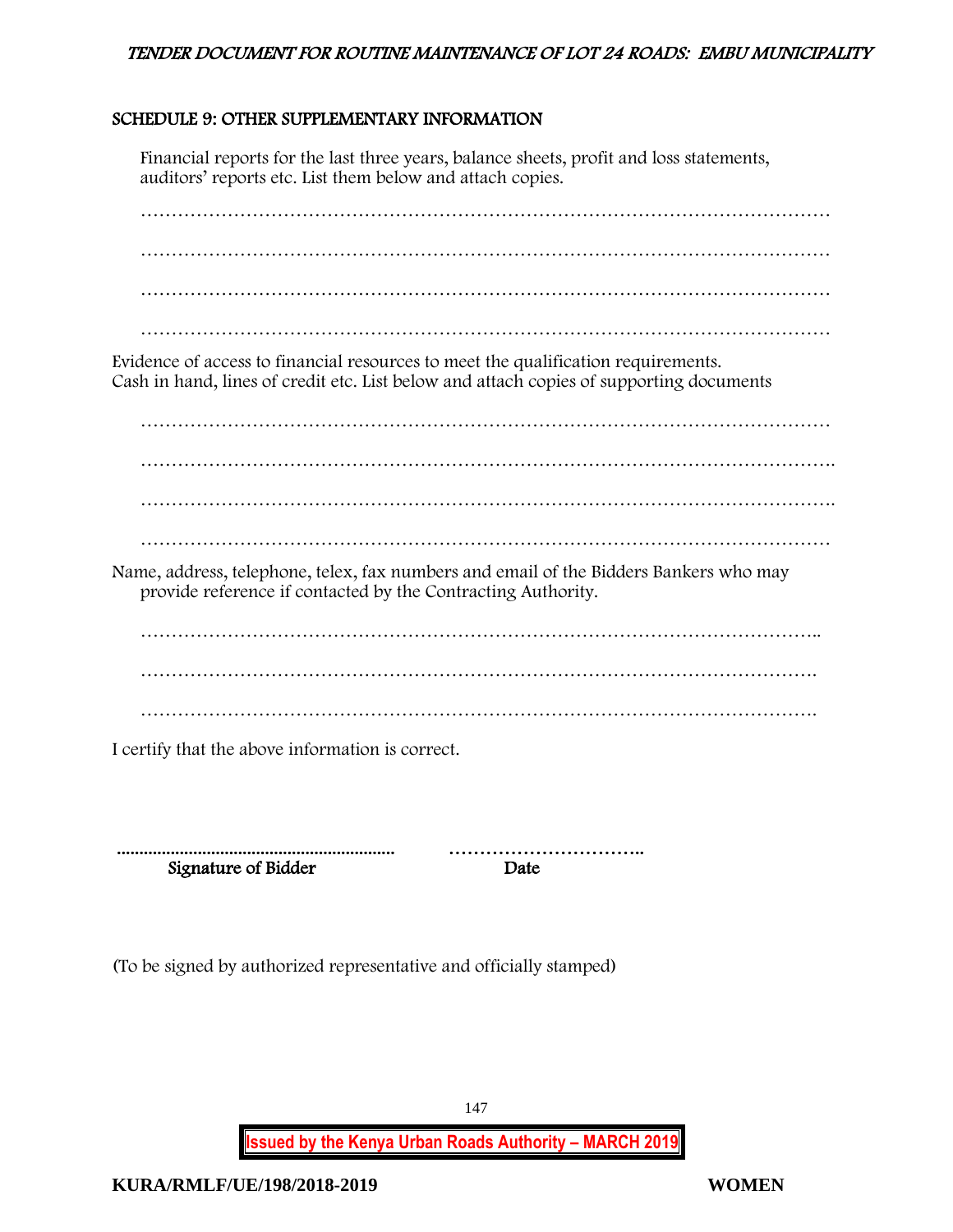# SCHEDULE 10: LITIGATION HISTORY FORM

Information on current litigation in which the Bidder is involved.

| <b>OTHER PARTY (IES)</b> | <b>CAUSE OF DISPUTE</b> | AMOUNT INVOLVED (KSHS) |
|--------------------------|-------------------------|------------------------|
|                          |                         |                        |
|                          |                         |                        |
|                          |                         |                        |
|                          |                         |                        |
|                          |                         |                        |

I certify that the above information is correct.

| Signature of Bidder |  |
|---------------------|--|

(To be signed by authorized representative and officially stamped)

**Issued by the Kenya Urban Roads Authority – MARCH 2019**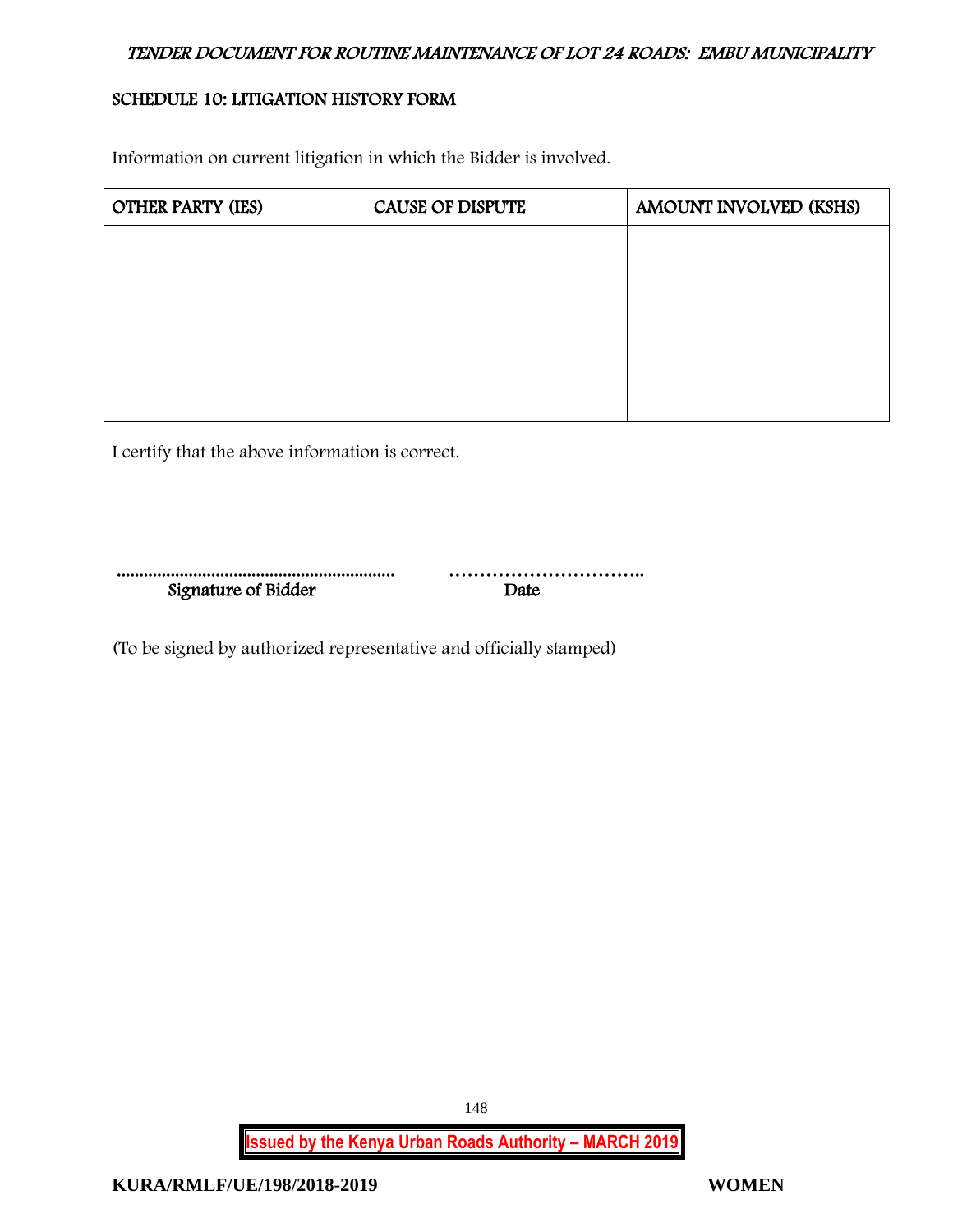#### SCHEDULE 11: DECLARATION FORM FOR BANKRUPT OR INSOLVENT AND DEBARMENT

Date

To The Kenya Urban Roads Authority P.O Box 41727 – 00100, IKM Place, 5th Ngong Ave, Nairobi, KENYA.

Ladies and Gentlemen,

The Tenderer i.e. (full name and complete physical and postal address)

………………………………………………………………………………………………………

……………………declare the following: -

a) That I/ We have not been debarred from participating in public procurement by anybody, institution or person.

b) That I/ We have not been involved in and will not be involved in corrupt and fraudulent practices regarding public procurement anywhere.

c) That I/ We are not insolvent, in receivership, bankrupt or in the process of being wound up and is not the subject of legal proceedings relating to the foregoing.

d) That I/We are not under any ongoing investigation by the Ethics and Anti-Corruption Commission (EACC) for any corrupt and/or economic crimes or practices.

e) That I/ We are not associated with any other Tenderer participating in this Tender.

f) That I/We do hereby confirm that all the information given in this tender is accurate, factual and true to the best of our knowledge.

Yours sincerely,

……………………………………………………

Name of Tenderer

……………………………………………………………………………….. Signature of duly authorised person signing the Tender

………………………………………………………………………….. Name and Capacity of duly authorised person signing the Tender

……………………………………… Stamp or Seal of Tenderer

149

**Issued by the Kenya Urban Roads Authority – MARCH 2019**

**KURA/RMLF/UE/198/2018-2019 WOMEN**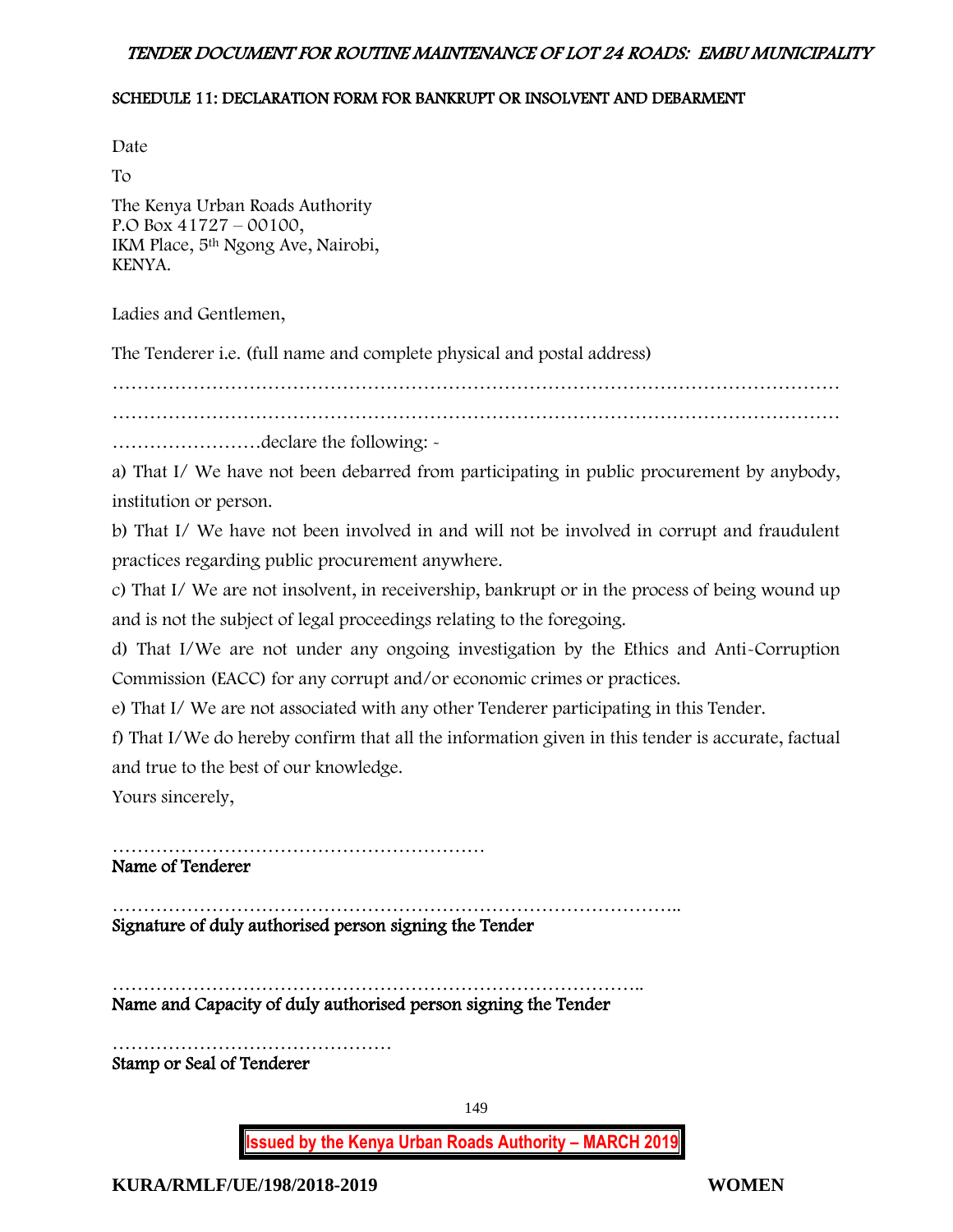# SCHEDULE 12: ANTI CORRUPTION DECLARATION / COMMITMENT / PLEDGE FORM

I/We ……………………………………………………………………………….. of Post Office Box …………………………………………………………. declare that I/ We recognize that Public Procurement is based on a free, fair and competitive tendering process which should not be open to abuse.

I/We ……………………………………………………………………….. Declare that I/We will not offer or facilitate, directly or indirectly, any inducement or reward to any public officer, their relations or business associates, in connection with tender No.

………………………………………………. for or in the subsequent performance of the contract if I/We am/are successful.

Signed by ……………………………… C.E.O. or Authorized

Representative. Name ……………………………………………..

Designation………………………………..

Signature…………………………………….

Date………………………………………..

In case of sub-contracting

Signed by ………………………………….. CEO of the firm to be subcontracted

Name……………………………………………

Designation……………………………………..

Signature………………………………….

Date………………………………………..

150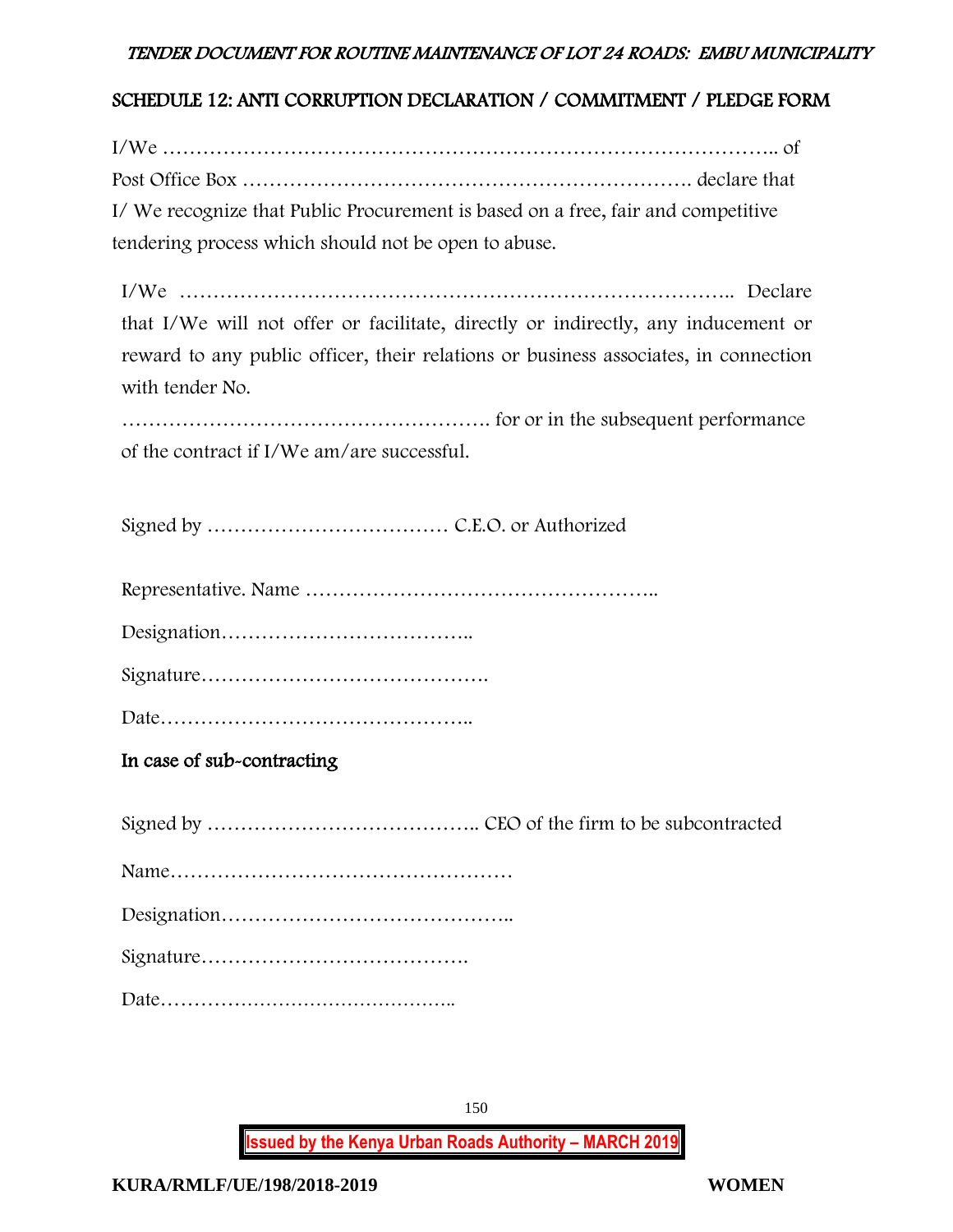# SECTION XII: FORM OF AGREEMENT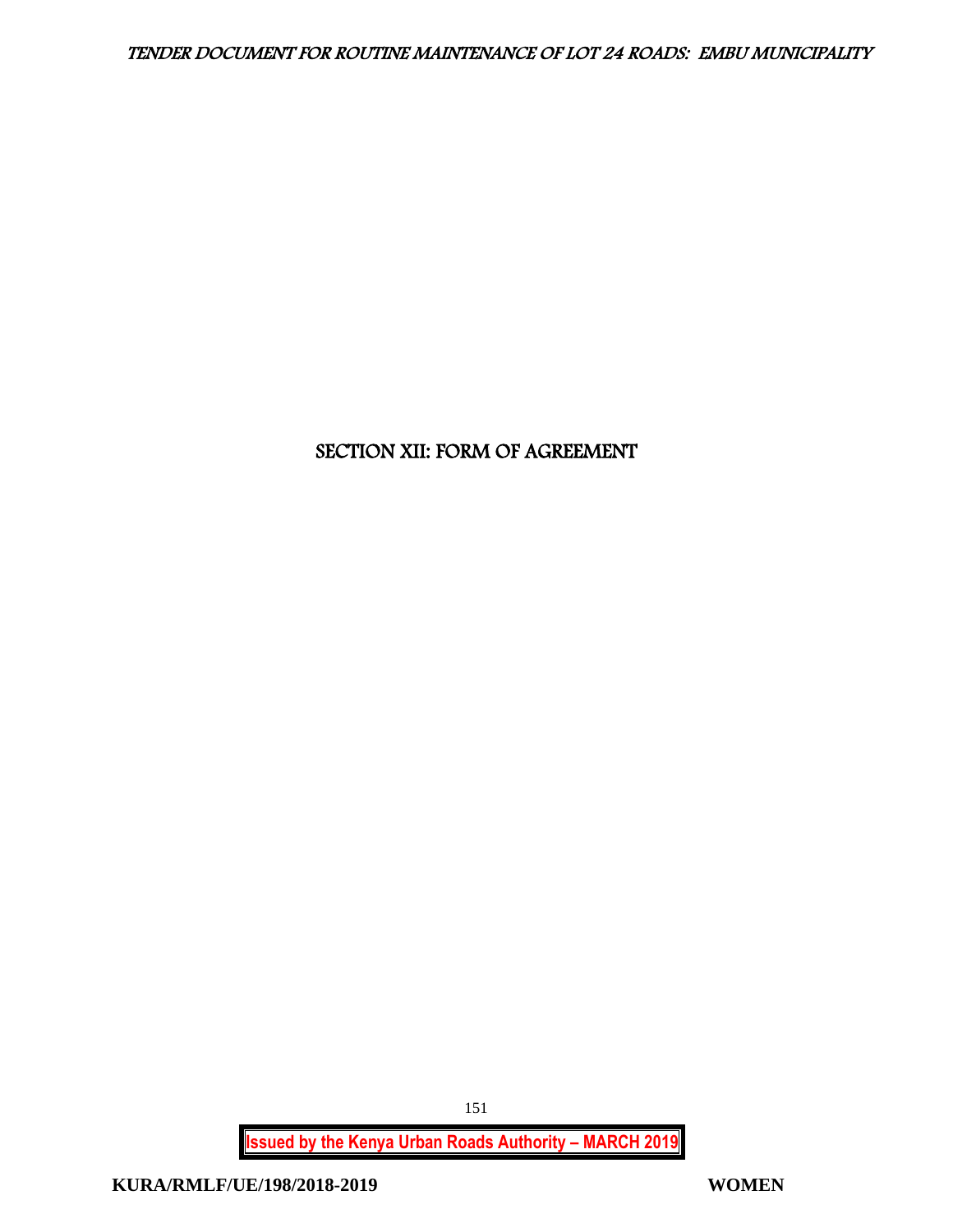#### FORM OF AGREEMENT

\*\*(To be signed after the award of a contract)

THIS AGREEMENT is made on the …………………… day of …………………. 20 …………… between the Kenya Urban Roads Authority of P. O. Box 41727-00100, Nairobi, Kenya hereinafter called "the

Employer" of the one part and M/S ………................................................................................. (Contractor) of P. O. Box ............................................................................... (address) hereinafter

called "the Contractor" of the other part.

WHEREAS the Employer is desirous that certain works should be executed, viz.

ROUTINE MAINTENANCE OF LOT 24 ROADS: EMBU MUNICIPALITY and has a Contract with the Contractor for the execution completion and maintenance of such works in the region NOW THIS AGREEMENT WITNESSETH as follows:

In this agreement words and expressions shall have the same meanings as are respectively assigned to them in the Conditions of Contract hereinafter referred to.

The following document shall be deemed to form and be read and construed as part of this Agreement, viz.:

- The Conditions of Contract (FIDIC IV) Part 2

- The Conditions of Contract (FIDIC IV) Part 1
- The Special Specification
- The Standard Specifications
- The Priced Bill of Quantities
- The Letter of Award and Acceptance
- Schedules of Supplementary Information
- -The Drawings
- -Other documents as may be agreed and listed

All aforesaid documents are hereinafter referred to as "The Contract".

In consideration of the payment to be made by the Employer to the Contractor, the Contractor hereby covenants with the Employer to execute, complete and maintain the works in conformity in all respects with the provisions of the Contract.

The Employer hereby covenants to pay the Contractor in consideration of the execution, completion and maintenance of the works the Contract Price at the times and in the manner prescribed by the Contract.

IN WITNESS WHEREOF the parties have hereunto set their respective hands on the day and year first above written.

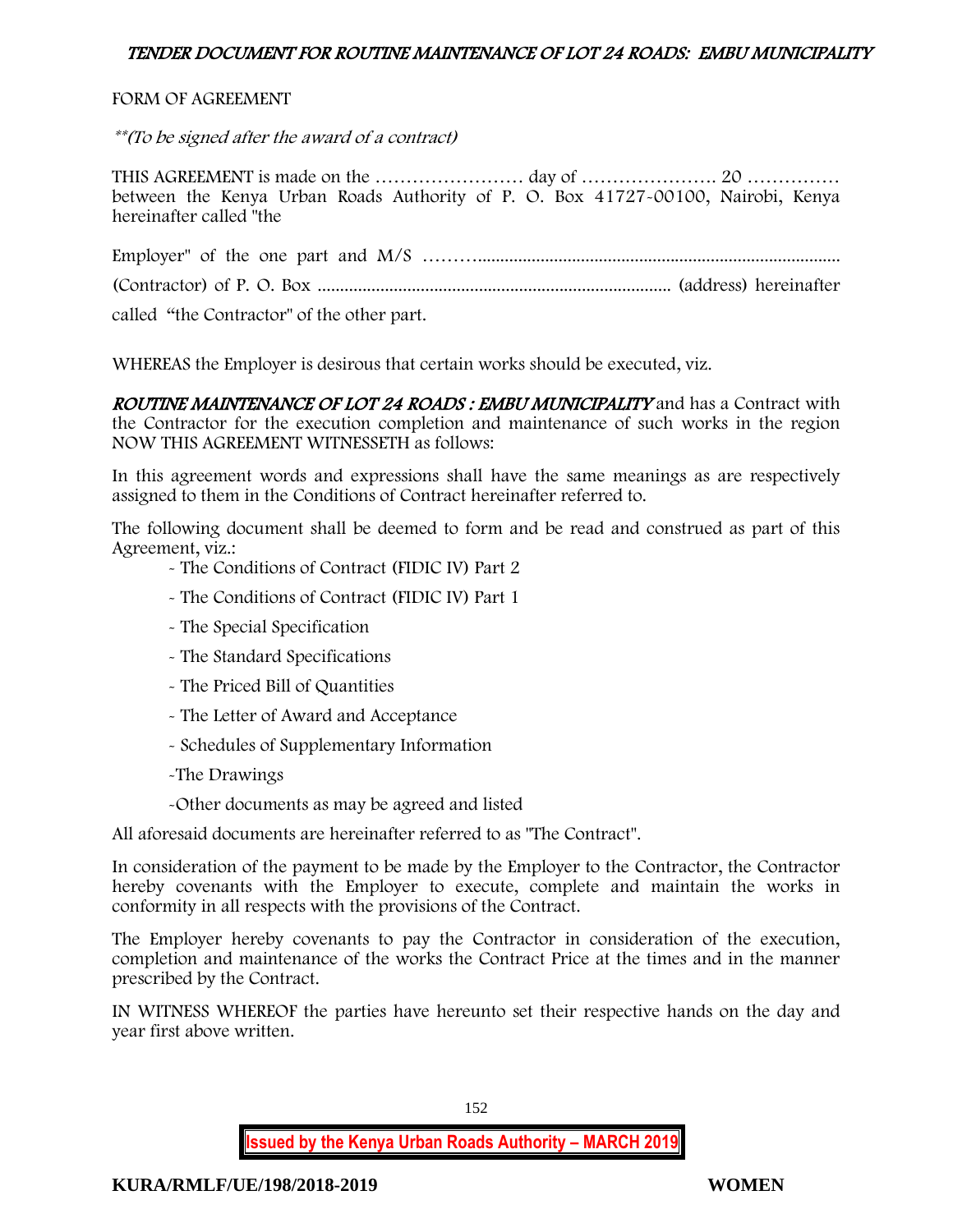## SIGNED SEALED AND DELIVERED

| By the said Employer:   | (Director General, Kenya Urban Roads Authority)<br>For and on behalf of the said Employer |
|-------------------------|-------------------------------------------------------------------------------------------|
| In the presence of:     | (Name and Designation of Witness)                                                         |
|                         | (Signature of Witness)                                                                    |
|                         | (Address Of witness)                                                                      |
| By the said Contractor: | (Signature)                                                                               |
|                         | (Name of the Director)                                                                    |
| In the presence of:     | (Name and Designation of Witness)                                                         |
|                         | (Signature of Witness)                                                                    |
|                         | (Address Of witness)                                                                      |
|                         | 153                                                                                       |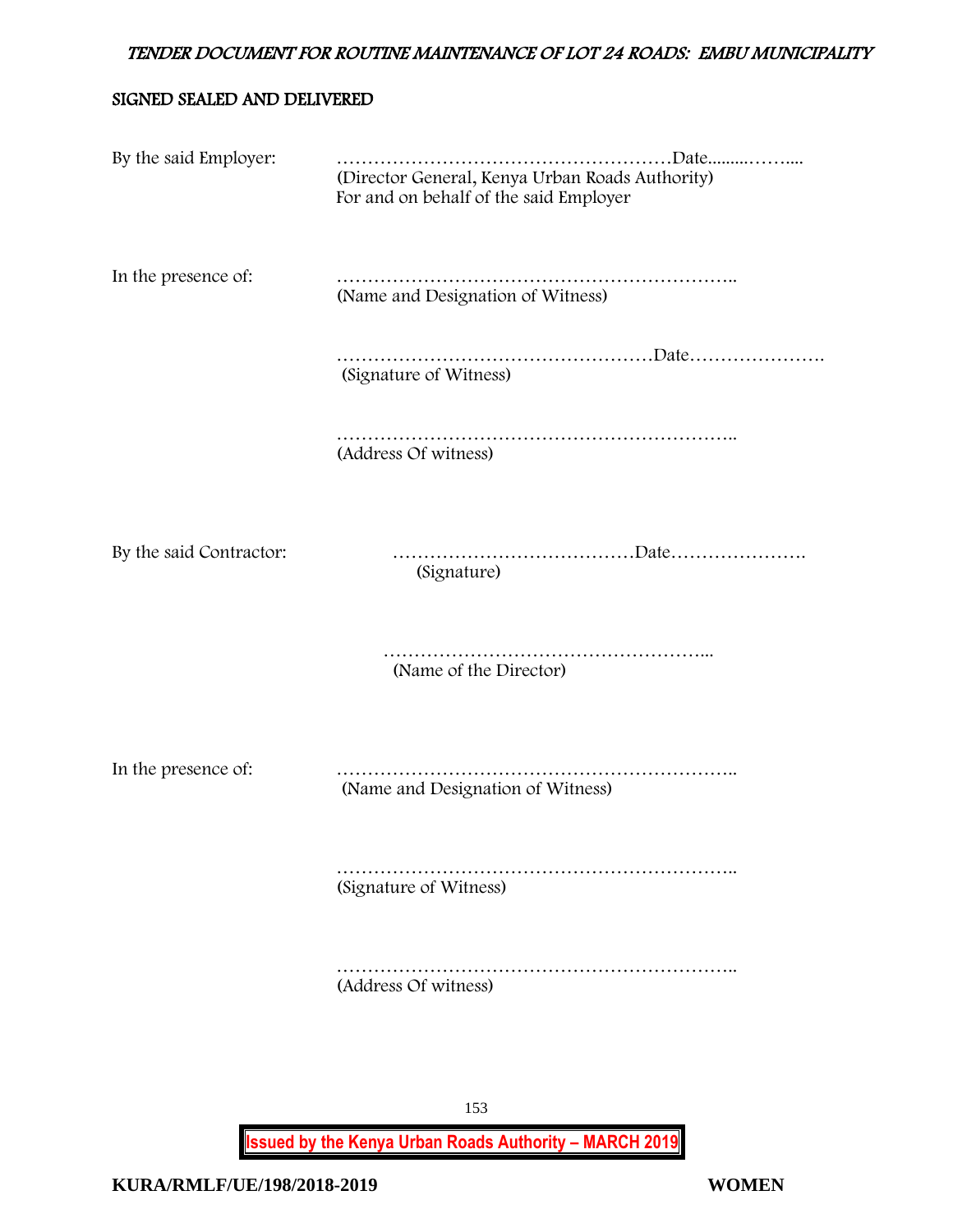# SECTION XIII: FORM OF PERFORMANCE BANK GUARANTEE (UNCONDITIONAL)

FORM OF PERFORMANCE BANK GUARANTEE (UNCONDITIONAL)

154

**Issued by the Kenya Urban Roads Authority – MARCH 2019**

**KURA/RMLF/UE/198/2018-2019 WOMEN**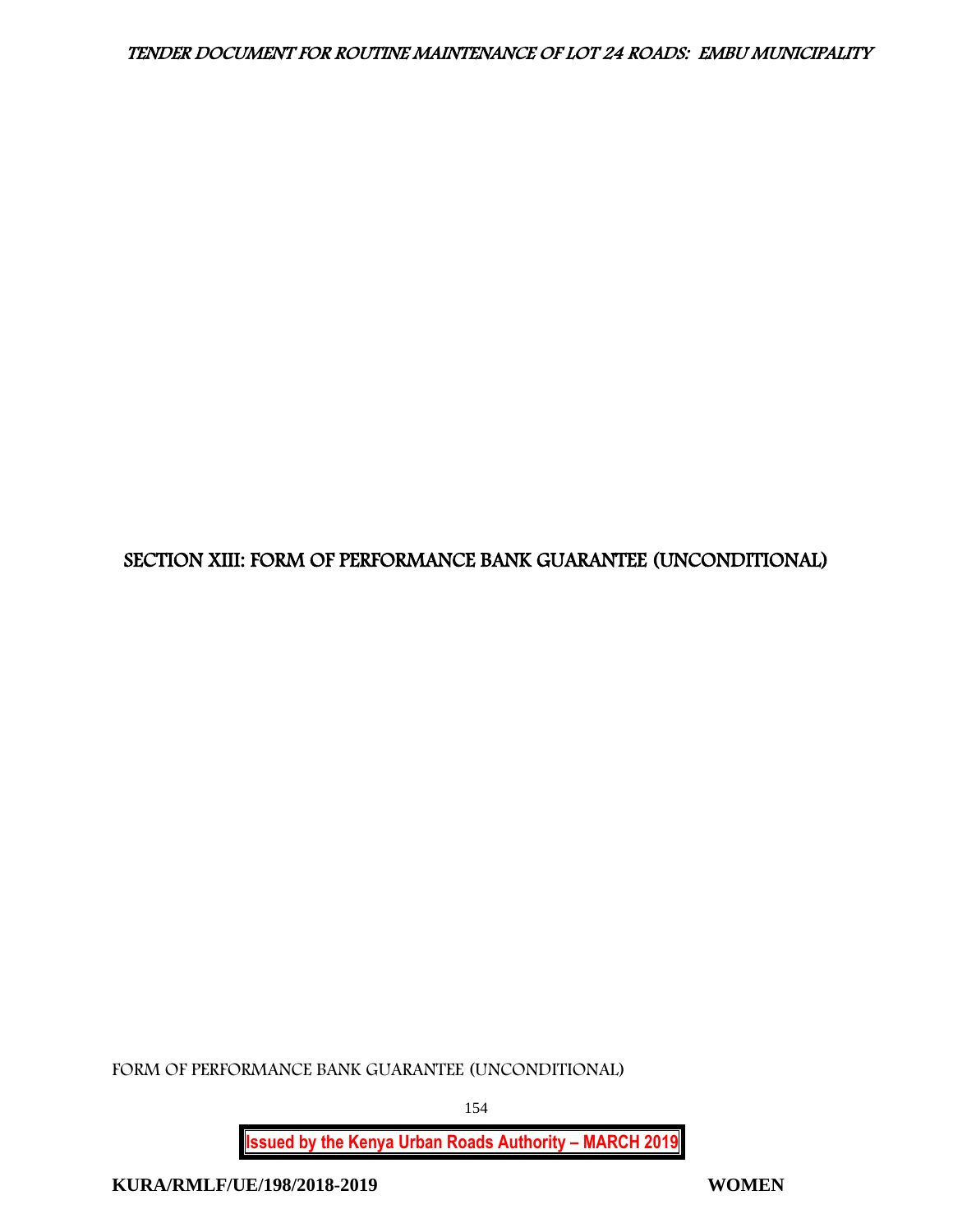To

 The Director General, Kenya Urban Roads Authority (KURA), P.O. Box 41727 - 00100 NAIROBI

WHEREAS …………………………………………………………………… (hereinafter called "the Contractor")

has undertaken in pursuance of Contract No. …………………………………………………….

Dated …..………………to execute the

# ROUTINE MAINTENANCE LOT 24 ROADS: EMBU MUNICIPALITY

, ( hereinafter called the "Contract")

AND WHEREAS it has been stipulated by you in the said Contract that the Contractor shall furnish you with a Bank Guarantee by a recognized bank for the sum specified in the Appendix to Form of Bid as security for compliance with his obligations in accordance with the Contract;

AND WHEREAS we have agreed to give the Contractor such a Bank Guarantee;

NOW THEREFORE we hereby affirm that we are the Guarantor and responsible to you on behalf of the Contractor, up to a total of

Kshs………………………………………………………………..………………… (Amount in figures)

Kshs. …………………………………………………………..………………………

……………………………………………………………………………… (Amount in words)

and we undertake to payment to you, upon your first written demand and without cavil or argument, any sum or sums within and up to the limits as aforesaid without your needing to prove or show grounds or reasons for the sum specified therein.

We hereby waive the necessity of you demanding the said debt from the Contractor before presenting us with the demand.

We further agree that no change or addition to or other modification of the terms of the Contract or of the Works to be performed thereunder or of any of the Contract Documents which may be made between you and the Contractor shall in any way release us from any liability under this Guarantee and we hereby waive notice of any such change, addition or modification

This Guarantee shall be valid until 28 days after issuing of the Defects Liability Certificate.